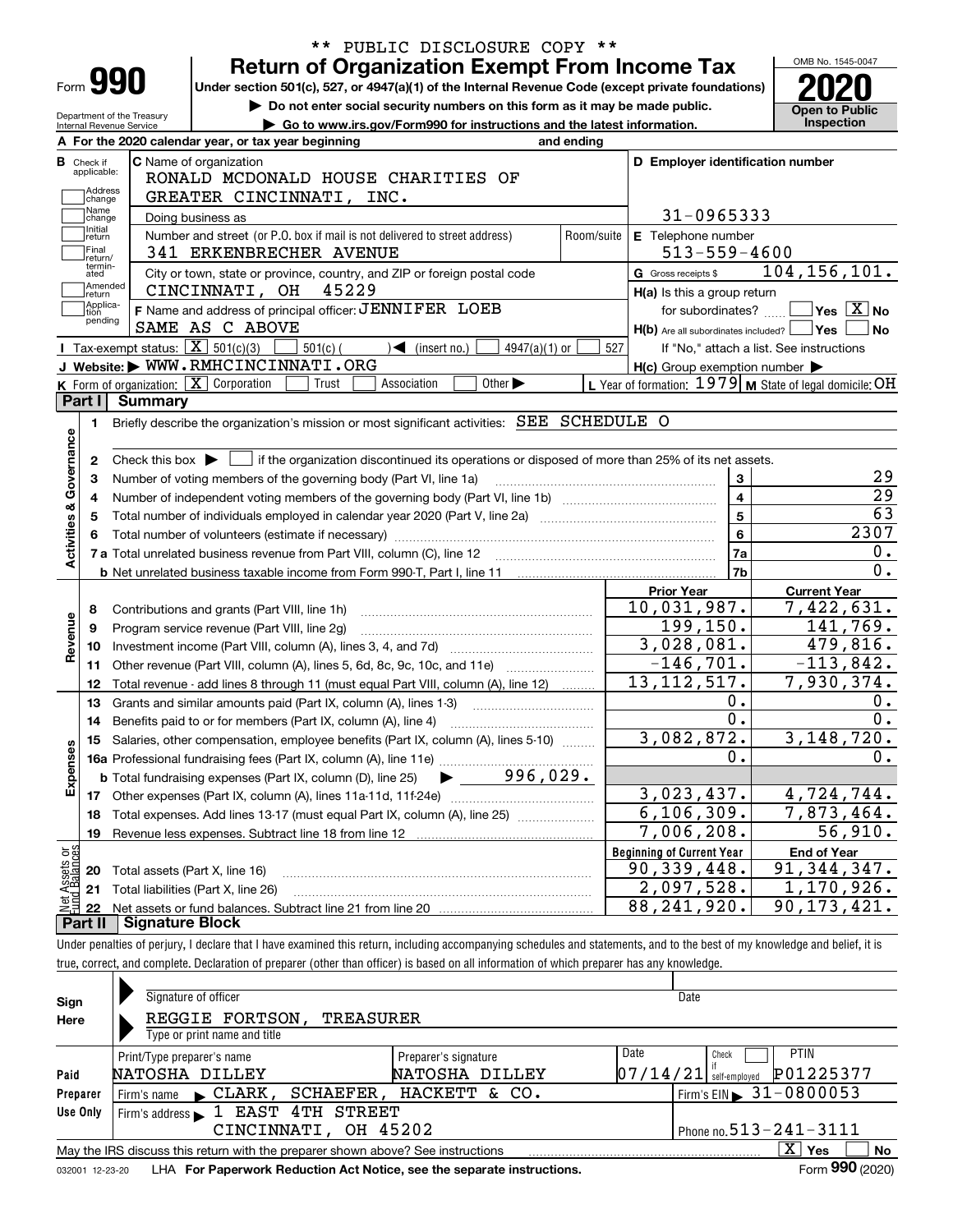|              |                                                                                      | RONALD MCDONALD HOUSE CHARITIES OF<br>GREATER CINCINNATI, INC.                                                                                                                                                                                                                       |                                                    | 31-0965333<br>Page 2                            |
|--------------|--------------------------------------------------------------------------------------|--------------------------------------------------------------------------------------------------------------------------------------------------------------------------------------------------------------------------------------------------------------------------------------|----------------------------------------------------|-------------------------------------------------|
|              | Form 990 (2020)<br><b>Statement of Program Service Accomplishments</b><br>Part III I |                                                                                                                                                                                                                                                                                      |                                                    |                                                 |
|              |                                                                                      |                                                                                                                                                                                                                                                                                      |                                                    | $\boxed{\textbf{X}}$                            |
| 1.           | Briefly describe the organization's mission:                                         |                                                                                                                                                                                                                                                                                      |                                                    |                                                 |
|              | SEE SCHEDULE O                                                                       |                                                                                                                                                                                                                                                                                      |                                                    |                                                 |
|              |                                                                                      |                                                                                                                                                                                                                                                                                      |                                                    |                                                 |
|              |                                                                                      |                                                                                                                                                                                                                                                                                      |                                                    |                                                 |
|              |                                                                                      |                                                                                                                                                                                                                                                                                      |                                                    |                                                 |
| $\mathbf{2}$ |                                                                                      | Did the organization undertake any significant program services during the year which were not listed on the                                                                                                                                                                         |                                                    |                                                 |
|              | prior Form 990 or 990-EZ?                                                            |                                                                                                                                                                                                                                                                                      |                                                    | $\sqrt{Y}$ es $\boxed{X}$ No                    |
|              | If "Yes," describe these new services on Schedule O.                                 |                                                                                                                                                                                                                                                                                      |                                                    | $\boxed{\phantom{1}}$ Yes $\boxed{\text{X}}$ No |
| 3            |                                                                                      | Did the organization cease conducting, or make significant changes in how it conducts, any program services?                                                                                                                                                                         |                                                    |                                                 |
|              | If "Yes," describe these changes on Schedule O.                                      |                                                                                                                                                                                                                                                                                      |                                                    |                                                 |
| 4            |                                                                                      | Describe the organization's program service accomplishments for each of its three largest program services, as measured by expenses.<br>Section 501(c)(3) and 501(c)(4) organizations are required to report the amount of grants and allocations to others, the total expenses, and |                                                    |                                                 |
|              | revenue, if any, for each program service reported.                                  |                                                                                                                                                                                                                                                                                      |                                                    |                                                 |
| 4a l         | (Code:                                                                               | $(141, 769)$ (Expenses \$ $=$ 6,349,517. including grants of \$ $=$ 0. ) (Revenue \$ $=$ 141,769. )                                                                                                                                                                                  | <u> 1989 - Johann Barn, amerikansk politiker (</u> |                                                 |
|              | SEE SCHEDULE O                                                                       |                                                                                                                                                                                                                                                                                      |                                                    |                                                 |
|              |                                                                                      |                                                                                                                                                                                                                                                                                      |                                                    |                                                 |
|              |                                                                                      |                                                                                                                                                                                                                                                                                      |                                                    |                                                 |
|              |                                                                                      |                                                                                                                                                                                                                                                                                      |                                                    |                                                 |
|              |                                                                                      |                                                                                                                                                                                                                                                                                      |                                                    |                                                 |
|              |                                                                                      |                                                                                                                                                                                                                                                                                      |                                                    |                                                 |
|              |                                                                                      |                                                                                                                                                                                                                                                                                      |                                                    |                                                 |
|              |                                                                                      |                                                                                                                                                                                                                                                                                      |                                                    |                                                 |
|              |                                                                                      |                                                                                                                                                                                                                                                                                      |                                                    |                                                 |
|              |                                                                                      |                                                                                                                                                                                                                                                                                      |                                                    |                                                 |
|              |                                                                                      |                                                                                                                                                                                                                                                                                      |                                                    |                                                 |
|              |                                                                                      |                                                                                                                                                                                                                                                                                      |                                                    |                                                 |
| 4b           |                                                                                      |                                                                                                                                                                                                                                                                                      |                                                    |                                                 |
|              |                                                                                      |                                                                                                                                                                                                                                                                                      |                                                    |                                                 |
|              |                                                                                      |                                                                                                                                                                                                                                                                                      |                                                    |                                                 |
|              |                                                                                      |                                                                                                                                                                                                                                                                                      |                                                    |                                                 |
|              |                                                                                      |                                                                                                                                                                                                                                                                                      |                                                    |                                                 |
|              |                                                                                      |                                                                                                                                                                                                                                                                                      |                                                    |                                                 |
|              |                                                                                      |                                                                                                                                                                                                                                                                                      |                                                    |                                                 |
|              |                                                                                      |                                                                                                                                                                                                                                                                                      |                                                    |                                                 |
|              |                                                                                      |                                                                                                                                                                                                                                                                                      |                                                    |                                                 |
|              |                                                                                      |                                                                                                                                                                                                                                                                                      |                                                    |                                                 |
|              |                                                                                      |                                                                                                                                                                                                                                                                                      |                                                    |                                                 |
|              |                                                                                      |                                                                                                                                                                                                                                                                                      |                                                    |                                                 |
|              |                                                                                      |                                                                                                                                                                                                                                                                                      |                                                    |                                                 |
| 4c           | (Code: ) (Expenses \$                                                                | including grants of \$                                                                                                                                                                                                                                                               | ) (Revenue \$                                      |                                                 |
|              |                                                                                      |                                                                                                                                                                                                                                                                                      |                                                    |                                                 |
|              |                                                                                      |                                                                                                                                                                                                                                                                                      |                                                    |                                                 |
|              |                                                                                      |                                                                                                                                                                                                                                                                                      |                                                    |                                                 |
|              |                                                                                      |                                                                                                                                                                                                                                                                                      |                                                    |                                                 |
|              |                                                                                      |                                                                                                                                                                                                                                                                                      |                                                    |                                                 |
|              |                                                                                      |                                                                                                                                                                                                                                                                                      |                                                    |                                                 |
|              |                                                                                      |                                                                                                                                                                                                                                                                                      |                                                    |                                                 |
|              |                                                                                      |                                                                                                                                                                                                                                                                                      |                                                    |                                                 |
|              |                                                                                      |                                                                                                                                                                                                                                                                                      |                                                    |                                                 |
|              |                                                                                      |                                                                                                                                                                                                                                                                                      |                                                    |                                                 |
|              |                                                                                      |                                                                                                                                                                                                                                                                                      |                                                    |                                                 |
| 4d -         | Other program services (Describe on Schedule O.)                                     |                                                                                                                                                                                                                                                                                      |                                                    |                                                 |
|              | (Expenses \$                                                                         | including grants of \$                                                                                                                                                                                                                                                               | (Revenue \$                                        |                                                 |
| 4e <b>1</b>  | Total program service expenses                                                       | 6, 349, 517.                                                                                                                                                                                                                                                                         |                                                    |                                                 |
|              |                                                                                      |                                                                                                                                                                                                                                                                                      |                                                    | Form 990 (2020)                                 |
|              | 032002 12-23-20                                                                      |                                                                                                                                                                                                                                                                                      |                                                    |                                                 |
|              |                                                                                      |                                                                                                                                                                                                                                                                                      |                                                    |                                                 |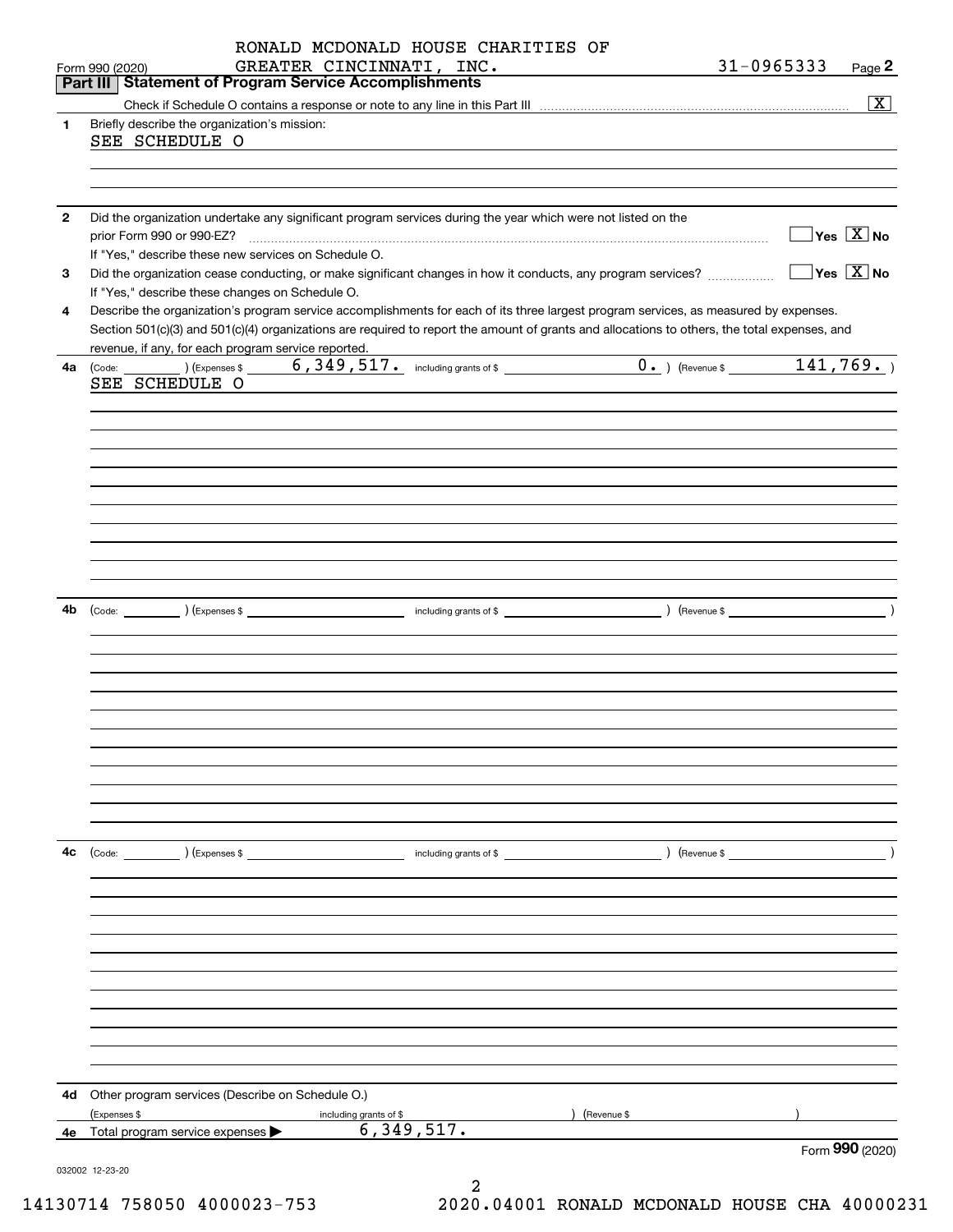|     |                                                                                                                                  |                 | Yes                     | No          |
|-----|----------------------------------------------------------------------------------------------------------------------------------|-----------------|-------------------------|-------------|
|     | Is the organization described in section $501(c)(3)$ or $4947(a)(1)$ (other than a private foundation)?                          |                 |                         |             |
|     |                                                                                                                                  | 1.              | х                       |             |
| 2   |                                                                                                                                  | $\overline{2}$  | $\overline{\mathbf{x}}$ |             |
| 3   | Did the organization engage in direct or indirect political campaign activities on behalf of or in opposition to candidates for  |                 |                         |             |
|     |                                                                                                                                  | 3               |                         | X.          |
| 4   | Section 501(c)(3) organizations. Did the organization engage in lobbying activities, or have a section 501(h) election in effect |                 |                         |             |
|     |                                                                                                                                  | 4               |                         | x           |
| 5   | Is the organization a section 501(c)(4), 501(c)(5), or 501(c)(6) organization that receives membership dues, assessments, or     |                 |                         |             |
|     |                                                                                                                                  | 5               |                         | X.          |
| 6   | Did the organization maintain any donor advised funds or any similar funds or accounts for which donors have the right to        |                 |                         |             |
|     | provide advice on the distribution or investment of amounts in such funds or accounts? If "Yes," complete Schedule D, Part I     | 6               |                         | X.          |
| 7   | Did the organization receive or hold a conservation easement, including easements to preserve open space,                        |                 |                         |             |
|     |                                                                                                                                  | $\overline{7}$  |                         | X.          |
| 8   | Did the organization maintain collections of works of art, historical treasures, or other similar assets? If "Yes," complete     |                 |                         |             |
|     |                                                                                                                                  | 8               |                         | X.          |
| 9   | Did the organization report an amount in Part X, line 21, for escrow or custodial account liability, serve as a custodian for    |                 |                         |             |
|     | amounts not listed in Part X; or provide credit counseling, debt management, credit repair, or debt negotiation services?        |                 |                         |             |
|     |                                                                                                                                  | 9               |                         | x           |
| 10  | Did the organization, directly or through a related organization, hold assets in donor-restricted endowments                     |                 |                         |             |
|     |                                                                                                                                  | 10              | x                       |             |
| 11  | If the organization's answer to any of the following questions is "Yes," then complete Schedule D, Parts VI, VII, VIII, IX, or X |                 |                         |             |
|     | as applicable.                                                                                                                   |                 |                         |             |
|     | a Did the organization report an amount for land, buildings, and equipment in Part X, line 10? If "Yes," complete Schedule D,    |                 | X                       |             |
|     |                                                                                                                                  | 11a             |                         |             |
|     | Did the organization report an amount for investments - other securities in Part X, line 12, that is 5% or more of its total     | 11b             |                         | x           |
| c   | Did the organization report an amount for investments - program related in Part X, line 13, that is 5% or more of its total      |                 |                         |             |
|     |                                                                                                                                  | 11c             |                         | x           |
|     | d Did the organization report an amount for other assets in Part X, line 15, that is 5% or more of its total assets reported in  |                 |                         |             |
|     |                                                                                                                                  | 11d             |                         | x           |
|     |                                                                                                                                  | 11e             |                         | $\mathbf X$ |
| f   | Did the organization's separate or consolidated financial statements for the tax year include a footnote that addresses          |                 |                         |             |
|     | the organization's liability for uncertain tax positions under FIN 48 (ASC 740)? If "Yes," complete Schedule D, Part X           | 11f             |                         | X.          |
|     | 12a Did the organization obtain separate, independent audited financial statements for the tax year? If "Yes," complete          |                 |                         |             |
|     |                                                                                                                                  | 12a             | x                       |             |
|     | <b>b</b> Was the organization included in consolidated, independent audited financial statements for the tax year?               |                 |                         |             |
|     | If "Yes," and if the organization answered "No" to line 12a, then completing Schedule D, Parts XI and XII is optional manum      | 12b             |                         | A           |
| 13  |                                                                                                                                  | 13              |                         | X           |
| 14a | Did the organization maintain an office, employees, or agents outside of the United States?                                      | 14a             |                         | x           |
| b   | Did the organization have aggregate revenues or expenses of more than \$10,000 from grantmaking, fundraising, business,          |                 |                         |             |
|     | investment, and program service activities outside the United States, or aggregate foreign investments valued at \$100,000       |                 |                         |             |
|     |                                                                                                                                  | 14b             |                         | X.          |
| 15  | Did the organization report on Part IX, column (A), line 3, more than \$5,000 of grants or other assistance to or for any        |                 |                         |             |
|     |                                                                                                                                  | 15              |                         | X.          |
| 16  | Did the organization report on Part IX, column (A), line 3, more than \$5,000 of aggregate grants or other assistance to         |                 |                         |             |
|     |                                                                                                                                  | 16              |                         | x           |
| 17  | Did the organization report a total of more than \$15,000 of expenses for professional fundraising services on Part IX,          |                 |                         |             |
|     |                                                                                                                                  | 17              | x                       |             |
| 18  | Did the organization report more than \$15,000 total of fundraising event gross income and contributions on Part VIII, lines     |                 |                         |             |
|     |                                                                                                                                  | 18              | х                       |             |
| 19  | Did the organization report more than \$15,000 of gross income from gaming activities on Part VIII, line 9a? If "Yes."           |                 |                         |             |
|     |                                                                                                                                  | 19              |                         | X           |
| 20a |                                                                                                                                  | <b>20a</b>      |                         | x           |
| b   | If "Yes" to line 20a, did the organization attach a copy of its audited financial statements to this return?                     | 20 <sub>b</sub> |                         |             |
| 21  | Did the organization report more than \$5,000 of grants or other assistance to any domestic organization or                      |                 |                         |             |
|     |                                                                                                                                  | 21              |                         | x           |
|     | 032003 12-23-20                                                                                                                  |                 | Form 990 (2020)         |             |

032003 12-23-20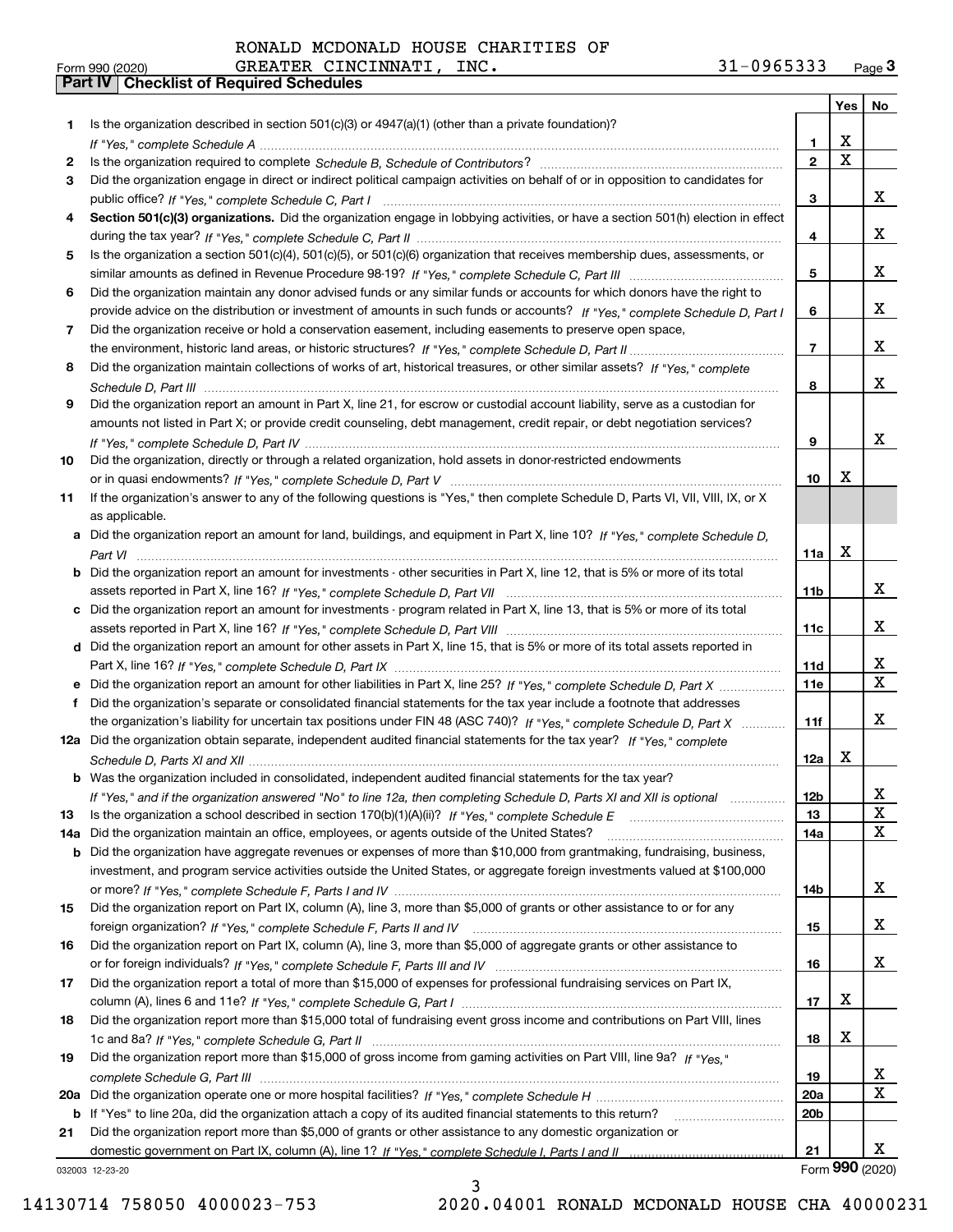|               | 31-0965333<br>GREATER CINCINNATI, INC.<br>Form 990 (2020)                                                                                                                                                                                    |            |                 | Page 4           |
|---------------|----------------------------------------------------------------------------------------------------------------------------------------------------------------------------------------------------------------------------------------------|------------|-----------------|------------------|
|               | Part IV   Checklist of Required Schedules (continued)                                                                                                                                                                                        |            |                 |                  |
| 22            | Did the organization report more than \$5,000 of grants or other assistance to or for domestic individuals on                                                                                                                                |            | Yes             | No               |
|               |                                                                                                                                                                                                                                              | 22         |                 | х                |
| 23            | Did the organization answer "Yes" to Part VII, Section A, line 3, 4, or 5 about compensation of the organization's current                                                                                                                   |            |                 |                  |
|               | and former officers, directors, trustees, key employees, and highest compensated employees? If "Yes," complete                                                                                                                               |            |                 |                  |
|               |                                                                                                                                                                                                                                              | 23         | Х               |                  |
|               | 24a Did the organization have a tax-exempt bond issue with an outstanding principal amount of more than \$100,000 as of the                                                                                                                  |            |                 |                  |
|               | last day of the year, that was issued after December 31, 2002? If "Yes," answer lines 24b through 24d and complete                                                                                                                           |            |                 | X                |
|               |                                                                                                                                                                                                                                              | 24a<br>24b |                 |                  |
|               | c Did the organization maintain an escrow account other than a refunding escrow at any time during the year to defease                                                                                                                       |            |                 |                  |
|               |                                                                                                                                                                                                                                              | 24c        |                 |                  |
|               |                                                                                                                                                                                                                                              | 24d        |                 |                  |
|               | 25a Section 501(c)(3), 501(c)(4), and 501(c)(29) organizations. Did the organization engage in an excess benefit                                                                                                                             |            |                 |                  |
|               | transaction with a disqualified person during the year? If "Yes," complete Schedule L, Part I manufaction with a disqualified person during the year? If "Yes," complete Schedule L, Part I                                                  | 25a        |                 | x                |
|               | b Is the organization aware that it engaged in an excess benefit transaction with a disqualified person in a prior year, and                                                                                                                 |            |                 |                  |
|               | that the transaction has not been reported on any of the organization's prior Forms 990 or 990-EZ? If "Yes," complete                                                                                                                        | 25b        |                 | x                |
| 26            | Schedule L. Part I<br>Did the organization report any amount on Part X, line 5 or 22, for receivables from or payables to any current                                                                                                        |            |                 |                  |
|               | or former officer, director, trustee, key employee, creator or founder, substantial contributor, or 35%                                                                                                                                      |            |                 |                  |
|               |                                                                                                                                                                                                                                              | 26         |                 | x                |
| 27            | Did the organization provide a grant or other assistance to any current or former officer, director, trustee, key employee,                                                                                                                  |            |                 |                  |
|               | creator or founder, substantial contributor or employee thereof, a grant selection committee member, or to a 35% controlled                                                                                                                  |            |                 |                  |
|               | entity (including an employee thereof) or family member of any of these persons? If "Yes," complete Schedule L, Part III                                                                                                                     | 27         |                 | x                |
| 28            | Was the organization a party to a business transaction with one of the following parties (see Schedule L, Part IV                                                                                                                            |            |                 |                  |
|               | instructions, for applicable filing thresholds, conditions, and exceptions):<br>a A current or former officer, director, trustee, key employee, creator or founder, or substantial contributor? If                                           |            |                 |                  |
|               |                                                                                                                                                                                                                                              | 28a        |                 | X                |
|               |                                                                                                                                                                                                                                              | 28b        |                 | $\mathbf{x}$     |
|               | c A 35% controlled entity of one or more individuals and/or organizations described in lines 28a or 28b? If                                                                                                                                  |            |                 |                  |
|               |                                                                                                                                                                                                                                              | 28c        |                 | х                |
| 29            |                                                                                                                                                                                                                                              | 29         | X               |                  |
| 30            | Did the organization receive contributions of art, historical treasures, or other similar assets, or qualified conservation                                                                                                                  |            |                 |                  |
|               |                                                                                                                                                                                                                                              | 30<br>31   |                 | x<br>$\mathbf X$ |
| 31<br>32      | Did the organization liquidate, terminate, or dissolve and cease operations? If "Yes," complete Schedule N, Part I<br>Did the organization sell, exchange, dispose of, or transfer more than 25% of its net assets? If "Yes," complete       |            |                 |                  |
|               | Schedule N. Part II <u>www.marrow.com and contract and contract and contract and contract and contract and contract and contract and contract and contract and contract and contract and contract and contract and contract and </u>         | 32         |                 | х                |
| 33            | Did the organization own 100% of an entity disregarded as separate from the organization under Regulations                                                                                                                                   |            |                 |                  |
|               |                                                                                                                                                                                                                                              | 33         |                 | x                |
| 34            | Was the organization related to any tax-exempt or taxable entity? If "Yes," complete Schedule R, Part II, III, or IV, and                                                                                                                    |            |                 |                  |
|               |                                                                                                                                                                                                                                              | 34         |                 | х                |
|               | 35a Did the organization have a controlled entity within the meaning of section 512(b)(13)?                                                                                                                                                  | <b>35a</b> |                 | X                |
|               | b If "Yes" to line 35a, did the organization receive any payment from or engage in any transaction with a controlled entity                                                                                                                  |            |                 |                  |
| 36            | Section 501(c)(3) organizations. Did the organization make any transfers to an exempt non-charitable related organization?                                                                                                                   | 35b        |                 |                  |
|               |                                                                                                                                                                                                                                              | 36         |                 | х                |
| 37            | Did the organization conduct more than 5% of its activities through an entity that is not a related organization                                                                                                                             |            |                 |                  |
|               |                                                                                                                                                                                                                                              | 37         |                 | х                |
| 38            | Did the organization complete Schedule O and provide explanations in Schedule O for Part VI, lines 11b and 19?                                                                                                                               |            |                 |                  |
|               | Note: All Form 990 filers are required to complete Schedule O<br>المصري المسابق المستوى المسابق المستوى المستوى المستوى المستوى المستوى المستوى المستوى المستوى المستوى المستوى<br>Statements Regarding Other IRS Filings and Tax Compliance | 38         | х               |                  |
| <b>Part V</b> | Check if Schedule O contains a response or note to any line in this Part V                                                                                                                                                                   |            |                 |                  |
|               |                                                                                                                                                                                                                                              |            | Yes $ $         | No               |
|               | 27<br><b>1a</b> Enter the number reported in Box 3 of Form 1096. Enter -0- if not applicable <i>manumumumum</i><br>1a                                                                                                                        |            |                 |                  |
|               | <b>b</b> Enter the number of Forms W-2G included in line 1a. Enter -0- if not applicable<br>1b                                                                                                                                               | 0          |                 |                  |
|               | c Did the organization comply with backup withholding rules for reportable payments to vendors and reportable gaming                                                                                                                         |            |                 |                  |
|               | (gambling) winnings to prize winners?                                                                                                                                                                                                        | 1c         | х               |                  |
|               | 032004 12-23-20<br>Δ                                                                                                                                                                                                                         |            | Form 990 (2020) |                  |
|               |                                                                                                                                                                                                                                              |            |                 |                  |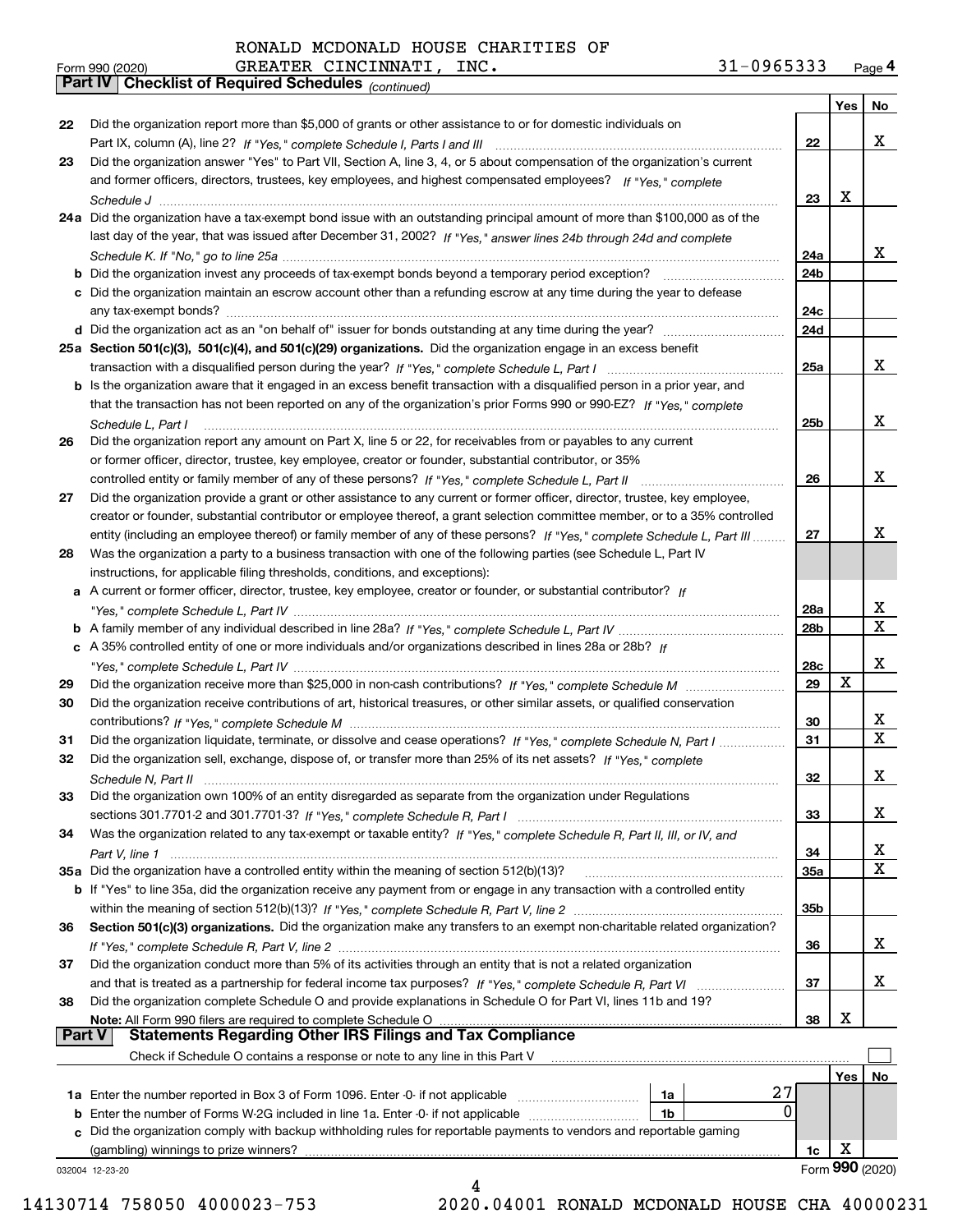|               | $31 - 0965333$<br>GREATER CINCINNATI,<br>INC.<br>Form 990 (2020)                                                                                |                |         | <u>Page</u> 5 |  |  |  |  |  |  |
|---------------|-------------------------------------------------------------------------------------------------------------------------------------------------|----------------|---------|---------------|--|--|--|--|--|--|
| <b>Part V</b> | Statements Regarding Other IRS Filings and Tax Compliance (continued)                                                                           |                |         |               |  |  |  |  |  |  |
|               |                                                                                                                                                 |                | Yes $ $ | No            |  |  |  |  |  |  |
|               | 2a Enter the number of employees reported on Form W-3, Transmittal of Wage and Tax Statements,                                                  |                |         |               |  |  |  |  |  |  |
|               | 63<br>filed for the calendar year ending with or within the year covered by this return <i>manumumumum</i><br>2a                                |                |         |               |  |  |  |  |  |  |
|               |                                                                                                                                                 | 2 <sub>b</sub> | X       |               |  |  |  |  |  |  |
|               |                                                                                                                                                 |                |         |               |  |  |  |  |  |  |
|               | 3a Did the organization have unrelated business gross income of \$1,000 or more during the year?                                                | 3a             |         | х             |  |  |  |  |  |  |
|               |                                                                                                                                                 |                |         |               |  |  |  |  |  |  |
|               | 4a At any time during the calendar year, did the organization have an interest in, or a signature or other authority over, a                    |                |         |               |  |  |  |  |  |  |
|               |                                                                                                                                                 | 4a             |         | х             |  |  |  |  |  |  |
|               | <b>b</b> If "Yes," enter the name of the foreign country $\blacktriangleright$                                                                  |                |         |               |  |  |  |  |  |  |
|               | See instructions for filing requirements for FinCEN Form 114, Report of Foreign Bank and Financial Accounts (FBAR).                             |                |         |               |  |  |  |  |  |  |
|               | 5a Was the organization a party to a prohibited tax shelter transaction at any time during the tax year?                                        | 5a             |         | х             |  |  |  |  |  |  |
| b             |                                                                                                                                                 | 5 <sub>b</sub> |         | х             |  |  |  |  |  |  |
|               |                                                                                                                                                 | 5с             |         |               |  |  |  |  |  |  |
|               | 6a Does the organization have annual gross receipts that are normally greater than \$100,000, and did the organization solicit                  |                |         |               |  |  |  |  |  |  |
|               |                                                                                                                                                 | 6a             |         | х             |  |  |  |  |  |  |
|               | <b>b</b> If "Yes," did the organization include with every solicitation an express statement that such contributions or gifts                   |                |         |               |  |  |  |  |  |  |
|               | were not tax deductible?                                                                                                                        | 6b             |         |               |  |  |  |  |  |  |
| 7             | Organizations that may receive deductible contributions under section 170(c).                                                                   |                |         |               |  |  |  |  |  |  |
| а             | Did the organization receive a payment in excess of \$75 made partly as a contribution and partly for goods and services provided to the payor? | 7a             | х       |               |  |  |  |  |  |  |
|               | <b>b</b> If "Yes," did the organization notify the donor of the value of the goods or services provided?                                        | 7b             | X       |               |  |  |  |  |  |  |
|               | c Did the organization sell, exchange, or otherwise dispose of tangible personal property for which it was required                             |                |         |               |  |  |  |  |  |  |
|               |                                                                                                                                                 | 7с             |         | х             |  |  |  |  |  |  |
|               | 7d                                                                                                                                              |                |         |               |  |  |  |  |  |  |
| е             |                                                                                                                                                 | 7e             |         | х             |  |  |  |  |  |  |
| f             | Did the organization, during the year, pay premiums, directly or indirectly, on a personal benefit contract?                                    | 7f             |         | x             |  |  |  |  |  |  |
| g             | If the organization received a contribution of qualified intellectual property, did the organization file Form 8899 as required?                | 7g             |         |               |  |  |  |  |  |  |
| h.            | If the organization received a contribution of cars, boats, airplanes, or other vehicles, did the organization file a Form 1098-C?              | 7h             |         |               |  |  |  |  |  |  |
| 8             | Sponsoring organizations maintaining donor advised funds. Did a donor advised fund maintained by the                                            |                |         |               |  |  |  |  |  |  |
|               | sponsoring organization have excess business holdings at any time during the year?                                                              | 8              |         |               |  |  |  |  |  |  |
| 9             | Sponsoring organizations maintaining donor advised funds.                                                                                       |                |         |               |  |  |  |  |  |  |
| а             | Did the sponsoring organization make any taxable distributions under section 4966?                                                              | 9а             |         |               |  |  |  |  |  |  |
|               | <b>b</b> Did the sponsoring organization make a distribution to a donor, donor advisor, or related person?                                      | 9b             |         |               |  |  |  |  |  |  |
| 10            | Section 501(c)(7) organizations. Enter:                                                                                                         |                |         |               |  |  |  |  |  |  |
|               | 10a                                                                                                                                             |                |         |               |  |  |  |  |  |  |
|               | 10b <br>Gross receipts, included on Form 990, Part VIII, line 12, for public use of club facilities                                             |                |         |               |  |  |  |  |  |  |
| 11            | Section 501(c)(12) organizations. Enter:                                                                                                        |                |         |               |  |  |  |  |  |  |
|               | 11a                                                                                                                                             |                |         |               |  |  |  |  |  |  |
|               | b Gross income from other sources (Do not net amounts due or paid to other sources against                                                      |                |         |               |  |  |  |  |  |  |
|               | 11b<br>12a Section 4947(a)(1) non-exempt charitable trusts. Is the organization filing Form 990 in lieu of Form 1041?                           | 12a            |         |               |  |  |  |  |  |  |
|               | 12b<br><b>b</b> If "Yes," enter the amount of tax-exempt interest received or accrued during the year <i>manument</i>                           |                |         |               |  |  |  |  |  |  |
| 13            | Section 501(c)(29) qualified nonprofit health insurance issuers.                                                                                |                |         |               |  |  |  |  |  |  |
|               | a Is the organization licensed to issue qualified health plans in more than one state?                                                          | 13а            |         |               |  |  |  |  |  |  |
|               | Note: See the instructions for additional information the organization must report on Schedule O.                                               |                |         |               |  |  |  |  |  |  |
|               | <b>b</b> Enter the amount of reserves the organization is required to maintain by the states in which the                                       |                |         |               |  |  |  |  |  |  |
|               | 13b                                                                                                                                             |                |         |               |  |  |  |  |  |  |
|               | 13с                                                                                                                                             |                |         |               |  |  |  |  |  |  |
| 14a           | Did the organization receive any payments for indoor tanning services during the tax year?                                                      | 14a            |         | x             |  |  |  |  |  |  |
|               | <b>b</b> If "Yes," has it filed a Form 720 to report these payments? If "No," provide an explanation on Schedule O                              | 14b            |         |               |  |  |  |  |  |  |
| 15            | Is the organization subject to the section 4960 tax on payment(s) of more than \$1,000,000 in remuneration or                                   |                |         |               |  |  |  |  |  |  |
|               |                                                                                                                                                 | 15             |         | x             |  |  |  |  |  |  |
|               | If "Yes," see instructions and file Form 4720, Schedule N.                                                                                      |                |         |               |  |  |  |  |  |  |
| 16            | Is the organization an educational institution subject to the section 4968 excise tax on net investment income?                                 | 16             |         | х             |  |  |  |  |  |  |
|               | If "Yes," complete Form 4720, Schedule O.                                                                                                       |                |         |               |  |  |  |  |  |  |

Form (2020) **990**

032005 12-23-20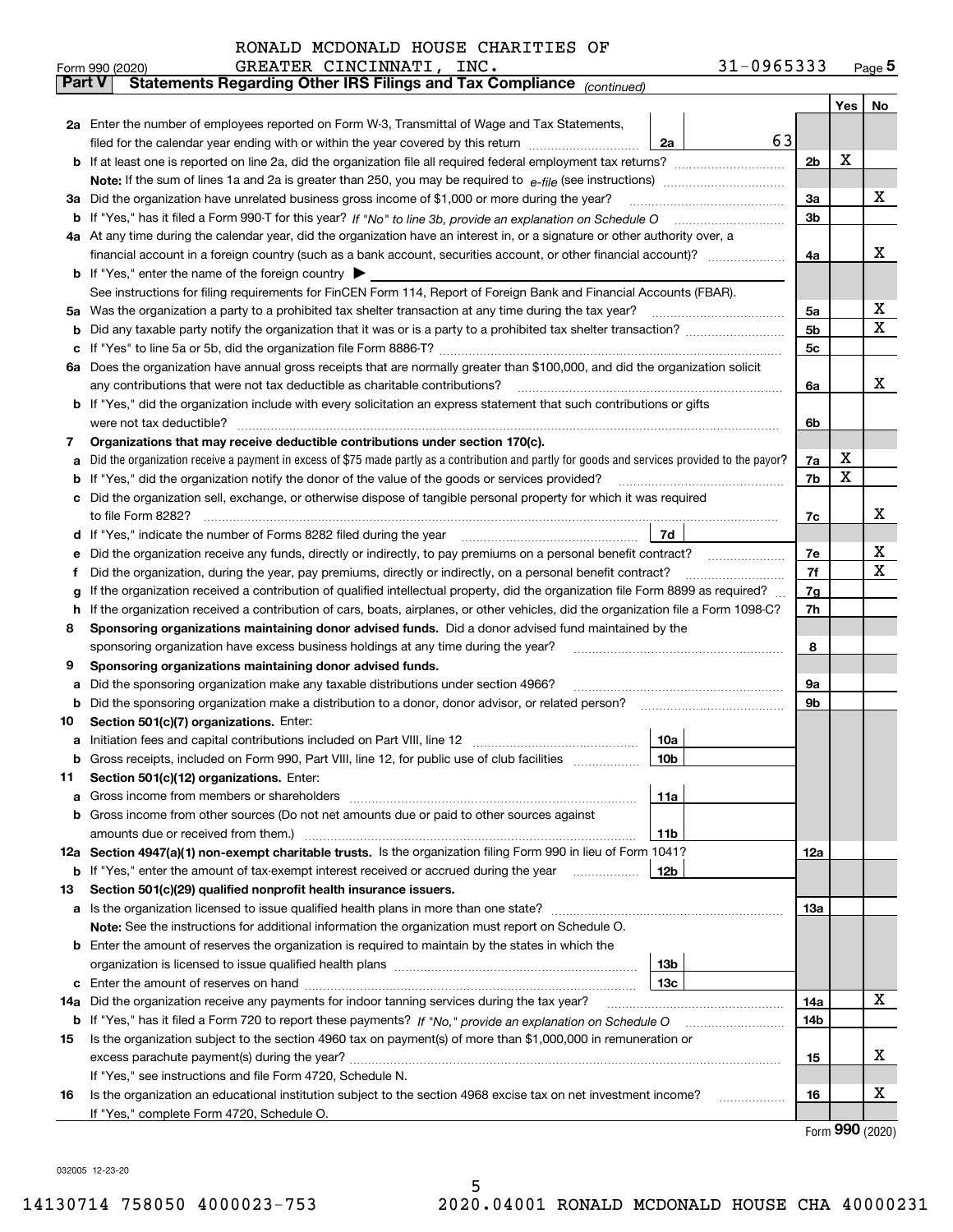|    | GREATER CINCINNATI, INC.<br>Form 990 (2020)                                                                                                                                                                                                                                                                                                                                 |    | 31-0965333 |                         |             | Page $6$                |  |  |  |  |  |
|----|-----------------------------------------------------------------------------------------------------------------------------------------------------------------------------------------------------------------------------------------------------------------------------------------------------------------------------------------------------------------------------|----|------------|-------------------------|-------------|-------------------------|--|--|--|--|--|
|    | Part VI   Governance, Management, and Disclosure For each "Yes" response to lines 2 through 7b below, and for a "No" response                                                                                                                                                                                                                                               |    |            |                         |             |                         |  |  |  |  |  |
|    | to line 8a, 8b, or 10b below, describe the circumstances, processes, or changes on Schedule O. See instructions.                                                                                                                                                                                                                                                            |    |            |                         |             |                         |  |  |  |  |  |
|    | Check if Schedule O contains a response or note to any line in this Part VI [11] [12] Check if Schedule O contains a response or note to any line in this Part VI                                                                                                                                                                                                           |    |            |                         |             | $\overline{\mathbf{x}}$ |  |  |  |  |  |
|    | <b>Section A. Governing Body and Management</b>                                                                                                                                                                                                                                                                                                                             |    |            |                         |             |                         |  |  |  |  |  |
|    |                                                                                                                                                                                                                                                                                                                                                                             |    |            |                         | Yes         | No                      |  |  |  |  |  |
|    | <b>1a</b> Enter the number of voting members of the governing body at the end of the tax year                                                                                                                                                                                                                                                                               | 1a | 29         |                         |             |                         |  |  |  |  |  |
|    | If there are material differences in voting rights among members of the governing body, or if the governing                                                                                                                                                                                                                                                                 |    |            |                         |             |                         |  |  |  |  |  |
|    | body delegated broad authority to an executive committee or similar committee, explain on Schedule O.                                                                                                                                                                                                                                                                       |    |            |                         |             |                         |  |  |  |  |  |
| b  | 29<br>Enter the number of voting members included on line 1a, above, who are independent<br>1b                                                                                                                                                                                                                                                                              |    |            |                         |             |                         |  |  |  |  |  |
| 2  | Did any officer, director, trustee, or key employee have a family relationship or a business relationship with any other                                                                                                                                                                                                                                                    |    |            |                         |             |                         |  |  |  |  |  |
|    | officer, director, trustee, or key employee?                                                                                                                                                                                                                                                                                                                                |    |            |                         |             |                         |  |  |  |  |  |
| з  | Did the organization delegate control over management duties customarily performed by or under the direct supervision                                                                                                                                                                                                                                                       |    |            |                         |             |                         |  |  |  |  |  |
|    | of officers, directors, trustees, or key employees to a management company or other person?                                                                                                                                                                                                                                                                                 |    |            | 3                       |             | х                       |  |  |  |  |  |
| 4  | Did the organization make any significant changes to its governing documents since the prior Form 990 was filed?                                                                                                                                                                                                                                                            |    |            | $\overline{\mathbf{4}}$ |             | $\mathbf X$             |  |  |  |  |  |
| 5  |                                                                                                                                                                                                                                                                                                                                                                             |    |            | 5                       |             | X                       |  |  |  |  |  |
| 6  | Did the organization have members or stockholders?                                                                                                                                                                                                                                                                                                                          |    |            | 6                       |             | X                       |  |  |  |  |  |
| 7a | Did the organization have members, stockholders, or other persons who had the power to elect or appoint one or                                                                                                                                                                                                                                                              |    |            |                         |             |                         |  |  |  |  |  |
|    | $\begin{bmatrix} \begin{bmatrix} 0 & 0 & 0 & 0 \\ 0 & 0 & 0 & 0 \\ 0 & 0 & 0 & 0 \\ 0 & 0 & 0 & 0 \\ 0 & 0 & 0 & 0 \\ 0 & 0 & 0 & 0 & 0 \\ 0 & 0 & 0 & 0 & 0 \\ 0 & 0 & 0 & 0 & 0 \\ 0 & 0 & 0 & 0 & 0 \\ 0 & 0 & 0 & 0 & 0 \\ 0 & 0 & 0 & 0 & 0 \\ 0 & 0 & 0 & 0 & 0 \\ 0 & 0 & 0 & 0 & 0 & 0 \\ 0 & 0 & 0 & 0 & 0 & 0 \\ 0 & 0 & $<br>more members of the governing body? |    |            | 7a                      |             | х                       |  |  |  |  |  |
|    | <b>b</b> Are any governance decisions of the organization reserved to (or subject to approval by) members, stockholders, or                                                                                                                                                                                                                                                 |    |            |                         |             |                         |  |  |  |  |  |
|    | persons other than the governing body?                                                                                                                                                                                                                                                                                                                                      |    |            | 7b                      |             | х                       |  |  |  |  |  |
| 8  | Did the organization contemporaneously document the meetings held or written actions undertaken during the year by the following:                                                                                                                                                                                                                                           |    |            |                         |             |                         |  |  |  |  |  |
| a  |                                                                                                                                                                                                                                                                                                                                                                             |    |            | 8а                      | х           |                         |  |  |  |  |  |
| b  | Each committee with authority to act on behalf of the governing body?                                                                                                                                                                                                                                                                                                       |    |            | 8b                      | х           |                         |  |  |  |  |  |
| 9  | Is there any officer, director, trustee, or key employee listed in Part VII, Section A, who cannot be reached at the                                                                                                                                                                                                                                                        |    |            |                         |             |                         |  |  |  |  |  |
|    |                                                                                                                                                                                                                                                                                                                                                                             |    |            | 9                       |             | x                       |  |  |  |  |  |
|    | Section B. Policies (This Section B requests information about policies not required by the Internal Revenue Code.)                                                                                                                                                                                                                                                         |    |            |                         |             |                         |  |  |  |  |  |
|    |                                                                                                                                                                                                                                                                                                                                                                             |    |            |                         | Yes         | No<br>х                 |  |  |  |  |  |
|    |                                                                                                                                                                                                                                                                                                                                                                             |    |            | 10a                     |             |                         |  |  |  |  |  |
|    | b If "Yes," did the organization have written policies and procedures governing the activities of such chapters, affiliates,<br>and branches to ensure their operations are consistent with the organization's exempt purposes?                                                                                                                                             |    |            | 10 <sub>b</sub>         |             |                         |  |  |  |  |  |
|    | 11a Has the organization provided a complete copy of this Form 990 to all members of its governing body before filing the form?                                                                                                                                                                                                                                             |    |            | 11a                     | X           |                         |  |  |  |  |  |
|    | <b>b</b> Describe in Schedule O the process, if any, used by the organization to review this Form 990.                                                                                                                                                                                                                                                                      |    |            |                         |             |                         |  |  |  |  |  |
|    |                                                                                                                                                                                                                                                                                                                                                                             |    |            | 12a                     | х           |                         |  |  |  |  |  |
|    |                                                                                                                                                                                                                                                                                                                                                                             |    |            | 12 <sub>b</sub>         | X           |                         |  |  |  |  |  |
|    | c Did the organization regularly and consistently monitor and enforce compliance with the policy? If "Yes," describe                                                                                                                                                                                                                                                        |    |            |                         |             |                         |  |  |  |  |  |
|    | in Schedule O how this was done <i>maching and content of the content of the state of the schedule O how this was</i>                                                                                                                                                                                                                                                       |    |            | 12c                     | х           |                         |  |  |  |  |  |
|    |                                                                                                                                                                                                                                                                                                                                                                             |    |            | 13                      | $\mathbf X$ |                         |  |  |  |  |  |
| 14 | Did the organization have a written document retention and destruction policy?                                                                                                                                                                                                                                                                                              |    |            | 14                      | X           |                         |  |  |  |  |  |
| 15 | Did the process for determining compensation of the following persons include a review and approval by independent                                                                                                                                                                                                                                                          |    |            |                         |             |                         |  |  |  |  |  |
|    | persons, comparability data, and contemporaneous substantiation of the deliberation and decision?                                                                                                                                                                                                                                                                           |    |            |                         |             |                         |  |  |  |  |  |
| a  | The organization's CEO, Executive Director, or top management official manufactured content content of the organization's CEO, Executive Director, or top management official manufactured content of the original manufacture                                                                                                                                              |    |            | 15a                     | х           |                         |  |  |  |  |  |
|    | <b>b</b> Other officers or key employees of the organization                                                                                                                                                                                                                                                                                                                |    |            | 15 <sub>b</sub>         | х           |                         |  |  |  |  |  |
|    | If "Yes" to line 15a or 15b, describe the process in Schedule O (see instructions).                                                                                                                                                                                                                                                                                         |    |            |                         |             |                         |  |  |  |  |  |
|    | 16a Did the organization invest in, contribute assets to, or participate in a joint venture or similar arrangement with a                                                                                                                                                                                                                                                   |    |            |                         |             |                         |  |  |  |  |  |
|    | taxable entity during the year?                                                                                                                                                                                                                                                                                                                                             |    |            | 16a                     |             | х                       |  |  |  |  |  |
|    | b If "Yes," did the organization follow a written policy or procedure requiring the organization to evaluate its participation                                                                                                                                                                                                                                              |    |            |                         |             |                         |  |  |  |  |  |
|    | in joint venture arrangements under applicable federal tax law, and take steps to safeguard the organization's                                                                                                                                                                                                                                                              |    |            |                         |             |                         |  |  |  |  |  |
|    | exempt status with respect to such arrangements?                                                                                                                                                                                                                                                                                                                            |    |            | 16b                     |             |                         |  |  |  |  |  |
|    | <b>Section C. Disclosure</b>                                                                                                                                                                                                                                                                                                                                                |    |            |                         |             |                         |  |  |  |  |  |
| 17 | List the states with which a copy of this Form 990 is required to be filed $\blacktriangleright$ KY, FL                                                                                                                                                                                                                                                                     |    |            |                         |             |                         |  |  |  |  |  |
| 18 | Section 6104 requires an organization to make its Forms 1023 (1024 or 1024-A, if applicable), 990, and 990-T (Section 501(c)(3)s only) available                                                                                                                                                                                                                            |    |            |                         |             |                         |  |  |  |  |  |
|    | for public inspection. Indicate how you made these available. Check all that apply.                                                                                                                                                                                                                                                                                         |    |            |                         |             |                         |  |  |  |  |  |
|    | $\lfloor x \rfloor$ Own website<br>$X$ Upon request<br>Another's website<br>Other (explain on Schedule O)                                                                                                                                                                                                                                                                   |    |            |                         |             |                         |  |  |  |  |  |
| 19 | Describe on Schedule O whether (and if so, how) the organization made its governing documents, conflict of interest policy, and financial                                                                                                                                                                                                                                   |    |            |                         |             |                         |  |  |  |  |  |
|    | statements available to the public during the tax year.                                                                                                                                                                                                                                                                                                                     |    |            |                         |             |                         |  |  |  |  |  |
| 20 | State the name, address, and telephone number of the person who possesses the organization's books and records<br>JOSEPH DAVY - 513-559-4603                                                                                                                                                                                                                                |    |            |                         |             |                         |  |  |  |  |  |
|    |                                                                                                                                                                                                                                                                                                                                                                             |    |            |                         |             |                         |  |  |  |  |  |

6

|  |  | 341 ERKENBRECHER AVENUE, |  | CINCINNATI, |  | 45229 |
|--|--|--------------------------|--|-------------|--|-------|
|--|--|--------------------------|--|-------------|--|-------|

032006 12-23-20

14130714 758050 4000023-753 2020.04001 RONALD MCDONALD HOUSE CHA 40000231

Form (2020) **990**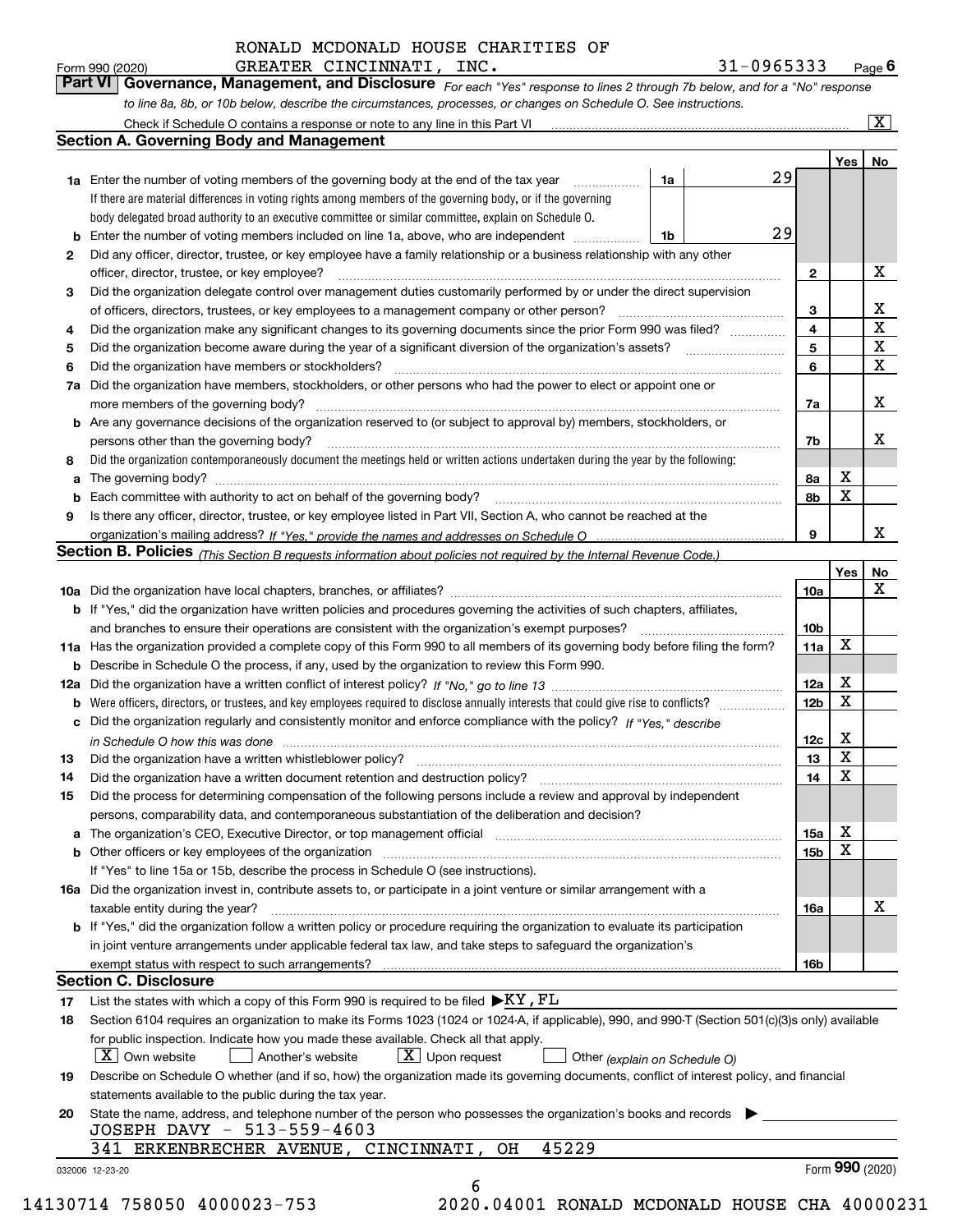$\mathcal{L}^{\text{max}}$ 

### Form 990 (2020) GREATER CINCINNATI, INC.  $31-0965333$  Page **7Part VII Compensation of Officers, Directors, Trustees, Key Employees, Highest Compensated Employees, and Independent Contractors**

Check if Schedule O contains a response or note to any line in this Part VII

**Section A. Officers, Directors, Trustees, Key Employees, and Highest Compensated Employees**

**1a**  Complete this table for all persons required to be listed. Report compensation for the calendar year ending with or within the organization's tax year. **•** List all of the organization's current officers, directors, trustees (whether individuals or organizations), regardless of amount of compensation.

Enter -0- in columns (D), (E), and (F) if no compensation was paid.

 $\bullet$  List all of the organization's  $\,$ current key employees, if any. See instructions for definition of "key employee."

• List the organization's five current highest compensated employees (other than an officer, director, trustee, or key employee) who received report-■ List the organization's five current highest compensated employees (other than an officer, director, trustee, or key employee) who received report-<br>able compensation (Box 5 of Form W-2 and/or Box 7 of Form 1099-MISC) of

**•** List all of the organization's former officers, key employees, and highest compensated employees who received more than \$100,000 of reportable compensation from the organization and any related organizations.

**former directors or trustees**  ¥ List all of the organization's that received, in the capacity as a former director or trustee of the organization, more than \$10,000 of reportable compensation from the organization and any related organizations.

See instructions for the order in which to list the persons above.

Check this box if neither the organization nor any related organization compensated any current officer, director, or trustee.  $\mathcal{L}^{\text{max}}$ 

| (A)                                    | (B)            |                                                              |                                 |             | (C)          |                                 |        | (D)             | (E)             | (F)             |
|----------------------------------------|----------------|--------------------------------------------------------------|---------------------------------|-------------|--------------|---------------------------------|--------|-----------------|-----------------|-----------------|
| Name and title                         | Average        | Position                                                     |                                 |             |              |                                 |        | Reportable      | Reportable      | Estimated       |
|                                        | hours per      | (do not check more than one<br>box, unless person is both an |                                 |             |              |                                 |        | compensation    | compensation    | amount of       |
|                                        | week           |                                                              | officer and a director/trustee) |             |              |                                 |        | from            | from related    | other           |
|                                        | (list any      |                                                              |                                 |             |              |                                 |        | the             | organizations   | compensation    |
|                                        | hours for      |                                                              |                                 |             |              |                                 |        | organization    | (W-2/1099-MISC) | from the        |
|                                        | related        |                                                              |                                 |             |              |                                 |        | (W-2/1099-MISC) |                 | organization    |
|                                        | organizations  |                                                              |                                 |             |              |                                 |        |                 |                 | and related     |
|                                        | below<br>line) | Individual trustee or director                               | Institutional trustee           | Officer     | Key employee | Highest compensated<br>employee | Former |                 |                 | organizations   |
| <b>JENNIFER LOEB</b><br>(1)            | 40.00          |                                                              |                                 |             |              |                                 |        |                 |                 |                 |
| CHIEF EXECUTIVE OFFICER                |                |                                                              |                                 | $\mathbf X$ |              |                                 |        | 264, 278.       | $\mathbf 0$ .   | 26,604.         |
| RONALD JOSEPH DAVY<br>(2)              | 40.00          |                                                              |                                 |             |              |                                 |        |                 |                 |                 |
| CHIEF FINANCIAL OFFICER                |                |                                                              |                                 |             | X            |                                 |        | 152,813.        | $\mathbf 0$ .   | 21, 184.        |
| MICHELLE STEED<br>(3)                  | 40.00          |                                                              |                                 |             |              |                                 |        |                 |                 |                 |
| CHIEF DEVELOPMENT OFFICER              |                |                                                              |                                 |             |              | X                               |        | 142,802.        | $\mathbf 0$ .   | 9,239.          |
| MATTHEW COFFEY<br>(4)                  | 40.00          |                                                              |                                 |             |              |                                 |        |                 |                 |                 |
| CHIEF OPERATIONS OFFICER               |                |                                                              |                                 |             |              | X                               |        | 132,673.        | $\mathbf 0$ .   | 12,225.         |
| MICHAEL WEINBERG<br>(5)                | 40.00          |                                                              |                                 |             |              |                                 |        |                 |                 |                 |
| DIRECTOR OF VOLUNTEERS                 |                |                                                              |                                 |             |              | X                               |        | 116,033.        | $\mathbf 0$ .   | 9,473.          |
| MELISSA STIER<br>(6)                   | 40.00          |                                                              |                                 |             |              |                                 |        |                 |                 |                 |
| CHIEF PEOPLE OFFICER                   |                |                                                              |                                 |             |              | X                               |        | 117,240.        | $\mathbf 0$ .   | 8,160.          |
| KRISTEN KLEIN<br>(7)                   | 40.00          |                                                              |                                 |             |              |                                 |        |                 |                 |                 |
| CHIEF MARKETING OFFICER                |                |                                                              |                                 |             |              | X                               |        | 102,395.        | $\mathbf 0$ .   | 12,330.         |
| (8)<br>TERESA TANNER                   | 1.00           |                                                              |                                 |             |              |                                 |        |                 |                 |                 |
| <b>CHAIR</b>                           |                | X                                                            |                                 | X           |              |                                 |        | 0.              | 0.              | $0_{\cdot}$     |
| ALGIS KONCIUS<br>(9)                   | 1.00           |                                                              |                                 |             |              |                                 |        |                 |                 |                 |
| VICE CHAIR                             |                | $\mathbf X$                                                  |                                 | X           |              |                                 |        | 0.              | 0.              | 0.              |
| (10) BETTINA ROSS                      | 1.00           |                                                              |                                 |             |              |                                 |        |                 |                 |                 |
| VICE CHAIR                             |                | $\mathbf X$                                                  |                                 | X           |              |                                 |        | 0.              | 0.              | 0.              |
| (11) VINCENT RINALDI                   | 1.00           |                                                              |                                 |             |              |                                 |        |                 |                 |                 |
| VICE CHAIR                             |                | $\mathbf X$                                                  |                                 | X           |              |                                 |        | 0.              | 0.              | 0.              |
| (12) LEIGH JONES                       | 1.00           |                                                              |                                 |             |              |                                 |        |                 |                 |                 |
| VICE CHAIR                             |                | $\mathbf X$                                                  |                                 | X           |              |                                 |        | 0.              | 0.              | 0.              |
| (13) VICKI DAVIES                      | 1.00           |                                                              |                                 |             |              |                                 |        |                 |                 |                 |
| <b>TREASURER</b><br>(14) KELLY JANSZEN |                | $\mathbf X$                                                  |                                 | X           |              |                                 |        | 0.              | 0.              | 0.              |
| <b>SECRETARY</b>                       | 1.00           | X                                                            |                                 | X           |              |                                 |        | 0.              | 0.              | $0_{.}$         |
| (15) BARBARA TOFANI                    | 1.00           |                                                              |                                 |             |              |                                 |        |                 |                 |                 |
| <b>DIRECTOR</b>                        |                | X                                                            |                                 |             |              |                                 |        | $\mathbf 0$ .   | $\mathbf 0$ .   | 0.              |
| (16) BILL KILROY                       | 1.00           |                                                              |                                 |             |              |                                 |        |                 |                 |                 |
| <b>DIRECTOR</b>                        |                | X                                                            |                                 |             |              |                                 |        | $\mathbf 0$ .   | 0.              | $0_{.}$         |
| (17) CHRISTOPHER BELLETTI              | 1.00           |                                                              |                                 |             |              |                                 |        |                 |                 |                 |
| <b>DIRECTOR</b>                        |                | X                                                            |                                 |             |              |                                 |        | $\mathbf 0$ .   | 0.              | 0.              |
| 032007 12-23-20                        |                |                                                              |                                 |             |              |                                 |        |                 |                 | Form 990 (2020) |
|                                        |                |                                                              |                                 | 7           |              |                                 |        |                 |                 |                 |

7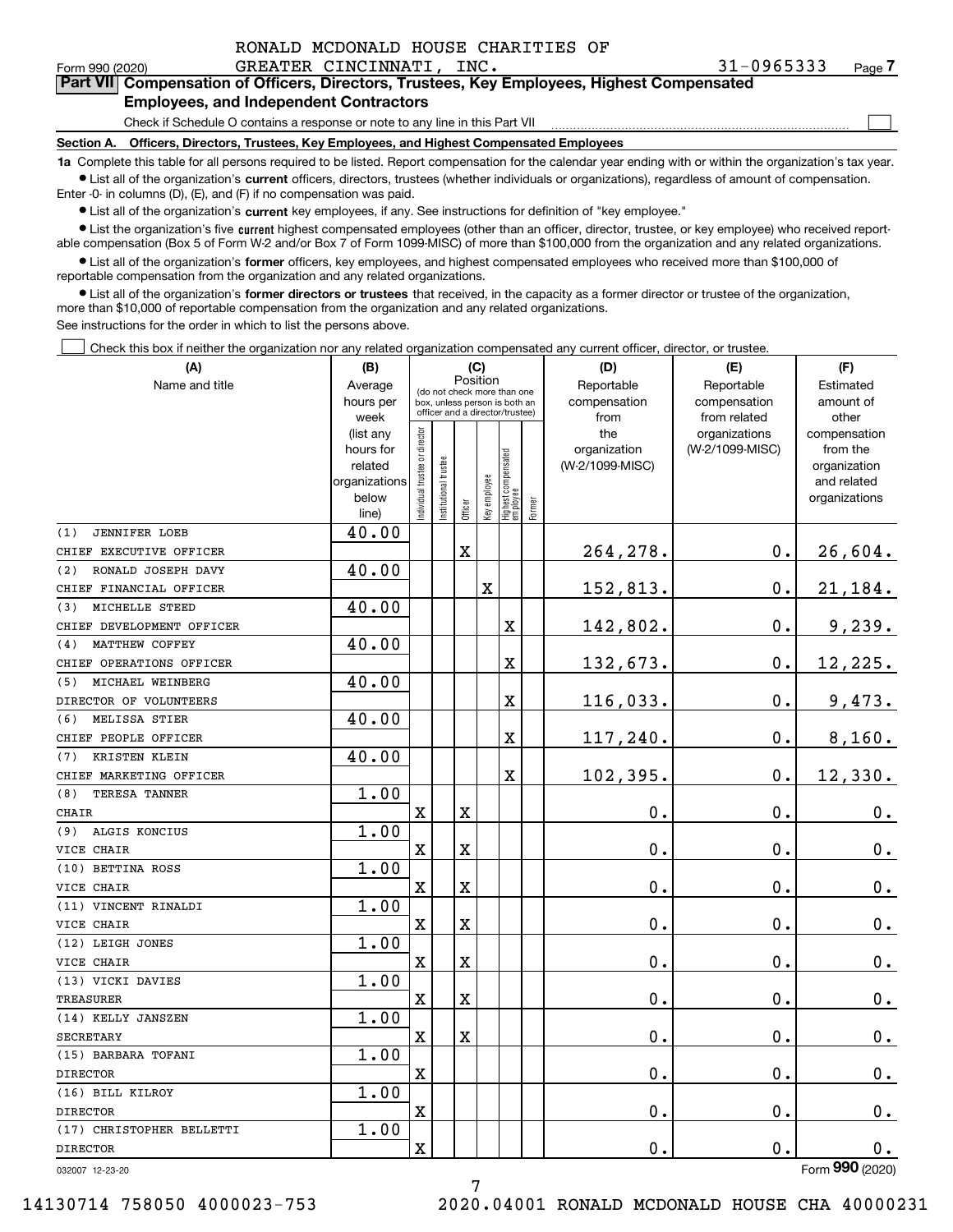|                                                                                                                                              | RUNALD MCDONALD HOUSE CHARIIIES OF<br>31-0965333<br>GREATER CINCINNATI, INC.                                                                            |                                                                      |                                                                                                                                                         |                      |         |              |                                   |        |                                        |                                                   |              | Page 8                                                   |               |
|----------------------------------------------------------------------------------------------------------------------------------------------|---------------------------------------------------------------------------------------------------------------------------------------------------------|----------------------------------------------------------------------|---------------------------------------------------------------------------------------------------------------------------------------------------------|----------------------|---------|--------------|-----------------------------------|--------|----------------------------------------|---------------------------------------------------|--------------|----------------------------------------------------------|---------------|
|                                                                                                                                              | Form 990 (2020)<br><b>Part VII</b>                                                                                                                      |                                                                      |                                                                                                                                                         |                      |         |              |                                   |        |                                        |                                                   |              |                                                          |               |
| Section A. Officers, Directors, Trustees, Key Employees, and Highest Compensated Employees (continued)<br>(B)                                |                                                                                                                                                         |                                                                      |                                                                                                                                                         |                      |         |              |                                   |        |                                        |                                                   |              |                                                          |               |
|                                                                                                                                              | (A)<br>Name and title                                                                                                                                   | Average<br>hours per<br>week                                         | (C)<br>(D)<br>Position<br>Reportable<br>(do not check more than one<br>compensation<br>box, unless person is both an<br>officer and a director/trustee) |                      |         |              |                                   |        | from                                   | (E)<br>Reportable<br>compensation<br>from related |              | (F)<br>Estimated<br>amount of<br>other                   |               |
|                                                                                                                                              |                                                                                                                                                         | (list any<br>hours for<br>related<br>organizations<br>below<br>line) | ndividual trustee or director                                                                                                                           | nstitutional trustee | Officer | key employee | Highest compensated<br>  employee | Former | the<br>organization<br>(W-2/1099-MISC) | organizations<br>(W-2/1099-MISC)                  | compensation | from the<br>organization<br>and related<br>organizations |               |
|                                                                                                                                              | (18) ERICA SHADOIN                                                                                                                                      | 1.00                                                                 |                                                                                                                                                         |                      |         |              |                                   |        |                                        |                                                   |              |                                                          |               |
| <b>DIRECTOR</b>                                                                                                                              |                                                                                                                                                         |                                                                      | $\rm X$                                                                                                                                                 |                      |         |              |                                   |        | 0.                                     | 0.                                                |              |                                                          | $\mathbf 0$ . |
|                                                                                                                                              | (19) HAL WELGE                                                                                                                                          | 1.00                                                                 |                                                                                                                                                         |                      |         |              |                                   |        |                                        |                                                   |              |                                                          |               |
| <b>DIRECTOR</b>                                                                                                                              |                                                                                                                                                         |                                                                      | $\mathbf X$                                                                                                                                             |                      |         |              |                                   |        | 0.                                     | $\mathbf 0$ .                                     |              |                                                          | $\mathbf 0$ . |
| <b>DIRECTOR</b>                                                                                                                              | (20) JEFF ORSCHELL                                                                                                                                      | 1.00                                                                 | $\mathbf X$                                                                                                                                             |                      |         |              |                                   |        | 0.                                     | 0.                                                |              |                                                          | $\mathbf 0$ . |
|                                                                                                                                              | (21) KEVIN SCHUTTE                                                                                                                                      | 1.00                                                                 |                                                                                                                                                         |                      |         |              |                                   |        |                                        |                                                   |              |                                                          |               |
| <b>DIRECTOR</b>                                                                                                                              |                                                                                                                                                         |                                                                      | $\mathbf X$                                                                                                                                             |                      |         |              |                                   |        | 0.                                     | 0.                                                |              |                                                          | $\mathbf 0$ . |
| <b>DIRECTOR</b>                                                                                                                              | (22) KRISTEN HALL WEVERS                                                                                                                                | 1.00                                                                 | X                                                                                                                                                       |                      |         |              |                                   |        | 0.                                     | 0.                                                |              |                                                          | $\mathbf 0$ . |
|                                                                                                                                              | (23) KYLE BARRETT                                                                                                                                       | 1.00                                                                 |                                                                                                                                                         |                      |         |              |                                   |        |                                        |                                                   |              |                                                          |               |
| <b>DIRECTOR</b>                                                                                                                              |                                                                                                                                                         |                                                                      | X                                                                                                                                                       |                      |         |              |                                   |        | 0.                                     | $\mathbf 0$ .                                     |              |                                                          | 0.            |
|                                                                                                                                              | (24) LINDA THOMAS                                                                                                                                       | 1.00                                                                 |                                                                                                                                                         |                      |         |              |                                   |        |                                        |                                                   |              |                                                          |               |
| <b>DIRECTOR</b>                                                                                                                              |                                                                                                                                                         |                                                                      | X                                                                                                                                                       |                      |         |              |                                   |        | 0.                                     | 0.                                                |              |                                                          | $0$ .         |
|                                                                                                                                              | (25) MARILYN RHEIN                                                                                                                                      | 1.00                                                                 |                                                                                                                                                         |                      |         |              |                                   |        |                                        |                                                   |              |                                                          |               |
| <b>DIRECTOR</b>                                                                                                                              |                                                                                                                                                         |                                                                      | $\mathbf X$                                                                                                                                             |                      |         |              |                                   |        | 0.                                     | $\mathbf 0$ .                                     |              |                                                          | $\mathbf 0$ . |
|                                                                                                                                              | (26) MARY SUE CHEESEMAN                                                                                                                                 | 1.00                                                                 |                                                                                                                                                         |                      |         |              |                                   |        |                                        |                                                   |              |                                                          |               |
| <b>DIRECTOR</b>                                                                                                                              |                                                                                                                                                         |                                                                      | $\mathbf x$                                                                                                                                             |                      |         |              |                                   |        | 0.                                     | 0.                                                |              |                                                          | О.            |
|                                                                                                                                              |                                                                                                                                                         |                                                                      |                                                                                                                                                         |                      |         |              |                                   |        | 1,028,234.                             | $\overline{0}$ .                                  |              | 99, 215.                                                 |               |
|                                                                                                                                              |                                                                                                                                                         |                                                                      |                                                                                                                                                         |                      |         |              |                                   |        | 0.                                     | $\mathbf 0$ .                                     |              |                                                          | 0.            |
|                                                                                                                                              | 1,028,234.<br>0.                                                                                                                                        |                                                                      |                                                                                                                                                         |                      |         |              |                                   |        |                                        |                                                   |              | 99, 215.                                                 |               |
| Total number of individuals (including but not limited to those listed above) who received more than \$100,000 of reportable<br>$\mathbf{2}$ |                                                                                                                                                         |                                                                      |                                                                                                                                                         |                      |         |              |                                   |        |                                        |                                                   |              |                                                          |               |
| compensation from the organization $\blacktriangleright$                                                                                     |                                                                                                                                                         |                                                                      |                                                                                                                                                         |                      |         |              |                                   |        |                                        | 8                                                 |              |                                                          |               |
| 3                                                                                                                                            | Did the organization list any former officer, director, trustee, key employee, or highest compensated employee on                                       |                                                                      |                                                                                                                                                         |                      |         |              |                                   |        |                                        | Yes                                               | <b>No</b>    |                                                          |               |
|                                                                                                                                              | line 1a? If "Yes," complete Schedule J for such individual material content content to the content of the content of the Schedule J for such individual |                                                                      |                                                                                                                                                         |                      |         |              |                                   |        |                                        | 3                                                 |              | х                                                        |               |
| 4                                                                                                                                            | For any individual listed on line 1a, is the sum of reportable compensation and other compensation from the organization                                |                                                                      |                                                                                                                                                         |                      |         |              |                                   |        |                                        |                                                   |              |                                                          |               |
|                                                                                                                                              |                                                                                                                                                         |                                                                      |                                                                                                                                                         |                      |         |              |                                   |        |                                        |                                                   | 4            | X                                                        |               |
| 5                                                                                                                                            | Did any person listed on line 1a receive or accrue compensation from any unrelated organization or individual for services                              |                                                                      |                                                                                                                                                         |                      |         |              |                                   |        |                                        |                                                   |              |                                                          |               |
|                                                                                                                                              |                                                                                                                                                         |                                                                      |                                                                                                                                                         |                      |         |              |                                   |        |                                        |                                                   | 5            |                                                          | x             |
|                                                                                                                                              | <b>Section B. Independent Contractors</b>                                                                                                               |                                                                      |                                                                                                                                                         |                      |         |              |                                   |        |                                        |                                                   |              |                                                          |               |

**1**Complete this table for your five highest compensated independent contractors that received more than \$100,000 of compensation from the organization. Report compensation for the calendar year ending with or within the organization's tax year.

| (A)                                                                                                                              | (B)                     | (C)             |
|----------------------------------------------------------------------------------------------------------------------------------|-------------------------|-----------------|
| Name and business address                                                                                                        | Description of services | Compensation    |
| MESSER CONTRUCTION CO.                                                                                                           | <b>BUILDING</b>         |                 |
| 643 W COURT ST, CINCINNATI, OH 45203                                                                                             | <b>CONSTRUCTION</b>     | 16,364,698.     |
| LOTH, INC.                                                                                                                       | <b>BUILDING</b>         |                 |
| P.O. BOX 632941, CINCINNATI, OH 45263                                                                                            | CONSTRUCTION            | 539,832.        |
| GBBN ARCHITECTS, INC.                                                                                                            | <b>BUILDING</b>         |                 |
| 332 E. 8TH ST., CINCINNATI, OH 45202                                                                                             | CONSTRUCTION            | 311, 111.       |
| KIMBALL HOSPITALITY                                                                                                              | <b>BUILDING</b>         |                 |
| P.O. BOX 931098, ATLANTA, GA 31193                                                                                               | CONSTRUCTION            | 230, 263.       |
| RADIANT TECHNOLOGY                                                                                                               |                         |                 |
| 7730 N. CENTRAL DR., LEWIS CENTER, OH 43035 TECHNOLOGY SERVICES                                                                  |                         | 179,981.        |
| Total number of independent contractors (including but not limited to those listed above) who received more than<br>$\mathbf{2}$ |                         |                 |
| \$100,000 of compensation from the organization >                                                                                |                         |                 |
| SEE PART VII, SECTION A CONTINUATION SHEETS                                                                                      |                         | Form 990 (2020) |
| 000000 40.00.00                                                                                                                  |                         |                 |

032008 12-23-20

8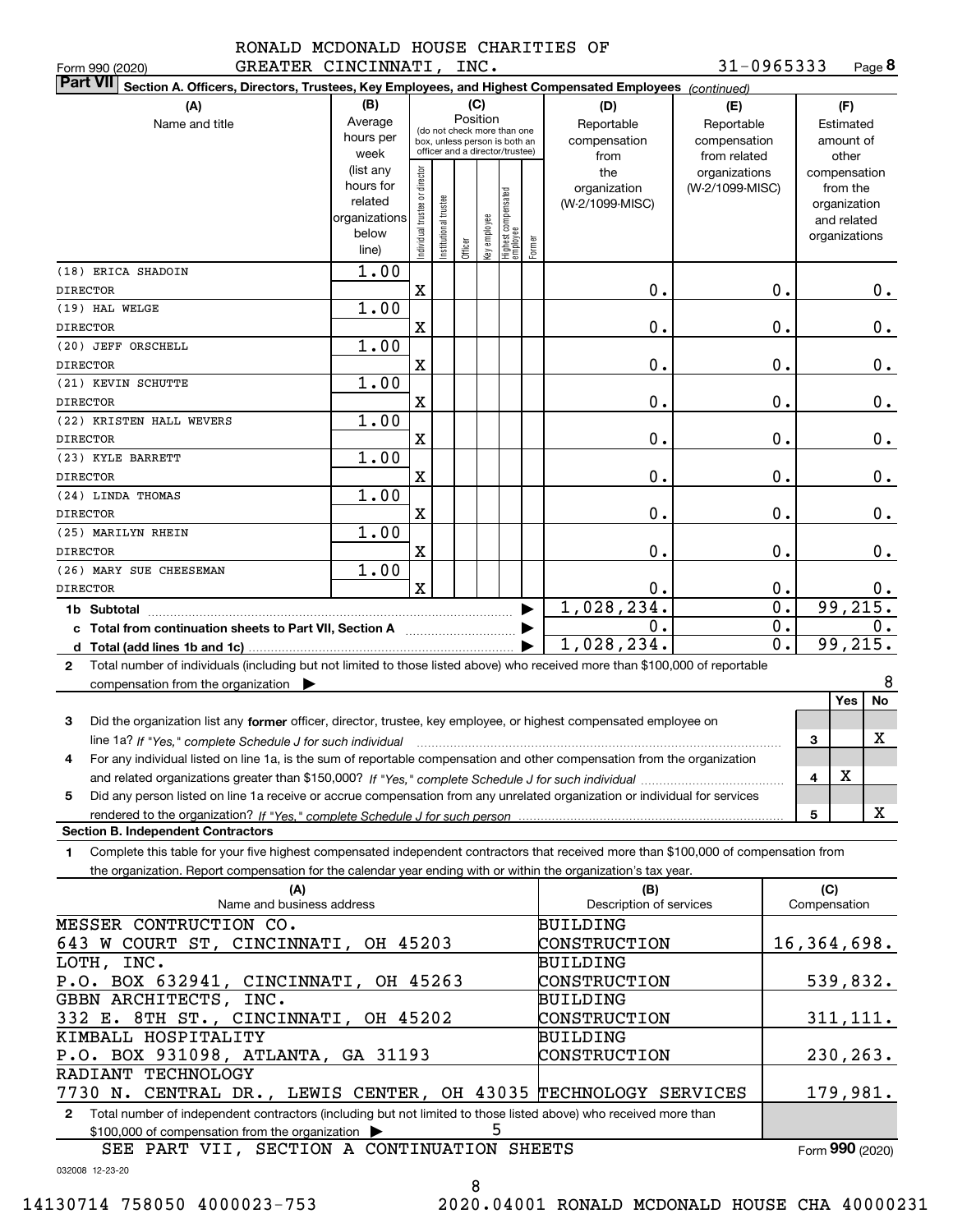### RONALD MCDONALD HOUSE CHARITIES OF GREATER CINCINNATI, INC. 31-0965333

|                                       | Part VII Section A. Officers, Directors, Trustees, Key Employees, and Highest Compensated Employees (continued) |                                |                        |         |              |                              |        |                     |                                  |                          |
|---------------------------------------|-----------------------------------------------------------------------------------------------------------------|--------------------------------|------------------------|---------|--------------|------------------------------|--------|---------------------|----------------------------------|--------------------------|
| (A)                                   | (B)                                                                                                             |                                |                        | (C)     |              |                              |        | (D)                 | (E)                              | (F)                      |
| Name and title                        | Average                                                                                                         | Position                       |                        |         |              |                              |        | Reportable          | Reportable                       | Estimated                |
|                                       | hours                                                                                                           |                                | (check all that apply) |         |              |                              |        | compensation        | compensation                     | amount of                |
|                                       | per                                                                                                             |                                |                        |         |              |                              |        | from                | from related                     | other                    |
|                                       | week<br>(list any                                                                                               |                                |                        |         |              |                              |        | the<br>organization | organizations<br>(W-2/1099-MISC) | compensation<br>from the |
|                                       | hours for                                                                                                       |                                |                        |         |              |                              |        | (W-2/1099-MISC)     |                                  | organization             |
|                                       | related                                                                                                         |                                |                        |         |              |                              |        |                     |                                  | and related              |
|                                       | organizations                                                                                                   |                                |                        |         |              |                              |        |                     |                                  | organizations            |
|                                       | below<br>line)                                                                                                  | Individual trustee or director | Institutional trustee  | Officer | Key employee | Highest compensated employee | Former |                     |                                  |                          |
| (27) MICHAEL SEWELL                   | 1.00                                                                                                            |                                |                        |         |              |                              |        |                     |                                  |                          |
| <b>DIRECTOR</b>                       |                                                                                                                 | $\mathbf X$                    |                        |         |              |                              |        | $0$ .               | $0$ .                            | 0.                       |
| (28) PAMELA BONFIELD                  | 1.00                                                                                                            |                                |                        |         |              |                              |        |                     |                                  |                          |
| <b>DIRECTOR</b>                       |                                                                                                                 | $\mathbf X$                    |                        |         |              |                              |        | $0$ .               | 0.                               | $\mathbf 0$ .            |
| (29) PETER STERN                      | 1.00                                                                                                            |                                |                        |         |              |                              |        |                     |                                  |                          |
| <b>DIRECTOR</b>                       |                                                                                                                 | $\mathbf X$                    |                        |         |              |                              |        | $0$ .               | 0.                               | $\mathbf 0$ .            |
| (30) REGGIE FORTSON                   | 1.00                                                                                                            |                                |                        |         |              |                              |        |                     |                                  |                          |
| <b>DIRECTOR</b>                       |                                                                                                                 | $\mathbf X$                    |                        |         |              |                              |        | $0$ .               | 0.                               | $\mathbf 0$ .            |
| (31) ROBERT ANNING                    | 1.00                                                                                                            |                                |                        |         |              |                              |        |                     |                                  |                          |
| <b>DIRECTOR</b>                       |                                                                                                                 | $\mathbf X$                    |                        |         |              |                              |        | $0$ .               | 0.                               | 0.                       |
| (32) ROBERT STENGER                   | 1.00                                                                                                            |                                |                        |         |              |                              |        |                     |                                  |                          |
| <b>DIRECTOR</b>                       |                                                                                                                 | $\mathbf X$                    |                        |         |              |                              |        | $0$ .               | 0.                               | 0.                       |
| (33) SHANNON CARTER                   | 1.00                                                                                                            |                                |                        |         |              |                              |        |                     |                                  |                          |
| <b>DIRECTOR</b>                       |                                                                                                                 | $\mathbf X$                    |                        |         |              |                              |        | $0$ .               | 0.                               | $\mathbf 0$ .            |
| (34) SHELLIE CRESON                   | 1.00                                                                                                            |                                |                        |         |              |                              |        |                     |                                  |                          |
| <b>DIRECTOR</b>                       |                                                                                                                 | $\mathbf X$                    |                        |         |              |                              |        | $0$ .               | 0.                               | $\mathbf 0$ .            |
| (35) TIM JOHNSON                      | 1.00                                                                                                            |                                |                        |         |              |                              |        |                     |                                  |                          |
| <b>DIRECTOR</b>                       |                                                                                                                 | $\mathbf X$                    |                        |         |              |                              |        | $\mathbf 0$ .       | 0.                               | $0_{.}$                  |
| (36) TIMOTHY HILDEBRAND               | 1.00                                                                                                            |                                |                        |         |              |                              |        |                     |                                  |                          |
| <b>DIRECTOR</b>                       |                                                                                                                 | $\mathbf X$                    |                        |         |              |                              |        | $\mathbf 0$ .       | 0.                               | 0.                       |
|                                       |                                                                                                                 |                                |                        |         |              |                              |        |                     |                                  |                          |
|                                       |                                                                                                                 |                                |                        |         |              |                              |        |                     |                                  |                          |
|                                       |                                                                                                                 |                                |                        |         |              |                              |        |                     |                                  |                          |
|                                       |                                                                                                                 |                                |                        |         |              |                              |        |                     |                                  |                          |
|                                       |                                                                                                                 |                                |                        |         |              |                              |        |                     |                                  |                          |
|                                       |                                                                                                                 |                                |                        |         |              |                              |        |                     |                                  |                          |
|                                       |                                                                                                                 |                                |                        |         |              |                              |        |                     |                                  |                          |
|                                       |                                                                                                                 |                                |                        |         |              |                              |        |                     |                                  |                          |
|                                       |                                                                                                                 |                                |                        |         |              |                              |        |                     |                                  |                          |
|                                       |                                                                                                                 |                                |                        |         |              |                              |        |                     |                                  |                          |
|                                       |                                                                                                                 |                                |                        |         |              |                              |        |                     |                                  |                          |
|                                       |                                                                                                                 |                                |                        |         |              |                              |        |                     |                                  |                          |
|                                       |                                                                                                                 |                                |                        |         |              |                              |        |                     |                                  |                          |
|                                       |                                                                                                                 |                                |                        |         |              |                              |        |                     |                                  |                          |
|                                       |                                                                                                                 |                                |                        |         |              |                              |        |                     |                                  |                          |
|                                       |                                                                                                                 |                                |                        |         |              |                              |        |                     |                                  |                          |
|                                       |                                                                                                                 |                                |                        |         |              |                              |        |                     |                                  |                          |
|                                       |                                                                                                                 |                                |                        |         |              |                              |        |                     |                                  |                          |
| Total to Part VII, Section A, line 1c |                                                                                                                 |                                |                        |         |              |                              |        |                     |                                  |                          |
|                                       |                                                                                                                 |                                |                        |         |              |                              |        |                     |                                  |                          |

032201 04-01-20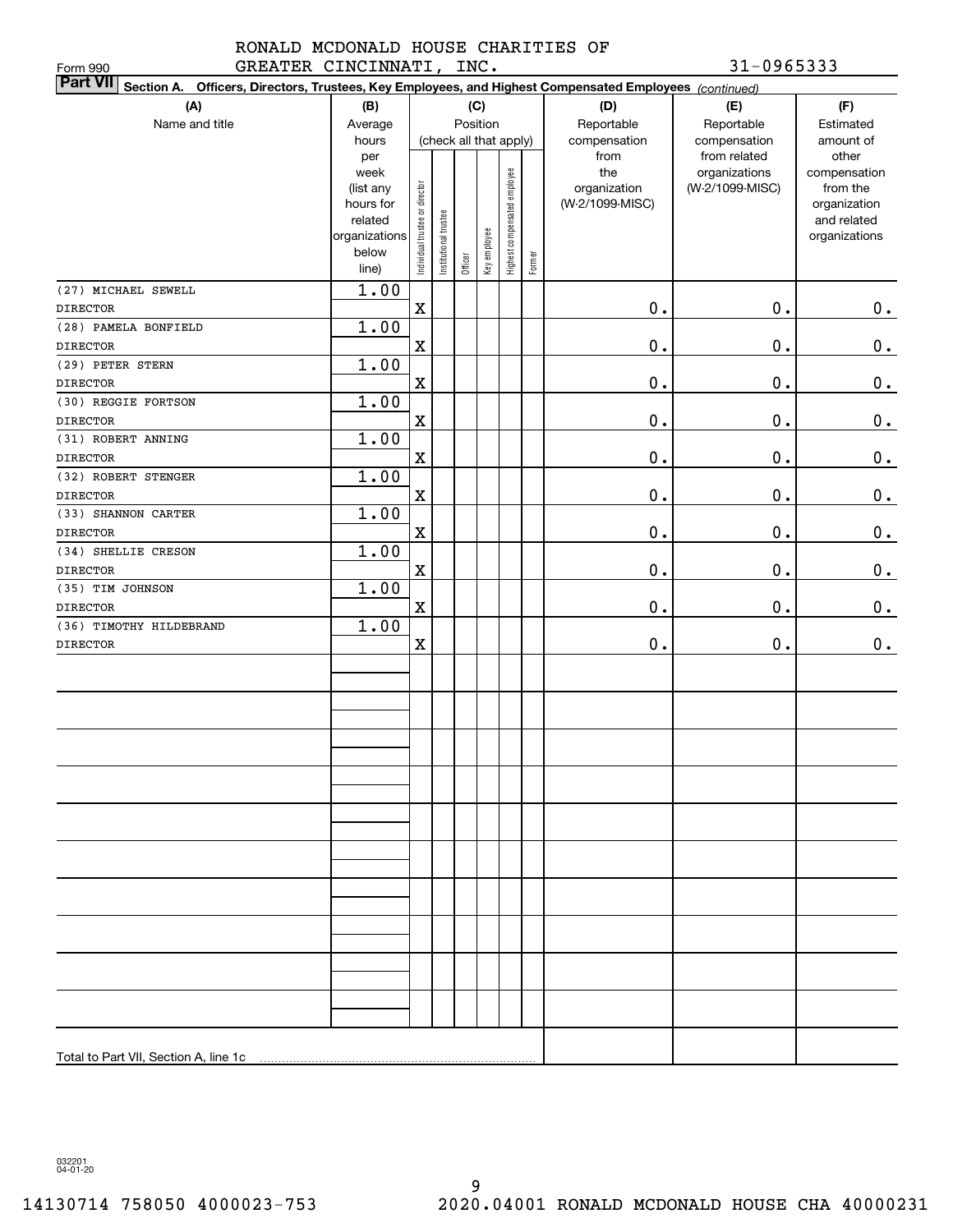|                                                            | <b>Part VIII</b> | <b>Statement of Revenue</b>                                                                                            |                      |                      |                                              |                                                   |                                                                 |
|------------------------------------------------------------|------------------|------------------------------------------------------------------------------------------------------------------------|----------------------|----------------------|----------------------------------------------|---------------------------------------------------|-----------------------------------------------------------------|
|                                                            |                  | Check if Schedule O contains a response or note to any line in this Part VIII                                          |                      |                      |                                              |                                                   | $\overline{\mathbf{x}}$                                         |
|                                                            |                  |                                                                                                                        |                      | (A)<br>Total revenue | (B)<br>Related or exempt<br>function revenue | $\overline{(C)}$<br>Unrelated<br>business revenue | (D)<br>Revenue excluded<br>from tax under<br>sections 512 - 514 |
|                                                            |                  | 1 a Federated campaigns<br>1a                                                                                          |                      |                      |                                              |                                                   |                                                                 |
|                                                            |                  | <b>b</b> Membership dues<br>1b                                                                                         |                      |                      |                                              |                                                   |                                                                 |
|                                                            |                  | 1c<br>c Fundraising events                                                                                             | 390,945.             |                      |                                              |                                                   |                                                                 |
| Contributions, Gifts, Grants<br>Iand Other Similar Amounts |                  | d Related organizations<br>1d                                                                                          |                      |                      |                                              |                                                   |                                                                 |
|                                                            |                  | e Government grants (contributions)<br>1e                                                                              | 529,960.             |                      |                                              |                                                   |                                                                 |
|                                                            |                  | f All other contributions, gifts, grants, and                                                                          |                      |                      |                                              |                                                   |                                                                 |
|                                                            |                  | similar amounts not included above<br>1f                                                                               | 6,501,726.           |                      |                                              |                                                   |                                                                 |
|                                                            |                  | g Noncash contributions included in lines 1a-1f<br>1g S                                                                | 1,948,368.           |                      |                                              |                                                   |                                                                 |
|                                                            |                  |                                                                                                                        |                      | 7,422,631.           |                                              |                                                   |                                                                 |
|                                                            |                  |                                                                                                                        | <b>Business Code</b> |                      |                                              |                                                   |                                                                 |
|                                                            | 2a               | THIRD PARTY (ROOM) REIMBURSEMENT                                                                                       | 624200               | 141,769.             | 141,769.                                     |                                                   |                                                                 |
| Program Service<br>Revenue                                 | b                |                                                                                                                        |                      |                      |                                              |                                                   |                                                                 |
|                                                            | с                | <u> 1989 - Johann Stein, marwolaethau a bhann an t-Albann an t-Albann an t-Albann an t-Albann an t-Albann an t-Alb</u> |                      |                      |                                              |                                                   |                                                                 |
|                                                            | d                | <u> 1980 - Johann Barbara, martxa alemaniar amerikan a</u>                                                             |                      |                      |                                              |                                                   |                                                                 |
|                                                            | е                |                                                                                                                        |                      |                      |                                              |                                                   |                                                                 |
|                                                            |                  | f All other program service revenue                                                                                    |                      |                      |                                              |                                                   |                                                                 |
|                                                            | a                |                                                                                                                        |                      | 141,769.             |                                              |                                                   |                                                                 |
|                                                            | 3                | Investment income (including dividends, interest, and                                                                  |                      |                      |                                              |                                                   |                                                                 |
|                                                            |                  |                                                                                                                        |                      | 787,785.             |                                              |                                                   | 787,785.                                                        |
|                                                            | 4                | Income from investment of tax-exempt bond proceeds                                                                     |                      |                      |                                              |                                                   |                                                                 |
|                                                            | 5                | (i) Real                                                                                                               | (ii) Personal        |                      |                                              |                                                   |                                                                 |
|                                                            |                  | 6 a Gross rents<br>6a                                                                                                  |                      |                      |                                              |                                                   |                                                                 |
|                                                            |                  | $\ldots \ldots \ldots$<br>6b<br><b>b</b> Less: rental expenses                                                         |                      |                      |                                              |                                                   |                                                                 |
|                                                            |                  | 6c<br>c Rental income or (loss)                                                                                        |                      |                      |                                              |                                                   |                                                                 |
|                                                            |                  | d Net rental income or (loss)                                                                                          |                      |                      |                                              |                                                   |                                                                 |
|                                                            |                  | (i) Securities<br>7 a Gross amount from sales of                                                                       | (ii) Other           |                      |                                              |                                                   |                                                                 |
|                                                            |                  | $7a$   95, 794, 956.<br>assets other than inventory                                                                    |                      |                      |                                              |                                                   |                                                                 |
|                                                            |                  | <b>b</b> Less: cost or other basis                                                                                     |                      |                      |                                              |                                                   |                                                                 |
|                                                            |                  | $7b$ 96, 102, 925.<br>and sales expenses                                                                               |                      |                      |                                              |                                                   |                                                                 |
| Revenue                                                    |                  | $ 7c $ -307,969.<br>c Gain or (loss)                                                                                   |                      |                      |                                              |                                                   |                                                                 |
|                                                            |                  |                                                                                                                        | ▶                    | $-307,969.$          |                                              |                                                   | $-307,969.$                                                     |
| 늦<br><b>Other</b>                                          |                  | 8 a Gross income from fundraising events (not                                                                          |                      |                      |                                              |                                                   |                                                                 |
|                                                            |                  | $390,945.$ of<br>including \$                                                                                          |                      |                      |                                              |                                                   |                                                                 |
|                                                            |                  | contributions reported on line 1c). See                                                                                |                      |                      |                                              |                                                   |                                                                 |
|                                                            |                  | 8a                                                                                                                     | 8,960.               |                      |                                              |                                                   |                                                                 |
|                                                            |                  | 8b<br><b>b</b> Less: direct expenses                                                                                   | 122,802.             |                      |                                              |                                                   |                                                                 |
|                                                            |                  | c Net income or (loss) from fundraising events                                                                         | ▶                    | $-113,842.$          |                                              |                                                   | $-113,842.$                                                     |
|                                                            |                  | 9 a Gross income from gaming activities. See                                                                           |                      |                      |                                              |                                                   |                                                                 |
|                                                            |                  | 9a<br>9b<br><b>b</b> Less: direct expenses <b>manually</b>                                                             |                      |                      |                                              |                                                   |                                                                 |
|                                                            |                  | c Net income or (loss) from gaming activities                                                                          | .                    |                      |                                              |                                                   |                                                                 |
|                                                            |                  | 10 a Gross sales of inventory, less returns                                                                            |                      |                      |                                              |                                                   |                                                                 |
|                                                            |                  | 10a                                                                                                                    |                      |                      |                                              |                                                   |                                                                 |
|                                                            |                  | 10b<br><b>b</b> Less: cost of goods sold                                                                               |                      |                      |                                              |                                                   |                                                                 |
|                                                            |                  | c Net income or (loss) from sales of inventory                                                                         |                      |                      |                                              |                                                   |                                                                 |
|                                                            |                  |                                                                                                                        | <b>Business Code</b> |                      |                                              |                                                   |                                                                 |
|                                                            | 11 a             |                                                                                                                        |                      |                      |                                              |                                                   |                                                                 |
|                                                            | b                |                                                                                                                        |                      |                      |                                              |                                                   |                                                                 |
|                                                            | с                |                                                                                                                        |                      |                      |                                              |                                                   |                                                                 |
| Miscellaneous<br>Revenue                                   |                  |                                                                                                                        |                      |                      |                                              |                                                   |                                                                 |
|                                                            |                  |                                                                                                                        | ▶                    |                      |                                              |                                                   |                                                                 |
|                                                            | 12               |                                                                                                                        |                      | 7,930,374.           | 141,769.                                     | 0.                                                | 365,974.<br>$000 \; \text{const}$                               |

032009 12-23-20

10

Form (2020) **990**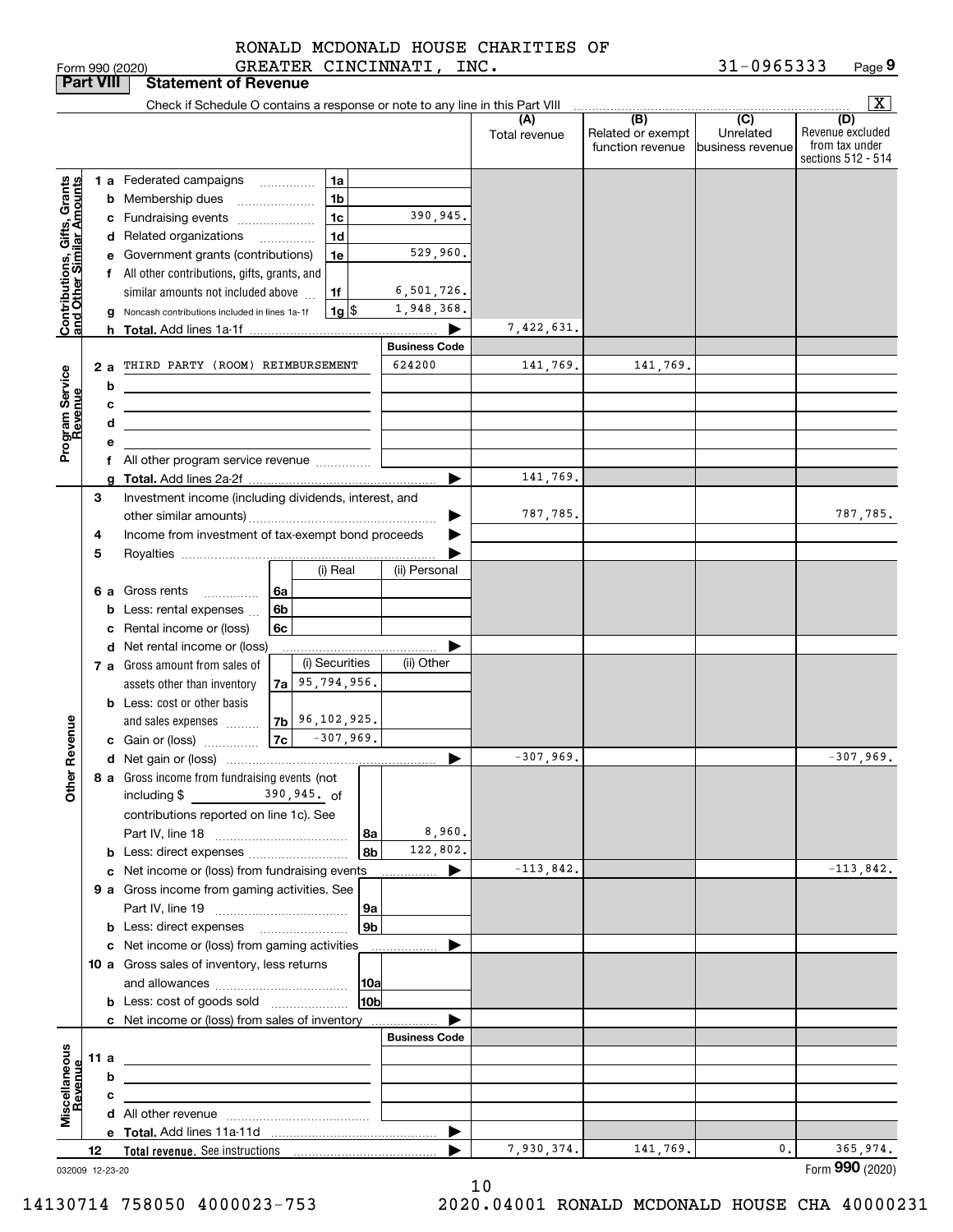### Form 990 (2020) GREATER CINCINNATI,INC. 3 $1\text{--}$  0 9 6 5 3 3 3  $\,$  Page **Part IX Statement of Functional Expenses** RONALD MCDONALD HOUSE CHARITIES OF

**10**

|              | Section 501(c)(3) and 501(c)(4) organizations must complete all columns. All other organizations must complete column (A).                                                                                                                                          |                |                                    |                                           |                                |
|--------------|---------------------------------------------------------------------------------------------------------------------------------------------------------------------------------------------------------------------------------------------------------------------|----------------|------------------------------------|-------------------------------------------|--------------------------------|
|              | Check if Schedule O contains a response or note to any line in this Part IX                                                                                                                                                                                         |                |                                    |                                           |                                |
|              | Do not include amounts reported on lines 6b,<br>7b, 8b, 9b, and 10b of Part VIII.                                                                                                                                                                                   | Total expenses | (B)<br>Program service<br>expenses | (C)<br>Management and<br>general expenses | (D)<br>Fundraising<br>expenses |
| 1.           | Grants and other assistance to domestic organizations                                                                                                                                                                                                               |                |                                    |                                           |                                |
|              | and domestic governments. See Part IV, line 21                                                                                                                                                                                                                      |                |                                    |                                           |                                |
| $\mathbf{2}$ | Grants and other assistance to domestic                                                                                                                                                                                                                             |                |                                    |                                           |                                |
|              | individuals. See Part IV, line 22<br>and a complete the complete state of the state of the state of the state of the state of the state of the state of the state of the state of the state of the state of the state of the state of the state of the state of the |                |                                    |                                           |                                |
| 3            | Grants and other assistance to foreign                                                                                                                                                                                                                              |                |                                    |                                           |                                |
|              | organizations, foreign governments, and foreign                                                                                                                                                                                                                     |                |                                    |                                           |                                |
|              | individuals. See Part IV, lines 15 and 16                                                                                                                                                                                                                           |                |                                    |                                           |                                |
| 4            | Benefits paid to or for members                                                                                                                                                                                                                                     |                |                                    |                                           |                                |
| 5            | Compensation of current officers, directors,                                                                                                                                                                                                                        |                |                                    |                                           |                                |
|              |                                                                                                                                                                                                                                                                     | 464,878.       | 326, 125.                          | 45,678.                                   | 93,075.                        |
| 6            | Compensation not included above to disqualified                                                                                                                                                                                                                     |                |                                    |                                           |                                |
|              | persons (as defined under section 4958(f)(1)) and                                                                                                                                                                                                                   |                |                                    |                                           |                                |
|              | persons described in section 4958(c)(3)(B)                                                                                                                                                                                                                          |                |                                    |                                           |                                |
| 7            |                                                                                                                                                                                                                                                                     | 2,330,050.     | 1,638,381.                         | 229,534.                                  | 462, 135.                      |
| 8            | Pension plan accruals and contributions (include                                                                                                                                                                                                                    |                |                                    |                                           |                                |
|              | section 401(k) and 403(b) employer contributions)                                                                                                                                                                                                                   |                |                                    |                                           |                                |
| 9            |                                                                                                                                                                                                                                                                     | 271, 120.      | 186,352.                           | 26,044.                                   | 58,724.                        |
| 10           |                                                                                                                                                                                                                                                                     | 82,672.        | $\overline{57,959}$ .              | 8,044.                                    | 16,669.                        |
| 11           | Fees for services (nonemployees):                                                                                                                                                                                                                                   |                |                                    |                                           |                                |
| a            |                                                                                                                                                                                                                                                                     |                |                                    |                                           |                                |
| b            |                                                                                                                                                                                                                                                                     | 8,024.         | 3,654.<br>6,739.                   | $\frac{4,037.}{7,446.}$                   | 333.                           |
| c            |                                                                                                                                                                                                                                                                     | 14,800.        |                                    |                                           | $\overline{615}$ .             |
| d            |                                                                                                                                                                                                                                                                     |                |                                    |                                           |                                |
|              | Professional fundraising services. See Part IV, line 17                                                                                                                                                                                                             | 128,992.       |                                    | 128,992.                                  |                                |
| f            | Investment management fees                                                                                                                                                                                                                                          |                |                                    |                                           |                                |
| g            | Other. (If line 11g amount exceeds 10% of line 25,<br>column (A) amount, list line 11g expenses on Sch O.)                                                                                                                                                          | 41,109.        | 18,719.                            | 20,683.                                   | 1,707.                         |
| 12           |                                                                                                                                                                                                                                                                     |                |                                    |                                           |                                |
| 13           |                                                                                                                                                                                                                                                                     | 380, 479.      | 263,096.                           | 32,781.                                   | 84,602.                        |
| 14           |                                                                                                                                                                                                                                                                     |                |                                    |                                           |                                |
| 15           |                                                                                                                                                                                                                                                                     |                |                                    |                                           |                                |
| 16           |                                                                                                                                                                                                                                                                     | 616, 524.      | 614, 100.                          | 1,759.                                    | 665.                           |
| 17           |                                                                                                                                                                                                                                                                     |                |                                    |                                           |                                |
| 18           | Payments of travel or entertainment expenses                                                                                                                                                                                                                        |                |                                    |                                           |                                |
|              | for any federal, state, or local public officials                                                                                                                                                                                                                   |                |                                    |                                           |                                |
| 19           | Conferences, conventions, and meetings                                                                                                                                                                                                                              | 15,555.        | 5,870.                             | 9,156.                                    | 529.                           |
| 20           | Interest                                                                                                                                                                                                                                                            |                |                                    |                                           |                                |
| 21           |                                                                                                                                                                                                                                                                     |                |                                    |                                           |                                |
| 22           | Depreciation, depletion, and amortization                                                                                                                                                                                                                           | 725,025.       | 715,775.                           | 5,102.                                    | 4,148.                         |
| 23           | Insurance                                                                                                                                                                                                                                                           | 21,959.        | 15,184.                            | 1,892.                                    | 4,883.                         |
| 24           | Other expenses. Itemize expenses not covered<br>above (List miscellaneous expenses on line 24e. If<br>line 24e amount exceeds 10% of line 25, column (A)<br>amount, list line 24e expenses on Schedule O.)                                                          |                |                                    |                                           |                                |
| a            | <b>GUEST SERVICES</b>                                                                                                                                                                                                                                               | 2,230,091.     | 2, 230, 091.                       |                                           |                                |
| b            | COMMUNICATIONS<br>& DEVELO                                                                                                                                                                                                                                          | 308,980.       | 40,778.                            | 624.                                      | 267,578.                       |
| C            | HOUSE SUPPLIES AND FOOD                                                                                                                                                                                                                                             | 223, 120.      | 222,888.                           | 209.                                      | 23.                            |
| d            | STAFF DEVELOPMENT                                                                                                                                                                                                                                                   | 10,086.        | 3,806.                             | 5,937.                                    | 343.                           |
|              | e All other expenses                                                                                                                                                                                                                                                |                |                                    |                                           |                                |
| 25           | Total functional expenses. Add lines 1 through 24e                                                                                                                                                                                                                  | 7,873,464.     | 6, 349, 517.                       | 527,918.                                  | 996,029.                       |
| 26           | Joint costs. Complete this line only if the organization                                                                                                                                                                                                            |                |                                    |                                           |                                |
|              | reported in column (B) joint costs from a combined                                                                                                                                                                                                                  |                |                                    |                                           |                                |
|              | educational campaign and fundraising solicitation.                                                                                                                                                                                                                  |                |                                    |                                           |                                |
|              | Check here $\blacktriangleright$<br>if following SOP 98-2 (ASC 958-720)                                                                                                                                                                                             |                |                                    |                                           |                                |

11

032010 12-23-20

Form (2020) **990**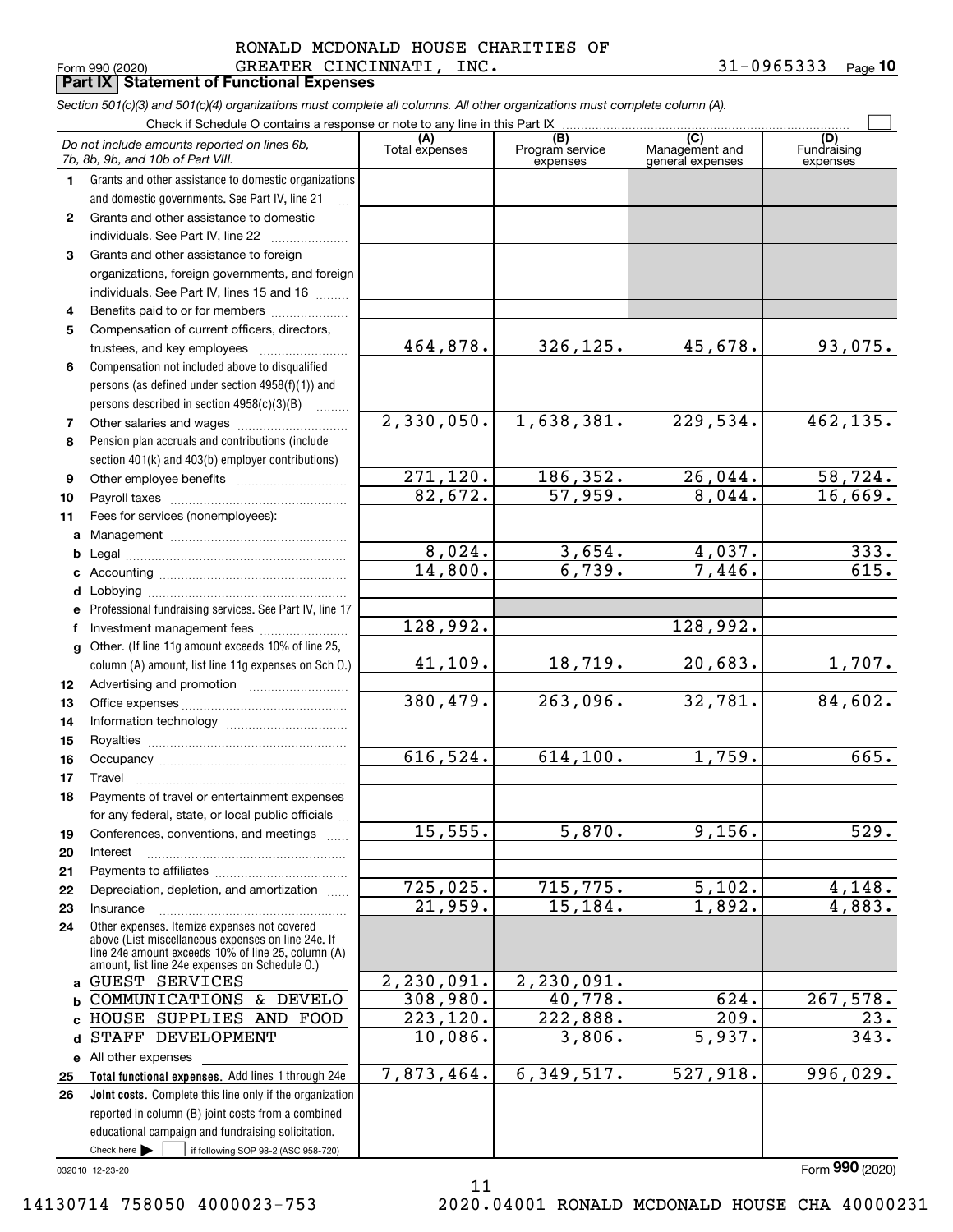|  | Form 990 (2020) |
|--|-----------------|
|  |                 |

Form 990 (2020) GREATER CINCINNATI,INC. 3 $1\text{--}$  0 9 6 5 3 3 3  $\,$  Page **11**

|                             | Part X   | <b>Balance Sheet</b>                                                                                                                                                                                                           |            |           |                           |                 |                    |  |
|-----------------------------|----------|--------------------------------------------------------------------------------------------------------------------------------------------------------------------------------------------------------------------------------|------------|-----------|---------------------------|-----------------|--------------------|--|
|                             |          |                                                                                                                                                                                                                                |            |           |                           |                 |                    |  |
|                             |          |                                                                                                                                                                                                                                |            |           | (A)<br>Beginning of year  |                 | (B)<br>End of year |  |
|                             | 1        |                                                                                                                                                                                                                                |            |           | 2,074,971.                | $\mathbf{1}$    | 3,326,190.         |  |
|                             | 2        |                                                                                                                                                                                                                                |            |           |                           | $\mathbf{2}$    |                    |  |
|                             | 3        |                                                                                                                                                                                                                                |            |           | 4,397,005.                | 3               | 3,097,776.         |  |
|                             | 4        |                                                                                                                                                                                                                                |            | 302, 187. | $\overline{4}$            | 66,733.         |                    |  |
|                             | 5        | Loans and other receivables from any current or former officer, director,                                                                                                                                                      |            |           |                           |                 |                    |  |
|                             |          | trustee, key employee, creator or founder, substantial contributor, or 35%                                                                                                                                                     |            |           |                           |                 |                    |  |
|                             |          | controlled entity or family member of any of these persons <i>manufolder in the controlled</i>                                                                                                                                 |            |           |                           | 5               |                    |  |
|                             | 6        | Loans and other receivables from other disqualified persons (as defined                                                                                                                                                        |            |           |                           |                 |                    |  |
|                             |          | under section $4958(f)(1)$ , and persons described in section $4958(c)(3)(B)$                                                                                                                                                  |            | $\ldots$  |                           | 6               |                    |  |
|                             | 7        |                                                                                                                                                                                                                                |            |           | $\overline{7}$            |                 |                    |  |
| Assets                      | 8        |                                                                                                                                                                                                                                |            |           |                           | 8               |                    |  |
|                             | 9        | Prepaid expenses and deferred charges                                                                                                                                                                                          |            |           | 5,000.                    | 9               | 43,926.            |  |
|                             |          | <b>10a</b> Land, buildings, and equipment: cost or other                                                                                                                                                                       |            |           |                           |                 |                    |  |
|                             |          | basis. Complete Part VI of Schedule D  10a   63, 598, 015.                                                                                                                                                                     |            |           | 37,621,267.               | 10 <sub>c</sub> | 55,009,579.        |  |
|                             |          |                                                                                                                                                                                                                                | 8,588,436. |           |                           |                 |                    |  |
|                             | 11       |                                                                                                                                                                                                                                |            |           | 45,669,535.               | 11              | 29,615,148.        |  |
|                             | 12       |                                                                                                                                                                                                                                |            | 12        |                           |                 |                    |  |
|                             | 13       |                                                                                                                                                                                                                                |            |           |                           | 13              |                    |  |
|                             | 14       |                                                                                                                                                                                                                                |            |           |                           | 14              |                    |  |
|                             | 15       |                                                                                                                                                                                                                                |            |           | 269,483.                  | 15              | 184,995.           |  |
|                             | 16       |                                                                                                                                                                                                                                |            |           | 90, 339, 448.             | 16              | 91, 344, 347.      |  |
|                             | 17       |                                                                                                                                                                                                                                |            |           | 2,097,528.                | 17              | 1,170,926.         |  |
|                             | 18       |                                                                                                                                                                                                                                |            |           | 18                        |                 |                    |  |
|                             | 19       | Deferred revenue manual contracts and contracts are contracted and contract and contract are contracted and contract are contracted and contract are contracted and contract are contracted and contract are contracted and co |            | 19        |                           |                 |                    |  |
|                             | 20       |                                                                                                                                                                                                                                |            |           | 20                        |                 |                    |  |
|                             | 21       | Escrow or custodial account liability. Complete Part IV of Schedule D                                                                                                                                                          |            |           |                           | 21              |                    |  |
|                             | 22       | Loans and other payables to any current or former officer, director,                                                                                                                                                           |            |           |                           |                 |                    |  |
| Liabilities                 |          | trustee, key employee, creator or founder, substantial contributor, or 35%                                                                                                                                                     |            |           |                           |                 |                    |  |
|                             |          | controlled entity or family member of any of these persons                                                                                                                                                                     |            |           |                           | 22              |                    |  |
|                             | 23       | Secured mortgages and notes payable to unrelated third parties                                                                                                                                                                 |            |           |                           | 23              |                    |  |
|                             | 24<br>25 |                                                                                                                                                                                                                                |            |           |                           | 24              |                    |  |
|                             |          | Other liabilities (including federal income tax, payables to related third<br>parties, and other liabilities not included on lines 17-24). Complete Part X                                                                     |            |           |                           |                 |                    |  |
|                             |          | of Schedule D                                                                                                                                                                                                                  |            |           |                           | 25              |                    |  |
|                             | 26       | Total liabilities. Add lines 17 through 25                                                                                                                                                                                     |            |           | 2,097,528.                | 26              | 1,170,926.         |  |
|                             |          | Organizations that follow FASB ASC 958, check here $\blacktriangleright \boxed{X}$                                                                                                                                             |            |           |                           |                 |                    |  |
|                             |          | and complete lines 27, 28, 32, and 33.                                                                                                                                                                                         |            |           |                           |                 |                    |  |
|                             | 27       |                                                                                                                                                                                                                                |            |           | 39,853,639.               | 27              | 80,506,189.        |  |
|                             | 28       |                                                                                                                                                                                                                                |            |           | $\overline{48,388,281}$ . | 28              | 9,667,232.         |  |
|                             |          | Organizations that do not follow FASB ASC 958, check here ▶ □                                                                                                                                                                  |            |           |                           |                 |                    |  |
|                             |          | and complete lines 29 through 33.                                                                                                                                                                                              |            |           |                           |                 |                    |  |
|                             | 29       |                                                                                                                                                                                                                                |            |           |                           | 29              |                    |  |
|                             | 30       | Paid-in or capital surplus, or land, building, or equipment fund                                                                                                                                                               |            |           |                           | 30              |                    |  |
|                             | 31       | Retained earnings, endowment, accumulated income, or other funds                                                                                                                                                               |            |           |                           | 31              |                    |  |
| Net Assets or Fund Balances | 32       |                                                                                                                                                                                                                                |            |           | 88, 241, 920.             | 32              | 90, 173, 421.      |  |
|                             | 33       |                                                                                                                                                                                                                                |            |           | 90,339,448.               | 33              | 91, 344, 347.      |  |
|                             |          |                                                                                                                                                                                                                                |            |           |                           |                 | Form 990 (2020)    |  |

032011 12-23-20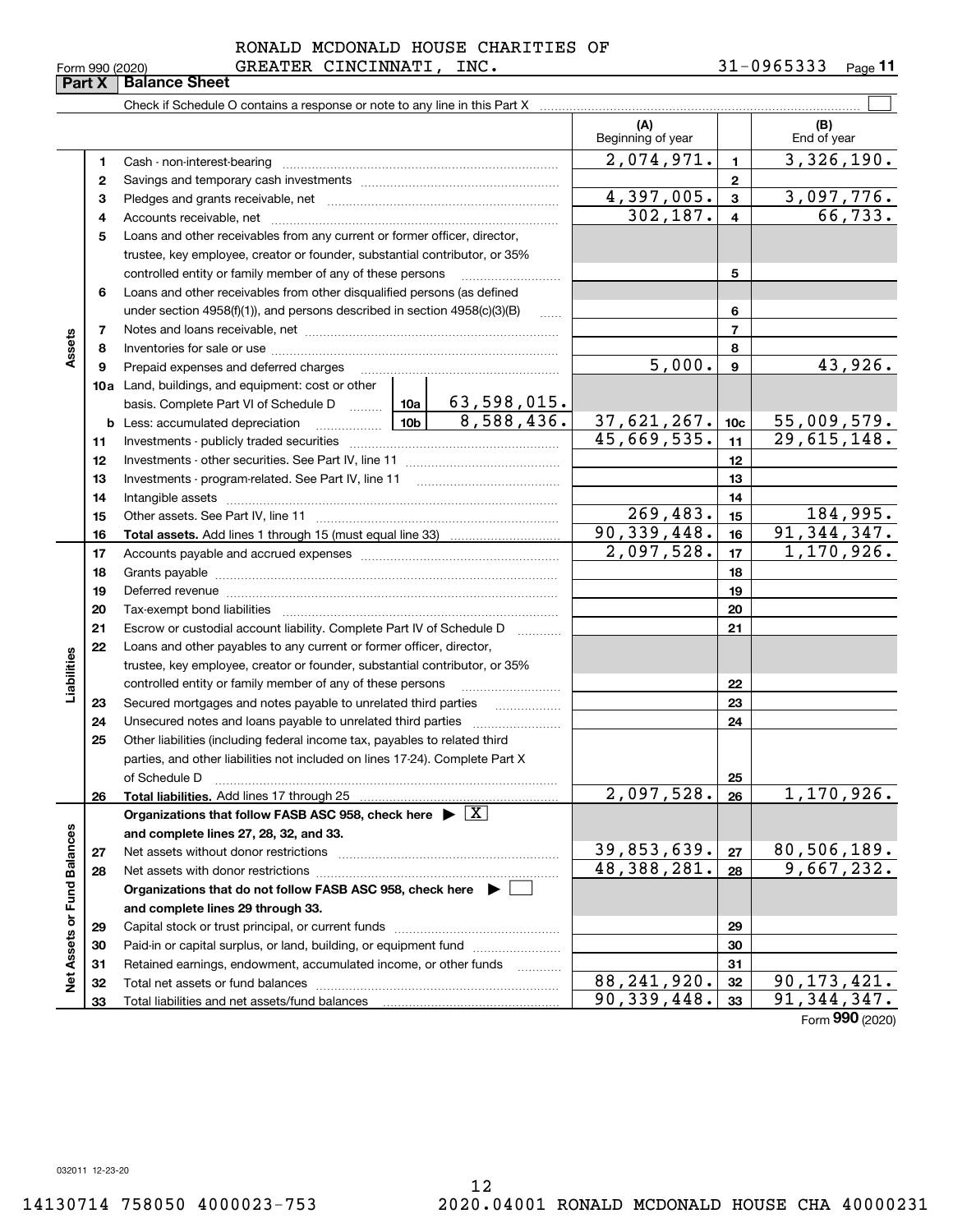| 31-0965333<br>GREATER CINCINNATI, INC.<br>Page 12<br>Form 990 (2020)<br><b>Reconciliation of Net Assets</b><br>Part XI<br>7,930,374.<br>Total revenue (must equal Part VIII, column (A), line 12)<br>$\mathbf{1}$<br>1<br>7,873,464.<br>Total expenses (must equal Part IX, column (A), line 25)<br>$\overline{2}$<br>2<br>56,910.<br>3<br>з<br>Revenue less expenses. Subtract line 2 from line 1<br>88, 241, 920.<br>4<br>4<br>1,874,592.<br>5<br>Net unrealized gains (losses) on investments<br>5<br>6<br>6<br>$\overline{7}$<br>7<br>Investment expenses www.communication.com/www.communication.com/www.communication.com/www.com<br>8<br>Prior period adjustments<br>8<br>$\overline{0}$ .<br>Other changes in net assets or fund balances (explain on Schedule O)<br>$\mathbf{Q}$<br>9<br>Net assets or fund balances at end of year. Combine lines 3 through 9 (must equal Part X, line 32,<br>10<br>90, 173, 422.<br>10<br>column (B))<br>Part XII Financial Statements and Reporting<br>X<br><b>No</b><br>Yes<br>$\boxed{\mathbf{X}}$ Accrual<br>Accounting method used to prepare the Form 990: <u>I</u> Cash<br>Other<br>1 | RONALD MCDONALD HOUSE CHARITIES OF                                                                                |  |  |
|-----------------------------------------------------------------------------------------------------------------------------------------------------------------------------------------------------------------------------------------------------------------------------------------------------------------------------------------------------------------------------------------------------------------------------------------------------------------------------------------------------------------------------------------------------------------------------------------------------------------------------------------------------------------------------------------------------------------------------------------------------------------------------------------------------------------------------------------------------------------------------------------------------------------------------------------------------------------------------------------------------------------------------------------------------------------------------------------------------------------------------------------|-------------------------------------------------------------------------------------------------------------------|--|--|
|                                                                                                                                                                                                                                                                                                                                                                                                                                                                                                                                                                                                                                                                                                                                                                                                                                                                                                                                                                                                                                                                                                                                         |                                                                                                                   |  |  |
|                                                                                                                                                                                                                                                                                                                                                                                                                                                                                                                                                                                                                                                                                                                                                                                                                                                                                                                                                                                                                                                                                                                                         |                                                                                                                   |  |  |
|                                                                                                                                                                                                                                                                                                                                                                                                                                                                                                                                                                                                                                                                                                                                                                                                                                                                                                                                                                                                                                                                                                                                         |                                                                                                                   |  |  |
|                                                                                                                                                                                                                                                                                                                                                                                                                                                                                                                                                                                                                                                                                                                                                                                                                                                                                                                                                                                                                                                                                                                                         |                                                                                                                   |  |  |
|                                                                                                                                                                                                                                                                                                                                                                                                                                                                                                                                                                                                                                                                                                                                                                                                                                                                                                                                                                                                                                                                                                                                         |                                                                                                                   |  |  |
|                                                                                                                                                                                                                                                                                                                                                                                                                                                                                                                                                                                                                                                                                                                                                                                                                                                                                                                                                                                                                                                                                                                                         |                                                                                                                   |  |  |
|                                                                                                                                                                                                                                                                                                                                                                                                                                                                                                                                                                                                                                                                                                                                                                                                                                                                                                                                                                                                                                                                                                                                         |                                                                                                                   |  |  |
|                                                                                                                                                                                                                                                                                                                                                                                                                                                                                                                                                                                                                                                                                                                                                                                                                                                                                                                                                                                                                                                                                                                                         |                                                                                                                   |  |  |
|                                                                                                                                                                                                                                                                                                                                                                                                                                                                                                                                                                                                                                                                                                                                                                                                                                                                                                                                                                                                                                                                                                                                         |                                                                                                                   |  |  |
|                                                                                                                                                                                                                                                                                                                                                                                                                                                                                                                                                                                                                                                                                                                                                                                                                                                                                                                                                                                                                                                                                                                                         |                                                                                                                   |  |  |
|                                                                                                                                                                                                                                                                                                                                                                                                                                                                                                                                                                                                                                                                                                                                                                                                                                                                                                                                                                                                                                                                                                                                         |                                                                                                                   |  |  |
|                                                                                                                                                                                                                                                                                                                                                                                                                                                                                                                                                                                                                                                                                                                                                                                                                                                                                                                                                                                                                                                                                                                                         |                                                                                                                   |  |  |
|                                                                                                                                                                                                                                                                                                                                                                                                                                                                                                                                                                                                                                                                                                                                                                                                                                                                                                                                                                                                                                                                                                                                         |                                                                                                                   |  |  |
|                                                                                                                                                                                                                                                                                                                                                                                                                                                                                                                                                                                                                                                                                                                                                                                                                                                                                                                                                                                                                                                                                                                                         |                                                                                                                   |  |  |
|                                                                                                                                                                                                                                                                                                                                                                                                                                                                                                                                                                                                                                                                                                                                                                                                                                                                                                                                                                                                                                                                                                                                         |                                                                                                                   |  |  |
|                                                                                                                                                                                                                                                                                                                                                                                                                                                                                                                                                                                                                                                                                                                                                                                                                                                                                                                                                                                                                                                                                                                                         |                                                                                                                   |  |  |
|                                                                                                                                                                                                                                                                                                                                                                                                                                                                                                                                                                                                                                                                                                                                                                                                                                                                                                                                                                                                                                                                                                                                         |                                                                                                                   |  |  |
|                                                                                                                                                                                                                                                                                                                                                                                                                                                                                                                                                                                                                                                                                                                                                                                                                                                                                                                                                                                                                                                                                                                                         |                                                                                                                   |  |  |
|                                                                                                                                                                                                                                                                                                                                                                                                                                                                                                                                                                                                                                                                                                                                                                                                                                                                                                                                                                                                                                                                                                                                         |                                                                                                                   |  |  |
|                                                                                                                                                                                                                                                                                                                                                                                                                                                                                                                                                                                                                                                                                                                                                                                                                                                                                                                                                                                                                                                                                                                                         | If the organization changed its method of accounting from a prior year or checked "Other," explain in Schedule O. |  |  |
| x<br>2a Were the organization's financial statements compiled or reviewed by an independent accountant?<br>2a                                                                                                                                                                                                                                                                                                                                                                                                                                                                                                                                                                                                                                                                                                                                                                                                                                                                                                                                                                                                                           |                                                                                                                   |  |  |
| If "Yes," check a box below to indicate whether the financial statements for the year were compiled or reviewed on a                                                                                                                                                                                                                                                                                                                                                                                                                                                                                                                                                                                                                                                                                                                                                                                                                                                                                                                                                                                                                    |                                                                                                                   |  |  |
| separate basis, consolidated basis, or both:                                                                                                                                                                                                                                                                                                                                                                                                                                                                                                                                                                                                                                                                                                                                                                                                                                                                                                                                                                                                                                                                                            |                                                                                                                   |  |  |
| Separate basis<br><b>Consolidated basis</b><br>Both consolidated and separate basis                                                                                                                                                                                                                                                                                                                                                                                                                                                                                                                                                                                                                                                                                                                                                                                                                                                                                                                                                                                                                                                     |                                                                                                                   |  |  |
| х<br><b>b</b> Were the organization's financial statements audited by an independent accountant?<br>2 <sub>b</sub>                                                                                                                                                                                                                                                                                                                                                                                                                                                                                                                                                                                                                                                                                                                                                                                                                                                                                                                                                                                                                      |                                                                                                                   |  |  |
| If "Yes," check a box below to indicate whether the financial statements for the year were audited on a separate basis,                                                                                                                                                                                                                                                                                                                                                                                                                                                                                                                                                                                                                                                                                                                                                                                                                                                                                                                                                                                                                 |                                                                                                                   |  |  |
| consolidated basis, or both:                                                                                                                                                                                                                                                                                                                                                                                                                                                                                                                                                                                                                                                                                                                                                                                                                                                                                                                                                                                                                                                                                                            |                                                                                                                   |  |  |
| $\vert$ X $\vert$ Separate basis<br><b>Consolidated basis</b><br>Both consolidated and separate basis                                                                                                                                                                                                                                                                                                                                                                                                                                                                                                                                                                                                                                                                                                                                                                                                                                                                                                                                                                                                                                   |                                                                                                                   |  |  |
| c If "Yes" to line 2a or 2b, does the organization have a committee that assumes responsibility for oversight of the audit,                                                                                                                                                                                                                                                                                                                                                                                                                                                                                                                                                                                                                                                                                                                                                                                                                                                                                                                                                                                                             |                                                                                                                   |  |  |
| x<br>2c                                                                                                                                                                                                                                                                                                                                                                                                                                                                                                                                                                                                                                                                                                                                                                                                                                                                                                                                                                                                                                                                                                                                 |                                                                                                                   |  |  |
| If the organization changed either its oversight process or selection process during the tax year, explain on Schedule O.                                                                                                                                                                                                                                                                                                                                                                                                                                                                                                                                                                                                                                                                                                                                                                                                                                                                                                                                                                                                               |                                                                                                                   |  |  |
| 3a As a result of a federal award, was the organization required to undergo an audit or audits as set forth in the Single Audit                                                                                                                                                                                                                                                                                                                                                                                                                                                                                                                                                                                                                                                                                                                                                                                                                                                                                                                                                                                                         |                                                                                                                   |  |  |
| x<br>За                                                                                                                                                                                                                                                                                                                                                                                                                                                                                                                                                                                                                                                                                                                                                                                                                                                                                                                                                                                                                                                                                                                                 |                                                                                                                   |  |  |
| b If "Yes," did the organization undergo the required audit or audits? If the organization did not undergo the required audit                                                                                                                                                                                                                                                                                                                                                                                                                                                                                                                                                                                                                                                                                                                                                                                                                                                                                                                                                                                                           |                                                                                                                   |  |  |
| 3b<br>$000 \text{$                                                                                                                                                                                                                                                                                                                                                                                                                                                                                                                                                                                                                                                                                                                                                                                                                                                                                                                                                                                                                                                                                                                      |                                                                                                                   |  |  |

Form (2020) **990**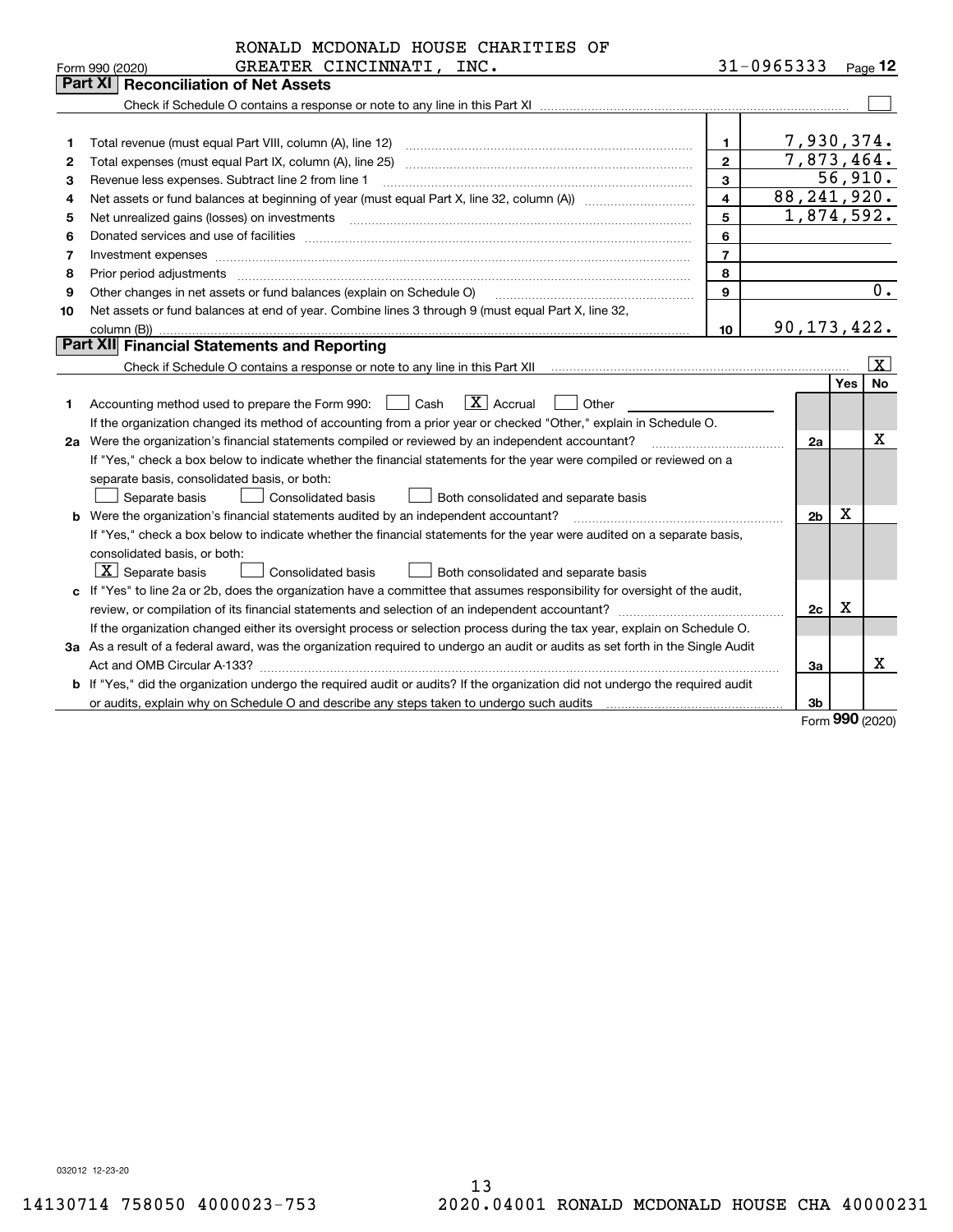| <b>SCHEDULE A</b> |                                                                                                                                              |                                                                                                                                       |  |                                                                        | <b>Public Charity Status and Public Support</b>                                                                                                                                                                                               |                                                                |     |                            |  | OMB No. 1545-0047                     |  |  |
|-------------------|----------------------------------------------------------------------------------------------------------------------------------------------|---------------------------------------------------------------------------------------------------------------------------------------|--|------------------------------------------------------------------------|-----------------------------------------------------------------------------------------------------------------------------------------------------------------------------------------------------------------------------------------------|----------------------------------------------------------------|-----|----------------------------|--|---------------------------------------|--|--|
|                   |                                                                                                                                              | (Form 990 or 990-EZ)                                                                                                                  |  |                                                                        | Complete if the organization is a section 501(c)(3) organization or a section                                                                                                                                                                 |                                                                |     |                            |  |                                       |  |  |
|                   |                                                                                                                                              |                                                                                                                                       |  |                                                                        | 4947(a)(1) nonexempt charitable trust.                                                                                                                                                                                                        |                                                                |     |                            |  |                                       |  |  |
|                   |                                                                                                                                              | Department of the Treasury<br>Internal Revenue Service                                                                                |  |                                                                        | Attach to Form 990 or Form 990-EZ.                                                                                                                                                                                                            |                                                                |     |                            |  | <b>Open to Public</b>                 |  |  |
|                   |                                                                                                                                              |                                                                                                                                       |  |                                                                        | Go to www.irs.gov/Form990 for instructions and the latest information.                                                                                                                                                                        |                                                                |     |                            |  | Inspection                            |  |  |
|                   |                                                                                                                                              | Name of the organization                                                                                                              |  |                                                                        | RONALD MCDONALD HOUSE CHARITIES OF                                                                                                                                                                                                            |                                                                |     |                            |  | <b>Employer identification number</b> |  |  |
|                   |                                                                                                                                              |                                                                                                                                       |  | GREATER CINCINNATI, INC.                                               |                                                                                                                                                                                                                                               |                                                                |     |                            |  | 31-0965333                            |  |  |
| Part I            |                                                                                                                                              |                                                                                                                                       |  |                                                                        | Reason for Public Charity Status. (All organizations must complete this part.) See instructions.                                                                                                                                              |                                                                |     |                            |  |                                       |  |  |
|                   |                                                                                                                                              |                                                                                                                                       |  |                                                                        | The organization is not a private foundation because it is: (For lines 1 through 12, check only one box.)                                                                                                                                     |                                                                |     |                            |  |                                       |  |  |
| 1                 |                                                                                                                                              |                                                                                                                                       |  |                                                                        | A church, convention of churches, or association of churches described in section 170(b)(1)(A)(i).                                                                                                                                            |                                                                |     |                            |  |                                       |  |  |
| 2                 |                                                                                                                                              |                                                                                                                                       |  |                                                                        | A school described in section 170(b)(1)(A)(ii). (Attach Schedule E (Form 990 or 990-EZ).)                                                                                                                                                     |                                                                |     |                            |  |                                       |  |  |
| 3                 |                                                                                                                                              |                                                                                                                                       |  |                                                                        | A hospital or a cooperative hospital service organization described in section 170(b)(1)(A)(iii).                                                                                                                                             |                                                                |     |                            |  |                                       |  |  |
| 4                 |                                                                                                                                              |                                                                                                                                       |  |                                                                        | A medical research organization operated in conjunction with a hospital described in section 170(b)(1)(A)(iii). Enter the hospital's name,                                                                                                    |                                                                |     |                            |  |                                       |  |  |
|                   |                                                                                                                                              | city, and state:                                                                                                                      |  |                                                                        |                                                                                                                                                                                                                                               |                                                                |     |                            |  |                                       |  |  |
| 5                 |                                                                                                                                              |                                                                                                                                       |  |                                                                        | An organization operated for the benefit of a college or university owned or operated by a governmental unit described in                                                                                                                     |                                                                |     |                            |  |                                       |  |  |
|                   |                                                                                                                                              |                                                                                                                                       |  | section 170(b)(1)(A)(iv). (Complete Part II.)                          |                                                                                                                                                                                                                                               |                                                                |     |                            |  |                                       |  |  |
| 6<br>7            | $\mathbf{X}$                                                                                                                                 |                                                                                                                                       |  |                                                                        | A federal, state, or local government or governmental unit described in section 170(b)(1)(A)(v).<br>An organization that normally receives a substantial part of its support from a governmental unit or from the general public described in |                                                                |     |                            |  |                                       |  |  |
|                   |                                                                                                                                              |                                                                                                                                       |  | section 170(b)(1)(A)(vi). (Complete Part II.)                          |                                                                                                                                                                                                                                               |                                                                |     |                            |  |                                       |  |  |
| 8                 |                                                                                                                                              |                                                                                                                                       |  |                                                                        | A community trust described in section 170(b)(1)(A)(vi). (Complete Part II.)                                                                                                                                                                  |                                                                |     |                            |  |                                       |  |  |
| 9                 |                                                                                                                                              |                                                                                                                                       |  |                                                                        | An agricultural research organization described in section 170(b)(1)(A)(ix) operated in conjunction with a land-grant college                                                                                                                 |                                                                |     |                            |  |                                       |  |  |
|                   |                                                                                                                                              |                                                                                                                                       |  |                                                                        | or university or a non-land-grant college of agriculture (see instructions). Enter the name, city, and state of the college or                                                                                                                |                                                                |     |                            |  |                                       |  |  |
|                   |                                                                                                                                              | university:                                                                                                                           |  |                                                                        |                                                                                                                                                                                                                                               |                                                                |     |                            |  |                                       |  |  |
| 10                | An organization that normally receives (1) more than 33 1/3% of its support from contributions, membership fees, and gross receipts from     |                                                                                                                                       |  |                                                                        |                                                                                                                                                                                                                                               |                                                                |     |                            |  |                                       |  |  |
|                   | activities related to its exempt functions, subject to certain exceptions; and (2) no more than 33 1/3% of its support from gross investment |                                                                                                                                       |  |                                                                        |                                                                                                                                                                                                                                               |                                                                |     |                            |  |                                       |  |  |
|                   |                                                                                                                                              | income and unrelated business taxable income (less section 511 tax) from businesses acquired by the organization after June 30, 1975. |  |                                                                        |                                                                                                                                                                                                                                               |                                                                |     |                            |  |                                       |  |  |
|                   |                                                                                                                                              |                                                                                                                                       |  | See section 509(a)(2). (Complete Part III.)                            |                                                                                                                                                                                                                                               |                                                                |     |                            |  |                                       |  |  |
| 11                |                                                                                                                                              |                                                                                                                                       |  |                                                                        | An organization organized and operated exclusively to test for public safety. See section 509(a)(4).                                                                                                                                          |                                                                |     |                            |  |                                       |  |  |
| 12                |                                                                                                                                              |                                                                                                                                       |  |                                                                        | An organization organized and operated exclusively for the benefit of, to perform the functions of, or to carry out the purposes of one or                                                                                                    |                                                                |     |                            |  |                                       |  |  |
|                   |                                                                                                                                              |                                                                                                                                       |  |                                                                        | more publicly supported organizations described in section 509(a)(1) or section 509(a)(2). See section 509(a)(3). Check the box in                                                                                                            |                                                                |     |                            |  |                                       |  |  |
|                   |                                                                                                                                              |                                                                                                                                       |  |                                                                        | lines 12a through 12d that describes the type of supporting organization and complete lines 12e, 12f, and 12g.                                                                                                                                |                                                                |     |                            |  |                                       |  |  |
| a                 |                                                                                                                                              |                                                                                                                                       |  |                                                                        | Type I. A supporting organization operated, supervised, or controlled by its supported organization(s), typically by giving                                                                                                                   |                                                                |     |                            |  |                                       |  |  |
|                   |                                                                                                                                              |                                                                                                                                       |  |                                                                        | the supported organization(s) the power to regularly appoint or elect a majority of the directors or trustees of the supporting                                                                                                               |                                                                |     |                            |  |                                       |  |  |
|                   |                                                                                                                                              |                                                                                                                                       |  | organization. You must complete Part IV, Sections A and B.             |                                                                                                                                                                                                                                               |                                                                |     |                            |  |                                       |  |  |
| b                 |                                                                                                                                              |                                                                                                                                       |  |                                                                        | Type II. A supporting organization supervised or controlled in connection with its supported organization(s), by having                                                                                                                       |                                                                |     |                            |  |                                       |  |  |
|                   |                                                                                                                                              |                                                                                                                                       |  |                                                                        | control or management of the supporting organization vested in the same persons that control or manage the supported                                                                                                                          |                                                                |     |                            |  |                                       |  |  |
|                   |                                                                                                                                              |                                                                                                                                       |  | organization(s). You must complete Part IV, Sections A and C.          |                                                                                                                                                                                                                                               |                                                                |     |                            |  |                                       |  |  |
| с                 |                                                                                                                                              |                                                                                                                                       |  |                                                                        | Type III functionally integrated. A supporting organization operated in connection with, and functionally integrated with,                                                                                                                    |                                                                |     |                            |  |                                       |  |  |
|                   |                                                                                                                                              |                                                                                                                                       |  |                                                                        | its supported organization(s) (see instructions). You must complete Part IV, Sections A, D, and E.                                                                                                                                            |                                                                |     |                            |  |                                       |  |  |
| d                 |                                                                                                                                              |                                                                                                                                       |  |                                                                        | Type III non-functionally integrated. A supporting organization operated in connection with its supported organization(s)                                                                                                                     |                                                                |     |                            |  |                                       |  |  |
|                   |                                                                                                                                              |                                                                                                                                       |  |                                                                        | that is not functionally integrated. The organization generally must satisfy a distribution requirement and an attentiveness                                                                                                                  |                                                                |     |                            |  |                                       |  |  |
|                   |                                                                                                                                              |                                                                                                                                       |  |                                                                        | requirement (see instructions). You must complete Part IV, Sections A and D, and Part V.                                                                                                                                                      |                                                                |     |                            |  |                                       |  |  |
| е                 |                                                                                                                                              |                                                                                                                                       |  |                                                                        | Check this box if the organization received a written determination from the IRS that it is a Type I, Type II, Type III                                                                                                                       |                                                                |     |                            |  |                                       |  |  |
|                   |                                                                                                                                              | f Enter the number of supported organizations                                                                                         |  |                                                                        | functionally integrated, or Type III non-functionally integrated supporting organization.                                                                                                                                                     |                                                                |     |                            |  |                                       |  |  |
|                   |                                                                                                                                              |                                                                                                                                       |  | Provide the following information about the supported organization(s). |                                                                                                                                                                                                                                               |                                                                |     |                            |  |                                       |  |  |
|                   |                                                                                                                                              | (i) Name of supported                                                                                                                 |  | (ii) EIN                                                               | (iii) Type of organization                                                                                                                                                                                                                    | (iv) Is the organization listed<br>in your governing document? |     | (v) Amount of monetary     |  | (vi) Amount of other                  |  |  |
|                   |                                                                                                                                              | organization                                                                                                                          |  |                                                                        | (described on lines 1-10<br>above (see instructions))                                                                                                                                                                                         | Yes                                                            | No. | support (see instructions) |  | support (see instructions)            |  |  |
|                   |                                                                                                                                              |                                                                                                                                       |  |                                                                        |                                                                                                                                                                                                                                               |                                                                |     |                            |  |                                       |  |  |
|                   |                                                                                                                                              |                                                                                                                                       |  |                                                                        |                                                                                                                                                                                                                                               |                                                                |     |                            |  |                                       |  |  |
|                   |                                                                                                                                              |                                                                                                                                       |  |                                                                        |                                                                                                                                                                                                                                               |                                                                |     |                            |  |                                       |  |  |
|                   |                                                                                                                                              |                                                                                                                                       |  |                                                                        |                                                                                                                                                                                                                                               |                                                                |     |                            |  |                                       |  |  |
|                   |                                                                                                                                              |                                                                                                                                       |  |                                                                        |                                                                                                                                                                                                                                               |                                                                |     |                            |  |                                       |  |  |
|                   |                                                                                                                                              |                                                                                                                                       |  |                                                                        |                                                                                                                                                                                                                                               |                                                                |     |                            |  |                                       |  |  |
|                   |                                                                                                                                              |                                                                                                                                       |  |                                                                        |                                                                                                                                                                                                                                               |                                                                |     |                            |  |                                       |  |  |
|                   |                                                                                                                                              |                                                                                                                                       |  |                                                                        |                                                                                                                                                                                                                                               |                                                                |     |                            |  |                                       |  |  |
|                   |                                                                                                                                              |                                                                                                                                       |  |                                                                        |                                                                                                                                                                                                                                               |                                                                |     |                            |  |                                       |  |  |
|                   |                                                                                                                                              |                                                                                                                                       |  |                                                                        |                                                                                                                                                                                                                                               |                                                                |     |                            |  |                                       |  |  |
| Total             |                                                                                                                                              |                                                                                                                                       |  |                                                                        |                                                                                                                                                                                                                                               |                                                                |     |                            |  |                                       |  |  |
|                   |                                                                                                                                              |                                                                                                                                       |  |                                                                        | LHA For Paperwork Reduction Act Notice, see the Instructions for Form 990 or 990-EZ. 032021 01-25-21<br>1 <sub>1</sub>                                                                                                                        |                                                                |     |                            |  | Schedule A (Form 990 or 990-EZ) 2020  |  |  |

14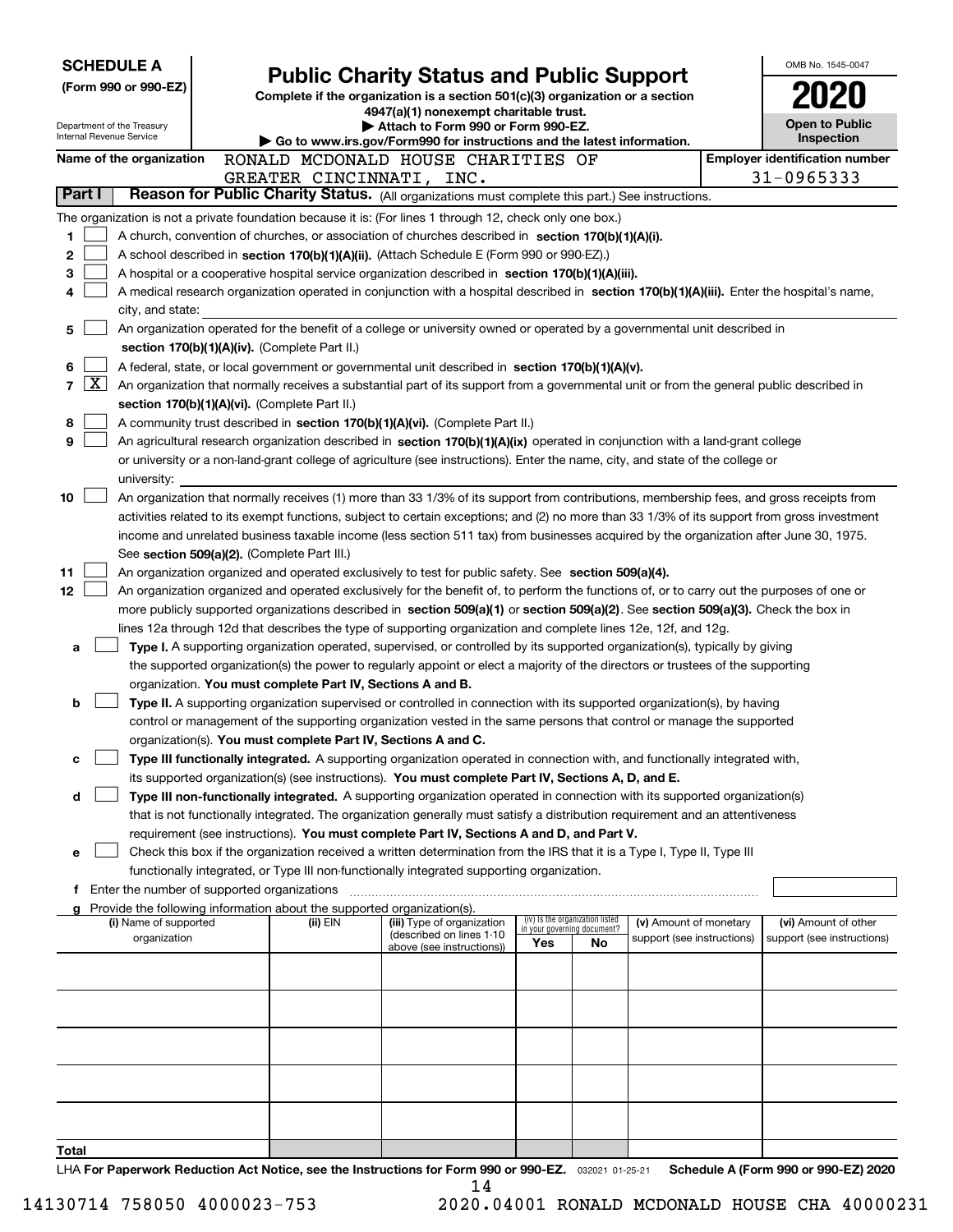Schedule A (Form 990 or 990-EZ) 2020 Page GREATER CINCINNATI, INC. 31-0965333

31-0965333 Page 2

(Complete only if you checked the box on line 5, 7, or 8 of Part I or if the organization failed to qualify under Part III. If the organization fails to qualify under the tests listed below, please complete Part III.) **Part II Support Schedule for Organizations Described in Sections 170(b)(1)(A)(iv) and 170(b)(1)(A)(vi)**

|    | <b>Section A. Public Support</b>                                                                                                               |           |          |                                     |            |                                      |                                          |
|----|------------------------------------------------------------------------------------------------------------------------------------------------|-----------|----------|-------------------------------------|------------|--------------------------------------|------------------------------------------|
|    | Calendar year (or fiscal year beginning in)                                                                                                    | (a) 2016  | (b) 2017 | $(c)$ 2018                          | $(d)$ 2019 | (e) 2020                             | (f) Total                                |
|    | 1 Gifts, grants, contributions, and                                                                                                            |           |          |                                     |            |                                      |                                          |
|    | membership fees received. (Do not                                                                                                              |           |          |                                     |            |                                      |                                          |
|    | include any "unusual grants.")                                                                                                                 |           |          | 4607252.24859326.26909132.10031987. |            |                                      | 7422631.73830328.                        |
|    | 2 Tax revenues levied for the organ-                                                                                                           |           |          |                                     |            |                                      |                                          |
|    | ization's benefit and either paid to                                                                                                           |           |          |                                     |            |                                      |                                          |
|    | or expended on its behalf                                                                                                                      |           |          |                                     |            |                                      |                                          |
|    | 3 The value of services or facilities                                                                                                          |           |          |                                     |            |                                      |                                          |
|    | furnished by a governmental unit to                                                                                                            |           |          |                                     |            |                                      |                                          |
|    | the organization without charge                                                                                                                |           |          |                                     |            |                                      |                                          |
|    | 4 Total. Add lines 1 through 3                                                                                                                 |           |          | 4607252.24859326.26909132.10031987. |            |                                      | 7422631.73830328.                        |
|    | 5 The portion of total contributions                                                                                                           |           |          |                                     |            |                                      |                                          |
|    | by each person (other than a                                                                                                                   |           |          |                                     |            |                                      |                                          |
|    | governmental unit or publicly                                                                                                                  |           |          |                                     |            |                                      |                                          |
|    | supported organization) included                                                                                                               |           |          |                                     |            |                                      |                                          |
|    | on line 1 that exceeds 2% of the                                                                                                               |           |          |                                     |            |                                      |                                          |
|    | amount shown on line 11,                                                                                                                       |           |          |                                     |            |                                      |                                          |
|    | column (f)                                                                                                                                     |           |          |                                     |            |                                      | 15128849.                                |
|    | 6 Public support. Subtract line 5 from line 4.                                                                                                 |           |          |                                     |            |                                      | 58701479.                                |
|    | <b>Section B. Total Support</b>                                                                                                                |           |          |                                     |            |                                      |                                          |
|    | Calendar year (or fiscal year beginning in)                                                                                                    | (a) 2016  | (b) 2017 | $(c)$ 2018                          | $(d)$ 2019 | (e) 2020                             | (f) Total                                |
|    | <b>7</b> Amounts from line 4                                                                                                                   |           |          | 4607252.24859326.26909132.10031987. |            |                                      | 7422631.73830328.                        |
|    | 8 Gross income from interest,                                                                                                                  |           |          |                                     |            |                                      |                                          |
|    | dividends, payments received on                                                                                                                |           |          |                                     |            |                                      |                                          |
|    | securities loans, rents, royalties,                                                                                                            |           |          |                                     |            |                                      |                                          |
|    | and income from similar sources                                                                                                                | 430, 453. | 547,994. | 1326247.                            | 1319636.   | 787,785.                             | 4412115.                                 |
|    | 9 Net income from unrelated business                                                                                                           |           |          |                                     |            |                                      |                                          |
|    | activities, whether or not the                                                                                                                 |           |          |                                     |            |                                      |                                          |
|    | business is regularly carried on                                                                                                               |           |          |                                     |            |                                      |                                          |
|    | 10 Other income. Do not include gain                                                                                                           |           |          |                                     |            |                                      |                                          |
|    | or loss from the sale of capital                                                                                                               |           |          |                                     |            |                                      |                                          |
|    | assets (Explain in Part VI.)                                                                                                                   | 606, 485. | 17,075.  | 16, 113.                            |            |                                      | 639,673.                                 |
|    | 11 Total support. Add lines 7 through 10                                                                                                       |           |          |                                     |            |                                      | 78882116.                                |
|    | 12 Gross receipts from related activities, etc. (see instructions)                                                                             |           |          |                                     |            | 12                                   | 839,962.                                 |
|    | 13 First 5 years. If the Form 990 is for the organization's first, second, third, fourth, or fifth tax year as a section 501(c)(3)             |           |          |                                     |            |                                      |                                          |
|    | organization, check this box and stop here                                                                                                     |           |          |                                     |            |                                      |                                          |
|    | <b>Section C. Computation of Public Support Percentage</b>                                                                                     |           |          |                                     |            |                                      |                                          |
|    |                                                                                                                                                |           |          |                                     |            | 14                                   | 74.42<br>%                               |
|    |                                                                                                                                                |           |          |                                     |            | 15                                   | 73.51<br>$\%$                            |
|    | 16a 33 1/3% support test - 2020. If the organization did not check the box on line 13, and line 14 is 33 1/3% or more, check this box and      |           |          |                                     |            |                                      |                                          |
|    | stop here. The organization qualifies as a publicly supported organization                                                                     |           |          |                                     |            |                                      | $\blacktriangleright$ $\boxed{\text{X}}$ |
|    | b 33 1/3% support test - 2019. If the organization did not check a box on line 13 or 16a, and line 15 is 33 1/3% or more, check this box       |           |          |                                     |            |                                      |                                          |
|    | and stop here. The organization qualifies as a publicly supported organization                                                                 |           |          |                                     |            |                                      |                                          |
|    | 17a 10% -facts-and-circumstances test - 2020. If the organization did not check a box on line 13, 16a, or 16b, and line 14 is 10% or more,     |           |          |                                     |            |                                      |                                          |
|    | and if the organization meets the facts-and-circumstances test, check this box and stop here. Explain in Part VI how the organization          |           |          |                                     |            |                                      |                                          |
|    | meets the facts-and-circumstances test. The organization qualifies as a publicly supported organization                                        |           |          |                                     |            |                                      |                                          |
|    | <b>b 10% -facts-and-circumstances test - 2019.</b> If the organization did not check a box on line 13, 16a, 16b, or 17a, and line 15 is 10% or |           |          |                                     |            |                                      |                                          |
|    | more, and if the organization meets the facts-and-circumstances test, check this box and stop here. Explain in Part VI how the                 |           |          |                                     |            |                                      |                                          |
|    | organization meets the facts-and-circumstances test. The organization qualifies as a publicly supported organization                           |           |          |                                     |            |                                      |                                          |
| 18 | Private foundation. If the organization did not check a box on line 13, 16a, 16b, 17a, or 17b, check this box and see instructions             |           |          |                                     |            |                                      |                                          |
|    |                                                                                                                                                |           |          |                                     |            | Schedule A (Form 990 or 990-F7) 2020 |                                          |

**Schedule A (Form 990 or 990-EZ) 2020**

032022 01-25-21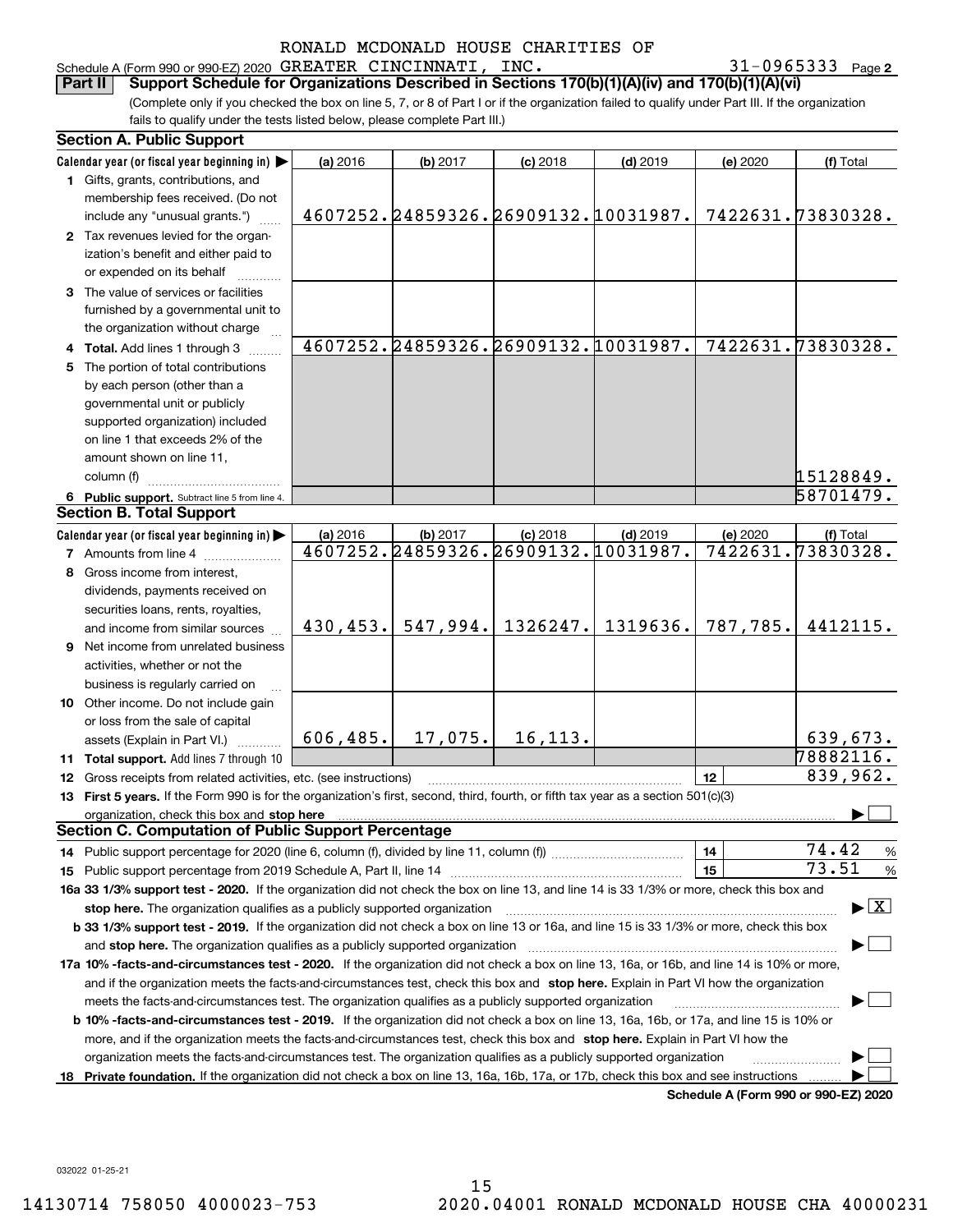### Schedule A (Form 990 or 990-EZ) 2020 Page GREATER CINCINNATI, INC. 31-0965333 **Part III** | Support Schedule for Organizations Described in Section 509(a)(2)

(Complete only if you checked the box on line 10 of Part I or if the organization failed to qualify under Part II. If the organization fails to qualify under the tests listed below, please complete Part II.)

|     | <b>Section A. Public Support</b>                                                                                                                                                                                                                          |          |          |            |            |          |                                      |
|-----|-----------------------------------------------------------------------------------------------------------------------------------------------------------------------------------------------------------------------------------------------------------|----------|----------|------------|------------|----------|--------------------------------------|
|     | Calendar year (or fiscal year beginning in) $\blacktriangleright$                                                                                                                                                                                         | (a) 2016 | (b) 2017 | $(c)$ 2018 | $(d)$ 2019 | (e) 2020 | (f) Total                            |
|     | 1 Gifts, grants, contributions, and                                                                                                                                                                                                                       |          |          |            |            |          |                                      |
|     | membership fees received. (Do not                                                                                                                                                                                                                         |          |          |            |            |          |                                      |
|     | include any "unusual grants.")                                                                                                                                                                                                                            |          |          |            |            |          |                                      |
|     | <b>2</b> Gross receipts from admissions,<br>merchandise sold or services per-<br>formed, or facilities furnished in<br>any activity that is related to the<br>organization's tax-exempt purpose                                                           |          |          |            |            |          |                                      |
|     | 3 Gross receipts from activities that<br>are not an unrelated trade or bus-                                                                                                                                                                               |          |          |            |            |          |                                      |
|     | iness under section 513                                                                                                                                                                                                                                   |          |          |            |            |          |                                      |
|     | 4 Tax revenues levied for the organ-<br>ization's benefit and either paid to                                                                                                                                                                              |          |          |            |            |          |                                      |
|     | or expended on its behalf<br>.                                                                                                                                                                                                                            |          |          |            |            |          |                                      |
|     | 5 The value of services or facilities<br>furnished by a governmental unit to<br>the organization without charge                                                                                                                                           |          |          |            |            |          |                                      |
|     | <b>6 Total.</b> Add lines 1 through 5                                                                                                                                                                                                                     |          |          |            |            |          |                                      |
|     | 7a Amounts included on lines 1, 2, and<br>3 received from disqualified persons                                                                                                                                                                            |          |          |            |            |          |                                      |
|     | <b>b</b> Amounts included on lines 2 and 3 received<br>from other than disqualified persons that<br>exceed the greater of \$5,000 or 1% of the<br>amount on line 13 for the year                                                                          |          |          |            |            |          |                                      |
|     | c Add lines 7a and 7b                                                                                                                                                                                                                                     |          |          |            |            |          |                                      |
|     | 8 Public support. (Subtract line 7c from line 6.)<br><b>Section B. Total Support</b>                                                                                                                                                                      |          |          |            |            |          |                                      |
|     | Calendar year (or fiscal year beginning in) $\blacktriangleright$                                                                                                                                                                                         | (a) 2016 | (b) 2017 | $(c)$ 2018 | $(d)$ 2019 | (e) 2020 | (f) Total                            |
|     | 9 Amounts from line 6                                                                                                                                                                                                                                     |          |          |            |            |          |                                      |
|     | 10a Gross income from interest,<br>dividends, payments received on<br>securities loans, rents, royalties,<br>and income from similar sources                                                                                                              |          |          |            |            |          |                                      |
|     | <b>b</b> Unrelated business taxable income<br>(less section 511 taxes) from businesses                                                                                                                                                                    |          |          |            |            |          |                                      |
|     | acquired after June 30, 1975                                                                                                                                                                                                                              |          |          |            |            |          |                                      |
|     | c Add lines 10a and 10b<br>11 Net income from unrelated business<br>activities not included in line 10b,<br>whether or not the business is<br>regularly carried on                                                                                        |          |          |            |            |          |                                      |
|     | <b>12</b> Other income. Do not include gain<br>or loss from the sale of capital<br>assets (Explain in Part VI.)                                                                                                                                           |          |          |            |            |          |                                      |
|     | 13 Total support. (Add lines 9, 10c, 11, and 12.)                                                                                                                                                                                                         |          |          |            |            |          |                                      |
|     | 14 First 5 years. If the Form 990 is for the organization's first, second, third, fourth, or fifth tax year as a section 501(c)(3) organization,                                                                                                          |          |          |            |            |          |                                      |
|     | check this box and stop here measurements are constructed as the state of the state of the state of the state o                                                                                                                                           |          |          |            |            |          |                                      |
|     | <b>Section C. Computation of Public Support Percentage</b>                                                                                                                                                                                                |          |          |            |            |          |                                      |
|     |                                                                                                                                                                                                                                                           |          |          |            |            | 15       | %                                    |
| 16. | Public support percentage from 2019 Schedule A, Part III, line 15                                                                                                                                                                                         |          |          |            |            | 16       | %                                    |
|     | <b>Section D. Computation of Investment Income Percentage</b>                                                                                                                                                                                             |          |          |            |            |          |                                      |
|     | 17 Investment income percentage for 2020 (line 10c, column (f), divided by line 13, column (f))                                                                                                                                                           |          |          |            |            | 17<br>18 | %<br>%                               |
|     | 18 Investment income percentage from 2019 Schedule A, Part III, line 17<br>19a 33 1/3% support tests - 2020. If the organization did not check the box on line 14, and line 15 is more than 33 1/3%, and line 17 is not                                   |          |          |            |            |          |                                      |
|     |                                                                                                                                                                                                                                                           |          |          |            |            |          |                                      |
|     | more than 33 1/3%, check this box and stop here. The organization qualifies as a publicly supported organization<br>b 33 1/3% support tests - 2019. If the organization did not check a box on line 14 or line 19a, and line 16 is more than 33 1/3%, and |          |          |            |            |          |                                      |
|     | line 18 is not more than 33 1/3%, check this box and stop here. The organization qualifies as a publicly supported organization                                                                                                                           |          |          |            |            |          |                                      |
|     | 20 Private foundation. If the organization did not check a box on line 14, 19a, or 19b, check this box and see instructions                                                                                                                               |          |          |            |            |          | .                                    |
|     | 032023 01-25-21                                                                                                                                                                                                                                           |          |          |            |            |          | Schedule A (Form 990 or 990-EZ) 2020 |
|     |                                                                                                                                                                                                                                                           |          | 16       |            |            |          |                                      |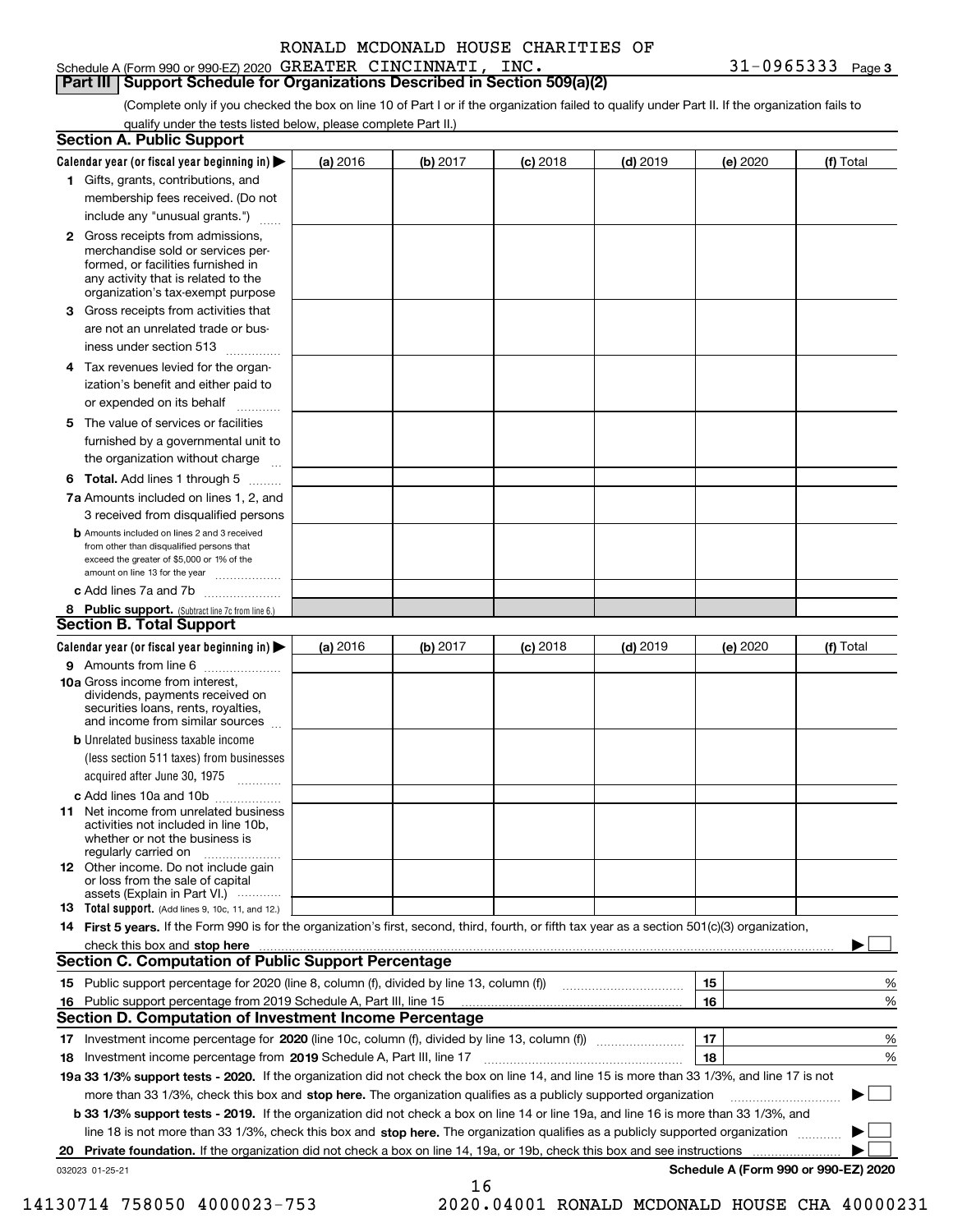## Schedule A (Form 990 or 990-EZ) 2020 Page GREATER CINCINNATI, INC. 31-0965333

**Part IV Supporting Organizations**

(Complete only if you checked a box in line 12 on Part I. If you checked box 12a, Part I, complete Sections A and B. If you checked box 12b, Part I, complete Sections A and C. If you checked box 12c, Part I, complete Sections A, D, and E. If you checked box 12d, Part I, complete Sections A and D, and complete Part V.)

### **Section A. All Supporting Organizations**

- **1** Are all of the organization's supported organizations listed by name in the organization's governing documents? If "No," describe in **Part VI** how the supported organizations are designated. If designated by *class or purpose, describe the designation. If historic and continuing relationship, explain.*
- **2** Did the organization have any supported organization that does not have an IRS determination of status under section 509(a)(1) or (2)? If "Yes," explain in Part VI how the organization determined that the supported *organization was described in section 509(a)(1) or (2).*
- **3a** Did the organization have a supported organization described in section 501(c)(4), (5), or (6)? If "Yes," answer *lines 3b and 3c below.*
- **b** Did the organization confirm that each supported organization qualified under section 501(c)(4), (5), or (6) and satisfied the public support tests under section 509(a)(2)? If "Yes," describe in **Part VI** when and how the *organization made the determination.*
- **c**Did the organization ensure that all support to such organizations was used exclusively for section 170(c)(2)(B) purposes? If "Yes," explain in **Part VI** what controls the organization put in place to ensure such use.
- **4a***If* Was any supported organization not organized in the United States ("foreign supported organization")? *"Yes," and if you checked box 12a or 12b in Part I, answer lines 4b and 4c below.*
- **b** Did the organization have ultimate control and discretion in deciding whether to make grants to the foreign supported organization? If "Yes," describe in **Part VI** how the organization had such control and discretion *despite being controlled or supervised by or in connection with its supported organizations.*
- **c** Did the organization support any foreign supported organization that does not have an IRS determination under sections 501(c)(3) and 509(a)(1) or (2)? If "Yes," explain in **Part VI** what controls the organization used *to ensure that all support to the foreign supported organization was used exclusively for section 170(c)(2)(B) purposes.*
- **5a** Did the organization add, substitute, or remove any supported organizations during the tax year? If "Yes," answer lines 5b and 5c below (if applicable). Also, provide detail in **Part VI,** including (i) the names and EIN *numbers of the supported organizations added, substituted, or removed; (ii) the reasons for each such action; (iii) the authority under the organization's organizing document authorizing such action; and (iv) how the action was accomplished (such as by amendment to the organizing document).*
- **b** Type I or Type II only. Was any added or substituted supported organization part of a class already designated in the organization's organizing document?
- **cSubstitutions only.**  Was the substitution the result of an event beyond the organization's control?
- **6** Did the organization provide support (whether in the form of grants or the provision of services or facilities) to **Part VI.** *If "Yes," provide detail in* support or benefit one or more of the filing organization's supported organizations? anyone other than (i) its supported organizations, (ii) individuals that are part of the charitable class benefited by one or more of its supported organizations, or (iii) other supporting organizations that also
- **7**Did the organization provide a grant, loan, compensation, or other similar payment to a substantial contributor *If "Yes," complete Part I of Schedule L (Form 990 or 990-EZ).* regard to a substantial contributor? (as defined in section 4958(c)(3)(C)), a family member of a substantial contributor, or a 35% controlled entity with
- **8** Did the organization make a loan to a disqualified person (as defined in section 4958) not described in line 7? *If "Yes," complete Part I of Schedule L (Form 990 or 990-EZ).*
- **9a** Was the organization controlled directly or indirectly at any time during the tax year by one or more in section 509(a)(1) or (2))? If "Yes," *provide detail in* <code>Part VI.</code> disqualified persons, as defined in section 4946 (other than foundation managers and organizations described
- **b** Did one or more disqualified persons (as defined in line 9a) hold a controlling interest in any entity in which the supporting organization had an interest? If "Yes," provide detail in P**art VI**.
- **c**Did a disqualified person (as defined in line 9a) have an ownership interest in, or derive any personal benefit from, assets in which the supporting organization also had an interest? If "Yes," provide detail in P**art VI.**
- **10a** Was the organization subject to the excess business holdings rules of section 4943 because of section supporting organizations)? If "Yes," answer line 10b below. 4943(f) (regarding certain Type II supporting organizations, and all Type III non-functionally integrated
- **b** Did the organization have any excess business holdings in the tax year? (Use Schedule C, Form 4720, to *determine whether the organization had excess business holdings.)*

17

032024 01-25-21

**Schedule A (Form 990 or 990-EZ) 2020**

**1**

**2**

**3a**

**3b**

**3c**

**4a**

**4b**

**4c**

**5a**

**5b5c**

**6**

**7**

**8**

**9a**

**9b**

**9c**

**10a**

**10b**

**Yes No**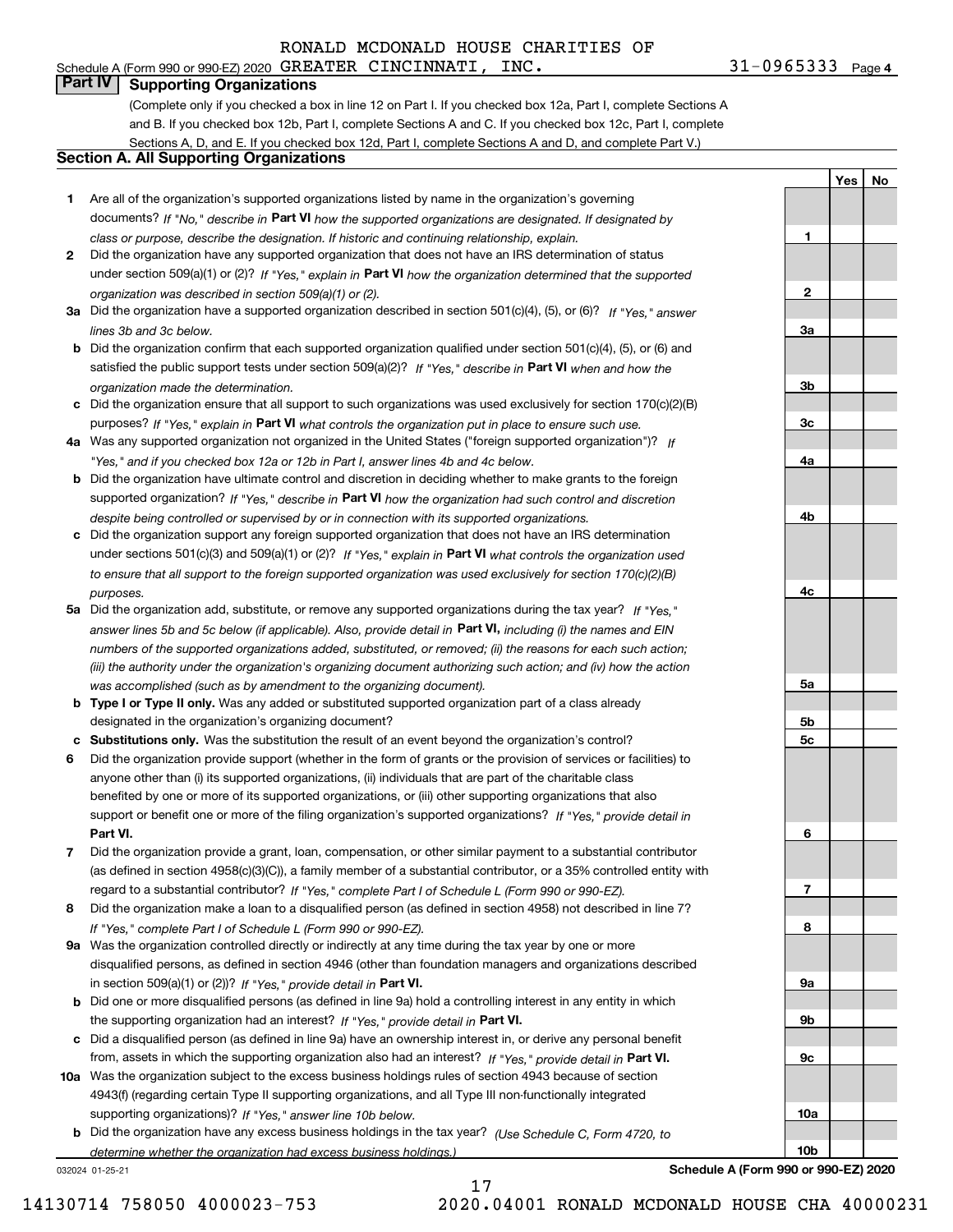### **Yes No 11** Has the organization accepted a gift or contribution from any of the following persons? **a**A person who directly or indirectly controls, either alone or together with persons described in lines 11b and **b** A family member of a person described in line 11a above? **c** A 35% controlled entity of a person described in line 11a or 11b above? If "Yes" to line 11a, 11b, or 11c, provide **11a11bPart VI. 11c Yes No 12** Did the organization operate for the benefit of any supported organization other than the supported directors, or trustees at all times during the tax year? If "No," describe in **Part VI** how the supported organization(s) **12Part VI**  *how providing such benefit carried out the purposes of the supported organization(s) that operated,* **Yes No 1** Were a majority of the organization's directors or trustees during the tax year also a majority of the directors or trustees of each of the organization's supported organization(s)? If "No," describe in **Part VI** how control **1Yes No 1** Did the organization provide to each of its supported organizations, by the last day of the fifth month of the **2** Were any of the organization's officers, directors, or trustees either (i) appointed or elected by the supported **3123**organization(s) or (ii) serving on the governing body of a supported organization? If "No," explain in **Part VI** how income or assets at all times during the tax year? If "Yes," describe in **Part VI** the role the organization's **12**Activities Test. Check the box next to the method that the organization used to satisfy the Integral Part Test during the year (see instructions). **abclinupy** The organization satisfied the Activities Test. Complete line 2 below. The organization is the parent of each of its supported organizations. *Complete* line 3 below.<br>The state of the state of the state of the state of the state of the state of the state of the state of the state of the state The organization supported a governmental entity. *Describe in* Part **VI** *how you supported a governmental entity (see instruction<u>s).</u>* **Activities Test. Answer lines 2a and 2b below.**<br>**a** Did substantially all of the organization's activities during the tax year directly further the exempt purposes of **b** Did the activities described in line 2a, above, constitute activities that, but for the organization's involvement, the supported organization(s) to which the organization was responsive? If "Yes," then in **Part VI identify those supported organizations and explain**  *how these activities directly furthered their exempt purposes,* **2a Part VI**  *the reasons for the organization's position that its supported organization(s) would have engaged in detail in effectively operated, supervised, or controlled the organization's activities. If the organization had more than one supported organization, describe how the powers to appoint and/or remove officers, directors, or trustees were allocated among the supported organizations and what conditions or restrictions, if any, applied to such powers during the tax year. If "Yes," explain in* organization(s) that operated, supervised, or controlled the supporting organization? *supervised, or controlled the supporting organization. or management of the supporting organization was vested in the same persons that controlled or managed the supported organization(s). the organization maintained a close and continuous working relationship with the supported organization(s). supported organizations played in this regard. how the organization was responsive to those supported organizations, and how the organization determined that these activities constituted substantially all of its activities.* one or more of the organization's supported organization(s) would have been engaged in? If "Yes," e*xplain in* 11c below, the governing body of a supported organization? Did the governing body, members of the governing body, officers acting in their official capacity, or membership of one or more supported organizations have the power to regularly appoint or elect at least a majority of the organization's officers, organization's tax year, (i) a written notice describing the type and amount of support provided during the prior tax year, (ii) a copy of the Form 990 that was most recently filed as of the date of notification, and (iii) copies of the organization's governing documents in effect on the date of notification, to the extent not previously provided? By reason of the relationship described in line 2, above, did the organization's supported organizations have a significant voice in the organization's investment policies and in directing the use of the organization's **Part IV Supporting Organizations** *(continued)* **Section B. Type I Supporting Organizations Section C. Type II Supporting Organizations Section D. All Type III Supporting Organizations Section E. Type III Functionally Integrated Supporting Organizations**  $\mathcal{L}^{\text{max}}$  $\mathcal{L}^{\text{max}}$

- *these activities but for the organization's involvement.*
- **3** Parent of Supported Organizations. Answer lines 3a and 3b below.

**a** Did the organization have the power to regularly appoint or elect a majority of the officers, directors, or trustees of each of the supported organizations? If "Yes" or "No" provide details in **Part VI.** 

032025 01-25-21 **b** Did the organization exercise a substantial degree of direction over the policies, programs, and activities of each **Part VI**  *If "Yes," describe in the role played by the organization in this regard.* of its supported organizations?

18

### **Schedule A (Form 990 or 990-EZ) 2020**

**2b**

**3a**

**3b**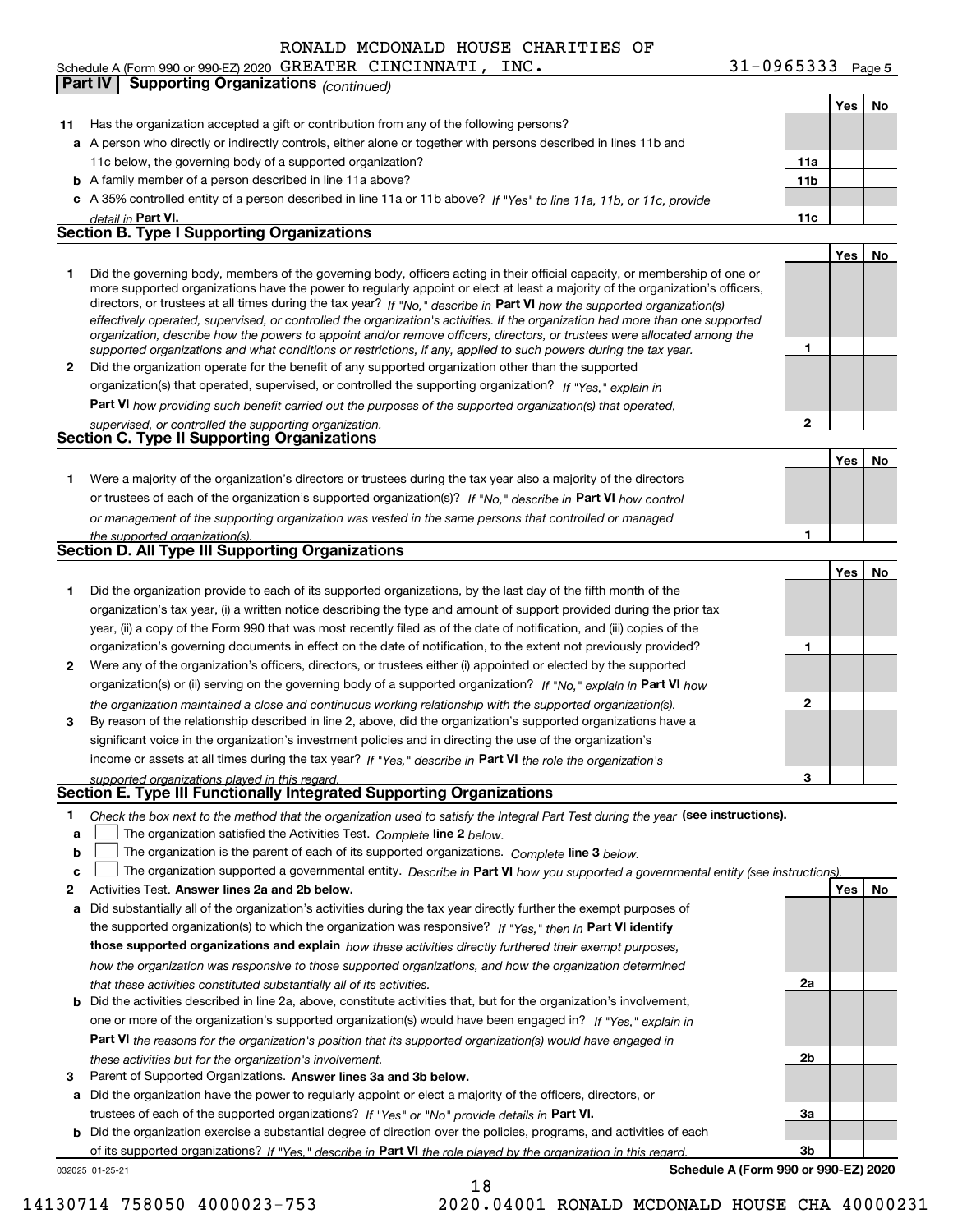| Schedule A (Form 990 or 990-EZ) 2020 $\,$ GREATER $\,$ CINCINNATI , $\,$ |  |  | INC. | $31 - 0965333$ Page 6 |  |
|--------------------------------------------------------------------------|--|--|------|-----------------------|--|
|--------------------------------------------------------------------------|--|--|------|-----------------------|--|

### **1Part VI** Check here if the organization satisfied the Integral Part Test as a qualifying trust on Nov. 20, 1970 ( *explain in* Part **VI**). See instructions. **Section A - Adjusted Net Income 123** Other gross income (see instructions) **456** Portion of operating expenses paid or incurred for production or **7** Other expenses (see instructions) **8** Adjusted Net Income (subtract lines 5, 6, and 7 from line 4) **8 8 1234567Section B - Minimum Asset Amount 1**Aggregate fair market value of all non-exempt-use assets (see **2**Acquisition indebtedness applicable to non-exempt-use assets **3** Subtract line 2 from line 1d. **4**Cash deemed held for exempt use. Enter 0.015 of line 3 (for greater amount, **5** Net value of non-exempt-use assets (subtract line 4 from line 3) **678a** Average monthly value of securities **b** Average monthly cash balances **c**Fair market value of other non-exempt-use assets **dTotal**  (add lines 1a, 1b, and 1c) **eDiscount** claimed for blockage or other factors **1a1b1c1d2345678**<u>(explain in detail in **Part VI**):</u> **Minimum Asset Amount**  (add line 7 to line 6) **Section C - Distributable Amount 12**Enter 0.85 of line 1. **3456123456Distributable Amount.** Subtract line 5 from line 4, unless subject to All other Type III non-functionally integrated supporting organizations must complete Sections A through E. (B) Current Year (optional)(A) Prior Year Net short-term capital gain Recoveries of prior-year distributions Add lines 1 through 3. Depreciation and depletion collection of gross income or for management, conservation, or maintenance of property held for production of income (see instructions) (B) Current Year (optional)(A) Prior Year instructions for short tax year or assets held for part of year): see instructions). Multiply line 5 by 0.035. Recoveries of prior-year distributions Current Year Adjusted net income for prior year (from Section A, line 8, column A) Minimum asset amount for prior year (from Section B, line 8, column A) Enter greater of line 2 or line 3. Income tax imposed in prior year emergency temporary reduction (see instructions). **Part V** Type III Non-Functionally Integrated 509(a)(3) Supporting Organizations  $\mathcal{L}^{\text{max}}$

**7**Check here if the current year is the organization's first as a non-functionally integrated Type III supporting organization (see instructions). $\mathcal{L}^{\text{max}}$ 

**Schedule A (Form 990 or 990-EZ) 2020**

032026 01-25-21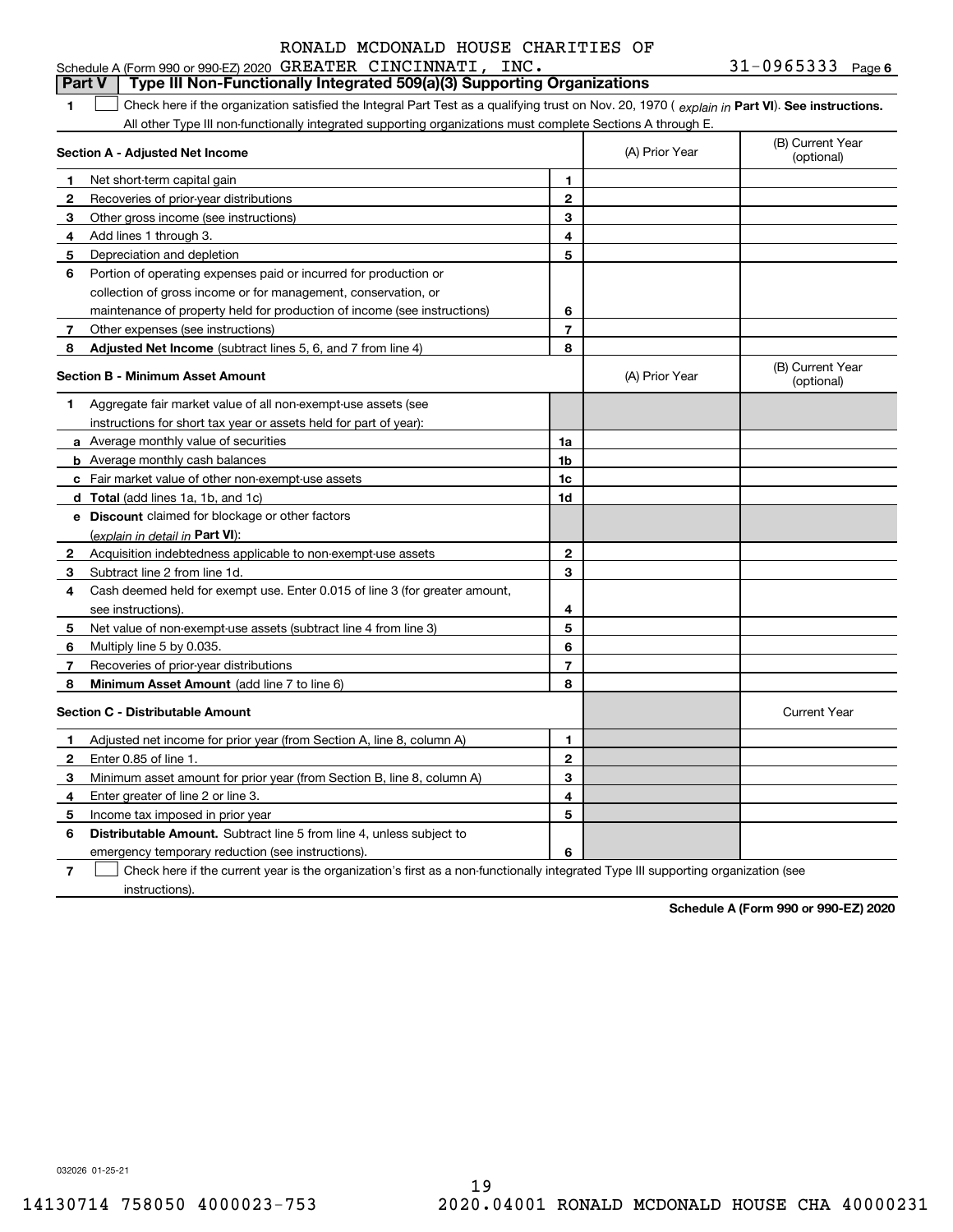|               | Schedule A (Form 990 or 990-EZ) 2020 GREATER CINCINNATI, INC.                                 |                                               |             |                                                  | $31 - 0965333$ Page 7 |  |
|---------------|-----------------------------------------------------------------------------------------------|-----------------------------------------------|-------------|--------------------------------------------------|-----------------------|--|
| <b>Part V</b> | Type III Non-Functionally Integrated 509(a)(3) Supporting Organizations                       |                                               | (continued) |                                                  |                       |  |
|               | <b>Section D - Distributions</b>                                                              |                                               |             |                                                  | <b>Current Year</b>   |  |
| 1.            | Amounts paid to supported organizations to accomplish exempt purposes                         |                                               |             | 1                                                |                       |  |
| 2             | Amounts paid to perform activity that directly furthers exempt purposes of supported          |                                               |             |                                                  |                       |  |
|               | organizations, in excess of income from activity                                              |                                               |             | 2                                                |                       |  |
| 3             | Administrative expenses paid to accomplish exempt purposes of supported organizations         |                                               |             | 3                                                |                       |  |
| 4             | Amounts paid to acquire exempt-use assets                                                     |                                               |             | 4                                                |                       |  |
| 5             | Qualified set-aside amounts (prior IRS approval required - <i>provide details in</i> Part VI) |                                               |             | 5                                                |                       |  |
| 6             | Other distributions ( <i>describe in</i> Part VI). See instructions.                          |                                               |             | 6                                                |                       |  |
| 7             | Total annual distributions. Add lines 1 through 6.                                            |                                               |             | 7                                                |                       |  |
| 8             | Distributions to attentive supported organizations to which the organization is responsive    |                                               |             |                                                  |                       |  |
|               | (provide details in Part VI). See instructions.                                               |                                               |             | 8                                                |                       |  |
| 9             | Distributable amount for 2020 from Section C, line 6                                          |                                               |             | 9                                                |                       |  |
| 10            | Line 8 amount divided by line 9 amount                                                        | (i)                                           |             | 10                                               |                       |  |
|               | <b>Section E - Distribution Allocations</b> (see instructions)                                | (ii)<br><b>Underdistributions</b><br>Pre-2020 |             | (iii)<br><b>Distributable</b><br>Amount for 2020 |                       |  |
| 1             | Distributable amount for 2020 from Section C, line 6                                          |                                               |             |                                                  |                       |  |
| 2             | Underdistributions, if any, for years prior to 2020 (reason-                                  |                                               |             |                                                  |                       |  |
|               | able cause required $\cdot$ explain in Part VI). See instructions.                            |                                               |             |                                                  |                       |  |
| 3             | Excess distributions carryover, if any, to 2020                                               |                                               |             |                                                  |                       |  |
|               | <b>a</b> From 2015                                                                            |                                               |             |                                                  |                       |  |
|               | <b>b</b> From 2016                                                                            |                                               |             |                                                  |                       |  |
|               | c From 2017                                                                                   |                                               |             |                                                  |                       |  |
|               | d From 2018                                                                                   |                                               |             |                                                  |                       |  |
|               | e From 2019                                                                                   |                                               |             |                                                  |                       |  |
|               | f Total of lines 3a through 3e                                                                |                                               |             |                                                  |                       |  |
|               | g Applied to underdistributions of prior years                                                |                                               |             |                                                  |                       |  |
|               | <b>h</b> Applied to 2020 distributable amount                                                 |                                               |             |                                                  |                       |  |
|               | Carryover from 2015 not applied (see instructions)                                            |                                               |             |                                                  |                       |  |
|               | Remainder. Subtract lines 3g, 3h, and 3i from line 3f.                                        |                                               |             |                                                  |                       |  |
| 4             | Distributions for 2020 from Section D,                                                        |                                               |             |                                                  |                       |  |
|               | \$<br>line $7:$                                                                               |                                               |             |                                                  |                       |  |
|               | a Applied to underdistributions of prior years                                                |                                               |             |                                                  |                       |  |
|               | <b>b</b> Applied to 2020 distributable amount                                                 |                                               |             |                                                  |                       |  |
|               | <b>c</b> Remainder. Subtract lines 4a and 4b from line 4.                                     |                                               |             |                                                  |                       |  |
|               | Remaining underdistributions for years prior to 2020, if                                      |                                               |             |                                                  |                       |  |
|               | any. Subtract lines 3g and 4a from line 2. For result greater                                 |                                               |             |                                                  |                       |  |
|               | than zero, explain in Part VI. See instructions.                                              |                                               |             |                                                  |                       |  |
| 6             | Remaining underdistributions for 2020. Subtract lines 3h                                      |                                               |             |                                                  |                       |  |
|               | and 4b from line 1. For result greater than zero, explain in                                  |                                               |             |                                                  |                       |  |
|               | Part VI. See instructions.                                                                    |                                               |             |                                                  |                       |  |
| $7^{\circ}$   | Excess distributions carryover to 2021. Add lines 3j                                          |                                               |             |                                                  |                       |  |
|               | and 4c.                                                                                       |                                               |             |                                                  |                       |  |
| 8             | Breakdown of line 7:                                                                          |                                               |             |                                                  |                       |  |
|               | a Excess from 2016                                                                            |                                               |             |                                                  |                       |  |
|               | <b>b</b> Excess from 2017                                                                     |                                               |             |                                                  |                       |  |
|               | c Excess from 2018                                                                            |                                               |             |                                                  |                       |  |
|               | d Excess from 2019                                                                            |                                               |             |                                                  |                       |  |
|               | e Excess from 2020                                                                            |                                               |             |                                                  |                       |  |

**Schedule A (Form 990 or 990-EZ) 2020**

032027 01-25-21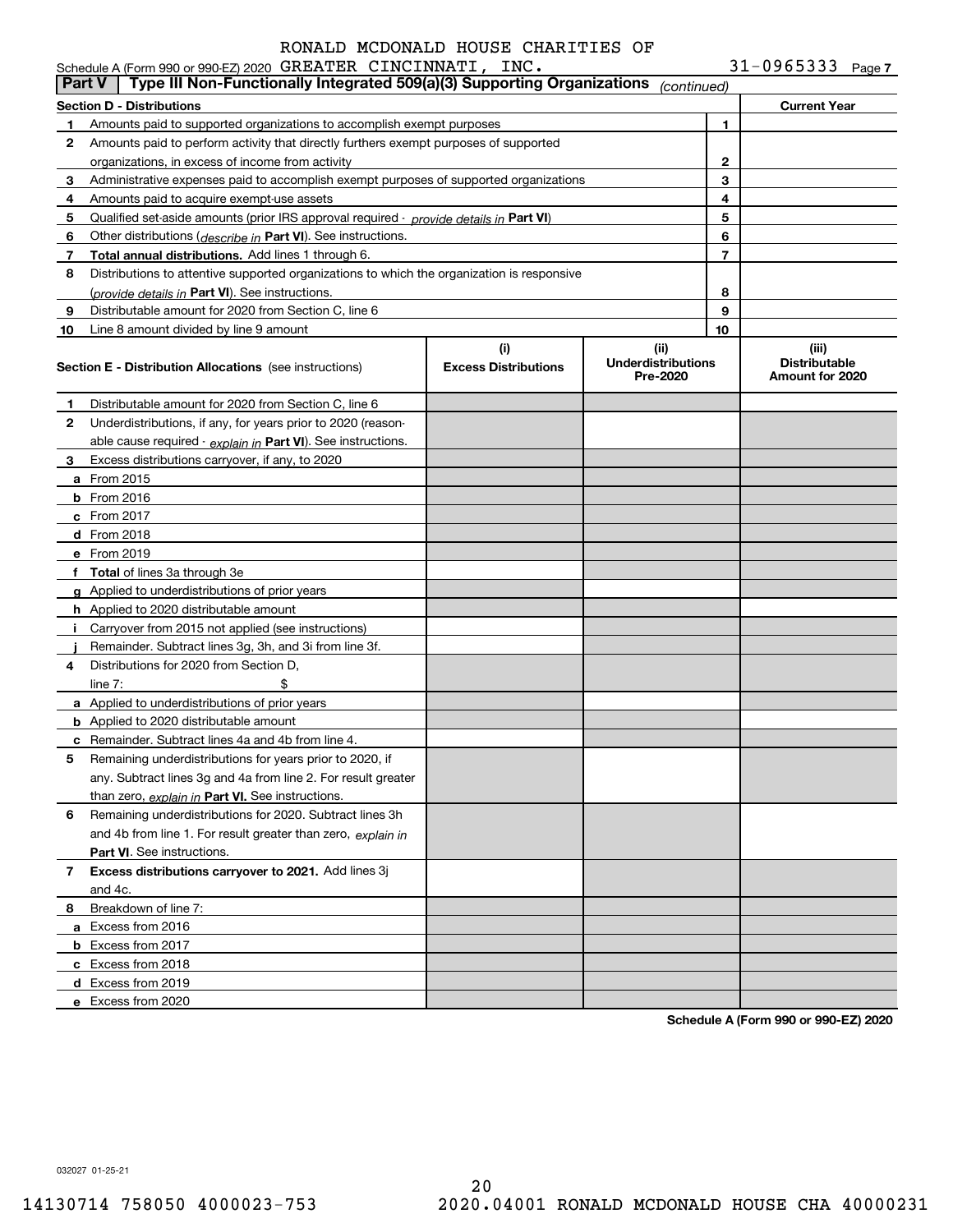|  |                                     | RONALD MCDONALD HOUSE CHARITIES OF |  |
|--|-------------------------------------|------------------------------------|--|
|  | $_{\rm 0}$ GREATER CINCINNATI, INC. |                                    |  |

Schedule A (Form 990 or 990-EZ) 202 Part VI | Supplemental Information. Provide the explanations required by Part II, line 10; Part II, line 17a or 17b; Part III, line 12; Part IV, Section A, lines 1, 2, 3b, 3c, 4b, 4c, 5a, 6, 9a, 9b, 9c, 11a, 11b, and 11c; Part IV, Section B, lines 1 and 2; Part IV, Section C, line 1; Part IV, Section D, lines 2 and 3; Part IV, Section E, lines 1c, 2a, 2b, 3a, and 3b; Part V, line 1; Part V, Section B, line 1e; Part V, Section D, lines 5, 6, and 8; and Part V, Section E, lines 2, 5, and 6. Also complete this part for any additional information. (See instructions.)

SCHEDULE A, PART II, LINE 10, EXPLANATION FOR OTHER INCOME:

### NET FUNDRAISING INCOME

2016 AMOUNT: \$ 588,047.

### VENDING

2016 AMOUNT: \$ 18,438.

2017 AMOUNT: \$ 17,075.

2018 AMOUNT: \$ 16,113.

**Schedule A (Form 990 or 990-EZ) 2020**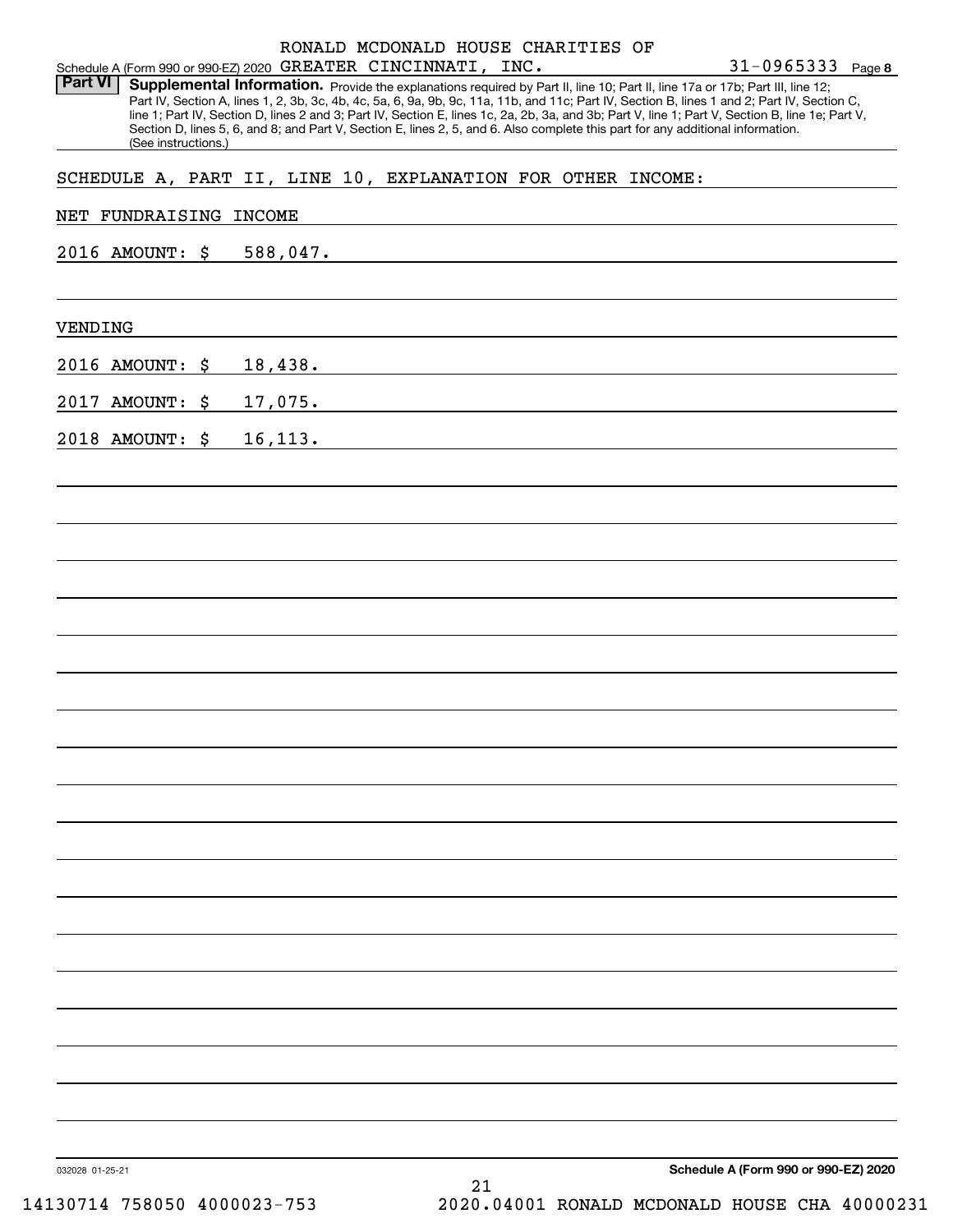### GREATER CINCINNATI, INC. 31-0965333 RONALD MCDONALD HOUSE CHARITIES OF

## **Identification of Excess Contributions Included on Part II, Line 5 Schedule A 2020**

## **\*\* Do Not File \*\* \*\*\* Not Open to Public Inspection \*\*\***

| <b>Contributor's Name</b> | <b>Total</b><br>Contributions | <b>Excess</b><br><b>Contributions</b> |
|---------------------------|-------------------------------|---------------------------------------|
| BRANDON AND KELLY JANSZEN | 3, 129, 478.                  | 1,551,836.                            |
| ANONYMOUS                 | 3,062,151.                    | 1,484,509.                            |
| ABBVIE                    | 13,670,146.                   | 12,092,504.                           |
|                           |                               |                                       |
|                           |                               |                                       |
|                           |                               |                                       |
|                           |                               |                                       |
|                           |                               |                                       |
|                           |                               |                                       |
|                           |                               |                                       |
|                           |                               |                                       |
|                           |                               |                                       |
|                           |                               |                                       |
|                           |                               |                                       |
|                           |                               |                                       |
|                           |                               |                                       |
|                           |                               |                                       |
|                           |                               |                                       |
|                           |                               |                                       |
|                           |                               |                                       |
|                           |                               |                                       |
|                           |                               |                                       |
|                           |                               |                                       |
|                           |                               | $\sim$<br>$\sim$ 1 $\sim$             |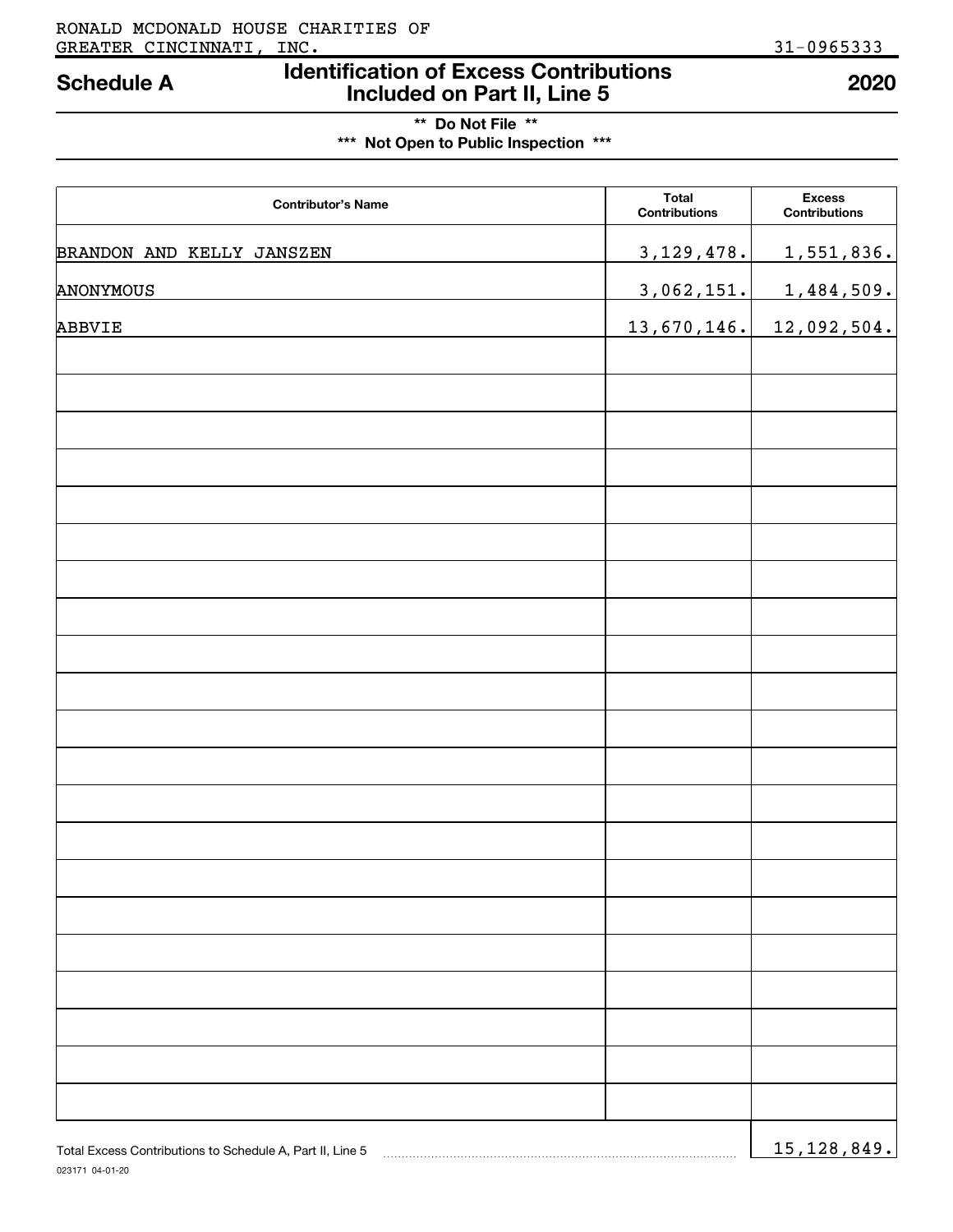Department of the Treasury Internal Revenue Service **(Form 990, 990-EZ, or 990-PF)**

### Name of the organization

**Organization type** (check one):

### \*\* PUBLIC DISCLOSURE COPY \*\*

## **Schedule B Schedule of Contributors**

**| Attach to Form 990, Form 990-EZ, or Form 990-PF. | Go to www.irs.gov/Form990 for the latest information.** OMB No. 1545-0047

**2020**

**Employer identification number**

|                                    | ________________________ |
|------------------------------------|--------------------------|
| RONALD MCDONALD HOUSE CHARITIES OF |                          |
| GREATER CINCINNATI, INC.           | 31-0965333               |

| Filers of:         | Section:                                                                    |
|--------------------|-----------------------------------------------------------------------------|
| Form 990 or 990-FZ | $ \mathbf{X} $ 501(c)( 3) (enter number) organization                       |
|                    | $4947(a)(1)$ nonexempt charitable trust not treated as a private foundation |
|                    | 527 political organization                                                  |
| Form 990-PF        | 501(c)(3) exempt private foundation                                         |
|                    | 4947(a)(1) nonexempt charitable trust treated as a private foundation       |
|                    | 501(c)(3) taxable private foundation                                        |

Check if your organization is covered by the **General Rule** or a **Special Rule.**<br>Nota: Only a section 501(c)(7), (8), or (10) erganization can chock boxes for be **Note:**  Only a section 501(c)(7), (8), or (10) organization can check boxes for both the General Rule and a Special Rule. See instructions.

### **General Rule**

 $\mathcal{L}^{\text{max}}$ 

For an organization filing Form 990, 990-EZ, or 990-PF that received, during the year, contributions totaling \$5,000 or more (in money or property) from any one contributor. Complete Parts I and II. See instructions for determining a contributor's total contributions.

### **Special Rules**

any one contributor, during the year, total contributions of the greater of  $\,$  (1) \$5,000; or **(2)** 2% of the amount on (i) Form 990, Part VIII, line 1h;  $\boxed{\textbf{X}}$  For an organization described in section 501(c)(3) filing Form 990 or 990-EZ that met the 33 1/3% support test of the regulations under sections 509(a)(1) and 170(b)(1)(A)(vi), that checked Schedule A (Form 990 or 990-EZ), Part II, line 13, 16a, or 16b, and that received from or (ii) Form 990-EZ, line 1. Complete Parts I and II.

For an organization described in section 501(c)(7), (8), or (10) filing Form 990 or 990-EZ that received from any one contributor, during the year, total contributions of more than \$1,000 exclusively for religious, charitable, scientific, literary, or educational purposes, or for the prevention of cruelty to children or animals. Complete Parts I (entering "N/A" in column (b) instead of the contributor name and address), II, and III.  $\mathcal{L}^{\text{max}}$ 

purpose. Don't complete any of the parts unless the **General Rule** applies to this organization because it received *nonexclusively* year, contributions <sub>exclusively</sub> for religious, charitable, etc., purposes, but no such contributions totaled more than \$1,000. If this box is checked, enter here the total contributions that were received during the year for an  $\;$ exclusively religious, charitable, etc., For an organization described in section 501(c)(7), (8), or (10) filing Form 990 or 990-EZ that received from any one contributor, during the religious, charitable, etc., contributions totaling \$5,000 or more during the year  $\Box$ — $\Box$   $\Box$  $\mathcal{L}^{\text{max}}$ 

**Caution:**  An organization that isn't covered by the General Rule and/or the Special Rules doesn't file Schedule B (Form 990, 990-EZ, or 990-PF), but it **must** answer "No" on Part IV, line 2, of its Form 990; or check the box on line H of its Form 990-EZ or on its Form 990-PF, Part I, line 2, to<br>cortify that it doesn't meet the filipe requirements of Schodule B (Fer certify that it doesn't meet the filing requirements of Schedule B (Form 990, 990-EZ, or 990-PF).

**For Paperwork Reduction Act Notice, see the instructions for Form 990, 990-EZ, or 990-PF. Schedule B (Form 990, 990-EZ, or 990-PF) (2020)** LHA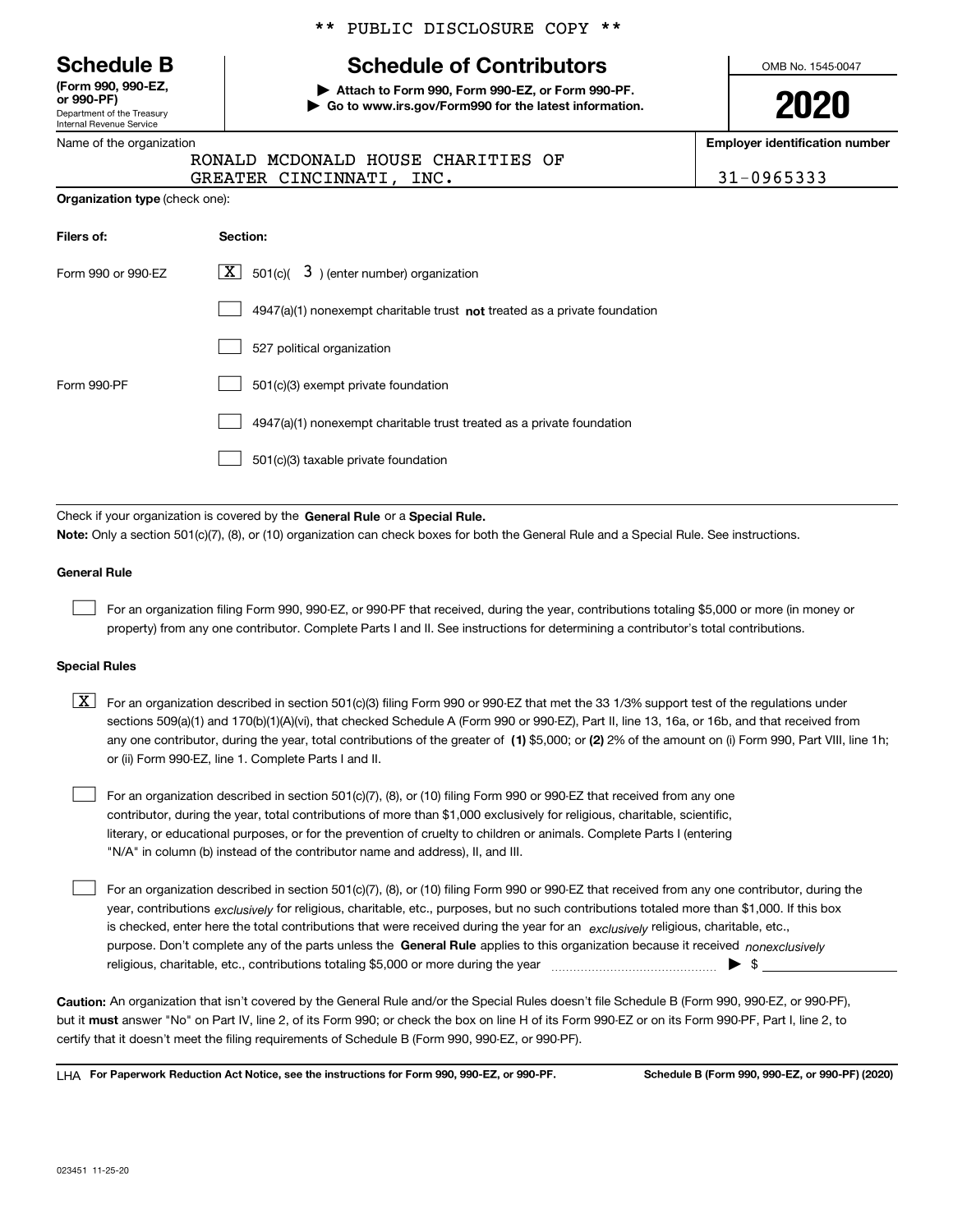|            | Schedule B (Form 990, 990-EZ, or 990-PF) (2020)                                                |                                   | Page 2                                                                                                                                   |
|------------|------------------------------------------------------------------------------------------------|-----------------------------------|------------------------------------------------------------------------------------------------------------------------------------------|
|            | Name of organization<br>RONALD MCDONALD HOUSE CHARITIES OF<br>GREATER CINCINNATI,<br>INC.      |                                   | Employer identification number<br>31-0965333                                                                                             |
| Part I     | Contributors (see instructions). Use duplicate copies of Part I if additional space is needed. |                                   |                                                                                                                                          |
| (a)<br>No. | (b)<br>Name, address, and ZIP + 4                                                              | (c)<br><b>Total contributions</b> | (d)<br>Type of contribution                                                                                                              |
| 1          |                                                                                                | 1,014,269.<br>$$\mathbb{S}$$      | $\boxed{\text{X}}$<br>Person<br>Payroll<br>$\overline{\mathbf{x}}$<br><b>Noncash</b><br>(Complete Part II for<br>noncash contributions.) |
| (a)<br>No. | (b)<br>Name, address, and ZIP + 4                                                              | (c)<br><b>Total contributions</b> | (d)<br>Type of contribution                                                                                                              |
| 2          |                                                                                                | 529,960.<br>\$                    | $\overline{\mathbf{X}}$<br>Person<br>Payroll<br>Noncash<br>(Complete Part II for<br>noncash contributions.)                              |
| (a)<br>No. | (b)<br>Name, address, and ZIP + 4                                                              | (c)<br><b>Total contributions</b> | (d)<br>Type of contribution                                                                                                              |
| 3          |                                                                                                | 430,000.<br>\$                    | $\overline{\mathbf{X}}$<br>Person<br>Payroll<br>Noncash<br>(Complete Part II for<br>noncash contributions.)                              |
| (a)<br>No. | (b)<br>Name, address, and ZIP + 4                                                              | (c)<br><b>Total contributions</b> | (d)<br>Type of contribution                                                                                                              |
| 4          |                                                                                                | 250,000.<br>\$                    | $\mathbf{X}$<br>Person<br>Payroll<br>Noncash<br>(Complete Part II for<br>noncash contributions.)                                         |
| (a)<br>No. | (b)<br>Name, address, and ZIP + 4                                                              | (c)<br><b>Total contributions</b> | (d)<br>Type of contribution                                                                                                              |
| 5          |                                                                                                | 200,000.<br>\$                    | $\boxed{\text{X}}$<br>Person<br>Payroll<br>Noncash<br>(Complete Part II for<br>noncash contributions.)                                   |
| (a)<br>No. | (b)<br>Name, address, and ZIP + 4                                                              | (c)<br><b>Total contributions</b> | (d)<br>Type of contribution                                                                                                              |
|            |                                                                                                | \$                                | Person<br>Payroll<br>Noncash<br>(Complete Part II for<br>noncash contributions.)                                                         |

023452 11-25-20 **Schedule B (Form 990, 990-EZ, or 990-PF) (2020)**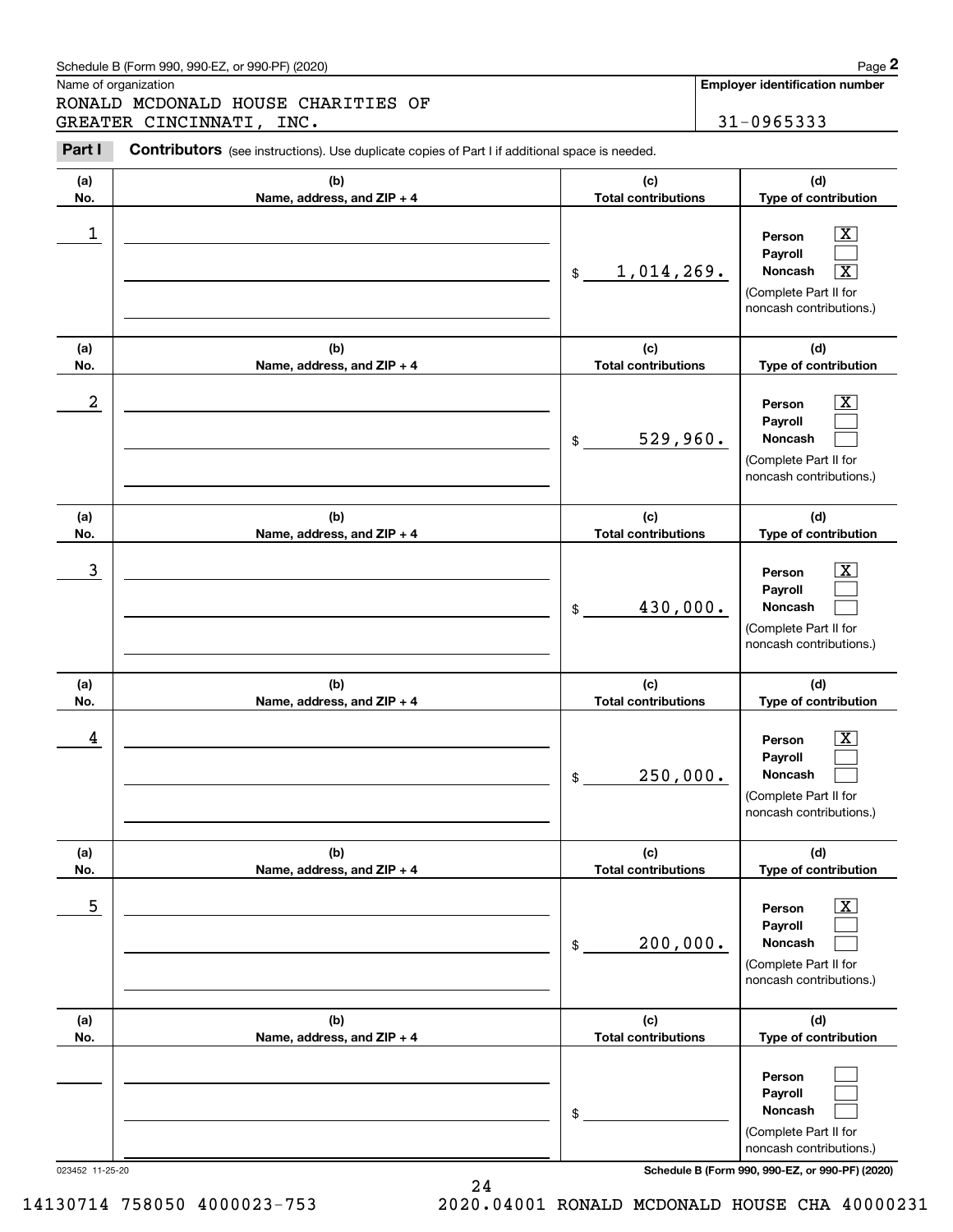|                      | Schedule B (Form 990, 990-EZ, or 990-PF) (2020)                                                     |                                          | Page 3                                          |
|----------------------|-----------------------------------------------------------------------------------------------------|------------------------------------------|-------------------------------------------------|
| Name of organization |                                                                                                     |                                          | <b>Employer identification number</b>           |
|                      | RONALD MCDONALD HOUSE CHARITIES OF<br>GREATER CINCINNATI, INC.                                      |                                          | 31-0965333                                      |
|                      |                                                                                                     |                                          |                                                 |
| Part II              | Noncash Property (see instructions). Use duplicate copies of Part II if additional space is needed. |                                          |                                                 |
| (a)                  |                                                                                                     | (c)                                      |                                                 |
| No.<br>from          | (b)                                                                                                 | FMV (or estimate)                        | (d)                                             |
| Part I               | Description of noncash property given                                                               | (See instructions.)                      | Date received                                   |
|                      | STOCK CONTRIBUTION.                                                                                 |                                          |                                                 |
| 1                    |                                                                                                     |                                          |                                                 |
|                      |                                                                                                     |                                          |                                                 |
|                      |                                                                                                     | 514, 269.<br>$$\circ$$                   | 08/24/20                                        |
| (a)                  |                                                                                                     |                                          |                                                 |
| No.                  | (b)                                                                                                 | (c)                                      | (d)                                             |
| from                 | Description of noncash property given                                                               | FMV (or estimate)<br>(See instructions.) | Date received                                   |
| Part I               |                                                                                                     |                                          |                                                 |
|                      |                                                                                                     |                                          |                                                 |
|                      |                                                                                                     |                                          |                                                 |
|                      |                                                                                                     | $\frac{1}{2}$                            |                                                 |
|                      |                                                                                                     |                                          |                                                 |
| (a)                  |                                                                                                     | (c)                                      |                                                 |
| No.<br>from          | (b)<br>Description of noncash property given                                                        | FMV (or estimate)                        | (d)<br>Date received                            |
| Part I               |                                                                                                     | (See instructions.)                      |                                                 |
|                      |                                                                                                     |                                          |                                                 |
|                      |                                                                                                     |                                          |                                                 |
|                      |                                                                                                     |                                          |                                                 |
|                      |                                                                                                     | \$                                       |                                                 |
| (a)                  |                                                                                                     |                                          |                                                 |
| No.                  | (b)                                                                                                 | (c)<br>FMV (or estimate)                 | (d)                                             |
| from                 | Description of noncash property given                                                               | (See instructions.)                      | Date received                                   |
| Part I               |                                                                                                     |                                          |                                                 |
|                      |                                                                                                     |                                          |                                                 |
|                      |                                                                                                     |                                          |                                                 |
|                      |                                                                                                     | \$                                       |                                                 |
|                      |                                                                                                     |                                          |                                                 |
| (a)<br>No.           |                                                                                                     | (c)                                      |                                                 |
| from                 | (b)<br>Description of noncash property given                                                        | FMV (or estimate)                        | (d)<br>Date received                            |
| Part I               |                                                                                                     | (See instructions.)                      |                                                 |
|                      |                                                                                                     |                                          |                                                 |
|                      |                                                                                                     |                                          |                                                 |
|                      |                                                                                                     | \$                                       |                                                 |
|                      |                                                                                                     |                                          |                                                 |
| (a)                  |                                                                                                     |                                          |                                                 |
| No.                  | (b)                                                                                                 | (c)<br>FMV (or estimate)                 | (d)                                             |
| from<br>Part I       | Description of noncash property given                                                               | (See instructions.)                      | Date received                                   |
|                      |                                                                                                     |                                          |                                                 |
|                      |                                                                                                     |                                          |                                                 |
|                      |                                                                                                     |                                          |                                                 |
|                      |                                                                                                     | \$                                       |                                                 |
| 023453 11-25-20      |                                                                                                     |                                          | Schedule B (Form 990, 990-EZ, or 990-PF) (2020) |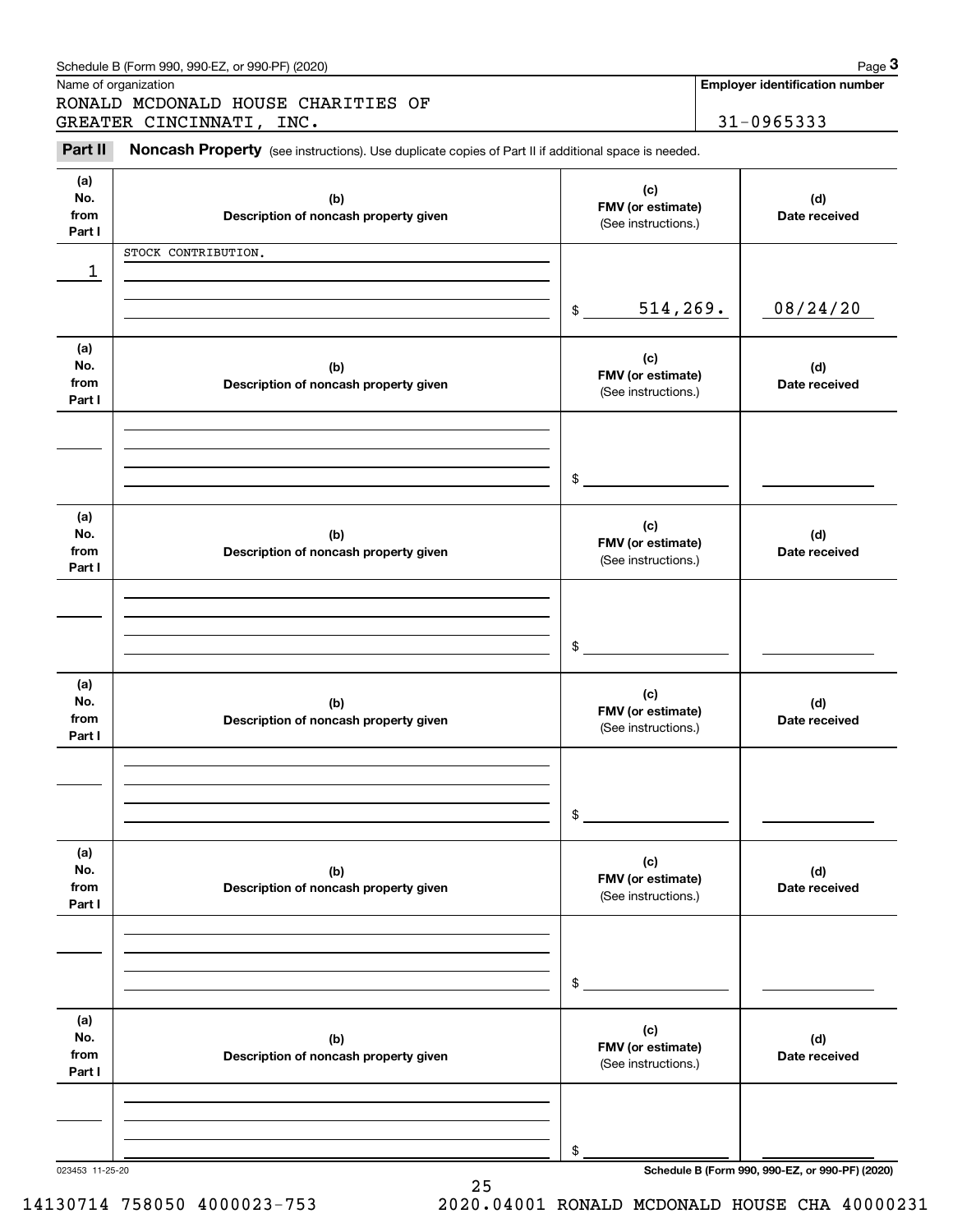|                      | Schedule B (Form 990, 990-EZ, or 990-PF) (2020)                                                                                                                                   |                                          | Page 4                                                                                                                                                         |  |  |  |  |
|----------------------|-----------------------------------------------------------------------------------------------------------------------------------------------------------------------------------|------------------------------------------|----------------------------------------------------------------------------------------------------------------------------------------------------------------|--|--|--|--|
| Name of organization |                                                                                                                                                                                   |                                          | <b>Employer identification number</b>                                                                                                                          |  |  |  |  |
|                      | RONALD MCDONALD HOUSE CHARITIES OF                                                                                                                                                |                                          |                                                                                                                                                                |  |  |  |  |
|                      | GREATER CINCINNATI, INC.                                                                                                                                                          |                                          | 31-0965333                                                                                                                                                     |  |  |  |  |
| Part III             | from any one contributor. Complete columns (a) through (e) and the following line entry. For organizations                                                                        |                                          | Exclusively religious, charitable, etc., contributions to organizations described in section 501(c)(7), (8), or (10) that total more than \$1,000 for the year |  |  |  |  |
|                      | completing Part III, enter the total of exclusively religious, charitable, etc., contributions of \$1,000 or less for the year. (Enter this info. once.) $\blacktriangleright$ \$ |                                          |                                                                                                                                                                |  |  |  |  |
|                      | Use duplicate copies of Part III if additional space is needed.                                                                                                                   |                                          |                                                                                                                                                                |  |  |  |  |
| (a) No.<br>from      |                                                                                                                                                                                   |                                          |                                                                                                                                                                |  |  |  |  |
| Part I               | (b) Purpose of gift                                                                                                                                                               | (c) Use of gift                          | (d) Description of how gift is held                                                                                                                            |  |  |  |  |
|                      |                                                                                                                                                                                   |                                          |                                                                                                                                                                |  |  |  |  |
|                      |                                                                                                                                                                                   |                                          |                                                                                                                                                                |  |  |  |  |
|                      |                                                                                                                                                                                   |                                          |                                                                                                                                                                |  |  |  |  |
|                      |                                                                                                                                                                                   |                                          |                                                                                                                                                                |  |  |  |  |
|                      |                                                                                                                                                                                   | (e) Transfer of gift                     |                                                                                                                                                                |  |  |  |  |
|                      |                                                                                                                                                                                   |                                          |                                                                                                                                                                |  |  |  |  |
|                      | Transferee's name, address, and ZIP + 4                                                                                                                                           |                                          | Relationship of transferor to transferee                                                                                                                       |  |  |  |  |
|                      |                                                                                                                                                                                   |                                          |                                                                                                                                                                |  |  |  |  |
|                      |                                                                                                                                                                                   |                                          |                                                                                                                                                                |  |  |  |  |
|                      |                                                                                                                                                                                   |                                          |                                                                                                                                                                |  |  |  |  |
| (a) No.              |                                                                                                                                                                                   |                                          |                                                                                                                                                                |  |  |  |  |
| from                 | (b) Purpose of gift                                                                                                                                                               | (c) Use of gift                          | (d) Description of how gift is held                                                                                                                            |  |  |  |  |
| Part I               |                                                                                                                                                                                   |                                          |                                                                                                                                                                |  |  |  |  |
|                      |                                                                                                                                                                                   |                                          |                                                                                                                                                                |  |  |  |  |
|                      |                                                                                                                                                                                   |                                          |                                                                                                                                                                |  |  |  |  |
|                      |                                                                                                                                                                                   |                                          |                                                                                                                                                                |  |  |  |  |
|                      | (e) Transfer of gift                                                                                                                                                              |                                          |                                                                                                                                                                |  |  |  |  |
|                      |                                                                                                                                                                                   |                                          |                                                                                                                                                                |  |  |  |  |
|                      | Transferee's name, address, and ZIP + 4                                                                                                                                           | Relationship of transferor to transferee |                                                                                                                                                                |  |  |  |  |
|                      |                                                                                                                                                                                   |                                          |                                                                                                                                                                |  |  |  |  |
|                      |                                                                                                                                                                                   |                                          |                                                                                                                                                                |  |  |  |  |
|                      |                                                                                                                                                                                   |                                          |                                                                                                                                                                |  |  |  |  |
| (a) No.              |                                                                                                                                                                                   |                                          |                                                                                                                                                                |  |  |  |  |
| from                 | (b) Purpose of gift                                                                                                                                                               | (c) Use of gift                          | (d) Description of how gift is held                                                                                                                            |  |  |  |  |
| Part I               |                                                                                                                                                                                   |                                          |                                                                                                                                                                |  |  |  |  |
|                      |                                                                                                                                                                                   |                                          |                                                                                                                                                                |  |  |  |  |
|                      |                                                                                                                                                                                   |                                          |                                                                                                                                                                |  |  |  |  |
|                      |                                                                                                                                                                                   |                                          |                                                                                                                                                                |  |  |  |  |
|                      |                                                                                                                                                                                   | (e) Transfer of gift                     |                                                                                                                                                                |  |  |  |  |
|                      |                                                                                                                                                                                   |                                          |                                                                                                                                                                |  |  |  |  |
|                      | Transferee's name, address, and ZIP + 4                                                                                                                                           |                                          | Relationship of transferor to transferee                                                                                                                       |  |  |  |  |
|                      |                                                                                                                                                                                   |                                          |                                                                                                                                                                |  |  |  |  |
|                      |                                                                                                                                                                                   |                                          |                                                                                                                                                                |  |  |  |  |
|                      |                                                                                                                                                                                   |                                          |                                                                                                                                                                |  |  |  |  |
|                      |                                                                                                                                                                                   |                                          |                                                                                                                                                                |  |  |  |  |
| (a) No.<br>from      | (b) Purpose of gift                                                                                                                                                               | (c) Use of gift                          | (d) Description of how gift is held                                                                                                                            |  |  |  |  |
| Part I               |                                                                                                                                                                                   |                                          |                                                                                                                                                                |  |  |  |  |
|                      |                                                                                                                                                                                   |                                          |                                                                                                                                                                |  |  |  |  |
|                      |                                                                                                                                                                                   |                                          |                                                                                                                                                                |  |  |  |  |
|                      |                                                                                                                                                                                   |                                          |                                                                                                                                                                |  |  |  |  |
|                      |                                                                                                                                                                                   | (e) Transfer of gift                     |                                                                                                                                                                |  |  |  |  |
|                      |                                                                                                                                                                                   |                                          |                                                                                                                                                                |  |  |  |  |
|                      | Transferee's name, address, and $ZIP + 4$                                                                                                                                         |                                          | Relationship of transferor to transferee                                                                                                                       |  |  |  |  |
|                      |                                                                                                                                                                                   |                                          |                                                                                                                                                                |  |  |  |  |
|                      |                                                                                                                                                                                   |                                          |                                                                                                                                                                |  |  |  |  |
|                      |                                                                                                                                                                                   |                                          |                                                                                                                                                                |  |  |  |  |
| 023454 11-25-20      |                                                                                                                                                                                   |                                          | Schedule B (Form 990, 990-F7, or 990-DE) (2020)                                                                                                                |  |  |  |  |

023454 11-25-20

orm 990, 990-EZ, or 990-PF) (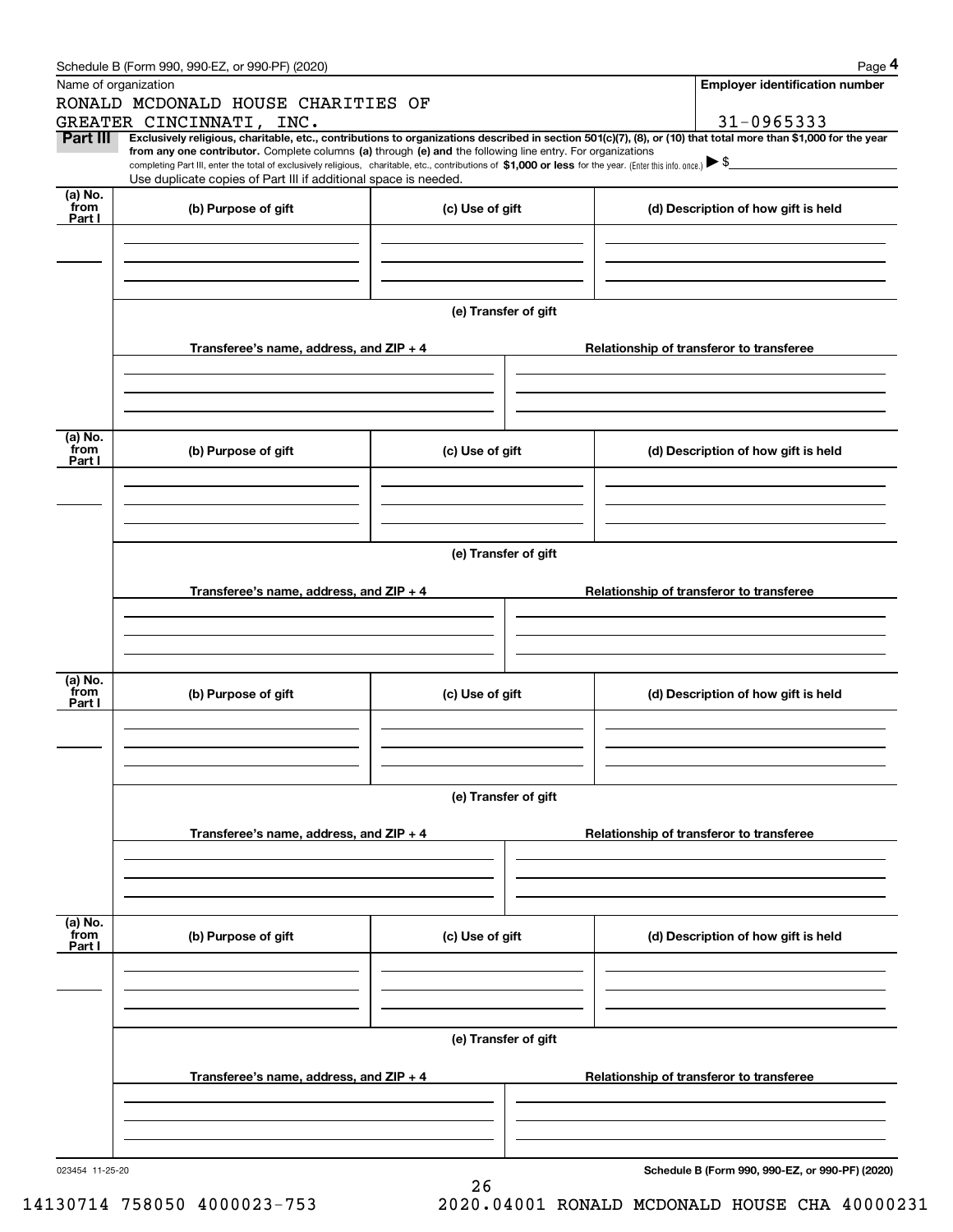| <b>SCHEDULE D</b>          |                                                                                                                                                                                                                                                                                 |                                                                                                        | <b>Supplemental Financial Statements</b>                                                                                                       |                          | OMB No. 1545-0047               |  |  |  |
|----------------------------|---------------------------------------------------------------------------------------------------------------------------------------------------------------------------------------------------------------------------------------------------------------------------------|--------------------------------------------------------------------------------------------------------|------------------------------------------------------------------------------------------------------------------------------------------------|--------------------------|---------------------------------|--|--|--|
| (Form 990)                 |                                                                                                                                                                                                                                                                                 |                                                                                                        | Complete if the organization answered "Yes" on Form 990,                                                                                       |                          |                                 |  |  |  |
| Department of the Treasury |                                                                                                                                                                                                                                                                                 |                                                                                                        | Part IV, line 6, 7, 8, 9, 10, 11a, 11b, 11c, 11d, 11e, 11f, 12a, or 12b.<br>Attach to Form 990.                                                |                          |                                 |  |  |  |
|                            | Internal Revenue Service                                                                                                                                                                                                                                                        | Go to www.irs.gov/Form990 for instructions and the latest information.                                 | Inspection                                                                                                                                     |                          |                                 |  |  |  |
|                            | Name of the organization                                                                                                                                                                                                                                                        |                                                                                                        | <b>Employer identification number</b>                                                                                                          |                          |                                 |  |  |  |
|                            | 31-0965333<br>GREATER CINCINNATI, INC.<br>Organizations Maintaining Donor Advised Funds or Other Similar Funds or Accounts. Complete if the                                                                                                                                     |                                                                                                        |                                                                                                                                                |                          |                                 |  |  |  |
| Part I                     |                                                                                                                                                                                                                                                                                 |                                                                                                        |                                                                                                                                                |                          |                                 |  |  |  |
|                            |                                                                                                                                                                                                                                                                                 | organization answered "Yes" on Form 990, Part IV, line 6.                                              |                                                                                                                                                |                          |                                 |  |  |  |
|                            |                                                                                                                                                                                                                                                                                 |                                                                                                        | (a) Donor advised funds                                                                                                                        |                          | (b) Funds and other accounts    |  |  |  |
| 1                          |                                                                                                                                                                                                                                                                                 |                                                                                                        |                                                                                                                                                |                          |                                 |  |  |  |
| 2                          |                                                                                                                                                                                                                                                                                 | Aggregate value of contributions to (during year)                                                      |                                                                                                                                                |                          |                                 |  |  |  |
| 3                          |                                                                                                                                                                                                                                                                                 |                                                                                                        |                                                                                                                                                |                          |                                 |  |  |  |
| 4                          |                                                                                                                                                                                                                                                                                 |                                                                                                        |                                                                                                                                                |                          |                                 |  |  |  |
| 5                          |                                                                                                                                                                                                                                                                                 |                                                                                                        | Did the organization inform all donors and donor advisors in writing that the assets held in donor advised funds                               |                          | Yes<br>No                       |  |  |  |
| 6                          |                                                                                                                                                                                                                                                                                 |                                                                                                        | Did the organization inform all grantees, donors, and donor advisors in writing that grant funds can be used only                              |                          |                                 |  |  |  |
|                            |                                                                                                                                                                                                                                                                                 |                                                                                                        | for charitable purposes and not for the benefit of the donor or donor advisor, or for any other purpose conferring                             |                          |                                 |  |  |  |
|                            |                                                                                                                                                                                                                                                                                 |                                                                                                        |                                                                                                                                                |                          | Yes<br>No                       |  |  |  |
| Part II                    |                                                                                                                                                                                                                                                                                 |                                                                                                        | Conservation Easements. Complete if the organization answered "Yes" on Form 990, Part IV, line 7.                                              |                          |                                 |  |  |  |
| 1                          |                                                                                                                                                                                                                                                                                 | Purpose(s) of conservation easements held by the organization (check all that apply).                  |                                                                                                                                                |                          |                                 |  |  |  |
|                            |                                                                                                                                                                                                                                                                                 | Preservation of land for public use (for example, recreation or education)                             | Preservation of a historically important land area                                                                                             |                          |                                 |  |  |  |
|                            |                                                                                                                                                                                                                                                                                 | Protection of natural habitat                                                                          | Preservation of a certified historic structure                                                                                                 |                          |                                 |  |  |  |
|                            |                                                                                                                                                                                                                                                                                 | Preservation of open space                                                                             |                                                                                                                                                |                          |                                 |  |  |  |
| 2                          |                                                                                                                                                                                                                                                                                 |                                                                                                        | Complete lines 2a through 2d if the organization held a qualified conservation contribution in the form of a conservation easement on the last |                          |                                 |  |  |  |
|                            | day of the tax year.                                                                                                                                                                                                                                                            |                                                                                                        |                                                                                                                                                |                          | Held at the End of the Tax Year |  |  |  |
| а                          |                                                                                                                                                                                                                                                                                 |                                                                                                        |                                                                                                                                                | 2a                       |                                 |  |  |  |
| b                          |                                                                                                                                                                                                                                                                                 | Total acreage restricted by conservation easements                                                     |                                                                                                                                                | 2b                       |                                 |  |  |  |
| с                          |                                                                                                                                                                                                                                                                                 |                                                                                                        |                                                                                                                                                | 2c                       |                                 |  |  |  |
|                            |                                                                                                                                                                                                                                                                                 |                                                                                                        | d Number of conservation easements included in (c) acquired after 7/25/06, and not on a historic structure                                     |                          |                                 |  |  |  |
|                            |                                                                                                                                                                                                                                                                                 |                                                                                                        |                                                                                                                                                | 2d                       |                                 |  |  |  |
| 3                          |                                                                                                                                                                                                                                                                                 |                                                                                                        | Number of conservation easements modified, transferred, released, extinguished, or terminated by the organization during the tax               |                          |                                 |  |  |  |
|                            | $\gamma$ ear                                                                                                                                                                                                                                                                    |                                                                                                        |                                                                                                                                                |                          |                                 |  |  |  |
| 4                          |                                                                                                                                                                                                                                                                                 | Number of states where property subject to conservation easement is located $\blacktriangleright$      |                                                                                                                                                |                          |                                 |  |  |  |
| 5                          |                                                                                                                                                                                                                                                                                 | Does the organization have a written policy regarding the periodic monitoring, inspection, handling of |                                                                                                                                                |                          |                                 |  |  |  |
|                            |                                                                                                                                                                                                                                                                                 | violations, and enforcement of the conservation easements it holds?                                    |                                                                                                                                                |                          | <b>Yes</b><br>No                |  |  |  |
| 6                          |                                                                                                                                                                                                                                                                                 |                                                                                                        | Staff and volunteer hours devoted to monitoring, inspecting, handling of violations, and enforcing conservation easements during the year      |                          |                                 |  |  |  |
|                            | ▶                                                                                                                                                                                                                                                                               |                                                                                                        |                                                                                                                                                |                          |                                 |  |  |  |
| 7                          |                                                                                                                                                                                                                                                                                 |                                                                                                        | Amount of expenses incurred in monitoring, inspecting, handling of violations, and enforcing conservation easements during the year            |                          |                                 |  |  |  |
|                            | $\blacktriangleright$ \$                                                                                                                                                                                                                                                        |                                                                                                        |                                                                                                                                                |                          |                                 |  |  |  |
| 8                          |                                                                                                                                                                                                                                                                                 |                                                                                                        | Does each conservation easement reported on line 2(d) above satisfy the requirements of section 170(h)(4)(B)(i)                                |                          |                                 |  |  |  |
|                            |                                                                                                                                                                                                                                                                                 |                                                                                                        |                                                                                                                                                |                          | Yes<br>No                       |  |  |  |
| 9                          |                                                                                                                                                                                                                                                                                 |                                                                                                        | In Part XIII, describe how the organization reports conservation easements in its revenue and expense statement and                            |                          |                                 |  |  |  |
|                            |                                                                                                                                                                                                                                                                                 |                                                                                                        | balance sheet, and include, if applicable, the text of the footnote to the organization's financial statements that describes the              |                          |                                 |  |  |  |
|                            | Part III                                                                                                                                                                                                                                                                        | organization's accounting for conservation easements.                                                  | Organizations Maintaining Collections of Art, Historical Treasures, or Other Similar Assets.                                                   |                          |                                 |  |  |  |
|                            |                                                                                                                                                                                                                                                                                 | Complete if the organization answered "Yes" on Form 990, Part IV, line 8.                              |                                                                                                                                                |                          |                                 |  |  |  |
|                            |                                                                                                                                                                                                                                                                                 |                                                                                                        |                                                                                                                                                |                          |                                 |  |  |  |
|                            |                                                                                                                                                                                                                                                                                 |                                                                                                        | 1a If the organization elected, as permitted under FASB ASC 958, not to report in its revenue statement and balance sheet works                |                          |                                 |  |  |  |
|                            |                                                                                                                                                                                                                                                                                 |                                                                                                        | of art, historical treasures, or other similar assets held for public exhibition, education, or research in furtherance of public              |                          |                                 |  |  |  |
|                            |                                                                                                                                                                                                                                                                                 |                                                                                                        | service, provide in Part XIII the text of the footnote to its financial statements that describes these items.                                 |                          |                                 |  |  |  |
|                            | <b>b</b> If the organization elected, as permitted under FASB ASC 958, to report in its revenue statement and balance sheet works of<br>art, historical treasures, or other similar assets held for public exhibition, education, or research in furtherance of public service, |                                                                                                        |                                                                                                                                                |                          |                                 |  |  |  |
|                            |                                                                                                                                                                                                                                                                                 |                                                                                                        |                                                                                                                                                |                          |                                 |  |  |  |
|                            |                                                                                                                                                                                                                                                                                 | provide the following amounts relating to these items:                                                 |                                                                                                                                                | - \$                     |                                 |  |  |  |
|                            |                                                                                                                                                                                                                                                                                 | (ii) Assets included in Form 990, Part X                                                               |                                                                                                                                                | $\blacktriangleright$ \$ |                                 |  |  |  |
| 2                          |                                                                                                                                                                                                                                                                                 |                                                                                                        |                                                                                                                                                |                          |                                 |  |  |  |
|                            | If the organization received or held works of art, historical treasures, or other similar assets for financial gain, provide<br>the following amounts required to be reported under FASB ASC 958 relating to these items:                                                       |                                                                                                        |                                                                                                                                                |                          |                                 |  |  |  |
| а                          |                                                                                                                                                                                                                                                                                 |                                                                                                        |                                                                                                                                                | - \$                     |                                 |  |  |  |
|                            |                                                                                                                                                                                                                                                                                 |                                                                                                        |                                                                                                                                                | $\blacktriangleright$ \$ |                                 |  |  |  |
|                            |                                                                                                                                                                                                                                                                                 | LHA For Paperwork Reduction Act Notice, see the Instructions for Form 990.                             |                                                                                                                                                |                          | Schedule D (Form 990) 2020      |  |  |  |
|                            | 032051 12-01-20                                                                                                                                                                                                                                                                 |                                                                                                        |                                                                                                                                                |                          |                                 |  |  |  |
|                            |                                                                                                                                                                                                                                                                                 |                                                                                                        | 27                                                                                                                                             |                          |                                 |  |  |  |

<sup>14130714001</sup> RONALD MCDONALD HOUSE CHA 40000231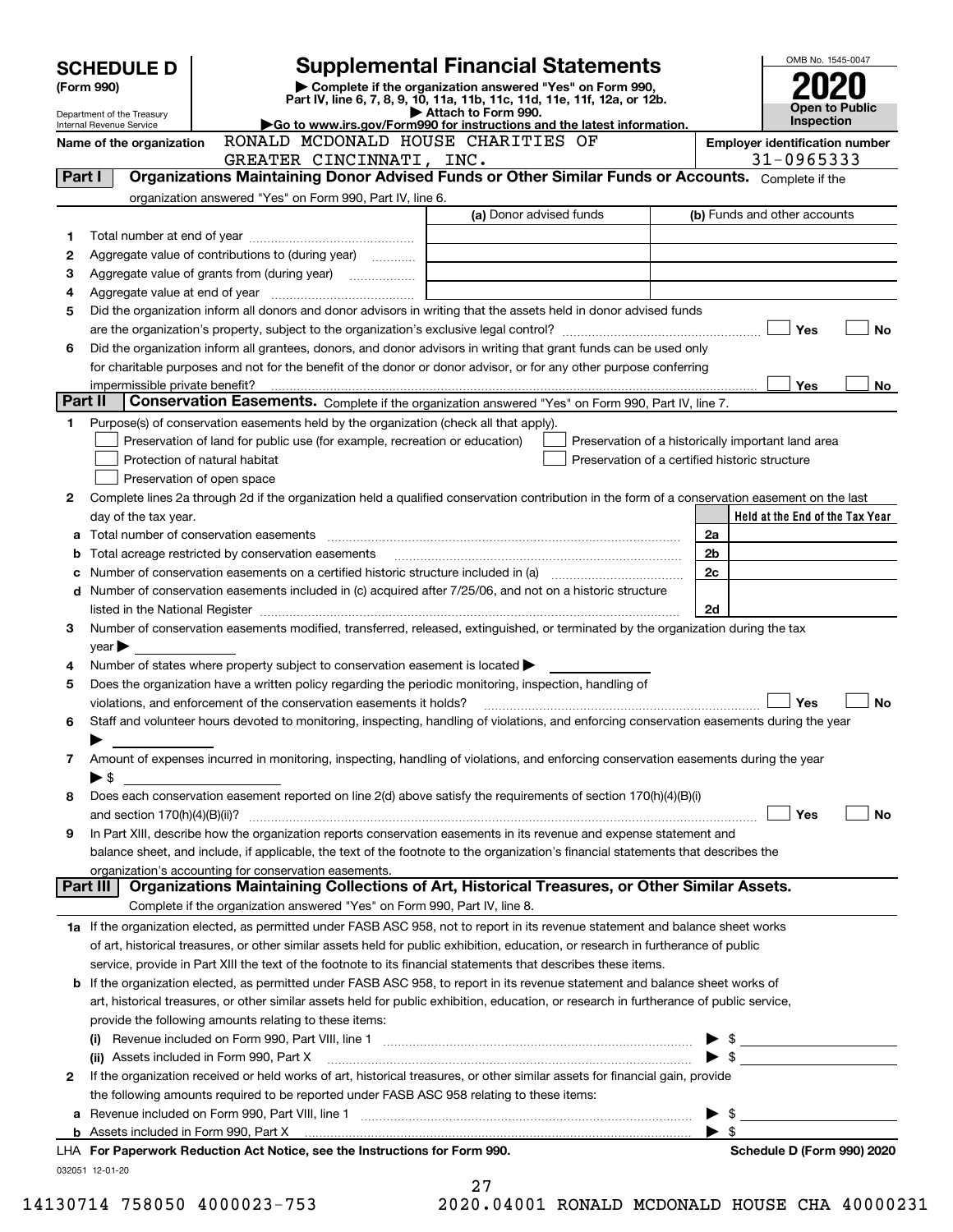| GREATER CINCINNATI, INC.<br>31-0965333 $_{Page}$ 2<br>Schedule D (Form 990) 2020<br>Organizations Maintaining Collections of Art, Historical Treasures, or Other Similar Assets (continued)<br><b>Part III</b><br>Using the organization's acquisition, accession, and other records, check any of the following that make significant use of its<br>3<br>collection items (check all that apply):<br>Public exhibition<br>Loan or exchange program<br>a<br>Other and the control of the control of the control of the control of the control of the control of the control of the control of the control of the control of the control of the control of the control of the control of th<br>Scholarly research<br>b<br>е<br>Preservation for future generations<br>c<br>Provide a description of the organization's collections and explain how they further the organization's exempt purpose in Part XIII.<br>4<br>During the year, did the organization solicit or receive donations of art, historical treasures, or other similar assets<br>5<br>to be sold to raise funds rather than to be maintained as part of the organization's collection?<br>Yes<br>No<br>Part IV<br>Escrow and Custodial Arrangements. Complete if the organization answered "Yes" on Form 990, Part IV, line 9, or<br>reported an amount on Form 990, Part X, line 21.<br>1a Is the organization an agent, trustee, custodian or other intermediary for contributions or other assets not included<br>Yes<br>No<br>on Form 990, Part X? [11] matter contracts and contracts and contracts are contracted and contracts are contracted and contract of the set of the set of the set of the set of the set of the set of the set of the set of the<br>b If "Yes," explain the arrangement in Part XIII and complete the following table:<br>Amount<br>c Beginning balance<br>1c<br>1d<br>e Distributions during the year manufactured and a control of the year manufactured and a Distributions during the year<br>1e<br>1f<br>Ending balance manufactured and contract the contract of the contract of the contract of the contract of the contract of the contract of the contract of the contract of the contract of the contract of the contract of the c<br>2a Did the organization include an amount on Form 990, Part X, line 21, for escrow or custodial account liability?<br>Yes<br>No<br><b>b</b> If "Yes," explain the arrangement in Part XIII. Check here if the explanation has been provided on Part XIII<br>Endowment Funds. Complete if the organization answered "Yes" on Form 990, Part IV, line 10.<br><b>Part V</b><br>(a) Current year<br>(b) Prior year<br>(c) Two years back<br>(d) Three years back<br>(e) Four years back<br>9,992,049.<br>6, 117, 435.<br>5, 141, 499.<br>8,336,526.<br>7,290,760.<br>1a Beginning of year balance<br>60,597.<br>92,968.<br>602,483.<br>595,237.<br>407,316.<br>b<br>534,969.<br>1,052,190.<br>$-306, 211.$<br>1,303,279.<br>479,529.<br>Net investment earnings, gains, and losses<br>e Other expenditures for facilities<br>32,000.<br>169,222.<br>5,131,000.<br>29,000.<br>29,000.<br>and programs<br>26,072.<br>15,822.<br>6,681,001.<br>5, 141, 499.<br>9,992,049.<br>8,336,526.<br>6, 117, 435.<br>End of year balance<br>g<br>Provide the estimated percentage of the current year end balance (line 1g, column (a)) held as:<br>2<br>82.3000<br>Board designated or quasi-endowment ><br>%<br>Permanent endowment > 11.9000<br>$\%$<br>c Term endowment > 5.8000<br>%<br>The percentages on lines 2a, 2b, and 2c should equal 100%.<br>3a Are there endowment funds not in the possession of the organization that are held and administered for the organization<br>Yes<br>No<br>by:<br>X<br>3a(i)<br>(i)<br>$\mathbf X$<br>3a(ii)<br>(ii)<br>3b<br>Describe in Part XIII the intended uses of the organization's endowment funds.<br>4<br>Land, Buildings, and Equipment.<br><b>Part VI</b><br>Complete if the organization answered "Yes" on Form 990, Part IV, line 11a. See Form 990, Part X, line 10.<br>Description of property<br>(a) Cost or other<br>(b) Cost or other<br>(c) Accumulated<br>(d) Book value<br>basis (investment)<br>depreciation<br>basis (other)<br>1,474,454.<br>1,474,454.<br>$\overline{52, 501, 767}$ .<br>59, 351, 162.<br>6,849,395.<br>243,830.<br>1,982,871.<br>1,739,041.<br>789,528.<br>$\overline{7}89, 5\underline{28.}$<br>$\overline{55}$ , 009, 579.<br>Schedule D (Form 990) 2020 |  | RONALD MCDONALD HOUSE CHARITIES OF |  |  |  |  |  |  |  |
|------------------------------------------------------------------------------------------------------------------------------------------------------------------------------------------------------------------------------------------------------------------------------------------------------------------------------------------------------------------------------------------------------------------------------------------------------------------------------------------------------------------------------------------------------------------------------------------------------------------------------------------------------------------------------------------------------------------------------------------------------------------------------------------------------------------------------------------------------------------------------------------------------------------------------------------------------------------------------------------------------------------------------------------------------------------------------------------------------------------------------------------------------------------------------------------------------------------------------------------------------------------------------------------------------------------------------------------------------------------------------------------------------------------------------------------------------------------------------------------------------------------------------------------------------------------------------------------------------------------------------------------------------------------------------------------------------------------------------------------------------------------------------------------------------------------------------------------------------------------------------------------------------------------------------------------------------------------------------------------------------------------------------------------------------------------------------------------------------------------------------------------------------------------------------------------------------------------------------------------------------------------------------------------------------------------------------------------------------------------------------------------------------------------------------------------------------------------------------------------------------------------------------------------------------------------------------------------------------------------------------------------------------------------------------------------------------------------------------------------------------------------------------------------------------------------------------------------------------------------------------------------------------------------------------------------------------------------------------------------------------------------------------------------------------------------------------------------------------------------------------------------------------------------------------------------------------------------------------------------------------------------------------------------------------------------------------------------------------------------------------------------------------------------------------------------------------------------------------------------------------------------------------------------------------------------------------------------------------------------------------------------------------------------------------------------------------------------------------------------------------------------------------------------------------------------------------------------------------------------------------------------------------------------------------------------------------------------------------------------------------------------------------------------------------------------------------------------------------------------------------------------------------------------------------------------------------------------------------------------------------------------------------------------------------------------------------------------------------------------------------------------------------------------------------------------------------------------------------------|--|------------------------------------|--|--|--|--|--|--|--|
|                                                                                                                                                                                                                                                                                                                                                                                                                                                                                                                                                                                                                                                                                                                                                                                                                                                                                                                                                                                                                                                                                                                                                                                                                                                                                                                                                                                                                                                                                                                                                                                                                                                                                                                                                                                                                                                                                                                                                                                                                                                                                                                                                                                                                                                                                                                                                                                                                                                                                                                                                                                                                                                                                                                                                                                                                                                                                                                                                                                                                                                                                                                                                                                                                                                                                                                                                                                                                                                                                                                                                                                                                                                                                                                                                                                                                                                                                                                                                                                                                                                                                                                                                                                                                                                                                                                                                                                                                                                                                    |  |                                    |  |  |  |  |  |  |  |
|                                                                                                                                                                                                                                                                                                                                                                                                                                                                                                                                                                                                                                                                                                                                                                                                                                                                                                                                                                                                                                                                                                                                                                                                                                                                                                                                                                                                                                                                                                                                                                                                                                                                                                                                                                                                                                                                                                                                                                                                                                                                                                                                                                                                                                                                                                                                                                                                                                                                                                                                                                                                                                                                                                                                                                                                                                                                                                                                                                                                                                                                                                                                                                                                                                                                                                                                                                                                                                                                                                                                                                                                                                                                                                                                                                                                                                                                                                                                                                                                                                                                                                                                                                                                                                                                                                                                                                                                                                                                                    |  |                                    |  |  |  |  |  |  |  |
|                                                                                                                                                                                                                                                                                                                                                                                                                                                                                                                                                                                                                                                                                                                                                                                                                                                                                                                                                                                                                                                                                                                                                                                                                                                                                                                                                                                                                                                                                                                                                                                                                                                                                                                                                                                                                                                                                                                                                                                                                                                                                                                                                                                                                                                                                                                                                                                                                                                                                                                                                                                                                                                                                                                                                                                                                                                                                                                                                                                                                                                                                                                                                                                                                                                                                                                                                                                                                                                                                                                                                                                                                                                                                                                                                                                                                                                                                                                                                                                                                                                                                                                                                                                                                                                                                                                                                                                                                                                                                    |  |                                    |  |  |  |  |  |  |  |
|                                                                                                                                                                                                                                                                                                                                                                                                                                                                                                                                                                                                                                                                                                                                                                                                                                                                                                                                                                                                                                                                                                                                                                                                                                                                                                                                                                                                                                                                                                                                                                                                                                                                                                                                                                                                                                                                                                                                                                                                                                                                                                                                                                                                                                                                                                                                                                                                                                                                                                                                                                                                                                                                                                                                                                                                                                                                                                                                                                                                                                                                                                                                                                                                                                                                                                                                                                                                                                                                                                                                                                                                                                                                                                                                                                                                                                                                                                                                                                                                                                                                                                                                                                                                                                                                                                                                                                                                                                                                                    |  |                                    |  |  |  |  |  |  |  |
|                                                                                                                                                                                                                                                                                                                                                                                                                                                                                                                                                                                                                                                                                                                                                                                                                                                                                                                                                                                                                                                                                                                                                                                                                                                                                                                                                                                                                                                                                                                                                                                                                                                                                                                                                                                                                                                                                                                                                                                                                                                                                                                                                                                                                                                                                                                                                                                                                                                                                                                                                                                                                                                                                                                                                                                                                                                                                                                                                                                                                                                                                                                                                                                                                                                                                                                                                                                                                                                                                                                                                                                                                                                                                                                                                                                                                                                                                                                                                                                                                                                                                                                                                                                                                                                                                                                                                                                                                                                                                    |  |                                    |  |  |  |  |  |  |  |
|                                                                                                                                                                                                                                                                                                                                                                                                                                                                                                                                                                                                                                                                                                                                                                                                                                                                                                                                                                                                                                                                                                                                                                                                                                                                                                                                                                                                                                                                                                                                                                                                                                                                                                                                                                                                                                                                                                                                                                                                                                                                                                                                                                                                                                                                                                                                                                                                                                                                                                                                                                                                                                                                                                                                                                                                                                                                                                                                                                                                                                                                                                                                                                                                                                                                                                                                                                                                                                                                                                                                                                                                                                                                                                                                                                                                                                                                                                                                                                                                                                                                                                                                                                                                                                                                                                                                                                                                                                                                                    |  |                                    |  |  |  |  |  |  |  |
|                                                                                                                                                                                                                                                                                                                                                                                                                                                                                                                                                                                                                                                                                                                                                                                                                                                                                                                                                                                                                                                                                                                                                                                                                                                                                                                                                                                                                                                                                                                                                                                                                                                                                                                                                                                                                                                                                                                                                                                                                                                                                                                                                                                                                                                                                                                                                                                                                                                                                                                                                                                                                                                                                                                                                                                                                                                                                                                                                                                                                                                                                                                                                                                                                                                                                                                                                                                                                                                                                                                                                                                                                                                                                                                                                                                                                                                                                                                                                                                                                                                                                                                                                                                                                                                                                                                                                                                                                                                                                    |  |                                    |  |  |  |  |  |  |  |
|                                                                                                                                                                                                                                                                                                                                                                                                                                                                                                                                                                                                                                                                                                                                                                                                                                                                                                                                                                                                                                                                                                                                                                                                                                                                                                                                                                                                                                                                                                                                                                                                                                                                                                                                                                                                                                                                                                                                                                                                                                                                                                                                                                                                                                                                                                                                                                                                                                                                                                                                                                                                                                                                                                                                                                                                                                                                                                                                                                                                                                                                                                                                                                                                                                                                                                                                                                                                                                                                                                                                                                                                                                                                                                                                                                                                                                                                                                                                                                                                                                                                                                                                                                                                                                                                                                                                                                                                                                                                                    |  |                                    |  |  |  |  |  |  |  |
|                                                                                                                                                                                                                                                                                                                                                                                                                                                                                                                                                                                                                                                                                                                                                                                                                                                                                                                                                                                                                                                                                                                                                                                                                                                                                                                                                                                                                                                                                                                                                                                                                                                                                                                                                                                                                                                                                                                                                                                                                                                                                                                                                                                                                                                                                                                                                                                                                                                                                                                                                                                                                                                                                                                                                                                                                                                                                                                                                                                                                                                                                                                                                                                                                                                                                                                                                                                                                                                                                                                                                                                                                                                                                                                                                                                                                                                                                                                                                                                                                                                                                                                                                                                                                                                                                                                                                                                                                                                                                    |  |                                    |  |  |  |  |  |  |  |
|                                                                                                                                                                                                                                                                                                                                                                                                                                                                                                                                                                                                                                                                                                                                                                                                                                                                                                                                                                                                                                                                                                                                                                                                                                                                                                                                                                                                                                                                                                                                                                                                                                                                                                                                                                                                                                                                                                                                                                                                                                                                                                                                                                                                                                                                                                                                                                                                                                                                                                                                                                                                                                                                                                                                                                                                                                                                                                                                                                                                                                                                                                                                                                                                                                                                                                                                                                                                                                                                                                                                                                                                                                                                                                                                                                                                                                                                                                                                                                                                                                                                                                                                                                                                                                                                                                                                                                                                                                                                                    |  |                                    |  |  |  |  |  |  |  |
|                                                                                                                                                                                                                                                                                                                                                                                                                                                                                                                                                                                                                                                                                                                                                                                                                                                                                                                                                                                                                                                                                                                                                                                                                                                                                                                                                                                                                                                                                                                                                                                                                                                                                                                                                                                                                                                                                                                                                                                                                                                                                                                                                                                                                                                                                                                                                                                                                                                                                                                                                                                                                                                                                                                                                                                                                                                                                                                                                                                                                                                                                                                                                                                                                                                                                                                                                                                                                                                                                                                                                                                                                                                                                                                                                                                                                                                                                                                                                                                                                                                                                                                                                                                                                                                                                                                                                                                                                                                                                    |  |                                    |  |  |  |  |  |  |  |
|                                                                                                                                                                                                                                                                                                                                                                                                                                                                                                                                                                                                                                                                                                                                                                                                                                                                                                                                                                                                                                                                                                                                                                                                                                                                                                                                                                                                                                                                                                                                                                                                                                                                                                                                                                                                                                                                                                                                                                                                                                                                                                                                                                                                                                                                                                                                                                                                                                                                                                                                                                                                                                                                                                                                                                                                                                                                                                                                                                                                                                                                                                                                                                                                                                                                                                                                                                                                                                                                                                                                                                                                                                                                                                                                                                                                                                                                                                                                                                                                                                                                                                                                                                                                                                                                                                                                                                                                                                                                                    |  |                                    |  |  |  |  |  |  |  |
|                                                                                                                                                                                                                                                                                                                                                                                                                                                                                                                                                                                                                                                                                                                                                                                                                                                                                                                                                                                                                                                                                                                                                                                                                                                                                                                                                                                                                                                                                                                                                                                                                                                                                                                                                                                                                                                                                                                                                                                                                                                                                                                                                                                                                                                                                                                                                                                                                                                                                                                                                                                                                                                                                                                                                                                                                                                                                                                                                                                                                                                                                                                                                                                                                                                                                                                                                                                                                                                                                                                                                                                                                                                                                                                                                                                                                                                                                                                                                                                                                                                                                                                                                                                                                                                                                                                                                                                                                                                                                    |  |                                    |  |  |  |  |  |  |  |
|                                                                                                                                                                                                                                                                                                                                                                                                                                                                                                                                                                                                                                                                                                                                                                                                                                                                                                                                                                                                                                                                                                                                                                                                                                                                                                                                                                                                                                                                                                                                                                                                                                                                                                                                                                                                                                                                                                                                                                                                                                                                                                                                                                                                                                                                                                                                                                                                                                                                                                                                                                                                                                                                                                                                                                                                                                                                                                                                                                                                                                                                                                                                                                                                                                                                                                                                                                                                                                                                                                                                                                                                                                                                                                                                                                                                                                                                                                                                                                                                                                                                                                                                                                                                                                                                                                                                                                                                                                                                                    |  |                                    |  |  |  |  |  |  |  |
|                                                                                                                                                                                                                                                                                                                                                                                                                                                                                                                                                                                                                                                                                                                                                                                                                                                                                                                                                                                                                                                                                                                                                                                                                                                                                                                                                                                                                                                                                                                                                                                                                                                                                                                                                                                                                                                                                                                                                                                                                                                                                                                                                                                                                                                                                                                                                                                                                                                                                                                                                                                                                                                                                                                                                                                                                                                                                                                                                                                                                                                                                                                                                                                                                                                                                                                                                                                                                                                                                                                                                                                                                                                                                                                                                                                                                                                                                                                                                                                                                                                                                                                                                                                                                                                                                                                                                                                                                                                                                    |  |                                    |  |  |  |  |  |  |  |
|                                                                                                                                                                                                                                                                                                                                                                                                                                                                                                                                                                                                                                                                                                                                                                                                                                                                                                                                                                                                                                                                                                                                                                                                                                                                                                                                                                                                                                                                                                                                                                                                                                                                                                                                                                                                                                                                                                                                                                                                                                                                                                                                                                                                                                                                                                                                                                                                                                                                                                                                                                                                                                                                                                                                                                                                                                                                                                                                                                                                                                                                                                                                                                                                                                                                                                                                                                                                                                                                                                                                                                                                                                                                                                                                                                                                                                                                                                                                                                                                                                                                                                                                                                                                                                                                                                                                                                                                                                                                                    |  |                                    |  |  |  |  |  |  |  |
|                                                                                                                                                                                                                                                                                                                                                                                                                                                                                                                                                                                                                                                                                                                                                                                                                                                                                                                                                                                                                                                                                                                                                                                                                                                                                                                                                                                                                                                                                                                                                                                                                                                                                                                                                                                                                                                                                                                                                                                                                                                                                                                                                                                                                                                                                                                                                                                                                                                                                                                                                                                                                                                                                                                                                                                                                                                                                                                                                                                                                                                                                                                                                                                                                                                                                                                                                                                                                                                                                                                                                                                                                                                                                                                                                                                                                                                                                                                                                                                                                                                                                                                                                                                                                                                                                                                                                                                                                                                                                    |  |                                    |  |  |  |  |  |  |  |
|                                                                                                                                                                                                                                                                                                                                                                                                                                                                                                                                                                                                                                                                                                                                                                                                                                                                                                                                                                                                                                                                                                                                                                                                                                                                                                                                                                                                                                                                                                                                                                                                                                                                                                                                                                                                                                                                                                                                                                                                                                                                                                                                                                                                                                                                                                                                                                                                                                                                                                                                                                                                                                                                                                                                                                                                                                                                                                                                                                                                                                                                                                                                                                                                                                                                                                                                                                                                                                                                                                                                                                                                                                                                                                                                                                                                                                                                                                                                                                                                                                                                                                                                                                                                                                                                                                                                                                                                                                                                                    |  |                                    |  |  |  |  |  |  |  |
|                                                                                                                                                                                                                                                                                                                                                                                                                                                                                                                                                                                                                                                                                                                                                                                                                                                                                                                                                                                                                                                                                                                                                                                                                                                                                                                                                                                                                                                                                                                                                                                                                                                                                                                                                                                                                                                                                                                                                                                                                                                                                                                                                                                                                                                                                                                                                                                                                                                                                                                                                                                                                                                                                                                                                                                                                                                                                                                                                                                                                                                                                                                                                                                                                                                                                                                                                                                                                                                                                                                                                                                                                                                                                                                                                                                                                                                                                                                                                                                                                                                                                                                                                                                                                                                                                                                                                                                                                                                                                    |  |                                    |  |  |  |  |  |  |  |
|                                                                                                                                                                                                                                                                                                                                                                                                                                                                                                                                                                                                                                                                                                                                                                                                                                                                                                                                                                                                                                                                                                                                                                                                                                                                                                                                                                                                                                                                                                                                                                                                                                                                                                                                                                                                                                                                                                                                                                                                                                                                                                                                                                                                                                                                                                                                                                                                                                                                                                                                                                                                                                                                                                                                                                                                                                                                                                                                                                                                                                                                                                                                                                                                                                                                                                                                                                                                                                                                                                                                                                                                                                                                                                                                                                                                                                                                                                                                                                                                                                                                                                                                                                                                                                                                                                                                                                                                                                                                                    |  |                                    |  |  |  |  |  |  |  |
|                                                                                                                                                                                                                                                                                                                                                                                                                                                                                                                                                                                                                                                                                                                                                                                                                                                                                                                                                                                                                                                                                                                                                                                                                                                                                                                                                                                                                                                                                                                                                                                                                                                                                                                                                                                                                                                                                                                                                                                                                                                                                                                                                                                                                                                                                                                                                                                                                                                                                                                                                                                                                                                                                                                                                                                                                                                                                                                                                                                                                                                                                                                                                                                                                                                                                                                                                                                                                                                                                                                                                                                                                                                                                                                                                                                                                                                                                                                                                                                                                                                                                                                                                                                                                                                                                                                                                                                                                                                                                    |  |                                    |  |  |  |  |  |  |  |
|                                                                                                                                                                                                                                                                                                                                                                                                                                                                                                                                                                                                                                                                                                                                                                                                                                                                                                                                                                                                                                                                                                                                                                                                                                                                                                                                                                                                                                                                                                                                                                                                                                                                                                                                                                                                                                                                                                                                                                                                                                                                                                                                                                                                                                                                                                                                                                                                                                                                                                                                                                                                                                                                                                                                                                                                                                                                                                                                                                                                                                                                                                                                                                                                                                                                                                                                                                                                                                                                                                                                                                                                                                                                                                                                                                                                                                                                                                                                                                                                                                                                                                                                                                                                                                                                                                                                                                                                                                                                                    |  |                                    |  |  |  |  |  |  |  |
|                                                                                                                                                                                                                                                                                                                                                                                                                                                                                                                                                                                                                                                                                                                                                                                                                                                                                                                                                                                                                                                                                                                                                                                                                                                                                                                                                                                                                                                                                                                                                                                                                                                                                                                                                                                                                                                                                                                                                                                                                                                                                                                                                                                                                                                                                                                                                                                                                                                                                                                                                                                                                                                                                                                                                                                                                                                                                                                                                                                                                                                                                                                                                                                                                                                                                                                                                                                                                                                                                                                                                                                                                                                                                                                                                                                                                                                                                                                                                                                                                                                                                                                                                                                                                                                                                                                                                                                                                                                                                    |  |                                    |  |  |  |  |  |  |  |
|                                                                                                                                                                                                                                                                                                                                                                                                                                                                                                                                                                                                                                                                                                                                                                                                                                                                                                                                                                                                                                                                                                                                                                                                                                                                                                                                                                                                                                                                                                                                                                                                                                                                                                                                                                                                                                                                                                                                                                                                                                                                                                                                                                                                                                                                                                                                                                                                                                                                                                                                                                                                                                                                                                                                                                                                                                                                                                                                                                                                                                                                                                                                                                                                                                                                                                                                                                                                                                                                                                                                                                                                                                                                                                                                                                                                                                                                                                                                                                                                                                                                                                                                                                                                                                                                                                                                                                                                                                                                                    |  |                                    |  |  |  |  |  |  |  |
|                                                                                                                                                                                                                                                                                                                                                                                                                                                                                                                                                                                                                                                                                                                                                                                                                                                                                                                                                                                                                                                                                                                                                                                                                                                                                                                                                                                                                                                                                                                                                                                                                                                                                                                                                                                                                                                                                                                                                                                                                                                                                                                                                                                                                                                                                                                                                                                                                                                                                                                                                                                                                                                                                                                                                                                                                                                                                                                                                                                                                                                                                                                                                                                                                                                                                                                                                                                                                                                                                                                                                                                                                                                                                                                                                                                                                                                                                                                                                                                                                                                                                                                                                                                                                                                                                                                                                                                                                                                                                    |  |                                    |  |  |  |  |  |  |  |
|                                                                                                                                                                                                                                                                                                                                                                                                                                                                                                                                                                                                                                                                                                                                                                                                                                                                                                                                                                                                                                                                                                                                                                                                                                                                                                                                                                                                                                                                                                                                                                                                                                                                                                                                                                                                                                                                                                                                                                                                                                                                                                                                                                                                                                                                                                                                                                                                                                                                                                                                                                                                                                                                                                                                                                                                                                                                                                                                                                                                                                                                                                                                                                                                                                                                                                                                                                                                                                                                                                                                                                                                                                                                                                                                                                                                                                                                                                                                                                                                                                                                                                                                                                                                                                                                                                                                                                                                                                                                                    |  |                                    |  |  |  |  |  |  |  |
|                                                                                                                                                                                                                                                                                                                                                                                                                                                                                                                                                                                                                                                                                                                                                                                                                                                                                                                                                                                                                                                                                                                                                                                                                                                                                                                                                                                                                                                                                                                                                                                                                                                                                                                                                                                                                                                                                                                                                                                                                                                                                                                                                                                                                                                                                                                                                                                                                                                                                                                                                                                                                                                                                                                                                                                                                                                                                                                                                                                                                                                                                                                                                                                                                                                                                                                                                                                                                                                                                                                                                                                                                                                                                                                                                                                                                                                                                                                                                                                                                                                                                                                                                                                                                                                                                                                                                                                                                                                                                    |  |                                    |  |  |  |  |  |  |  |
|                                                                                                                                                                                                                                                                                                                                                                                                                                                                                                                                                                                                                                                                                                                                                                                                                                                                                                                                                                                                                                                                                                                                                                                                                                                                                                                                                                                                                                                                                                                                                                                                                                                                                                                                                                                                                                                                                                                                                                                                                                                                                                                                                                                                                                                                                                                                                                                                                                                                                                                                                                                                                                                                                                                                                                                                                                                                                                                                                                                                                                                                                                                                                                                                                                                                                                                                                                                                                                                                                                                                                                                                                                                                                                                                                                                                                                                                                                                                                                                                                                                                                                                                                                                                                                                                                                                                                                                                                                                                                    |  |                                    |  |  |  |  |  |  |  |
|                                                                                                                                                                                                                                                                                                                                                                                                                                                                                                                                                                                                                                                                                                                                                                                                                                                                                                                                                                                                                                                                                                                                                                                                                                                                                                                                                                                                                                                                                                                                                                                                                                                                                                                                                                                                                                                                                                                                                                                                                                                                                                                                                                                                                                                                                                                                                                                                                                                                                                                                                                                                                                                                                                                                                                                                                                                                                                                                                                                                                                                                                                                                                                                                                                                                                                                                                                                                                                                                                                                                                                                                                                                                                                                                                                                                                                                                                                                                                                                                                                                                                                                                                                                                                                                                                                                                                                                                                                                                                    |  |                                    |  |  |  |  |  |  |  |
|                                                                                                                                                                                                                                                                                                                                                                                                                                                                                                                                                                                                                                                                                                                                                                                                                                                                                                                                                                                                                                                                                                                                                                                                                                                                                                                                                                                                                                                                                                                                                                                                                                                                                                                                                                                                                                                                                                                                                                                                                                                                                                                                                                                                                                                                                                                                                                                                                                                                                                                                                                                                                                                                                                                                                                                                                                                                                                                                                                                                                                                                                                                                                                                                                                                                                                                                                                                                                                                                                                                                                                                                                                                                                                                                                                                                                                                                                                                                                                                                                                                                                                                                                                                                                                                                                                                                                                                                                                                                                    |  |                                    |  |  |  |  |  |  |  |
|                                                                                                                                                                                                                                                                                                                                                                                                                                                                                                                                                                                                                                                                                                                                                                                                                                                                                                                                                                                                                                                                                                                                                                                                                                                                                                                                                                                                                                                                                                                                                                                                                                                                                                                                                                                                                                                                                                                                                                                                                                                                                                                                                                                                                                                                                                                                                                                                                                                                                                                                                                                                                                                                                                                                                                                                                                                                                                                                                                                                                                                                                                                                                                                                                                                                                                                                                                                                                                                                                                                                                                                                                                                                                                                                                                                                                                                                                                                                                                                                                                                                                                                                                                                                                                                                                                                                                                                                                                                                                    |  |                                    |  |  |  |  |  |  |  |
|                                                                                                                                                                                                                                                                                                                                                                                                                                                                                                                                                                                                                                                                                                                                                                                                                                                                                                                                                                                                                                                                                                                                                                                                                                                                                                                                                                                                                                                                                                                                                                                                                                                                                                                                                                                                                                                                                                                                                                                                                                                                                                                                                                                                                                                                                                                                                                                                                                                                                                                                                                                                                                                                                                                                                                                                                                                                                                                                                                                                                                                                                                                                                                                                                                                                                                                                                                                                                                                                                                                                                                                                                                                                                                                                                                                                                                                                                                                                                                                                                                                                                                                                                                                                                                                                                                                                                                                                                                                                                    |  |                                    |  |  |  |  |  |  |  |
|                                                                                                                                                                                                                                                                                                                                                                                                                                                                                                                                                                                                                                                                                                                                                                                                                                                                                                                                                                                                                                                                                                                                                                                                                                                                                                                                                                                                                                                                                                                                                                                                                                                                                                                                                                                                                                                                                                                                                                                                                                                                                                                                                                                                                                                                                                                                                                                                                                                                                                                                                                                                                                                                                                                                                                                                                                                                                                                                                                                                                                                                                                                                                                                                                                                                                                                                                                                                                                                                                                                                                                                                                                                                                                                                                                                                                                                                                                                                                                                                                                                                                                                                                                                                                                                                                                                                                                                                                                                                                    |  |                                    |  |  |  |  |  |  |  |
|                                                                                                                                                                                                                                                                                                                                                                                                                                                                                                                                                                                                                                                                                                                                                                                                                                                                                                                                                                                                                                                                                                                                                                                                                                                                                                                                                                                                                                                                                                                                                                                                                                                                                                                                                                                                                                                                                                                                                                                                                                                                                                                                                                                                                                                                                                                                                                                                                                                                                                                                                                                                                                                                                                                                                                                                                                                                                                                                                                                                                                                                                                                                                                                                                                                                                                                                                                                                                                                                                                                                                                                                                                                                                                                                                                                                                                                                                                                                                                                                                                                                                                                                                                                                                                                                                                                                                                                                                                                                                    |  |                                    |  |  |  |  |  |  |  |
|                                                                                                                                                                                                                                                                                                                                                                                                                                                                                                                                                                                                                                                                                                                                                                                                                                                                                                                                                                                                                                                                                                                                                                                                                                                                                                                                                                                                                                                                                                                                                                                                                                                                                                                                                                                                                                                                                                                                                                                                                                                                                                                                                                                                                                                                                                                                                                                                                                                                                                                                                                                                                                                                                                                                                                                                                                                                                                                                                                                                                                                                                                                                                                                                                                                                                                                                                                                                                                                                                                                                                                                                                                                                                                                                                                                                                                                                                                                                                                                                                                                                                                                                                                                                                                                                                                                                                                                                                                                                                    |  |                                    |  |  |  |  |  |  |  |
|                                                                                                                                                                                                                                                                                                                                                                                                                                                                                                                                                                                                                                                                                                                                                                                                                                                                                                                                                                                                                                                                                                                                                                                                                                                                                                                                                                                                                                                                                                                                                                                                                                                                                                                                                                                                                                                                                                                                                                                                                                                                                                                                                                                                                                                                                                                                                                                                                                                                                                                                                                                                                                                                                                                                                                                                                                                                                                                                                                                                                                                                                                                                                                                                                                                                                                                                                                                                                                                                                                                                                                                                                                                                                                                                                                                                                                                                                                                                                                                                                                                                                                                                                                                                                                                                                                                                                                                                                                                                                    |  |                                    |  |  |  |  |  |  |  |
|                                                                                                                                                                                                                                                                                                                                                                                                                                                                                                                                                                                                                                                                                                                                                                                                                                                                                                                                                                                                                                                                                                                                                                                                                                                                                                                                                                                                                                                                                                                                                                                                                                                                                                                                                                                                                                                                                                                                                                                                                                                                                                                                                                                                                                                                                                                                                                                                                                                                                                                                                                                                                                                                                                                                                                                                                                                                                                                                                                                                                                                                                                                                                                                                                                                                                                                                                                                                                                                                                                                                                                                                                                                                                                                                                                                                                                                                                                                                                                                                                                                                                                                                                                                                                                                                                                                                                                                                                                                                                    |  |                                    |  |  |  |  |  |  |  |
|                                                                                                                                                                                                                                                                                                                                                                                                                                                                                                                                                                                                                                                                                                                                                                                                                                                                                                                                                                                                                                                                                                                                                                                                                                                                                                                                                                                                                                                                                                                                                                                                                                                                                                                                                                                                                                                                                                                                                                                                                                                                                                                                                                                                                                                                                                                                                                                                                                                                                                                                                                                                                                                                                                                                                                                                                                                                                                                                                                                                                                                                                                                                                                                                                                                                                                                                                                                                                                                                                                                                                                                                                                                                                                                                                                                                                                                                                                                                                                                                                                                                                                                                                                                                                                                                                                                                                                                                                                                                                    |  |                                    |  |  |  |  |  |  |  |
|                                                                                                                                                                                                                                                                                                                                                                                                                                                                                                                                                                                                                                                                                                                                                                                                                                                                                                                                                                                                                                                                                                                                                                                                                                                                                                                                                                                                                                                                                                                                                                                                                                                                                                                                                                                                                                                                                                                                                                                                                                                                                                                                                                                                                                                                                                                                                                                                                                                                                                                                                                                                                                                                                                                                                                                                                                                                                                                                                                                                                                                                                                                                                                                                                                                                                                                                                                                                                                                                                                                                                                                                                                                                                                                                                                                                                                                                                                                                                                                                                                                                                                                                                                                                                                                                                                                                                                                                                                                                                    |  |                                    |  |  |  |  |  |  |  |
|                                                                                                                                                                                                                                                                                                                                                                                                                                                                                                                                                                                                                                                                                                                                                                                                                                                                                                                                                                                                                                                                                                                                                                                                                                                                                                                                                                                                                                                                                                                                                                                                                                                                                                                                                                                                                                                                                                                                                                                                                                                                                                                                                                                                                                                                                                                                                                                                                                                                                                                                                                                                                                                                                                                                                                                                                                                                                                                                                                                                                                                                                                                                                                                                                                                                                                                                                                                                                                                                                                                                                                                                                                                                                                                                                                                                                                                                                                                                                                                                                                                                                                                                                                                                                                                                                                                                                                                                                                                                                    |  |                                    |  |  |  |  |  |  |  |
|                                                                                                                                                                                                                                                                                                                                                                                                                                                                                                                                                                                                                                                                                                                                                                                                                                                                                                                                                                                                                                                                                                                                                                                                                                                                                                                                                                                                                                                                                                                                                                                                                                                                                                                                                                                                                                                                                                                                                                                                                                                                                                                                                                                                                                                                                                                                                                                                                                                                                                                                                                                                                                                                                                                                                                                                                                                                                                                                                                                                                                                                                                                                                                                                                                                                                                                                                                                                                                                                                                                                                                                                                                                                                                                                                                                                                                                                                                                                                                                                                                                                                                                                                                                                                                                                                                                                                                                                                                                                                    |  |                                    |  |  |  |  |  |  |  |
|                                                                                                                                                                                                                                                                                                                                                                                                                                                                                                                                                                                                                                                                                                                                                                                                                                                                                                                                                                                                                                                                                                                                                                                                                                                                                                                                                                                                                                                                                                                                                                                                                                                                                                                                                                                                                                                                                                                                                                                                                                                                                                                                                                                                                                                                                                                                                                                                                                                                                                                                                                                                                                                                                                                                                                                                                                                                                                                                                                                                                                                                                                                                                                                                                                                                                                                                                                                                                                                                                                                                                                                                                                                                                                                                                                                                                                                                                                                                                                                                                                                                                                                                                                                                                                                                                                                                                                                                                                                                                    |  |                                    |  |  |  |  |  |  |  |
|                                                                                                                                                                                                                                                                                                                                                                                                                                                                                                                                                                                                                                                                                                                                                                                                                                                                                                                                                                                                                                                                                                                                                                                                                                                                                                                                                                                                                                                                                                                                                                                                                                                                                                                                                                                                                                                                                                                                                                                                                                                                                                                                                                                                                                                                                                                                                                                                                                                                                                                                                                                                                                                                                                                                                                                                                                                                                                                                                                                                                                                                                                                                                                                                                                                                                                                                                                                                                                                                                                                                                                                                                                                                                                                                                                                                                                                                                                                                                                                                                                                                                                                                                                                                                                                                                                                                                                                                                                                                                    |  |                                    |  |  |  |  |  |  |  |
|                                                                                                                                                                                                                                                                                                                                                                                                                                                                                                                                                                                                                                                                                                                                                                                                                                                                                                                                                                                                                                                                                                                                                                                                                                                                                                                                                                                                                                                                                                                                                                                                                                                                                                                                                                                                                                                                                                                                                                                                                                                                                                                                                                                                                                                                                                                                                                                                                                                                                                                                                                                                                                                                                                                                                                                                                                                                                                                                                                                                                                                                                                                                                                                                                                                                                                                                                                                                                                                                                                                                                                                                                                                                                                                                                                                                                                                                                                                                                                                                                                                                                                                                                                                                                                                                                                                                                                                                                                                                                    |  |                                    |  |  |  |  |  |  |  |
|                                                                                                                                                                                                                                                                                                                                                                                                                                                                                                                                                                                                                                                                                                                                                                                                                                                                                                                                                                                                                                                                                                                                                                                                                                                                                                                                                                                                                                                                                                                                                                                                                                                                                                                                                                                                                                                                                                                                                                                                                                                                                                                                                                                                                                                                                                                                                                                                                                                                                                                                                                                                                                                                                                                                                                                                                                                                                                                                                                                                                                                                                                                                                                                                                                                                                                                                                                                                                                                                                                                                                                                                                                                                                                                                                                                                                                                                                                                                                                                                                                                                                                                                                                                                                                                                                                                                                                                                                                                                                    |  |                                    |  |  |  |  |  |  |  |
|                                                                                                                                                                                                                                                                                                                                                                                                                                                                                                                                                                                                                                                                                                                                                                                                                                                                                                                                                                                                                                                                                                                                                                                                                                                                                                                                                                                                                                                                                                                                                                                                                                                                                                                                                                                                                                                                                                                                                                                                                                                                                                                                                                                                                                                                                                                                                                                                                                                                                                                                                                                                                                                                                                                                                                                                                                                                                                                                                                                                                                                                                                                                                                                                                                                                                                                                                                                                                                                                                                                                                                                                                                                                                                                                                                                                                                                                                                                                                                                                                                                                                                                                                                                                                                                                                                                                                                                                                                                                                    |  |                                    |  |  |  |  |  |  |  |
|                                                                                                                                                                                                                                                                                                                                                                                                                                                                                                                                                                                                                                                                                                                                                                                                                                                                                                                                                                                                                                                                                                                                                                                                                                                                                                                                                                                                                                                                                                                                                                                                                                                                                                                                                                                                                                                                                                                                                                                                                                                                                                                                                                                                                                                                                                                                                                                                                                                                                                                                                                                                                                                                                                                                                                                                                                                                                                                                                                                                                                                                                                                                                                                                                                                                                                                                                                                                                                                                                                                                                                                                                                                                                                                                                                                                                                                                                                                                                                                                                                                                                                                                                                                                                                                                                                                                                                                                                                                                                    |  |                                    |  |  |  |  |  |  |  |
|                                                                                                                                                                                                                                                                                                                                                                                                                                                                                                                                                                                                                                                                                                                                                                                                                                                                                                                                                                                                                                                                                                                                                                                                                                                                                                                                                                                                                                                                                                                                                                                                                                                                                                                                                                                                                                                                                                                                                                                                                                                                                                                                                                                                                                                                                                                                                                                                                                                                                                                                                                                                                                                                                                                                                                                                                                                                                                                                                                                                                                                                                                                                                                                                                                                                                                                                                                                                                                                                                                                                                                                                                                                                                                                                                                                                                                                                                                                                                                                                                                                                                                                                                                                                                                                                                                                                                                                                                                                                                    |  |                                    |  |  |  |  |  |  |  |
|                                                                                                                                                                                                                                                                                                                                                                                                                                                                                                                                                                                                                                                                                                                                                                                                                                                                                                                                                                                                                                                                                                                                                                                                                                                                                                                                                                                                                                                                                                                                                                                                                                                                                                                                                                                                                                                                                                                                                                                                                                                                                                                                                                                                                                                                                                                                                                                                                                                                                                                                                                                                                                                                                                                                                                                                                                                                                                                                                                                                                                                                                                                                                                                                                                                                                                                                                                                                                                                                                                                                                                                                                                                                                                                                                                                                                                                                                                                                                                                                                                                                                                                                                                                                                                                                                                                                                                                                                                                                                    |  |                                    |  |  |  |  |  |  |  |
|                                                                                                                                                                                                                                                                                                                                                                                                                                                                                                                                                                                                                                                                                                                                                                                                                                                                                                                                                                                                                                                                                                                                                                                                                                                                                                                                                                                                                                                                                                                                                                                                                                                                                                                                                                                                                                                                                                                                                                                                                                                                                                                                                                                                                                                                                                                                                                                                                                                                                                                                                                                                                                                                                                                                                                                                                                                                                                                                                                                                                                                                                                                                                                                                                                                                                                                                                                                                                                                                                                                                                                                                                                                                                                                                                                                                                                                                                                                                                                                                                                                                                                                                                                                                                                                                                                                                                                                                                                                                                    |  |                                    |  |  |  |  |  |  |  |
|                                                                                                                                                                                                                                                                                                                                                                                                                                                                                                                                                                                                                                                                                                                                                                                                                                                                                                                                                                                                                                                                                                                                                                                                                                                                                                                                                                                                                                                                                                                                                                                                                                                                                                                                                                                                                                                                                                                                                                                                                                                                                                                                                                                                                                                                                                                                                                                                                                                                                                                                                                                                                                                                                                                                                                                                                                                                                                                                                                                                                                                                                                                                                                                                                                                                                                                                                                                                                                                                                                                                                                                                                                                                                                                                                                                                                                                                                                                                                                                                                                                                                                                                                                                                                                                                                                                                                                                                                                                                                    |  |                                    |  |  |  |  |  |  |  |
|                                                                                                                                                                                                                                                                                                                                                                                                                                                                                                                                                                                                                                                                                                                                                                                                                                                                                                                                                                                                                                                                                                                                                                                                                                                                                                                                                                                                                                                                                                                                                                                                                                                                                                                                                                                                                                                                                                                                                                                                                                                                                                                                                                                                                                                                                                                                                                                                                                                                                                                                                                                                                                                                                                                                                                                                                                                                                                                                                                                                                                                                                                                                                                                                                                                                                                                                                                                                                                                                                                                                                                                                                                                                                                                                                                                                                                                                                                                                                                                                                                                                                                                                                                                                                                                                                                                                                                                                                                                                                    |  |                                    |  |  |  |  |  |  |  |
|                                                                                                                                                                                                                                                                                                                                                                                                                                                                                                                                                                                                                                                                                                                                                                                                                                                                                                                                                                                                                                                                                                                                                                                                                                                                                                                                                                                                                                                                                                                                                                                                                                                                                                                                                                                                                                                                                                                                                                                                                                                                                                                                                                                                                                                                                                                                                                                                                                                                                                                                                                                                                                                                                                                                                                                                                                                                                                                                                                                                                                                                                                                                                                                                                                                                                                                                                                                                                                                                                                                                                                                                                                                                                                                                                                                                                                                                                                                                                                                                                                                                                                                                                                                                                                                                                                                                                                                                                                                                                    |  |                                    |  |  |  |  |  |  |  |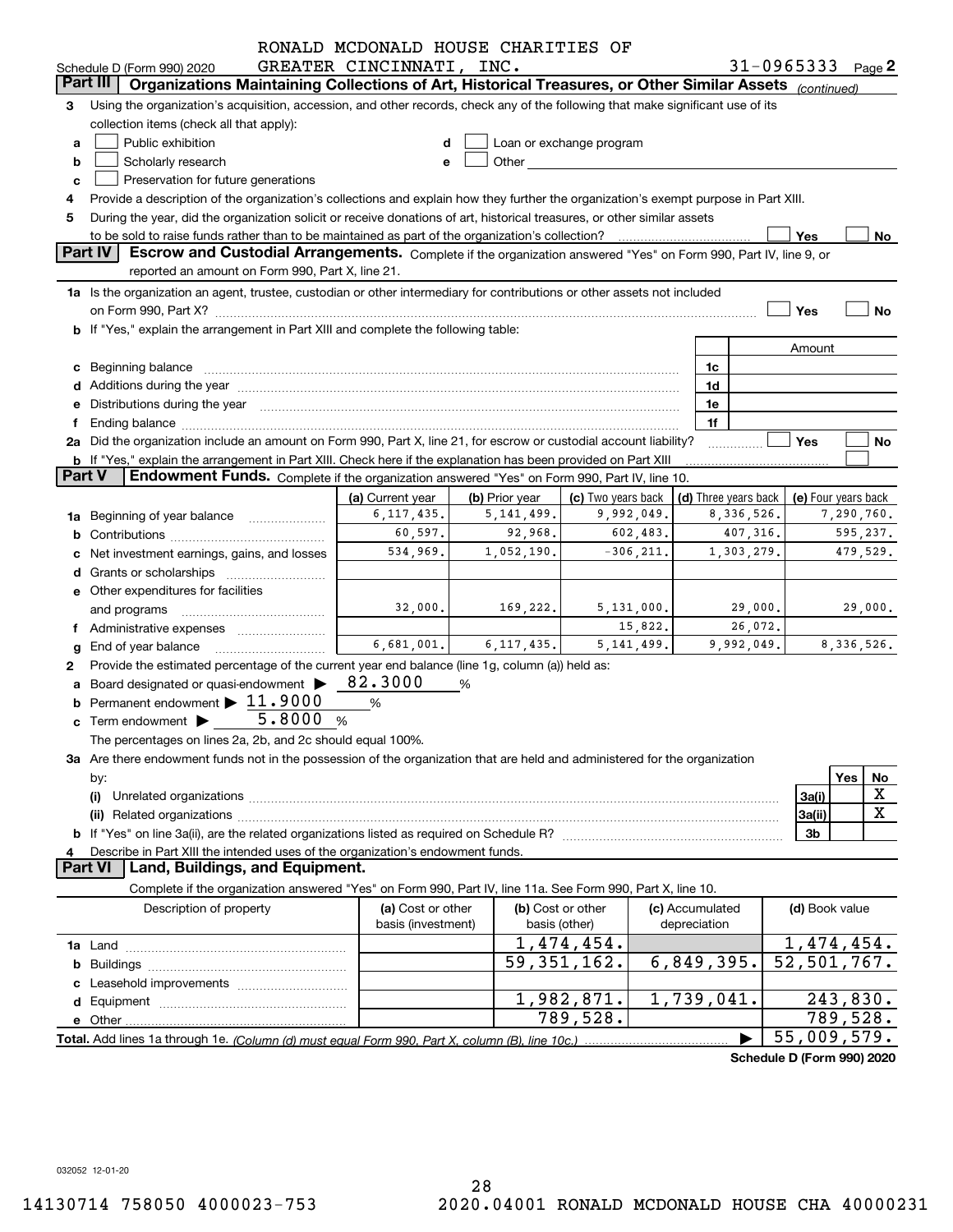### Schedule D (Form 990) 2020 GREATER CINCINNATI,INC. 3 $1\text{--}$  0965333 Page RONALD MCDONALD HOUSE CHARITIES OF

ichedule D (Form 990) 2020 GREATER CINCINNATI, INC.<br>**Part VII Investments - Other Securities.**<br>Complete if the organization answered "Yes" on Form 990, Part IV, line 11b. See Form 990, Part X, line 12.

| (a) Description of security or category (including name of security)                   | (b) Book value | (c) Method of valuation: Cost or end-of-year market value |
|----------------------------------------------------------------------------------------|----------------|-----------------------------------------------------------|
| (1) Financial derivatives                                                              |                |                                                           |
| (2) Closely held equity interests                                                      |                |                                                           |
| $(3)$ Other                                                                            |                |                                                           |
| (A)                                                                                    |                |                                                           |
| (B)                                                                                    |                |                                                           |
| (C)                                                                                    |                |                                                           |
| (D)                                                                                    |                |                                                           |
| (E)                                                                                    |                |                                                           |
| (F)                                                                                    |                |                                                           |
| (G)                                                                                    |                |                                                           |
| (H)                                                                                    |                |                                                           |
| Total. (Col. (b) must equal Form 990, Part X, col. (B) line 12.) $\blacktriangleright$ |                |                                                           |

### **Part VIII Investments - Program Related.**

Complete if the organization answered "Yes" on Form 990, Part IV, line 11c. See Form 990, Part X, line 13.

| (a) Description of investment                                                          | (b) Book value | (c) Method of valuation: Cost or end-of-year market value |
|----------------------------------------------------------------------------------------|----------------|-----------------------------------------------------------|
| (1)                                                                                    |                |                                                           |
| (2)                                                                                    |                |                                                           |
| $\frac{1}{2}$                                                                          |                |                                                           |
| (4)                                                                                    |                |                                                           |
| (5)                                                                                    |                |                                                           |
| (6)                                                                                    |                |                                                           |
| (7)                                                                                    |                |                                                           |
| (8)                                                                                    |                |                                                           |
| (9)                                                                                    |                |                                                           |
| Total. (Col. (b) must equal Form 990, Part X, col. (B) line 13.) $\blacktriangleright$ |                |                                                           |

### **Part IX Other Assets.**

Complete if the organization answered "Yes" on Form 990, Part IV, line 11d. See Form 990, Part X, line 15.

| (a) Description                                                                                                   | (b) Book value |
|-------------------------------------------------------------------------------------------------------------------|----------------|
| (1)                                                                                                               |                |
| (2)                                                                                                               |                |
| (3)                                                                                                               |                |
| (4)                                                                                                               |                |
| (5)                                                                                                               |                |
| (6)                                                                                                               |                |
| (7)                                                                                                               |                |
| (8)                                                                                                               |                |
| (9)                                                                                                               |                |
|                                                                                                                   |                |
| <b>Part X</b> Other Liabilities.                                                                                  |                |
| Complete if the organization answered "Yes" on Form 990, Part IV, line 11e or 11f. See Form 990, Part X, line 25. |                |

| 1.                  | (a) Description of liability                                                                                                                         | (b) Book value |
|---------------------|------------------------------------------------------------------------------------------------------------------------------------------------------|----------------|
| (1)                 | Federal income taxes                                                                                                                                 |                |
| (2)                 |                                                                                                                                                      |                |
| $\qquad \qquad$ (3) |                                                                                                                                                      |                |
| (4)                 |                                                                                                                                                      |                |
| (5)                 |                                                                                                                                                      |                |
| (6)                 |                                                                                                                                                      |                |
| (7)                 |                                                                                                                                                      |                |
| (8)                 |                                                                                                                                                      |                |
| (9)                 |                                                                                                                                                      |                |
|                     |                                                                                                                                                      |                |
|                     | 2. Liability for uncertain tax positions. In Part XIII, provide the text of the footnote to the organization's financial statements that reports the |                |

**2.**organization's liability for uncertain tax positions under FASB ASC 740. Check here if the text of the footnote has been provided in Part XIII

**Schedule D (Form 990) 2020**

 $\mathcal{L}^{\text{max}}$ 

032053 12-01-20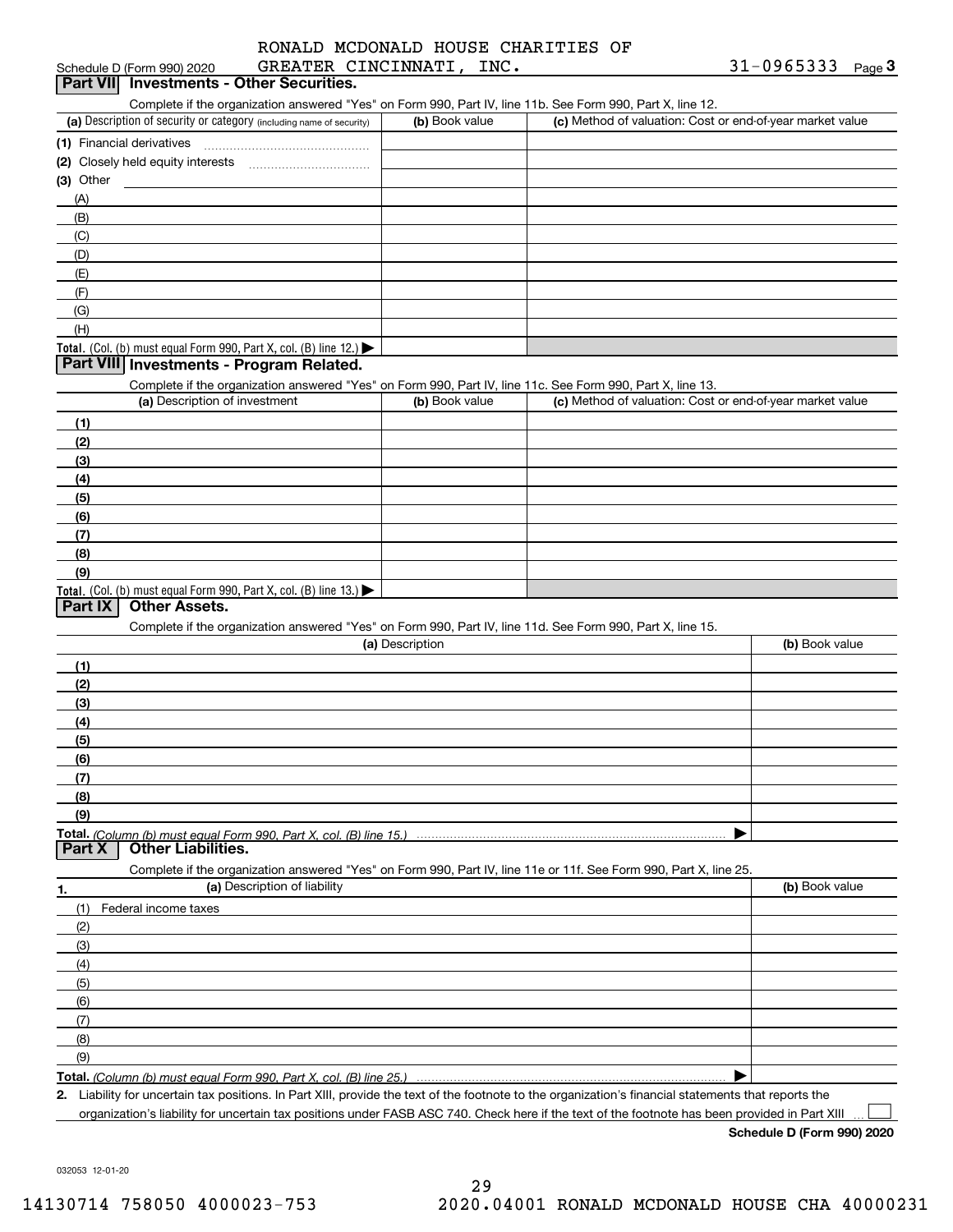|                    |       | RONALD MCDONALD HOUSE CHARITIES OF |  |
|--------------------|-------|------------------------------------|--|
| CRRAMED CINCINNAMI | ר דאד |                                    |  |

|    |         | Schedule D (Form 990) 2020                                                                                                                                                                                                          | GREATER CINCINNATI, INC. |                |                   |              | $31 - 0965333$            | Page 4   |
|----|---------|-------------------------------------------------------------------------------------------------------------------------------------------------------------------------------------------------------------------------------------|--------------------------|----------------|-------------------|--------------|---------------------------|----------|
|    | Part XI | Reconciliation of Revenue per Audited Financial Statements With Revenue per Return.                                                                                                                                                 |                          |                |                   |              |                           |          |
|    |         | Complete if the organization answered "Yes" on Form 990, Part IV, line 12a.                                                                                                                                                         |                          |                |                   |              |                           |          |
| 1  |         | Total revenue, gains, and other support per audited financial statements                                                                                                                                                            | $\blacksquare$           | 9,803,776.     |                   |              |                           |          |
| 2  |         | Amounts included on line 1 but not on Form 990, Part VIII, line 12:                                                                                                                                                                 |                          |                |                   |              |                           |          |
| a  |         |                                                                                                                                                                                                                                     |                          | 2a             | <u>1,874,592.</u> |              |                           |          |
| b  |         |                                                                                                                                                                                                                                     |                          | 2 <sub>b</sub> | 5,000.            |              |                           |          |
| c  |         | Recoveries of prior year grants [111] [12] matter contracts are prior year grants [11] matter contracts and a                                                                                                                       |                          | 2 <sub>c</sub> |                   |              |                           |          |
| d  |         | Other (Describe in Part XIII.)                                                                                                                                                                                                      |                          | 2d             |                   |              |                           |          |
| е  |         | Add lines 2a through 2d                                                                                                                                                                                                             |                          |                |                   | 2e           | 1,879,592.                |          |
| 3  |         |                                                                                                                                                                                                                                     |                          |                |                   | $\mathbf{a}$ | 7,924,184.                |          |
| 4  |         | Amounts included on Form 990, Part VIII, line 12, but not on line 1:                                                                                                                                                                |                          |                |                   |              |                           |          |
| a  |         | Investment expenses not included on Form 990, Part VIII, line 7b [100] [100] [100] [100] [100] [100] [100] [100] [100] [100] [100] [100] [100] [100] [100] [100] [100] [100] [100] [100] [100] [100] [100] [100] [100] [100] [      |                          | 4a             | 128,992.          |              |                           |          |
| b  |         |                                                                                                                                                                                                                                     |                          | 4 <sub>b</sub> | $-122,802.$       |              |                           |          |
|    |         | Add lines 4a and 4b                                                                                                                                                                                                                 |                          |                |                   | 4с           |                           | 6,190.   |
| 5. |         |                                                                                                                                                                                                                                     |                          |                |                   | 5            | 7,930,374.                |          |
|    |         | Part XII   Reconciliation of Expenses per Audited Financial Statements With Expenses per Return.                                                                                                                                    |                          |                |                   |              |                           |          |
|    |         | Complete if the organization answered "Yes" on Form 990, Part IV, line 12a.                                                                                                                                                         |                          |                |                   |              |                           |          |
| 1  |         | Total expenses and losses per audited financial statements                                                                                                                                                                          |                          |                |                   | $\mathbf{1}$ | 7,872,275.                |          |
| 2  |         | Amounts included on line 1 but not on Form 990, Part IX, line 25:                                                                                                                                                                   |                          |                |                   |              |                           |          |
| a  |         |                                                                                                                                                                                                                                     |                          | 2a             | 5,000.            |              |                           |          |
| b  |         |                                                                                                                                                                                                                                     |                          | 2 <sub>b</sub> |                   |              |                           |          |
|    |         |                                                                                                                                                                                                                                     |                          | 2c             |                   |              |                           |          |
| d  |         |                                                                                                                                                                                                                                     |                          | 2d             | 122,802.          |              |                           |          |
| e  |         | Add lines 2a through 2d <b>contained a contained a contained a contained a</b> contained a contained a contained a contained a contained a contained a contained a contained a contained a contained a contained a contained a cont |                          |                |                   | <b>2e</b>    |                           | 127,802. |
| 3  |         |                                                                                                                                                                                                                                     |                          |                |                   | 3            | 7,744,473.                |          |
| 4  |         | Amounts included on Form 990, Part IX, line 25, but not on line 1:                                                                                                                                                                  |                          |                |                   |              |                           |          |
| a  |         | Investment expenses not included on Form 990, Part VIII, line 7b [100] [100] [100] [100] [100] [100] [100] [100] [100] [100] [100] [100] [100] [100] [100] [100] [100] [100] [100] [100] [100] [100] [100] [100] [100] [100] [      |                          |                | 128,992.          |              |                           |          |
| b  |         | Other (Describe in Part XIII.) [2000] [2010] [2010] [2010] [2010] [2010] [2010] [2010] [2010] [2010] [2010] [2010] [2010] [2010] [2010] [2010] [2010] [2010] [2010] [2010] [2010] [2010] [2010] [2010] [2010] [2010] [2010] [2      |                          | 4 <sub>b</sub> |                   |              |                           |          |
|    |         | c Add lines 4a and 4b                                                                                                                                                                                                               |                          |                |                   | 4c           |                           | 128,992. |
|    |         |                                                                                                                                                                                                                                     |                          |                |                   | 5            | $\overline{7,873}$ , 465. |          |
|    |         | Part XIII Supplemental Information.                                                                                                                                                                                                 |                          |                |                   |              |                           |          |

**Part XIII| Supplemental Information.**<br>Provide the descriptions required for Part II, lines 3, 5, and 9; Part III, lines 1a and 4; Part IV, lines 1b and 2b; Part V, line 4; Part X, line 2; Part XI, lines 2d and 4b; and Part XII, lines 2d and 4b. Also complete this part to provide any additional information.

### PART V, LINE 4:

2A- BOARD DESIGNATED OR QUASI-ENDOWMENTS:

THE BOARD OF TRUSTEES OF RONALD MCDONALD HOUSE CHARITIES OF GREATER

CINCINNATI, INC. ESTABLISHED THE RMH SELF-DESIGNATED ENDOWMENT FUND FOR

THE PURPOSE OF VOLUNTARILY GOVERNING RESTRICTIONS THE BOARD WISHED TO

PLACE ON THE CURRENT EXPENDITURE OF A PORTION OF ITS UNRESTRICTED

INVESTMENT ASSETS SO AS TO (1) HELP ENSURE THE LONG-TERM FINANCIAL

VIABILITY AND STABILITY OF RMH; (2) SUPPORT NEW PROGRAMS AND ACTIVITIES,

FACILITY IMPROVEMENTS OR EXPANSIONS, ANNUAL INCREASES IN OPERATING

EXPENSES OR UNEXPECTED EXPENSES; AND (3) PROVIDE RESOURCES FOR THE FUTURE

30

AND LONG-TERM NEEDS OF RMH.

032054 12-01-20

**Schedule D (Form 990) 2020**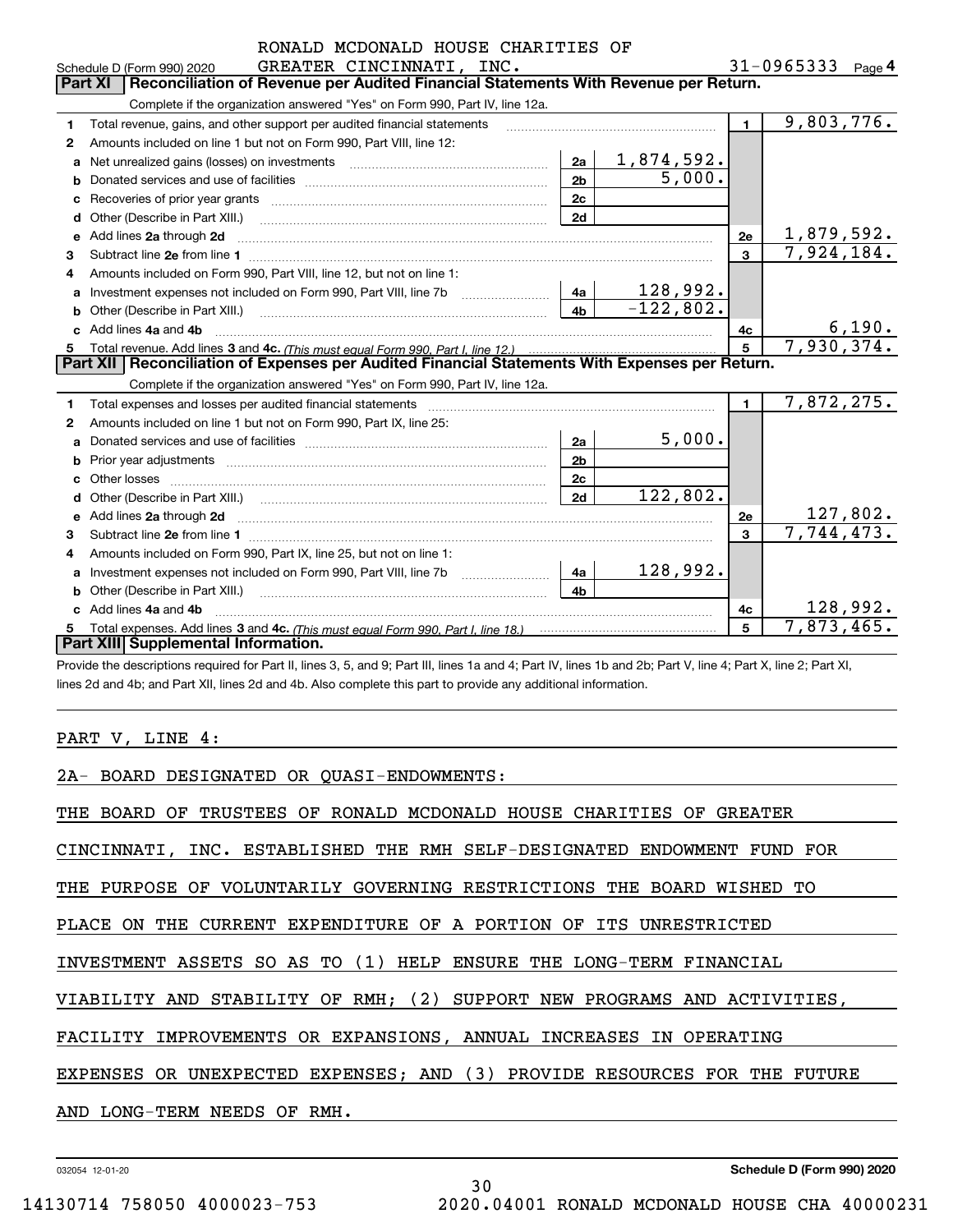*(continued)* **Part XIII Supplemental Information** 

2B- PERMANENTLY RESTRICTED ENDOWMENTS:

THE PERMANENTLY RESTRICTED ENDOWMENT CONTAINS FUNDS THAT DONORS TO RONALD MCDONALD HOUSE CHARITIES OF GREATER CINCINNATI, INC. HAVE THEMSELVES RESTRICTED IN TERMS OF USAGE BY THE HOUSE. WITH DUE DILIGENCE, THE BOARD OF TRUSTEES OF RMH ESTABLISHED A POLICY THAT WOULD GOVERN THE RECEIPT AND USE OF ENDOWMENT ASSETS INCLUDING A PERMANENT GENERAL ENDOWMENT FUND TO PROVIDE DONORS WITH A VEHICLE FOR THE LONG-TERM SUPPORT OF THE CHARITABLE PROGRAMS OF THE HOUSE.

A SPECIFIC PORTION OF THE PERMANENTLY RESTRICTED ENDOWMENT IS THE GIFT RECEIVED IN 1993 FROM MRS. KROC. THE KROC GIFT IS AN EXAMPLE OF A PERMANENTLY RESTRICTED GIFT WHICH FALLS OUTSIDE OF OUR GENERAL POLICIES. THIS GIFT WAS ACCEPTED AS SUCH HAVING BEEN INFORMED OF DONOR INTENT. FOR THE KROC GIFT, THE PRINCIPAL (VALUE OF THE STOCK WHEN DONATION RECEIVED) IS TO BE HELD IN PERPETUITY WITH THE INVESTMENT INCOME AVAILABLE FOR THE RONALD MCDONALD HOUSE OPERATIONS, SUBJECT TO THE DONOR AND SPENDING POLICY RESTRICTIONS. NONE OF THE PROCEEDS NOR THE PRINCIPAL ARE TO BE USED FOR CAPITAL EXPENDITURES.

PART XI, LINE 4B - OTHER ADJUSTMENTS:

FUNDRAISING EXPENSES -122,802.

PART XII, LINE 2D - OTHER ADJUSTMENTS:

### FUNDRAISING EXPENSES 122,802.

**Schedule D (Form 990) 2020**

032055 12-01-20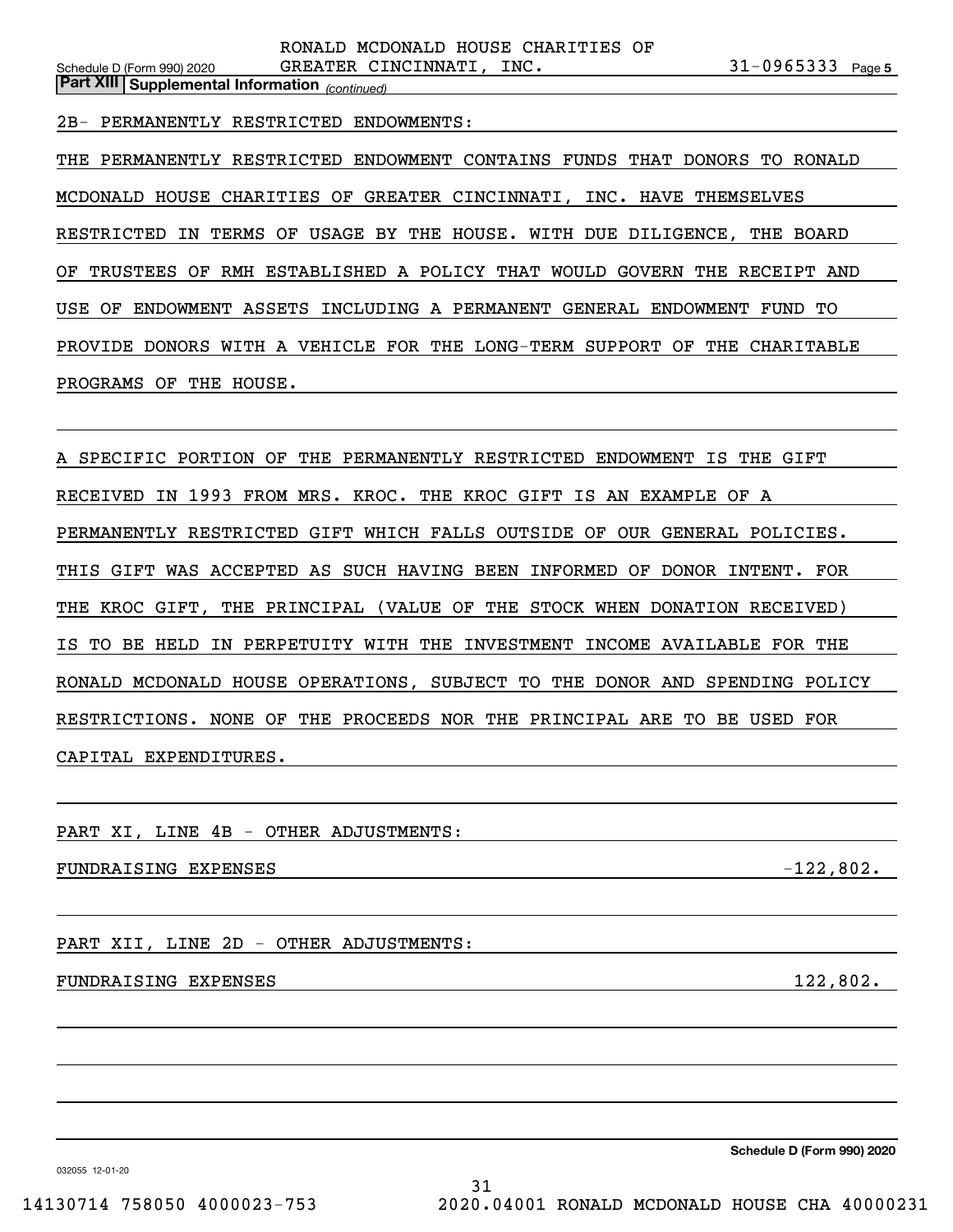| <b>SCHEDULE G</b>                                                                                                                                                                                                                                                                                                                                                                                                                                                                        |                                  |                                    |                                    |                            |                                                                            |    | <b>Supplemental Information Regarding Fundraising or Gaming Activities</b>                                                                                                                |                                                                            | OMB No. 1545-0047                                       |
|------------------------------------------------------------------------------------------------------------------------------------------------------------------------------------------------------------------------------------------------------------------------------------------------------------------------------------------------------------------------------------------------------------------------------------------------------------------------------------------|----------------------------------|------------------------------------|------------------------------------|----------------------------|----------------------------------------------------------------------------|----|-------------------------------------------------------------------------------------------------------------------------------------------------------------------------------------------|----------------------------------------------------------------------------|---------------------------------------------------------|
| (Form 990 or 990-EZ)                                                                                                                                                                                                                                                                                                                                                                                                                                                                     |                                  |                                    |                                    |                            |                                                                            |    | Complete if the organization answered "Yes" on Form 990, Part IV, line 17, 18, or 19, or if the<br>organization entered more than \$15,000 on Form 990-EZ, line 6a.                       |                                                                            |                                                         |
| Department of the Treasury                                                                                                                                                                                                                                                                                                                                                                                                                                                               |                                  |                                    | Attach to Form 990 or Form 990-EZ. |                            |                                                                            |    |                                                                                                                                                                                           |                                                                            | <b>Open to Public</b>                                   |
| Internal Revenue Service                                                                                                                                                                                                                                                                                                                                                                                                                                                                 |                                  |                                    |                                    |                            |                                                                            |    | Go to www.irs.gov/Form990 for instructions and the latest information.                                                                                                                    |                                                                            | Inspection                                              |
| Name of the organization                                                                                                                                                                                                                                                                                                                                                                                                                                                                 |                                  | RONALD MCDONALD HOUSE CHARITIES OF |                                    |                            |                                                                            |    |                                                                                                                                                                                           |                                                                            | <b>Employer identification number</b>                   |
|                                                                                                                                                                                                                                                                                                                                                                                                                                                                                          |                                  | GREATER CINCINNATI, INC.           |                                    |                            |                                                                            |    |                                                                                                                                                                                           | 31-0965333                                                                 |                                                         |
| Part I                                                                                                                                                                                                                                                                                                                                                                                                                                                                                   | required to complete this part.  |                                    |                                    |                            |                                                                            |    | Fundraising Activities. Complete if the organization answered "Yes" on Form 990, Part IV, line 17. Form 990-EZ filers are not                                                             |                                                                            |                                                         |
| 1 Indicate whether the organization raised funds through any of the following activities. Check all that apply.<br>ΧI<br>Mail solicitations<br>a<br>b<br>Phone solicitations<br>с<br>In-person solicitations<br>d<br>2 a Did the organization have a written or oral agreement with any individual (including officers, directors, trustees, or<br>b If "Yes," list the 10 highest paid individuals or entities (fundraisers) pursuant to agreements under which the fundraiser is to be | Internet and email solicitations |                                    | e<br>g                             | Special fundraising events |                                                                            |    | Solicitation of non-government grants<br>Solicitation of government grants<br>key employees listed in Form 990, Part VII) or entity in connection with professional fundraising services? | $\boxed{\text{X}}$ Yes                                                     | No                                                      |
| compensated at least \$5,000 by the organization.                                                                                                                                                                                                                                                                                                                                                                                                                                        |                                  |                                    |                                    |                            |                                                                            |    |                                                                                                                                                                                           |                                                                            |                                                         |
| (i) Name and address of individual<br>or entity (fundraiser)                                                                                                                                                                                                                                                                                                                                                                                                                             |                                  |                                    | (ii) Activity                      |                            | (iii) Did<br>fundraiser<br>have custody<br>or control of<br>contributions? |    | (iv) Gross receipts<br>from activity                                                                                                                                                      | (v) Amount paid<br>to (or retained by)<br>fundraiser<br>listed in col. (i) | (vi) Amount paid<br>to (or retained by)<br>organization |
| LAUTMAN, MASKA, NEILL & CO. -                                                                                                                                                                                                                                                                                                                                                                                                                                                            |                                  |                                    |                                    |                            | Yes                                                                        | No |                                                                                                                                                                                           |                                                                            |                                                         |
| 1730 RHODE ISLAND AVE. NW.                                                                                                                                                                                                                                                                                                                                                                                                                                                               |                                  | <b>MAIL</b>                        |                                    |                            |                                                                            | X  | 454,170.                                                                                                                                                                                  | 96,677.                                                                    | 357,493.                                                |
|                                                                                                                                                                                                                                                                                                                                                                                                                                                                                          |                                  |                                    |                                    |                            |                                                                            |    |                                                                                                                                                                                           |                                                                            |                                                         |
|                                                                                                                                                                                                                                                                                                                                                                                                                                                                                          |                                  |                                    |                                    |                            |                                                                            |    |                                                                                                                                                                                           |                                                                            |                                                         |
|                                                                                                                                                                                                                                                                                                                                                                                                                                                                                          |                                  |                                    |                                    |                            |                                                                            |    |                                                                                                                                                                                           |                                                                            |                                                         |
|                                                                                                                                                                                                                                                                                                                                                                                                                                                                                          |                                  |                                    |                                    |                            |                                                                            |    |                                                                                                                                                                                           |                                                                            |                                                         |
|                                                                                                                                                                                                                                                                                                                                                                                                                                                                                          |                                  |                                    |                                    |                            |                                                                            |    |                                                                                                                                                                                           |                                                                            |                                                         |
|                                                                                                                                                                                                                                                                                                                                                                                                                                                                                          |                                  |                                    |                                    |                            |                                                                            |    |                                                                                                                                                                                           |                                                                            |                                                         |
|                                                                                                                                                                                                                                                                                                                                                                                                                                                                                          |                                  |                                    |                                    |                            |                                                                            |    |                                                                                                                                                                                           |                                                                            |                                                         |
|                                                                                                                                                                                                                                                                                                                                                                                                                                                                                          |                                  |                                    |                                    |                            |                                                                            |    |                                                                                                                                                                                           |                                                                            |                                                         |
|                                                                                                                                                                                                                                                                                                                                                                                                                                                                                          |                                  |                                    |                                    |                            |                                                                            |    |                                                                                                                                                                                           |                                                                            |                                                         |
| <b>Total</b>                                                                                                                                                                                                                                                                                                                                                                                                                                                                             |                                  |                                    |                                    |                            |                                                                            |    | 454,170.                                                                                                                                                                                  | 96,677.                                                                    | 357,493.                                                |
| 3 List all states in which the organization is registered or licensed to solicit contributions or has been notified it is exempt from registration                                                                                                                                                                                                                                                                                                                                       |                                  |                                    |                                    |                            |                                                                            |    |                                                                                                                                                                                           |                                                                            |                                                         |
| or licensing.                                                                                                                                                                                                                                                                                                                                                                                                                                                                            |                                  |                                    |                                    |                            |                                                                            |    |                                                                                                                                                                                           |                                                                            |                                                         |

OH, KY, FL, IN, DE, ID, IA, MT, NE, VT, TX, NV, SD, WY

LHA For Paperwork Reduction Act Notice, see the Instructions for Form 990 or 990-EZ. Schedule G (Form 990 or 990-EZ) 2020 SEE PART IV FOR CONTINUATIONS

032081 11-25-20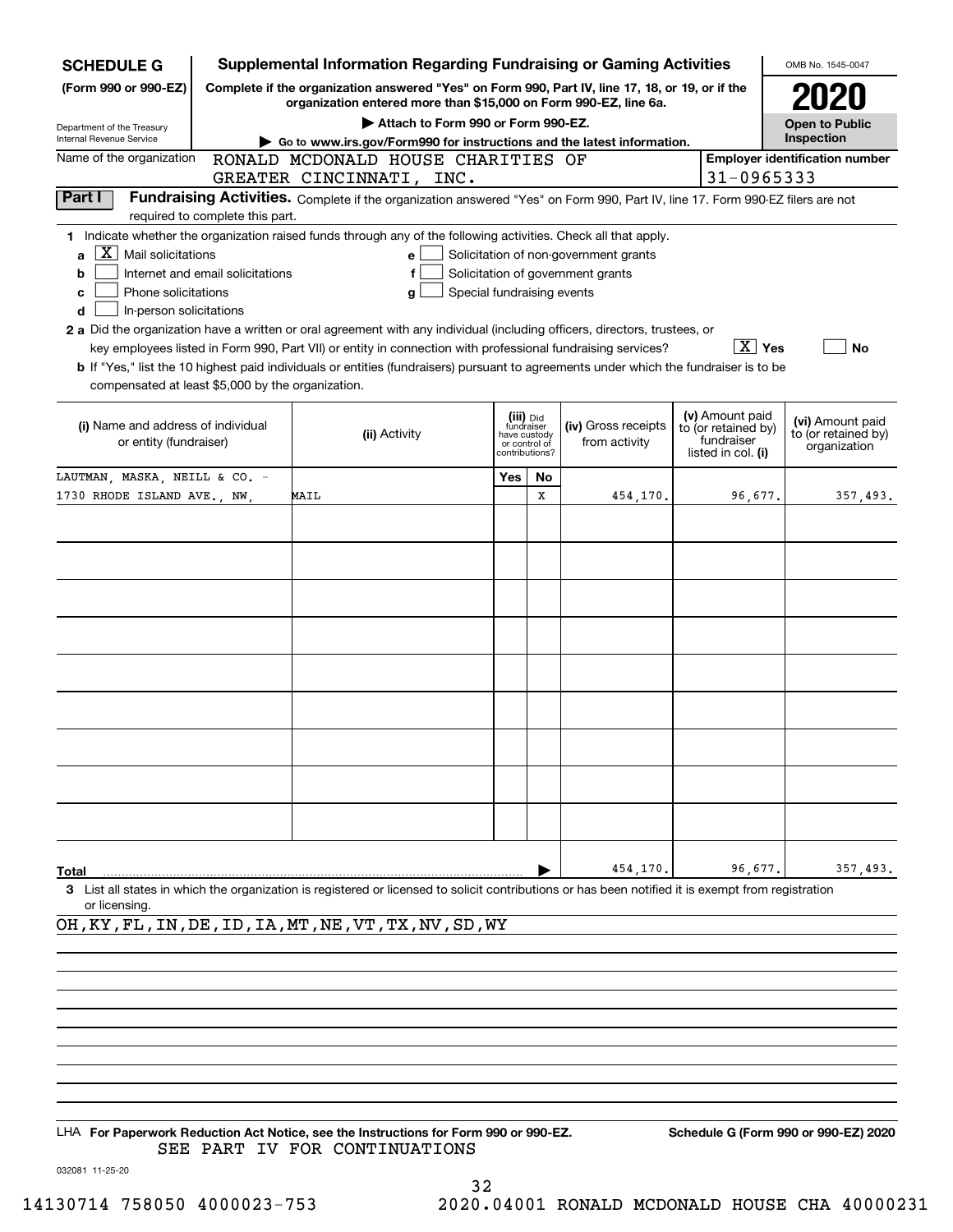### Schedule G (Form 990 or 990-EZ) 2020 Page GREATER CINCINNATI, INC. 31-0965333 RONALD MCDONALD HOUSE CHARITIES OF

### **2**

**Part II Fundraising Events.** Complete if the organization answered "Yes" on Form 990, Part IV, line 18, or reported more than \$15,000<br>15.000 of fundraising event contributions and gross income on Form 990-EZ. lines 1 an

|                 |    | of fundraising event contributions and gross income on Form 990-EZ, lines 1 and 6b. List events with gross receipts greater than \$5,000. |              |                         |                  |                                      |
|-----------------|----|-------------------------------------------------------------------------------------------------------------------------------------------|--------------|-------------------------|------------------|--------------------------------------|
|                 |    |                                                                                                                                           | (a) Event #1 | $(b)$ Event #2          | (c) Other events | (d) Total events                     |
|                 |    |                                                                                                                                           |              | GOLF                    | <b>NONE</b>      | (add col. (a) through                |
|                 |    |                                                                                                                                           | GALA         | TOURNAMENT              |                  | col. (c))                            |
|                 |    |                                                                                                                                           | (event type) | (event type)            | (total number)   |                                      |
|                 |    |                                                                                                                                           |              |                         |                  |                                      |
| Revenue         | 1. |                                                                                                                                           | 302,955.     | 96,950.                 |                  | 399,905.                             |
|                 |    |                                                                                                                                           | 299,305.     | 91,640.                 |                  | 390,945.                             |
|                 | 3  | Gross income (line 1 minus line 2)                                                                                                        | 3,650.       | 5,310.                  |                  | 8,960.                               |
|                 |    |                                                                                                                                           |              |                         |                  |                                      |
|                 | 5  |                                                                                                                                           |              |                         |                  |                                      |
|                 | 6  |                                                                                                                                           | 594.         | 587.                    |                  | <u>1,181.</u>                        |
| Direct Expenses | 7  |                                                                                                                                           | 28,755.      | 13,257.                 |                  | 42,012.                              |
|                 | 8  |                                                                                                                                           |              |                         |                  |                                      |
|                 | 9  |                                                                                                                                           | 45,231.      | 34,378.                 |                  | 79,609.                              |
|                 | 10 | Direct expense summary. Add lines 4 through 9 in column (d)                                                                               |              |                         |                  | 122,802.                             |
|                 |    | 11 Net income summary. Subtract line 10 from line 3, column (d)                                                                           |              |                         |                  | $-113,842.$                          |
| <b>Part III</b> |    | Gaming. Complete if the organization answered "Yes" on Form 990, Part IV, line 19, or reported more than                                  |              |                         |                  |                                      |
|                 |    | \$15,000 on Form 990-EZ, line 6a.                                                                                                         |              |                         |                  |                                      |
|                 |    |                                                                                                                                           |              | (b) Pull tabs/instant   |                  | (d) Total gaming (add                |
| Revenue         |    |                                                                                                                                           | (a) Bingo    | bingo/progressive bingo | (c) Other gaming | col. (a) through col. (c))           |
|                 |    |                                                                                                                                           |              |                         |                  |                                      |
|                 | 1  |                                                                                                                                           |              |                         |                  |                                      |
|                 |    |                                                                                                                                           |              |                         |                  |                                      |
| Direct Expenses | 3  |                                                                                                                                           |              |                         |                  |                                      |
|                 | 4  |                                                                                                                                           |              |                         |                  |                                      |
|                 |    |                                                                                                                                           |              |                         |                  |                                      |
|                 |    | 5 Other direct expenses                                                                                                                   |              |                         |                  |                                      |
|                 |    |                                                                                                                                           | $\%$<br>Yes  | %<br>Yes                | Yes<br>%         |                                      |
|                 |    | 6 Volunteer labor                                                                                                                         | No           | No                      | No               |                                      |
|                 | 7. | Direct expense summary. Add lines 2 through 5 in column (d)                                                                               |              |                         |                  |                                      |
|                 | 8  |                                                                                                                                           |              |                         |                  |                                      |
|                 |    |                                                                                                                                           |              |                         |                  |                                      |
| 9               |    | Enter the state(s) in which the organization conducts gaming activities:                                                                  |              |                         |                  |                                      |
|                 |    |                                                                                                                                           |              |                         |                  | Yes<br>No                            |
|                 |    |                                                                                                                                           |              |                         |                  |                                      |
|                 |    |                                                                                                                                           |              |                         |                  |                                      |
|                 |    |                                                                                                                                           |              |                         |                  | Yes<br>No                            |
|                 |    |                                                                                                                                           |              |                         |                  |                                      |
|                 |    |                                                                                                                                           |              |                         |                  |                                      |
|                 |    |                                                                                                                                           |              |                         |                  |                                      |
|                 |    |                                                                                                                                           |              |                         |                  |                                      |
|                 |    | 032082 11-25-20                                                                                                                           |              |                         |                  | Schedule G (Form 990 or 990-EZ) 2020 |

**Schedule G (Form 990 or 990-EZ) 2020**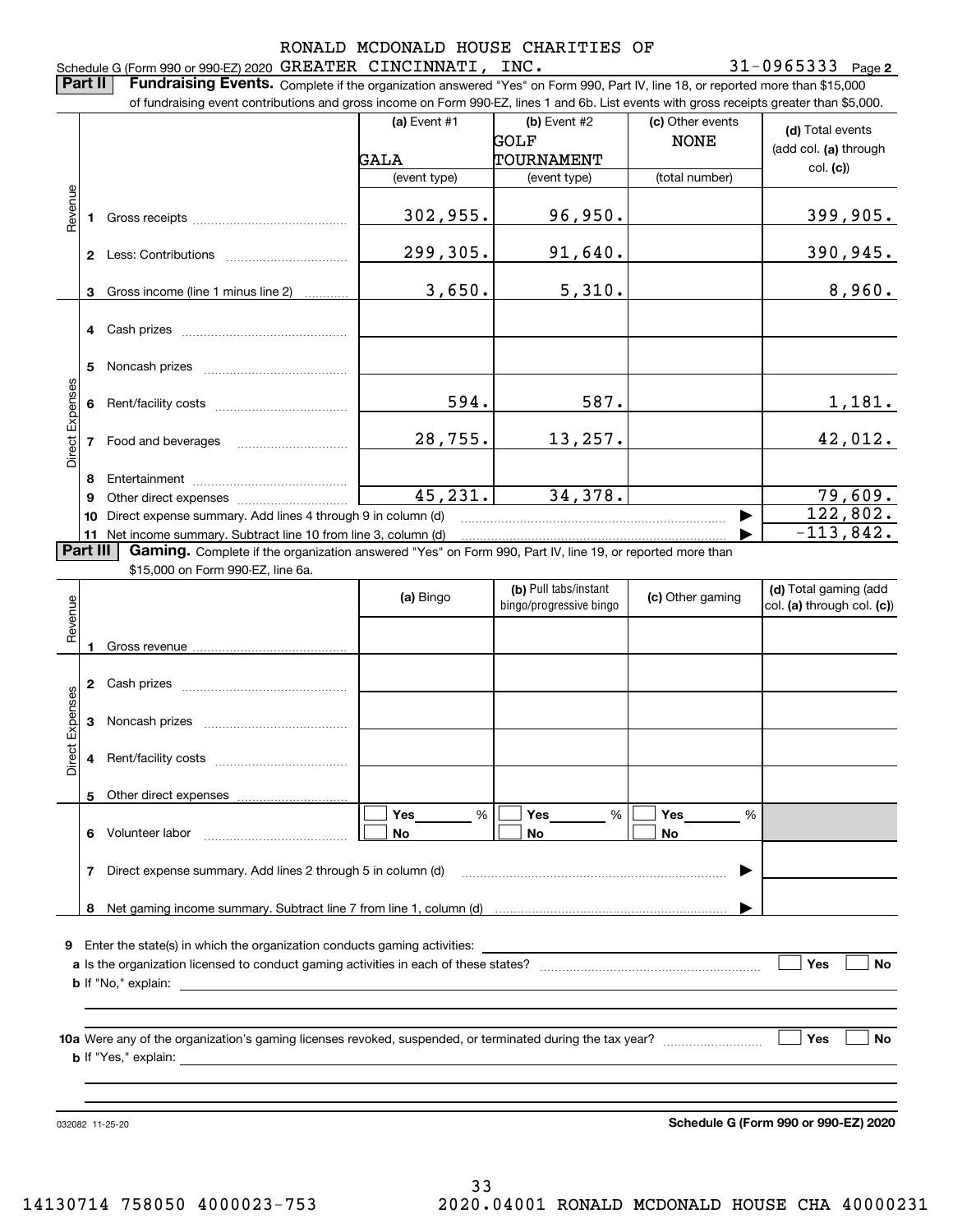|       | RONALD MCDONALD HOUSE CHARITIES OF                                                                                                                                                                                  |                 |           |
|-------|---------------------------------------------------------------------------------------------------------------------------------------------------------------------------------------------------------------------|-----------------|-----------|
|       | Schedule G (Form 990 or 990-EZ) 2020 GREATER CINCINNATI, INC.                                                                                                                                                       | $31 - 0965333$  | Page 3    |
|       |                                                                                                                                                                                                                     | Yes             | No        |
|       | 12 Is the organization a grantor, beneficiary or trustee of a trust, or a member of a partnership or other entity formed                                                                                            | Yes             | No        |
|       | 13 Indicate the percentage of gaming activity conducted in:                                                                                                                                                         |                 |           |
|       |                                                                                                                                                                                                                     | <b>13a</b>      | %         |
|       | <b>b</b> An outside facility <i>www.communicality www.communicality.communicality www.communicality www.communicality.com</i>                                                                                       | 13 <sub>b</sub> | %         |
|       | 14 Enter the name and address of the person who prepares the organization's gaming/special events books and records:                                                                                                |                 |           |
|       | Name $\triangleright$ $\underbrace{\phantom{aaaa}}$                                                                                                                                                                 |                 |           |
|       |                                                                                                                                                                                                                     |                 |           |
|       | 15a Does the organization have a contract with a third party from whom the organization receives gaming revenue?                                                                                                    | Yes             | No        |
|       |                                                                                                                                                                                                                     |                 |           |
|       |                                                                                                                                                                                                                     |                 |           |
|       | c If "Yes," enter name and address of the third party:                                                                                                                                                              |                 |           |
|       |                                                                                                                                                                                                                     |                 |           |
|       |                                                                                                                                                                                                                     |                 |           |
| 16    | Gaming manager information:                                                                                                                                                                                         |                 |           |
|       | $Name \rightarrow$                                                                                                                                                                                                  |                 |           |
|       | Gaming manager compensation > \$                                                                                                                                                                                    |                 |           |
|       |                                                                                                                                                                                                                     |                 |           |
|       |                                                                                                                                                                                                                     |                 |           |
|       |                                                                                                                                                                                                                     |                 |           |
|       | Director/officer<br>Employee<br>Independent contractor                                                                                                                                                              |                 |           |
|       | <b>17</b> Mandatory distributions:                                                                                                                                                                                  |                 |           |
|       | a Is the organization required under state law to make charitable distributions from the gaming proceeds to                                                                                                         |                 |           |
|       | retain the state gaming license?                                                                                                                                                                                    | Yes             | <b>No</b> |
|       | <b>b</b> Enter the amount of distributions required under state law to be distributed to other exempt organizations or spent in the<br>organization's own exempt activities during the tax year $\triangleright$ \$ |                 |           |
|       | <b>Part IV</b><br>Supplemental Information. Provide the explanations required by Part I, line 2b, columns (iii) and (v); and Part III, lines 9, 9b, 10b,                                                            |                 |           |
|       | 15b, 15c, 16, and 17b, as applicable. Also provide any additional information. See instructions.                                                                                                                    |                 |           |
|       | SCHEDULE G, PART I, LINE 2B, LIST OF TEN HIGHEST PAID FUNDRAISERS:                                                                                                                                                  |                 |           |
|       |                                                                                                                                                                                                                     |                 |           |
| ( I ) | NAME OF FUNDRAISER: LAUTMAN, MASKA, NEILL & CO.                                                                                                                                                                     |                 |           |
| ( I ) | ADDRESS OF FUNDRAISER:                                                                                                                                                                                              |                 |           |
|       |                                                                                                                                                                                                                     |                 |           |
|       | 20036-3119<br>1730 RHODE ISLAND AVE., NW, SUITE 3, WASHINGTON, DC                                                                                                                                                   |                 |           |
|       |                                                                                                                                                                                                                     |                 |           |
|       |                                                                                                                                                                                                                     |                 |           |
|       |                                                                                                                                                                                                                     |                 |           |
|       | Schedule G (Form 990 or 990-EZ) 2020<br>032083 11-25-20<br>ົາ 1                                                                                                                                                     |                 |           |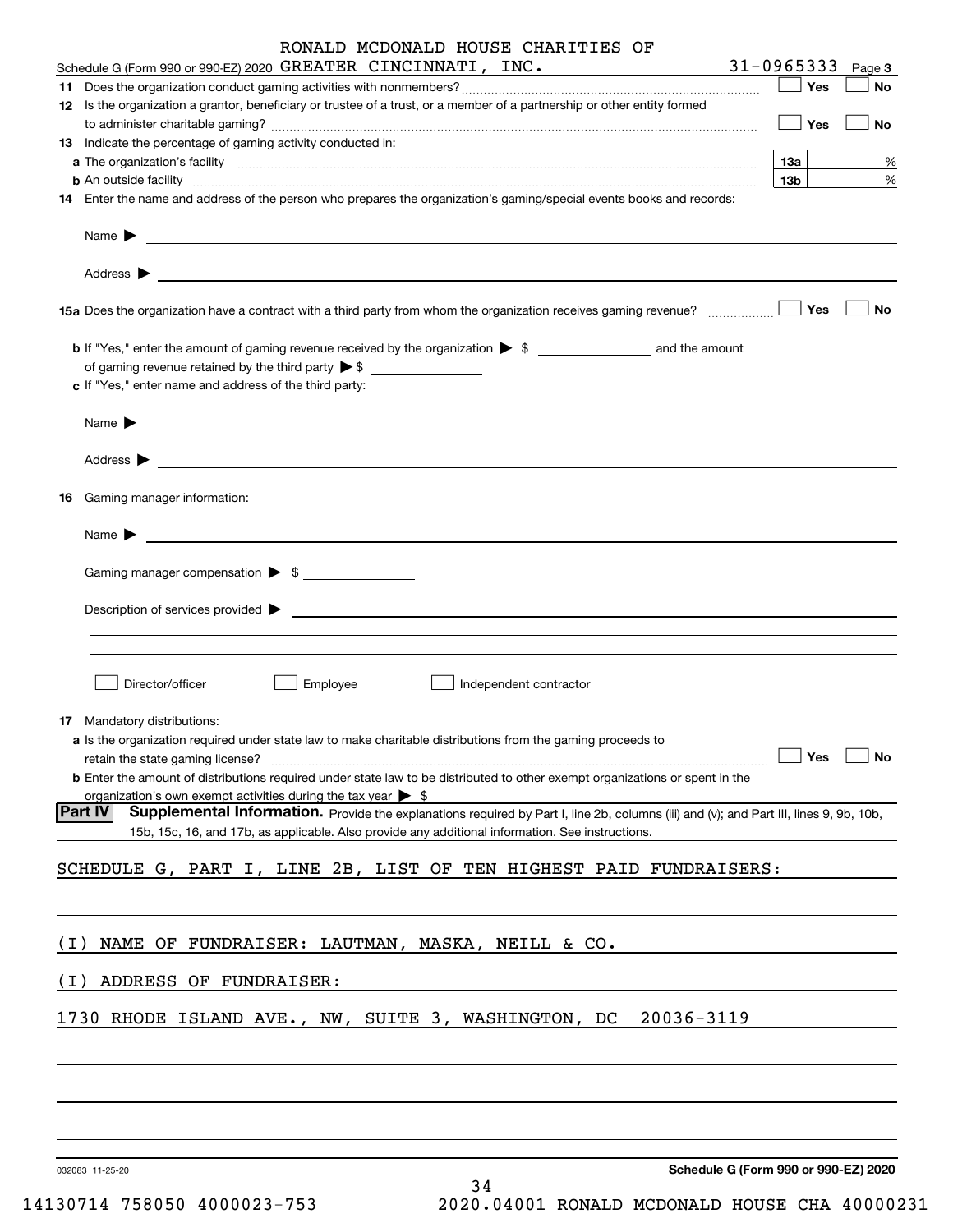|                 |                                                                                                    | GREATER CINCINNATI, INC. | $31 - 0965333$ Page 4           |  |
|-----------------|----------------------------------------------------------------------------------------------------|--------------------------|---------------------------------|--|
|                 | Schedule G (Form 990 or 990-EZ) GREATER CII<br><b>Part IV</b> Supplemental Information (continued) |                          |                                 |  |
|                 |                                                                                                    |                          |                                 |  |
|                 |                                                                                                    |                          |                                 |  |
|                 |                                                                                                    |                          |                                 |  |
|                 |                                                                                                    |                          |                                 |  |
|                 |                                                                                                    |                          |                                 |  |
|                 |                                                                                                    |                          |                                 |  |
|                 |                                                                                                    |                          |                                 |  |
|                 |                                                                                                    |                          |                                 |  |
|                 |                                                                                                    |                          |                                 |  |
|                 |                                                                                                    |                          |                                 |  |
|                 |                                                                                                    |                          |                                 |  |
|                 |                                                                                                    |                          |                                 |  |
|                 |                                                                                                    |                          |                                 |  |
|                 |                                                                                                    |                          |                                 |  |
|                 |                                                                                                    |                          |                                 |  |
|                 |                                                                                                    |                          |                                 |  |
|                 |                                                                                                    |                          |                                 |  |
|                 |                                                                                                    |                          |                                 |  |
|                 |                                                                                                    |                          |                                 |  |
|                 |                                                                                                    |                          |                                 |  |
|                 |                                                                                                    |                          |                                 |  |
|                 |                                                                                                    |                          |                                 |  |
|                 |                                                                                                    |                          |                                 |  |
|                 |                                                                                                    |                          |                                 |  |
|                 |                                                                                                    |                          |                                 |  |
|                 |                                                                                                    |                          |                                 |  |
|                 |                                                                                                    |                          |                                 |  |
|                 |                                                                                                    |                          |                                 |  |
|                 |                                                                                                    |                          |                                 |  |
|                 |                                                                                                    |                          |                                 |  |
|                 |                                                                                                    |                          |                                 |  |
|                 |                                                                                                    |                          |                                 |  |
|                 |                                                                                                    |                          |                                 |  |
|                 |                                                                                                    |                          |                                 |  |
|                 |                                                                                                    |                          |                                 |  |
|                 |                                                                                                    |                          |                                 |  |
|                 |                                                                                                    |                          |                                 |  |
|                 |                                                                                                    |                          |                                 |  |
|                 |                                                                                                    |                          |                                 |  |
|                 |                                                                                                    |                          |                                 |  |
|                 |                                                                                                    |                          |                                 |  |
|                 |                                                                                                    |                          |                                 |  |
|                 |                                                                                                    |                          |                                 |  |
|                 |                                                                                                    |                          |                                 |  |
|                 |                                                                                                    |                          |                                 |  |
|                 |                                                                                                    |                          |                                 |  |
|                 |                                                                                                    |                          |                                 |  |
|                 |                                                                                                    |                          |                                 |  |
|                 |                                                                                                    |                          |                                 |  |
|                 |                                                                                                    |                          |                                 |  |
|                 |                                                                                                    |                          |                                 |  |
|                 |                                                                                                    |                          |                                 |  |
|                 |                                                                                                    |                          |                                 |  |
|                 |                                                                                                    |                          |                                 |  |
|                 |                                                                                                    |                          |                                 |  |
|                 |                                                                                                    |                          |                                 |  |
|                 |                                                                                                    |                          |                                 |  |
|                 |                                                                                                    |                          |                                 |  |
|                 |                                                                                                    |                          |                                 |  |
|                 |                                                                                                    |                          | Schedule G (Form 990 or 990-EZ) |  |
| 032084 04-01-20 |                                                                                                    |                          |                                 |  |

032084 04-01-20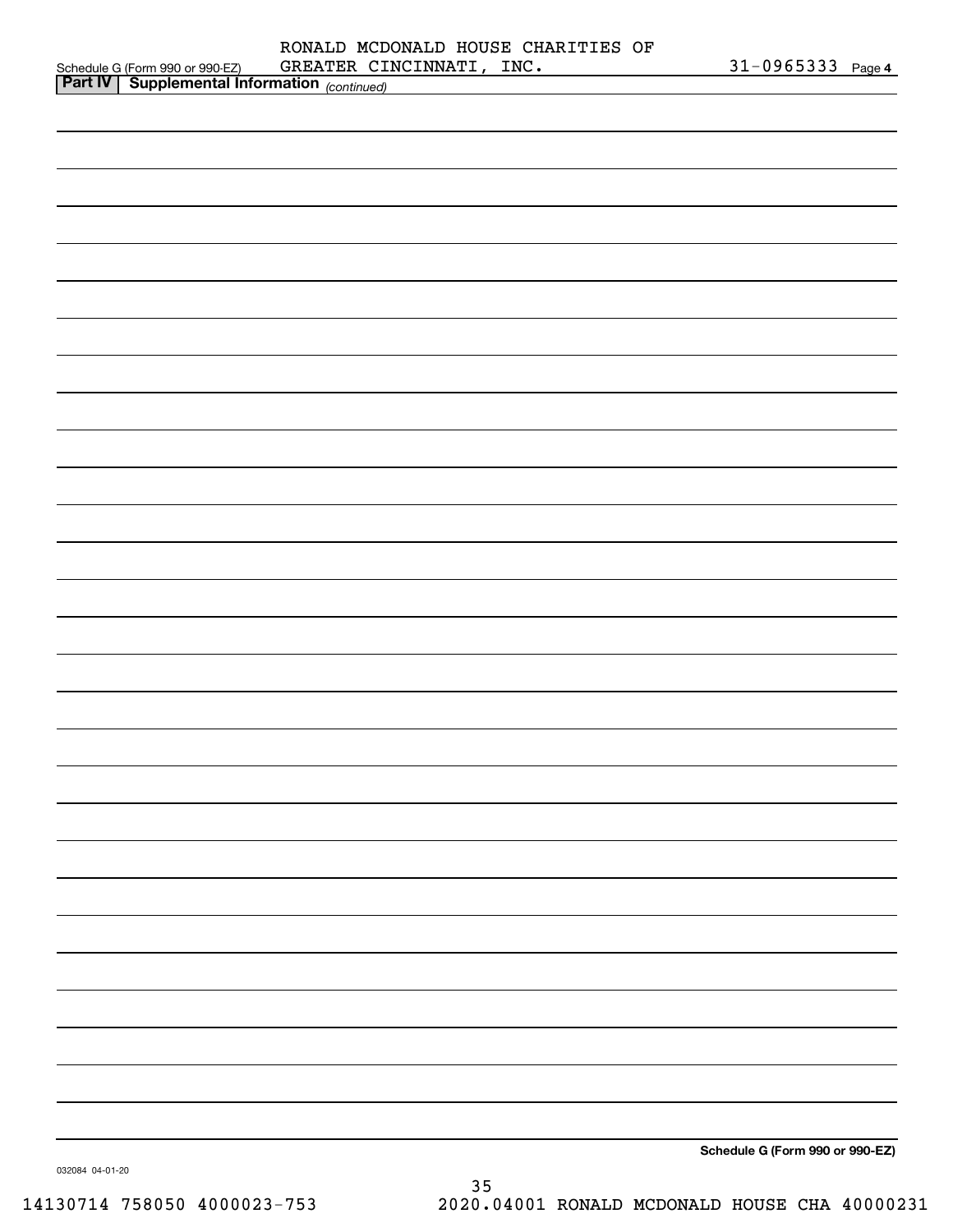|   | <b>SCHEDULE J</b>                                      | <b>Compensation Information</b>                                                                                                  |                                       | OMB No. 1545-0047     |     |                         |
|---|--------------------------------------------------------|----------------------------------------------------------------------------------------------------------------------------------|---------------------------------------|-----------------------|-----|-------------------------|
|   | (Form 990)                                             | For certain Officers, Directors, Trustees, Key Employees, and Highest                                                            |                                       |                       |     |                         |
|   |                                                        | <b>Compensated Employees</b>                                                                                                     |                                       |                       |     |                         |
|   |                                                        | Complete if the organization answered "Yes" on Form 990, Part IV, line 23.                                                       |                                       | <b>Open to Public</b> |     |                         |
|   | Department of the Treasury<br>Internal Revenue Service | Attach to Form 990.<br>Go to www.irs.gov/Form990 for instructions and the latest information.                                    |                                       | Inspection            |     |                         |
|   | Name of the organization                               | RONALD MCDONALD HOUSE CHARITIES OF                                                                                               | <b>Employer identification number</b> |                       |     |                         |
|   |                                                        | GREATER CINCINNATI, INC.                                                                                                         | 31-0965333                            |                       |     |                         |
|   | Part I                                                 | <b>Questions Regarding Compensation</b>                                                                                          |                                       |                       |     |                         |
|   |                                                        |                                                                                                                                  |                                       |                       | Yes | No                      |
|   |                                                        | <b>1a</b> Check the appropriate box(es) if the organization provided any of the following to or for a person listed on Form 990, |                                       |                       |     |                         |
|   |                                                        | Part VII, Section A, line 1a. Complete Part III to provide any relevant information regarding these items.                       |                                       |                       |     |                         |
|   | First-class or charter travel                          | Housing allowance or residence for personal use                                                                                  |                                       |                       |     |                         |
|   | Travel for companions                                  | Payments for business use of personal residence                                                                                  |                                       |                       |     |                         |
|   |                                                        | Tax indemnification and gross-up payments<br>Health or social club dues or initiation fees                                       |                                       |                       |     |                         |
|   |                                                        | Discretionary spending account<br>Personal services (such as maid, chauffeur, chef)                                              |                                       |                       |     |                         |
|   |                                                        |                                                                                                                                  |                                       |                       |     |                         |
|   |                                                        | <b>b</b> If any of the boxes on line 1a are checked, did the organization follow a written policy regarding payment or           |                                       |                       |     |                         |
|   |                                                        |                                                                                                                                  |                                       | 1b                    |     |                         |
| 2 |                                                        | Did the organization require substantiation prior to reimbursing or allowing expenses incurred by all directors,                 |                                       |                       |     |                         |
|   |                                                        |                                                                                                                                  |                                       | $\overline{2}$        |     |                         |
|   |                                                        |                                                                                                                                  |                                       |                       |     |                         |
| з |                                                        | Indicate which, if any, of the following the organization used to establish the compensation of the organization's               |                                       |                       |     |                         |
|   |                                                        | CEO/Executive Director. Check all that apply. Do not check any boxes for methods used by a related organization to               |                                       |                       |     |                         |
|   |                                                        | establish compensation of the CEO/Executive Director, but explain in Part III.                                                   |                                       |                       |     |                         |
|   | $ \mathbf{X} $ Compensation committee                  | Written employment contract                                                                                                      |                                       |                       |     |                         |
|   |                                                        | $X$ Independent compensation consultant<br>Compensation survey or study                                                          |                                       |                       |     |                         |
|   | $ \mathbf{X} $ Form 990 of other organizations         | Approval by the board or compensation committee                                                                                  |                                       |                       |     |                         |
|   |                                                        |                                                                                                                                  |                                       |                       |     |                         |
|   |                                                        | During the year, did any person listed on Form 990, Part VII, Section A, line 1a, with respect to the filing                     |                                       |                       |     |                         |
|   | organization or a related organization:                |                                                                                                                                  |                                       |                       |     |                         |
| а |                                                        | Receive a severance payment or change-of-control payment?                                                                        |                                       | 4a                    |     | x                       |
|   |                                                        | Participate in or receive payment from a supplemental nonqualified retirement plan?                                              |                                       | 4b                    |     | $\overline{\textbf{X}}$ |
|   |                                                        | c Participate in or receive payment from an equity-based compensation arrangement?                                               |                                       | 4c                    |     | $\overline{\mathbf{x}}$ |
|   |                                                        | If "Yes" to any of lines 4a-c, list the persons and provide the applicable amounts for each item in Part III.                    |                                       |                       |     |                         |
|   |                                                        |                                                                                                                                  |                                       |                       |     |                         |
|   |                                                        | Only section 501(c)(3), 501(c)(4), and 501(c)(29) organizations must complete lines 5-9.                                         |                                       |                       |     |                         |
| 5 |                                                        | For persons listed on Form 990, Part VII, Section A, line 1a, did the organization pay or accrue any compensation                |                                       |                       |     |                         |
|   | contingent on the revenues of:                         |                                                                                                                                  |                                       |                       |     |                         |
|   |                                                        |                                                                                                                                  |                                       | 5a                    |     | x                       |
|   |                                                        |                                                                                                                                  |                                       | 5b                    |     | $\overline{\mathbf{x}}$ |
|   |                                                        | If "Yes" on line 5a or 5b, describe in Part III.                                                                                 |                                       |                       |     |                         |
|   |                                                        | 6 For persons listed on Form 990, Part VII, Section A, line 1a, did the organization pay or accrue any compensation              |                                       |                       |     |                         |
|   | contingent on the net earnings of:                     |                                                                                                                                  |                                       |                       |     |                         |
|   |                                                        |                                                                                                                                  |                                       | 6a                    |     | x                       |
|   |                                                        |                                                                                                                                  |                                       | 6b                    |     | $\overline{\mathbf{x}}$ |
|   |                                                        | If "Yes" on line 6a or 6b, describe in Part III.                                                                                 |                                       |                       |     |                         |
|   |                                                        | 7 For persons listed on Form 990, Part VII, Section A, line 1a, did the organization provide any nonfixed payments               |                                       |                       |     |                         |
|   |                                                        |                                                                                                                                  |                                       | 7                     |     | х                       |
| 8 |                                                        | Were any amounts reported on Form 990, Part VII, paid or accrued pursuant to a contract that was subject to the                  |                                       |                       |     |                         |
|   |                                                        |                                                                                                                                  |                                       | 8                     |     | х                       |
| 9 |                                                        | If "Yes" on line 8, did the organization also follow the rebuttable presumption procedure described in                           |                                       |                       |     |                         |
|   |                                                        |                                                                                                                                  |                                       | 9                     |     |                         |
|   |                                                        | LHA For Paperwork Reduction Act Notice, see the Instructions for Form 990.                                                       | Schedule J (Form 990) 2020            |                       |     |                         |

032111 12-07-20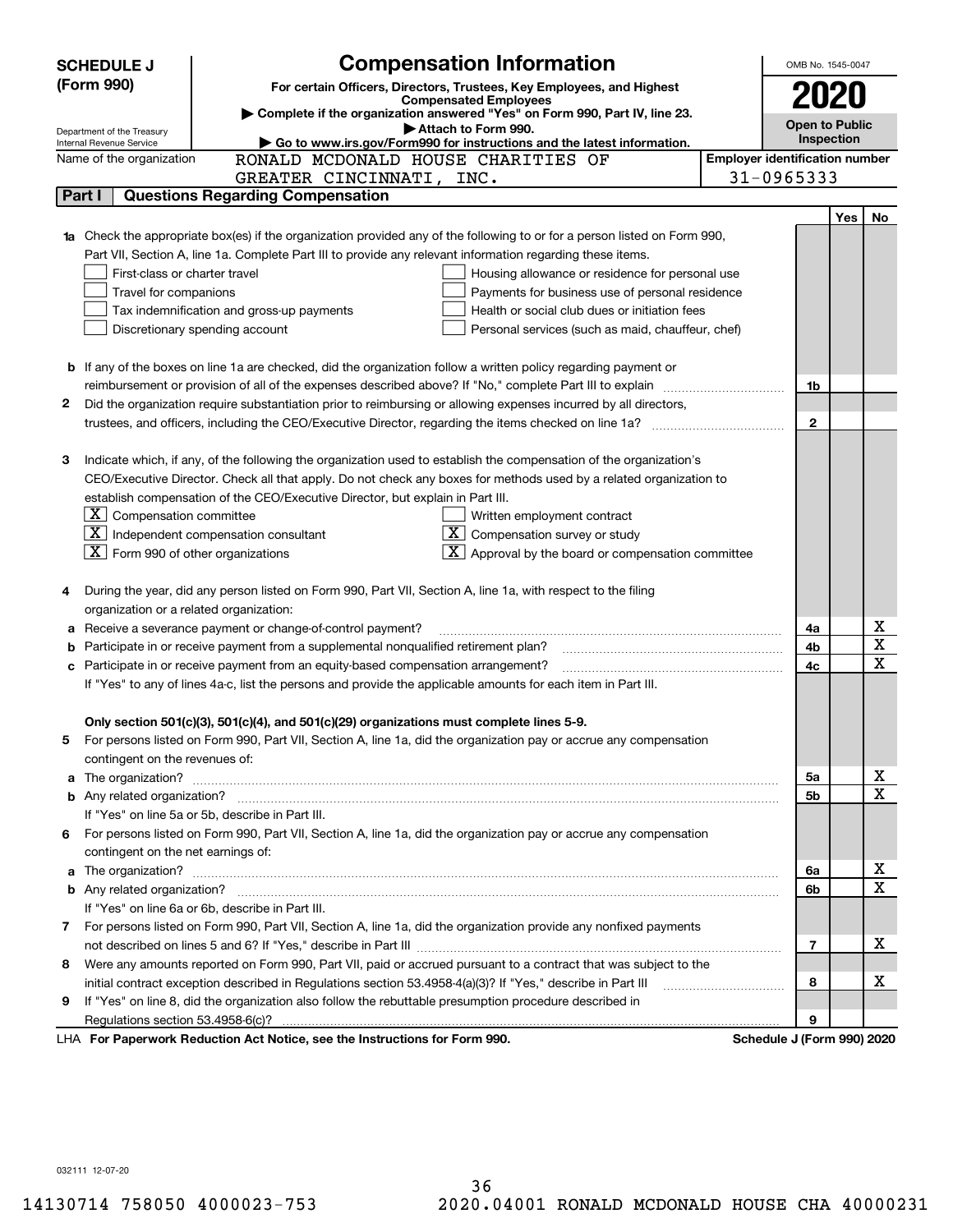GREATER CINCINNATI, INC.

**Part II Officers, Directors, Trustees, Key Employees, and Highest Compensated Employees.**  Schedule J (Form 990) 2020 Page Use duplicate copies if additional space is needed.

For each individual whose compensation must be reported on Schedule J, report compensation from the organization on row (i) and from related organizations, described in the instructions, on row (ii). Do not list any individuals that aren't listed on Form 990, Part VII.

**Note:**  The sum of columns (B)(i)-(iii) for each listed individual must equal the total amount of Form 990, Part VII, Section A, line 1a, applicable column (D) and (E) amounts for that individual.

|                           |            |                          | (B) Breakdown of W-2 and/or 1099-MISC compensation |                                           | (C) Retirement and             | (D) Nontaxable | (E) Total of columns | (F) Compensation                                           |
|---------------------------|------------|--------------------------|----------------------------------------------------|-------------------------------------------|--------------------------------|----------------|----------------------|------------------------------------------------------------|
| (A) Name and Title        |            | (i) Base<br>compensation | (ii) Bonus &<br>incentive<br>compensation          | (iii) Other<br>reportable<br>compensation | other deferred<br>compensation | benefits       | $(B)(i)-(D)$         | in column (B)<br>reported as deferred<br>on prior Form 990 |
| JENNIFER LOEB<br>(1)      | (i)        | 264,278.                 | 0.                                                 | 0.                                        | 13,666.                        | 12,938.        | 290,882.             | 0.                                                         |
| CHIEF EXECUTIVE OFFICER   | (ii)       | 0.                       | $\overline{0}$ .                                   | $\overline{0}$ .                          | $\overline{0}$ .               | 0.             | 0.                   | $\overline{0}$ .                                           |
| RONALD JOSEPH DAVY<br>(2) | (i)        | 152,813.                 | $\overline{0}$ .                                   | $\overline{0}$ .                          | 1,988.                         | 19,196.        | 173, 997.            | $\overline{0}$ .                                           |
| CHIEF FINANCIAL OFFICER   | (ii)       | $\overline{0}$ .         | $\overline{0}$ .                                   | $\overline{0}$ .                          | 0.                             | 0.             | 0.                   | $\overline{0}$ .                                           |
| MICHELLE STEED<br>(3)     | (i)        | 142,802.                 | $\overline{0}$ .                                   | $\overline{0}$ .                          | 7,220.                         | 2,019.         | 152,041.             | $\overline{0}$ .                                           |
| CHIEF DEVELOPMENT OFFICER | (ii)       | 0.                       | $\overline{0}$ .                                   | $\overline{0}$ .                          | $\overline{0}$ .               | 0.             | 0.                   | $\overline{0}$ .                                           |
|                           | (i)        |                          |                                                    |                                           |                                |                |                      |                                                            |
|                           | (ii)       |                          |                                                    |                                           |                                |                |                      |                                                            |
|                           | (i)        |                          |                                                    |                                           |                                |                |                      |                                                            |
|                           | (ii)       |                          |                                                    |                                           |                                |                |                      |                                                            |
|                           | (i)        |                          |                                                    |                                           |                                |                |                      |                                                            |
|                           | (ii)       |                          |                                                    |                                           |                                |                |                      |                                                            |
|                           | (i)        |                          |                                                    |                                           |                                |                |                      |                                                            |
|                           | (ii)       |                          |                                                    |                                           |                                |                |                      |                                                            |
|                           | $(\sf{i})$ |                          |                                                    |                                           |                                |                |                      |                                                            |
|                           | (ii)       |                          |                                                    |                                           |                                |                |                      |                                                            |
|                           | (i)        |                          |                                                    |                                           |                                |                |                      |                                                            |
|                           | (ii)       |                          |                                                    |                                           |                                |                |                      |                                                            |
|                           | (i)        |                          |                                                    |                                           |                                |                |                      |                                                            |
|                           | (ii)       |                          |                                                    |                                           |                                |                |                      |                                                            |
|                           | (i)        |                          |                                                    |                                           |                                |                |                      |                                                            |
|                           | (ii)       |                          |                                                    |                                           |                                |                |                      |                                                            |
|                           | (i)        |                          |                                                    |                                           |                                |                |                      |                                                            |
|                           | (ii)       |                          |                                                    |                                           |                                |                |                      |                                                            |
|                           | (i)        |                          |                                                    |                                           |                                |                |                      |                                                            |
|                           | (ii)       |                          |                                                    |                                           |                                |                |                      |                                                            |
|                           | (i)        |                          |                                                    |                                           |                                |                |                      |                                                            |
|                           | (ii)       |                          |                                                    |                                           |                                |                |                      |                                                            |
|                           | (i)        |                          |                                                    |                                           |                                |                |                      |                                                            |
|                           | (ii)       |                          |                                                    |                                           |                                |                |                      |                                                            |
|                           | (i)        |                          |                                                    |                                           |                                |                |                      |                                                            |
|                           | (ii)       |                          |                                                    |                                           |                                |                |                      |                                                            |

**Schedule J (Form 990) 2020**

**2**

31-0965333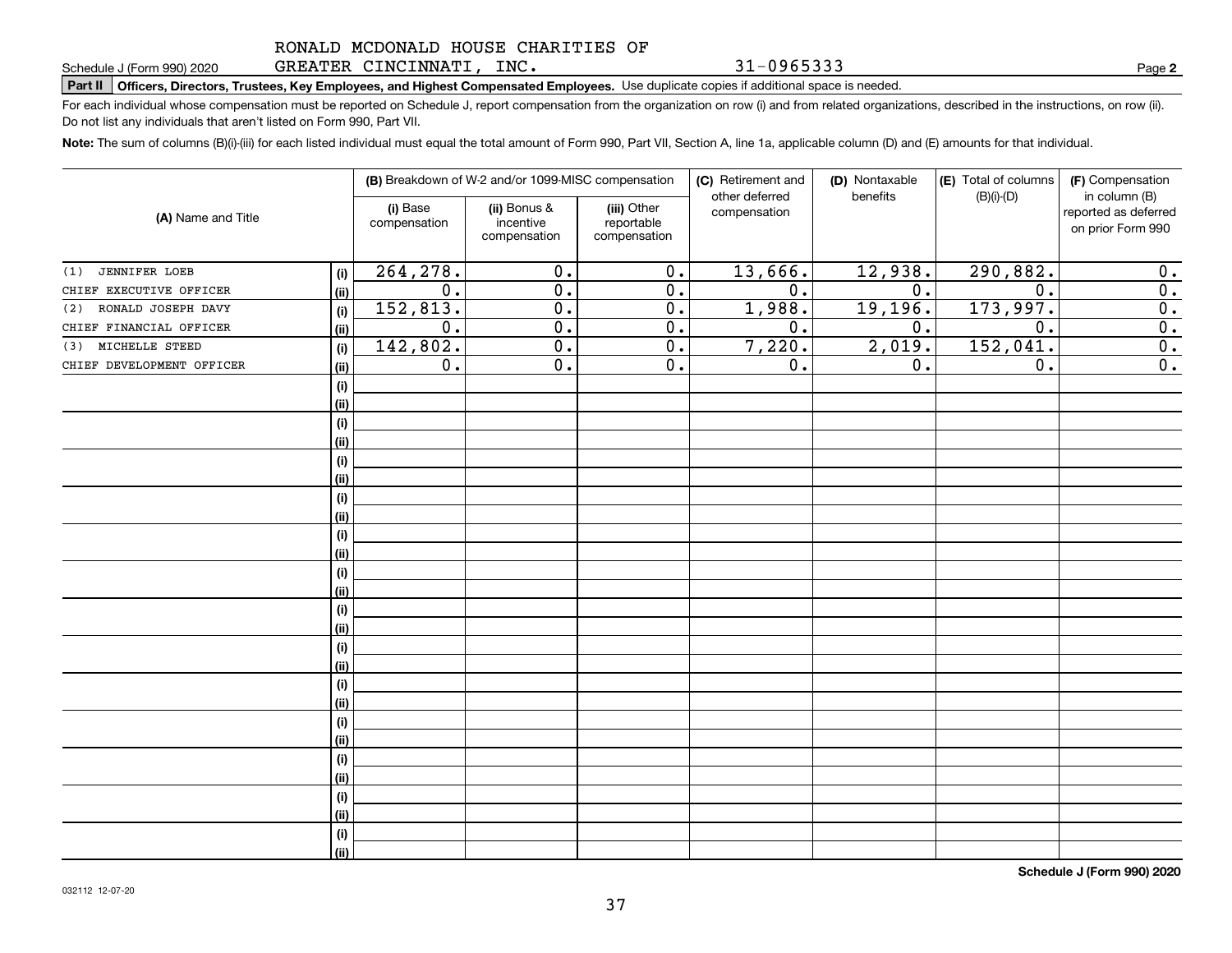### **Part III Supplemental Information**

Schedule J (Form 990) 2020 GREATER CINCINNATI, INC.<br>Part III Supplemental Information<br>Provide the information, explanation, or descriptions required for Part I, lines 1a, 1b, 3, 4a, 4b, 4c, 5a, 5b, 6a, 6b, 7, and 8, and fo

**Schedule J (Form 990) 2020**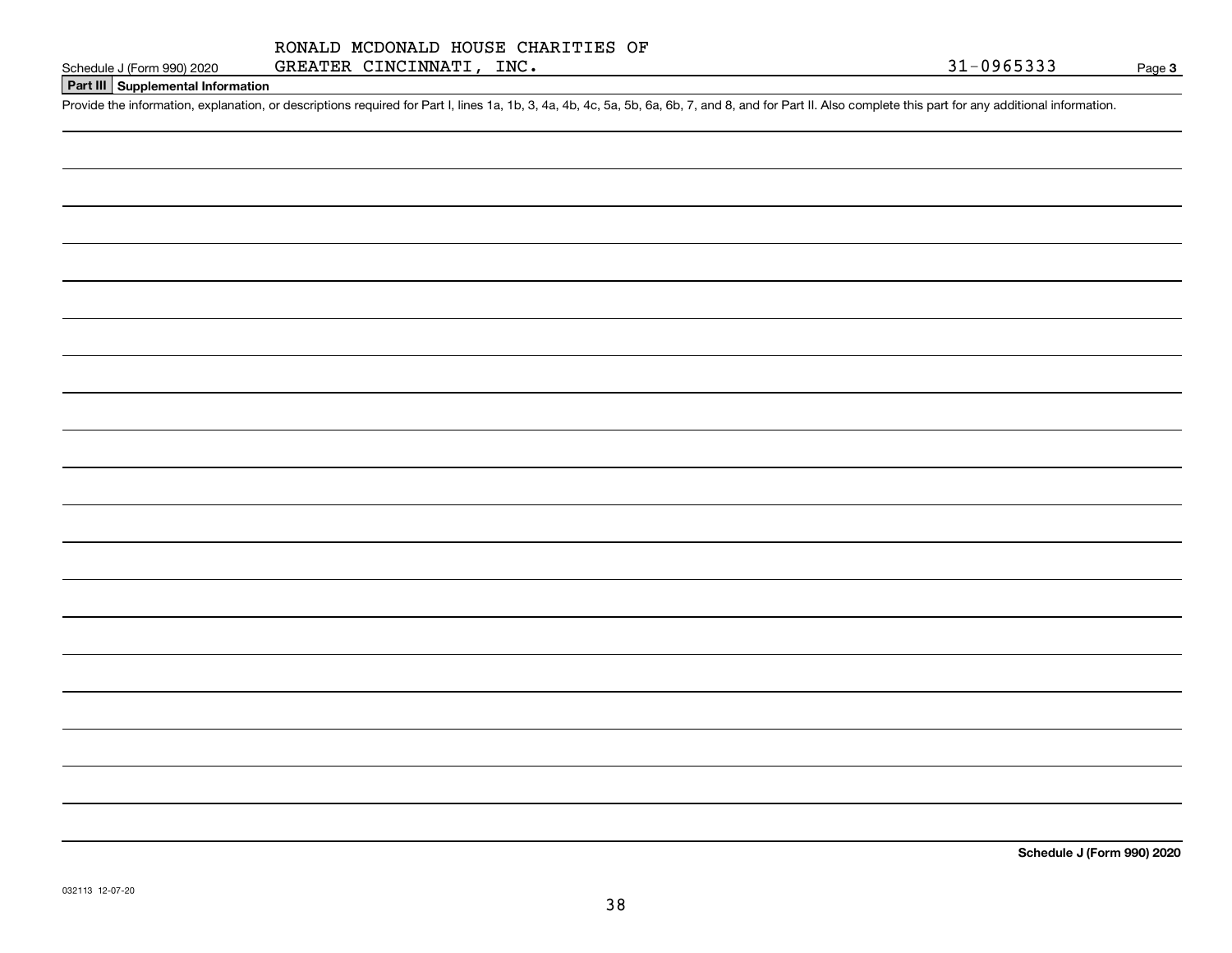|              | <b>SCHEDULE M</b><br>(Form 990)                        | <b>Noncash Contributions</b>                                                                  |                               |                                      |                                                                                                                                |                         |                                                              |            |    |  |
|--------------|--------------------------------------------------------|-----------------------------------------------------------------------------------------------|-------------------------------|--------------------------------------|--------------------------------------------------------------------------------------------------------------------------------|-------------------------|--------------------------------------------------------------|------------|----|--|
|              | Department of the Treasury<br>Internal Revenue Service | Attach to Form 990.<br>Go to www.irs.gov/Form990 for instructions and the latest information. |                               |                                      | > Complete if the organizations answered "Yes" on Form 990, Part IV, lines 29 or 30.                                           |                         | <b>ZUZU</b><br><b>Open to Public</b><br>Inspection           |            |    |  |
|              | Name of the organization                               | RONALD MCDONALD HOUSE CHARITIES OF                                                            |                               |                                      |                                                                                                                                |                         | <b>Employer identification number</b>                        |            |    |  |
|              |                                                        | GREATER CINCINNATI, INC.                                                                      |                               |                                      |                                                                                                                                |                         |                                                              | 31-0965333 |    |  |
| Part I       | <b>Types of Property</b>                               |                                                                                               |                               |                                      |                                                                                                                                |                         |                                                              |            |    |  |
|              |                                                        |                                                                                               | (a)<br>Check if<br>applicable | (b)<br>Number of<br>contributions or | (c)<br>Noncash contribution<br>amounts reported on<br>items contributed Form 990, Part VIII, line 1g                           |                         | (d)<br>Method of determining<br>noncash contribution amounts |            |    |  |
| 1            |                                                        |                                                                                               |                               |                                      |                                                                                                                                |                         |                                                              |            |    |  |
| $\mathbf{2}$ |                                                        |                                                                                               |                               |                                      |                                                                                                                                |                         |                                                              |            |    |  |
| 3            |                                                        | Art - Fractional interests                                                                    |                               |                                      |                                                                                                                                |                         |                                                              |            |    |  |
| 4            |                                                        |                                                                                               |                               |                                      |                                                                                                                                |                         |                                                              |            |    |  |
| 5            |                                                        | Clothing and household goods                                                                  | X                             |                                      |                                                                                                                                | 16,687. DONOR DECLARED  |                                                              |            |    |  |
| 6            |                                                        |                                                                                               |                               |                                      |                                                                                                                                |                         |                                                              |            |    |  |
| 7            |                                                        |                                                                                               |                               |                                      |                                                                                                                                |                         |                                                              |            |    |  |
| 8            |                                                        |                                                                                               |                               |                                      |                                                                                                                                |                         |                                                              |            |    |  |
| 9            |                                                        | Securities - Publicly traded                                                                  | $\mathbf x$                   | 24                                   |                                                                                                                                | 693,163. EXCHANGE VALUE |                                                              |            |    |  |
| 10           |                                                        | Securities - Closely held stock                                                               |                               |                                      |                                                                                                                                |                         |                                                              |            |    |  |
| 11           | Securities - Partnership, LLC, or                      |                                                                                               |                               |                                      |                                                                                                                                |                         |                                                              |            |    |  |
|              | trust interests                                        |                                                                                               |                               |                                      |                                                                                                                                |                         |                                                              |            |    |  |
| 12           | Securities - Miscellaneous                             |                                                                                               |                               |                                      |                                                                                                                                |                         |                                                              |            |    |  |
| 13           | Qualified conservation contribution -                  |                                                                                               |                               |                                      |                                                                                                                                |                         |                                                              |            |    |  |
|              | Historic structures                                    |                                                                                               |                               |                                      |                                                                                                                                |                         |                                                              |            |    |  |
| 14           |                                                        | Qualified conservation contribution - Other                                                   |                               |                                      |                                                                                                                                |                         |                                                              |            |    |  |
| 15           | Real estate - Residential                              |                                                                                               |                               |                                      |                                                                                                                                |                         |                                                              |            |    |  |
| 16           |                                                        | Real estate - Commercial                                                                      |                               |                                      |                                                                                                                                |                         |                                                              |            |    |  |
| 17           |                                                        |                                                                                               |                               |                                      |                                                                                                                                |                         |                                                              |            |    |  |
| 18           |                                                        |                                                                                               |                               |                                      |                                                                                                                                |                         |                                                              |            |    |  |
| 19           |                                                        |                                                                                               | X                             | 20                                   |                                                                                                                                | 58,461. DONOR DECLARED  |                                                              |            |    |  |
| 20           |                                                        | Drugs and medical supplies                                                                    |                               |                                      |                                                                                                                                |                         |                                                              |            |    |  |
| 21           |                                                        |                                                                                               |                               |                                      |                                                                                                                                |                         |                                                              |            |    |  |
| 22           |                                                        |                                                                                               |                               |                                      |                                                                                                                                |                         |                                                              |            |    |  |
| 23           |                                                        |                                                                                               |                               |                                      |                                                                                                                                |                         |                                                              |            |    |  |
| 24           |                                                        |                                                                                               |                               |                                      |                                                                                                                                |                         |                                                              |            |    |  |
| 25           | Other                                                  | <b>OTHER</b>                                                                                  | x                             | 14                                   | 1,170,537. DONOR DECLARED                                                                                                      |                         |                                                              |            |    |  |
| 26           | Other                                                  |                                                                                               |                               |                                      |                                                                                                                                |                         |                                                              |            |    |  |
| 27           | Other                                                  |                                                                                               |                               |                                      |                                                                                                                                |                         |                                                              |            |    |  |
| 28           | Other                                                  |                                                                                               |                               |                                      |                                                                                                                                |                         |                                                              |            |    |  |
| 29           |                                                        | Number of Forms 8283 received by the organization during the tax year for contributions       |                               |                                      |                                                                                                                                |                         |                                                              |            |    |  |
|              |                                                        | for which the organization completed Form 8283, Part V, Donee Acknowledgement                 |                               |                                      | 29                                                                                                                             |                         |                                                              |            |    |  |
|              |                                                        |                                                                                               |                               |                                      |                                                                                                                                |                         |                                                              | Yes        | No |  |
|              |                                                        |                                                                                               |                               |                                      | 30a During the year, did the organization receive by contribution any property reported in Part I, lines 1 through 28, that it |                         |                                                              |            |    |  |
|              |                                                        |                                                                                               |                               |                                      | must hold for at least three years from the date of the initial contribution, and which isn't required to be used for          |                         |                                                              |            |    |  |
|              |                                                        | exempt purposes for the entire holding period?                                                |                               |                                      |                                                                                                                                |                         | <b>30a</b>                                                   |            | x  |  |
| b            |                                                        | If "Yes," describe the arrangement in Part II.                                                |                               |                                      |                                                                                                                                |                         |                                                              |            |    |  |
| 31           |                                                        |                                                                                               |                               |                                      | Does the organization have a gift acceptance policy that requires the review of any nonstandard contributions?                 |                         | 31                                                           | X          |    |  |
|              | contributions?                                         |                                                                                               |                               |                                      | 32a Does the organization hire or use third parties or related organizations to solicit, process, or sell noncash              |                         | 32a                                                          |            | х  |  |
| b            | If "Yes," describe in Part II.                         |                                                                                               |                               |                                      |                                                                                                                                |                         |                                                              |            |    |  |
| 33           |                                                        |                                                                                               |                               |                                      | If the organization didn't report an amount in column (c) for a type of property for which column (a) is checked,              |                         |                                                              |            |    |  |
|              | describe in Part II.                                   |                                                                                               |                               |                                      |                                                                                                                                |                         |                                                              |            |    |  |
| LHA          |                                                        | For Paperwork Reduction Act Notice, see the Instructions for Form 990.                        |                               |                                      |                                                                                                                                |                         | Schedule M (Form 990) 2020                                   |            |    |  |
|              |                                                        |                                                                                               |                               |                                      |                                                                                                                                |                         |                                                              |            |    |  |

032141 11-23-20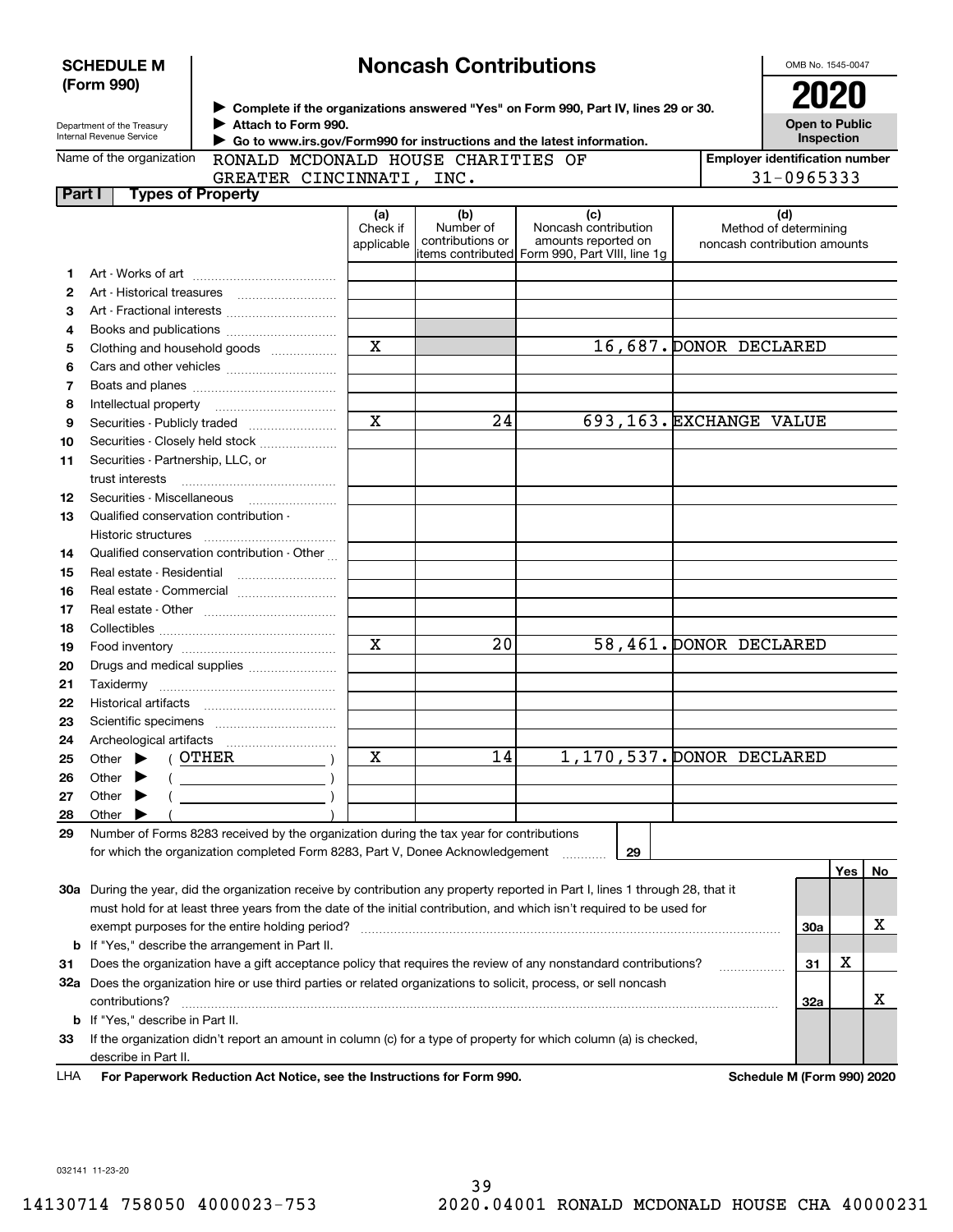| this part for any additional information. | Schedule M (Form 990) 2020 GREATER CINCINNATI, INC. | Supplemental Information. Provide the information required by Part I, lines 30b, 32b, and 33, and whether the organization<br>is reporting in Part I, column (b), the number of contributions, the number of items received, or a combination of both. Also complete |    | 31-0965333 | Page 2                                                                      |
|-------------------------------------------|-----------------------------------------------------|----------------------------------------------------------------------------------------------------------------------------------------------------------------------------------------------------------------------------------------------------------------------|----|------------|-----------------------------------------------------------------------------|
|                                           |                                                     |                                                                                                                                                                                                                                                                      |    |            |                                                                             |
|                                           |                                                     |                                                                                                                                                                                                                                                                      |    |            |                                                                             |
|                                           |                                                     |                                                                                                                                                                                                                                                                      |    |            |                                                                             |
|                                           |                                                     |                                                                                                                                                                                                                                                                      |    |            |                                                                             |
|                                           |                                                     |                                                                                                                                                                                                                                                                      |    |            |                                                                             |
|                                           |                                                     |                                                                                                                                                                                                                                                                      |    |            |                                                                             |
|                                           |                                                     |                                                                                                                                                                                                                                                                      |    |            |                                                                             |
|                                           |                                                     |                                                                                                                                                                                                                                                                      |    |            |                                                                             |
|                                           |                                                     |                                                                                                                                                                                                                                                                      |    |            |                                                                             |
|                                           |                                                     |                                                                                                                                                                                                                                                                      |    |            |                                                                             |
|                                           |                                                     |                                                                                                                                                                                                                                                                      |    |            |                                                                             |
|                                           |                                                     |                                                                                                                                                                                                                                                                      |    |            |                                                                             |
|                                           |                                                     |                                                                                                                                                                                                                                                                      |    |            |                                                                             |
|                                           |                                                     |                                                                                                                                                                                                                                                                      |    |            |                                                                             |
|                                           |                                                     |                                                                                                                                                                                                                                                                      |    |            |                                                                             |
|                                           |                                                     |                                                                                                                                                                                                                                                                      |    |            |                                                                             |
|                                           |                                                     |                                                                                                                                                                                                                                                                      |    |            |                                                                             |
|                                           |                                                     |                                                                                                                                                                                                                                                                      |    |            |                                                                             |
|                                           |                                                     |                                                                                                                                                                                                                                                                      |    |            |                                                                             |
|                                           |                                                     |                                                                                                                                                                                                                                                                      |    |            |                                                                             |
|                                           |                                                     |                                                                                                                                                                                                                                                                      |    |            |                                                                             |
|                                           |                                                     |                                                                                                                                                                                                                                                                      |    |            |                                                                             |
|                                           |                                                     |                                                                                                                                                                                                                                                                      |    |            |                                                                             |
|                                           |                                                     |                                                                                                                                                                                                                                                                      |    |            |                                                                             |
|                                           |                                                     |                                                                                                                                                                                                                                                                      |    |            |                                                                             |
|                                           |                                                     |                                                                                                                                                                                                                                                                      |    |            |                                                                             |
|                                           |                                                     |                                                                                                                                                                                                                                                                      |    |            |                                                                             |
|                                           |                                                     |                                                                                                                                                                                                                                                                      |    |            |                                                                             |
|                                           |                                                     |                                                                                                                                                                                                                                                                      |    |            |                                                                             |
|                                           |                                                     |                                                                                                                                                                                                                                                                      |    |            |                                                                             |
|                                           |                                                     |                                                                                                                                                                                                                                                                      |    |            |                                                                             |
|                                           |                                                     |                                                                                                                                                                                                                                                                      |    |            |                                                                             |
|                                           |                                                     |                                                                                                                                                                                                                                                                      |    |            |                                                                             |
|                                           |                                                     |                                                                                                                                                                                                                                                                      |    |            |                                                                             |
|                                           |                                                     |                                                                                                                                                                                                                                                                      |    |            |                                                                             |
|                                           |                                                     |                                                                                                                                                                                                                                                                      |    |            |                                                                             |
|                                           |                                                     |                                                                                                                                                                                                                                                                      |    |            |                                                                             |
|                                           |                                                     |                                                                                                                                                                                                                                                                      |    |            |                                                                             |
|                                           |                                                     |                                                                                                                                                                                                                                                                      |    |            |                                                                             |
|                                           |                                                     |                                                                                                                                                                                                                                                                      |    |            |                                                                             |
|                                           | 14130714 758050 4000023-753                         |                                                                                                                                                                                                                                                                      | 40 |            | Schedule M (Form 990) 2020<br>2020.04001 RONALD MCDONALD HOUSE CHA 40000231 |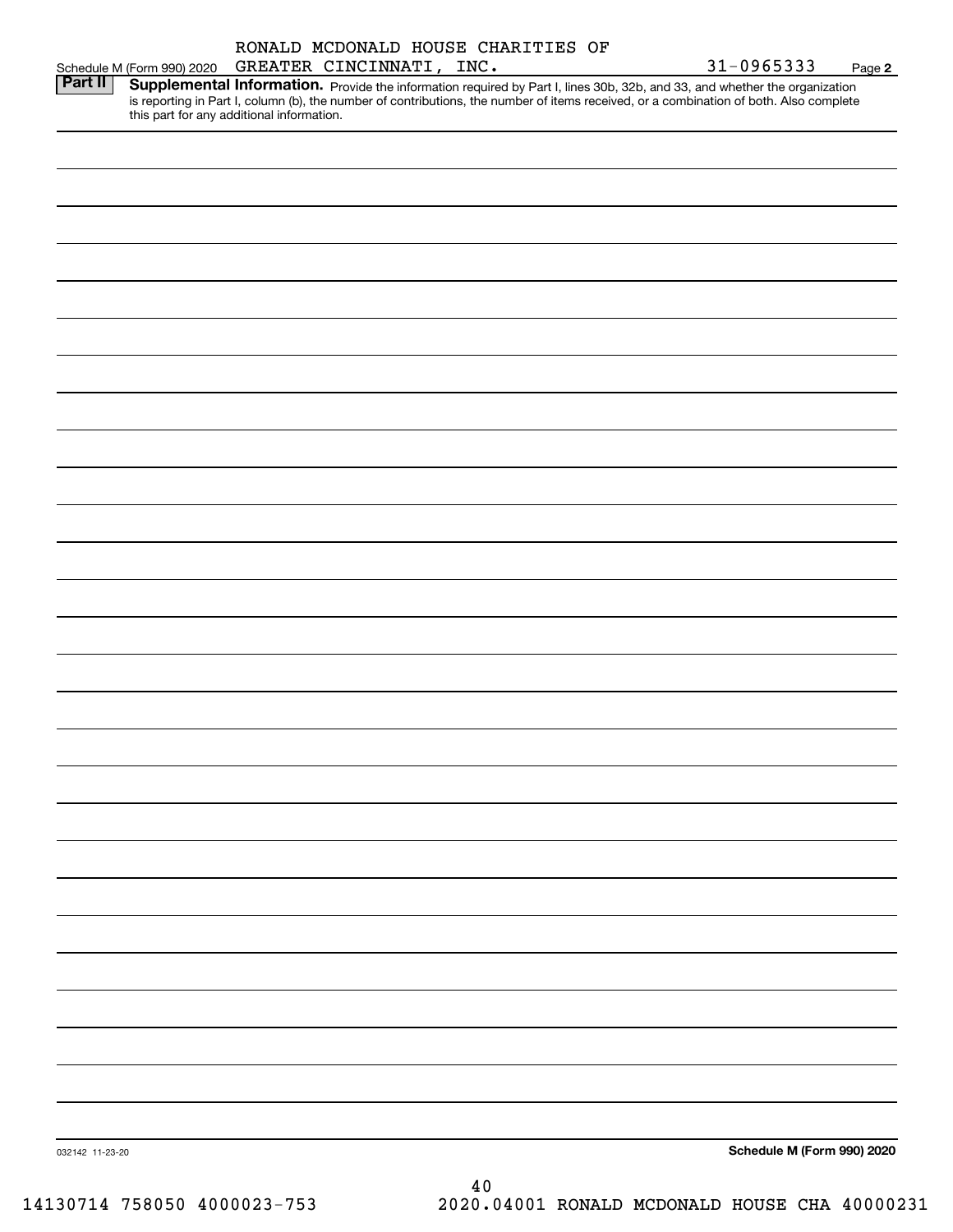**SCHEDULE O Supplemental Information to Form 990 or 990-EZ**

Internal Revenue Service

Department of the Treasury **(Form 990 or 990-EZ)** **Complete to provide information for responses to specific questions on Form 990 or 990-EZ or to provide any additional information. | Attach to Form 990 or 990-EZ. | Go to www.irs.gov/Form990 for the latest information.**



Name of the organization GREATER CINCINNATI, INC.  $\vert$  31-0965333 RONALD MCDONALD HOUSE CHARITIES OF

**Employer identification number**

FORM 990, PART I, LINE 1, DESCRIPTION OF ORGANIZATION MISSION:

RONALD MCDONALD HOUSE CHARITIES OF GREATER CINCINNATI PROVIDES A

SUPPORTIVE "HOME AWAY FROM HOME" FOR FAMILIES WITH CRITICALLY ILL

CHILDREN WHILE THEY RECEIVE MEDICAL TREATMENT. THE MISSION IS TO

SURROUND FAMILIES WITH HOPE AND SUPPORT, BRINGING JOY AND A SENSE OF

NORMALCY TO CHILDREN AS THEY HEAL.

FORM 990, PART I, LINE 6, NUMBER OF VOLUNTEERS:

THE 2,307 VOLUNTEERS SHOWN INCLUDES THE NUMBER OF INDIVIDUALS WHO

VOLUNTEERED AS GUEST SERVICES VOLUNTEERS (335), BOARD MEMBERS (28),

BOARD COMMITTEE MEMBERS WHO ARE NOT MEMBERS OF OUR BOARD OF TRUSTEES

(42) AND SPECIAL EVENT VOLUNTEERS WHO ASSIST STAFF ON SPECIAL EVENTS

THROUGHOUT THE YEAR INCLUDING THE GOLF OUTING AND GRAND OPENING EVENT

(5).

THE GUEST SERVICES VOLUNTEERS HELP PROVIDE FAMILIES AT RONALD MCDONALD

HOUSE WITH A PLEASANT AND COMFORTABLE STAY BY ASSISTING STAFF WITH THE

DAILY OPERATIONS OF THE HOUSE AND BY PROVIDING SUPPORT TO THE FAMILIES

AS NEEDED. THE FIGURE ALSO INCLUDES THE MEALS (1,087), ACTIVITIES

(150), SNACK (660) AND SERVICE GROUPS FROM AREA COMPANIES,

CHURCHES, SCHOOLS AND VARIOUS OTHER COMMUNITY ORGANIZATIONS

THAT COME TO RONALD MCDONALD HOUSE TO PREPARE HOME-COOKED MEALS AND

SNACKS, PERFORM MAJOR CLEANING PROJECTS OR LEAD SPECIAL ACTIVITIES

RANGING FROM STORYTELLING AND MUSICAL ENTERTAINMENT TO MASSAGE AND

HAIRCUTS TO ARTS AND CRAFTS TO GAME NIGHTS AND SPECIAL HOLIDAY

CELEBRATIONS. DUE TO COVID RESTRICTIONS, MOST VOLUNTEER ACTIVITIES WERE

SUSPENDED STARTING IN MARCH 2020.

032211 11-20-20 LHA For Paperwork Reduction Act Notice, see the Instructions for Form 990 or 990-EZ. Schedule O (Form 990 or 990-EZ) 2020

41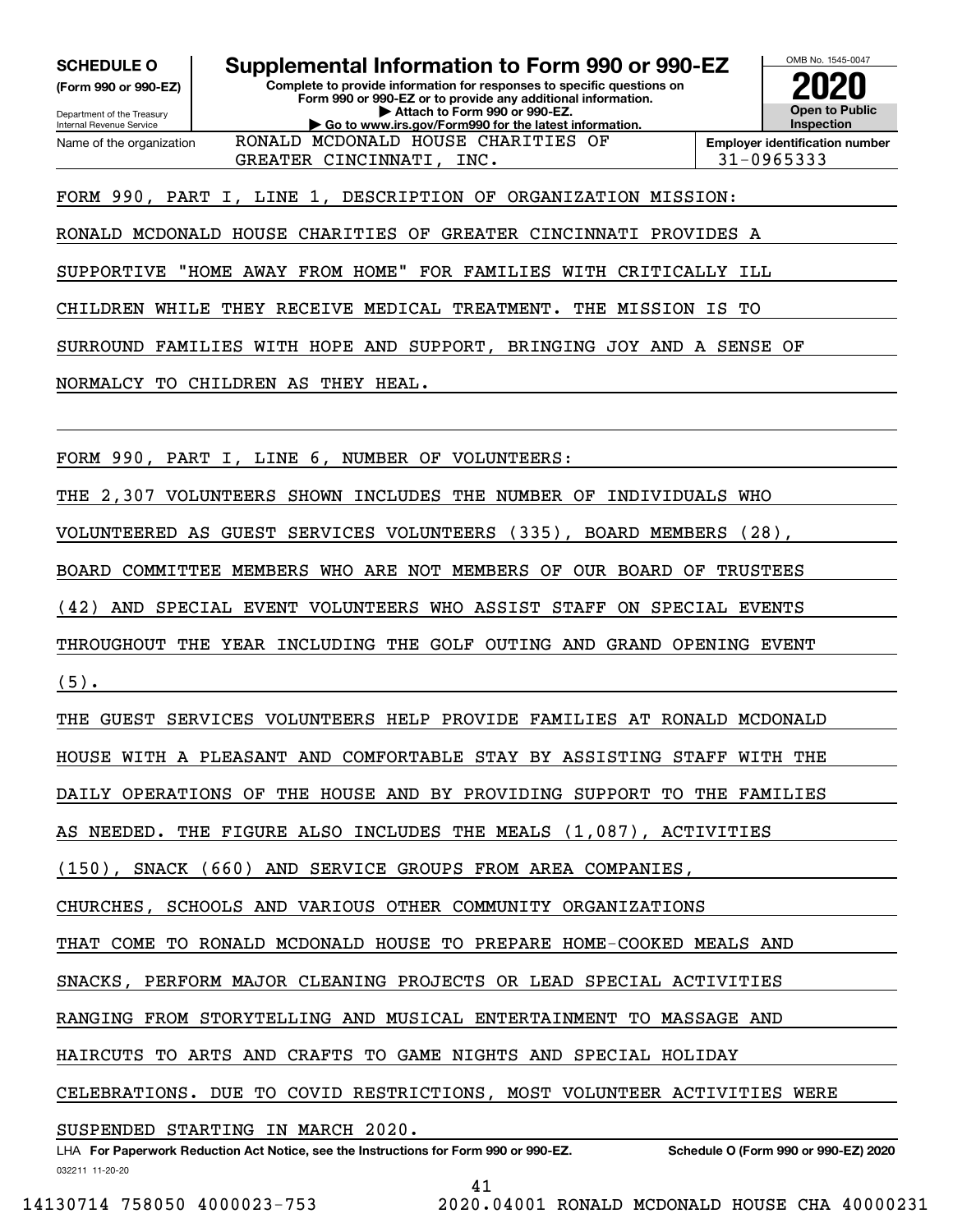FORM 990, PART III, LINE 1, DESCRIPTION OF ORGANIZATION MISSION: RONALD MCDONALD HOUSE CHARITIES OF GREATER CINCINNATI OFFERS A COMMUNITY OF COMPASSION, SUPPORT AND THE COMFORTS OF HOME TO FAMILIES WITH CRITICALLY ILL CHILDREN, STEPS AWAY FROM THE MEDICAL CARE THEY NEED.

032212 11-20-20 **Schedule O (Form 990 or 990-EZ) 2020** FORM 990, PART III, LINE 4A, PROGRAM SERVICE ACCOMPLISHMENTS: RMHC OF GREATER CINCINNATI OFFERS A COMMUNITY OF COMPASSION, SUPPORT AND THE COMFORTS OF HOME TO FAMILIES WITH CRITICALLY ILL CHILDREN, STEPS AWAY FROM THE MEDICAL CARE THEY NEED. NO ONE IS EVER TURNED AWAY FOR AN INABILITY TO CONTRIBUTE (THE ACTUAL COST TO PROVIDE A ROOM, MEALS AND ALL THE AMENITIES IS OVER \$140 PER DAY). IN 2020, THE HOUSE PROVIDED 13,771 NIGHTS OF CARE, SAVING FAMILIES MORE THAN \$3.1 MILLION IN LODGING AND MEAL COSTS. THE RONALD MCDONALD HOUSE IN CINCINNATI OFFERS SAFE AND COMFORTABLE RESIDENTIAL ACCOMMODATIONS FOR 177 FAMILIES EACH NIGHT. LOCATED NEXT DOOR TO CINCINNATI CHILDREN'S HOSPITAL MEDICAL CENTER (WHICH CARES FOR FAMILIES FROM ALL OVER THE WORLD), RONALD MCDONALD HOUSE OFFERS FAMILIES A PRIVATE BEDROOM AND BATHROOM AS WELL AS SHARED LIVING AREAS, HEALTHY MEALS, LAUNDRY AND KITCHEN FACILITIES, INDOOR AND OUTDOOR PLAY AREAS, REGULARLY PROGRAMMED FAMILY ACTIVITIES, AS WELL AS ONGOING SUPPORT FROM OTHER FAMILIES, VOLUNTEERS AND STAFF. WITHOUT OUR HOUSE, FAMILIES WOULD HAVE TO SLEEP IN THE HOSPITAL WAITING ROOMS, THEIR CHILD'S ROOM OR EVEN THEIR CARS, AS MOST FAMILIES COULD NOT AFFORD A HOTEL FOR WEEKS OR MONTHS. OUR HOUSE SERVES ALL AGES, SOCIOECONOMIC LEVELS AND RACES, WELCOMING ALL FAMILIES WHO NEED A WARM, CARING 42

 <sup>14130714 758050 4000023-753 2020.04001</sup> RONALD MCDONALD HOUSE CHA 40000231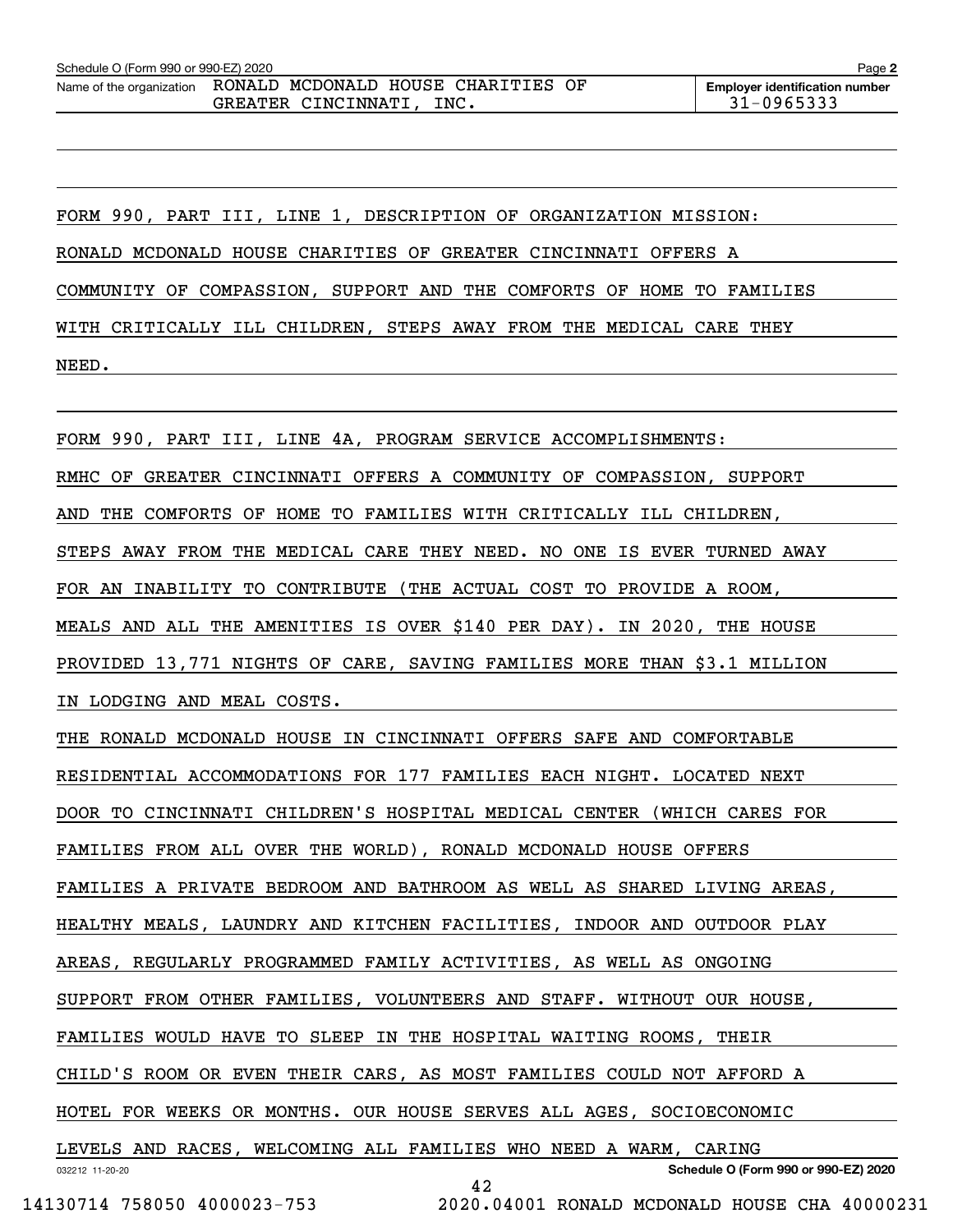| RONALD MCDONALD HOUSE CHARITIES OF<br>Name of the organization<br>GREATER CINCINNATI, INC. |  |  |  |  |  | <b>Employer identification number</b><br>$31 - 0965333$ |  |  |  |  |
|--------------------------------------------------------------------------------------------|--|--|--|--|--|---------------------------------------------------------|--|--|--|--|
| ENVIRONMENT IN WHICH TO REST SO THEY CAN BETTER SUPPORT THEIR                              |  |  |  |  |  |                                                         |  |  |  |  |
| CHILDREN'S HEALING.                                                                        |  |  |  |  |  |                                                         |  |  |  |  |

FORM 990, PART VI, SECTION B, LINE 11B:

A DRAFT OF THE FORM 990 IS REVIEWED IN DETAIL BY THE TREASURER, AUDIT

COMMITTEE MEMBERS AND FINANCE DIRECTOR BEFORE BEING SUBMITTED TO THE ENTIRE

BOARD OF TRUSTEES FOR REVIEW AND COMMENTS. THE DRAFT IS THEN REVISED,

REVIEWED, AND SUBMITTED.

FORM 990, PART VI, SECTION B, LINE 12C:

ALL MEMBERS OF THE BOARD OF TRUSTEES ARE REQUIRED TO SIGN THE CONFLICT OF INTEREST POLICY ANNUALLY AND DISCLOSE ANY CONFLICTS. ANY BOARD MEMBER WHO HAS DISCLOSED A CONFLICT RECUSES HIM OR HERSELF FROM THE DISCUSSION AND VOTE, IF APPLICABLE.

FORM 990, PART VI, SECTION B, LINE 15:

COMPENSATION PROCESS FOR TOP OFFICIAL:

032212 11-20-20 **Schedule O (Form 990 or 990-EZ) 2020** COMPENSATION FOR THE EXECUTIVE DIRECTOR IS RECOMMENDED BY THE EXECUTIVE COMMITTEE AFTER COMPARABLE DATA IS REVIEWED. THE COMPARABLE DATA ANALYZES LOCAL NOT-FOR-PROFITS' EXECUTIVE DIRECTORS' SALARIES AS WELL AS OTHER RONALD MCDONALD HOUSES OF COMPARABLE SIZE. THE RECOMMENDATION ALSO OCCURS AFTER THE EXECUTIVE DIRECTOR'S JOB PERFORMANCE IS REVIEWED BY THE EXECUTIVE COMMITTEE. THE COMPENSATION RECOMMENDATION THEN GOES BEFORE THE WHOLE BOARD FOR DISCUSSION AND APPROVAL. ADDITIONALLY, IN 2015, AN INDEPENDENT COMPENSATION CONSULTANT WAS CONTRACTED TO REVIEW THE COMPENSATION FOR ALL SALARIED AND HOURLY POSITIONS, INCLUDING THE EXECUTIVE DIRECTOR AND OTHER MEMBERS OF THE LEADERSHIP TEAM. A DETAILED REPORT WAS ISSUED AND SHARED WITH THE EXECUTIVE COMMITTEE AND THE BOARD.

43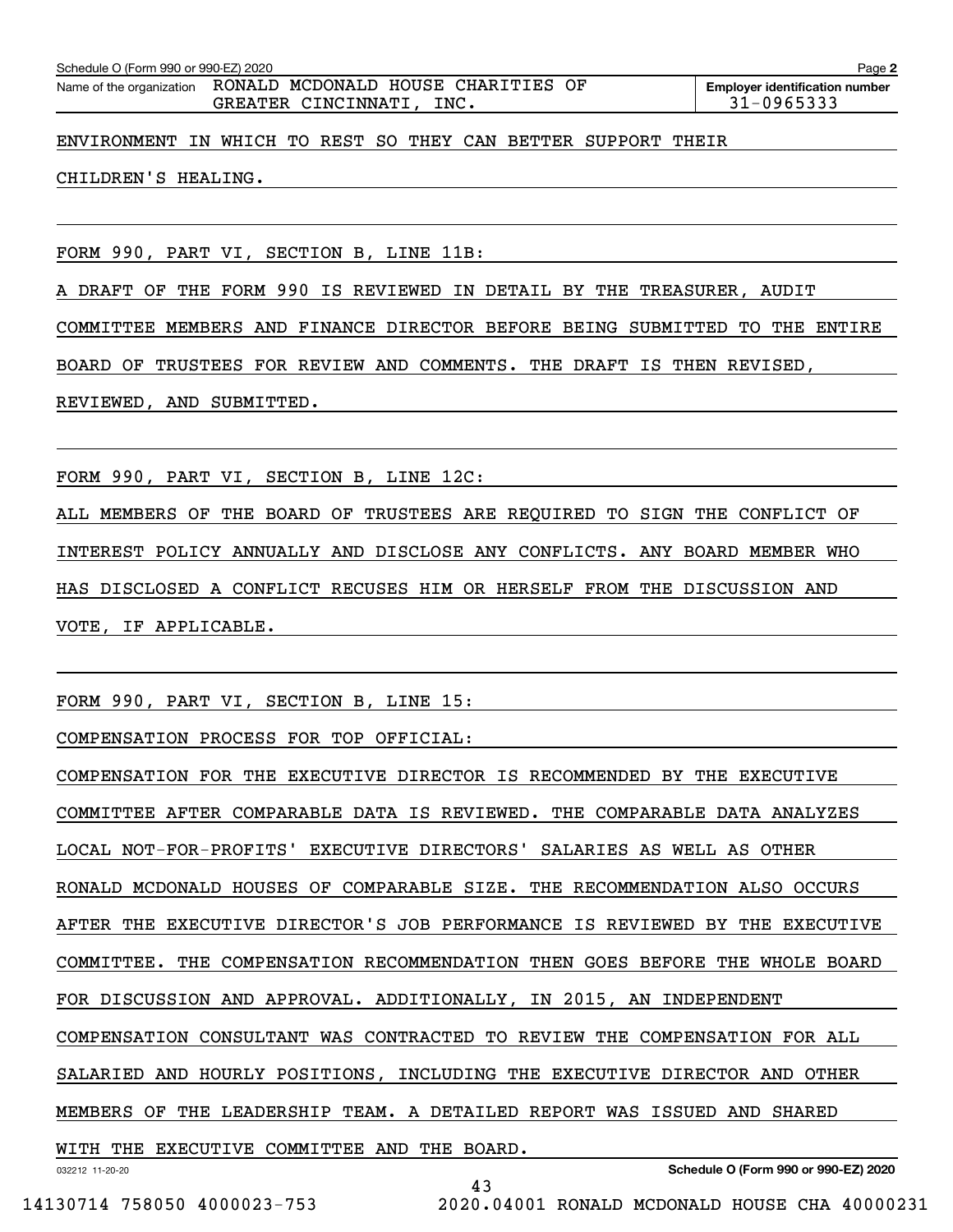| Schedule O (Form 990 or 990-EZ) 2020                             |                          |  | Page 2                                |
|------------------------------------------------------------------|--------------------------|--|---------------------------------------|
| Name of the organization  RONALD  MCDONALD  HOUSE  CHARITIES  OF |                          |  | <b>Employer identification number</b> |
|                                                                  | GREATER CINCINNATI, INC. |  | $31 - 0965333$                        |

COMPENSATION PROCESS FOR OFFICERS:

IN 2015, AN INDEPENDENT COMPENSATION CONSULTANT WAS CONTRACTED TO REVIEW THE COMPENSATION FOR ALL POSITIONS, INCLUDING MEMBERS OF THE LEADERSHIP TEAM. EACH POSITION WAS THOROUGHLY BENCHMARKED TO COMPARABLE POSITIONS IN THE INDUSTRY. THE STUDY NOTED MEDIAN SALARY FOR EACH POSITION, PINPOINTED COMPENSATION QUARTILES, AND PRESENTED EACH POSITION'S ANNUALIZED PAY RATE IN RELATION TO THE INDUSTRY MEDIAN. THE STUDY IDENTIFIED THE RANGES FOR EACH JOB AND THE TARGET OR MIDDLE OF THE RANGE (MEDIAN PAY IN THE MARKETPLACE, CALCULATED AS AN AVERAGE OF THREE SEPARATE DATA SOURCES). A DETAILED REPORT WAS ISSUED AND SHARED WITH THE EXECUTIVE COMMITTEE AND THE BOARD.

FORM 990, PART VI, SECTION C, LINE 19:

COPIES OF THE GOVERNING DOCUMENTS, POLICIES, AND FINANCIAL STATEMENTS ARE MAINTAINED IN THE ADMINISTRATIVE OFFICES AND ARE AVAILABLE FOR VIEWING BY THE PUBLIC. THE IRS FORM 990 IS ALSO AVAILABLE FOR VIEWING AND DOWNLOADING THROUGH OUR WEBSITE (WWW.RMHCINCINNATI.ORG) AS PART OF THE "OUR HOUSE" TAB: WWW.RMHCINCINNATI.ORG/OUR-HOUSE/WHATS-NEW/FINANCIAL-INFORMATION/. OUR ANNUAL REPORT WHICH CONTAINS THE MOST RECENT ANNUAL AUDITED FINANCIAL INFORMATION CAN BE DOWNLOADED AND VIEWED THROUGH THIS SAME WEB ADDRESS.

FORM 990, PART VIII, LINE 2A, PROGRAM SERVICE REVENUE: NO ONE IS EVER TURNED AWAY FOR INABILITY TO CONTRIBUTE. THESE CONTRIBUTIONS ARE INCLUDED IN PART VIII, LINE 1F. THIRD-PARTY ORGANIZATIONS ARE BILLED A NEGOTIATED RATE. THESE COLLECTED ROOM REIMBURSEMENTS APPEAR AS PROGRAM SERVICE REVENUE IN PART VIII, LINE 2A.

44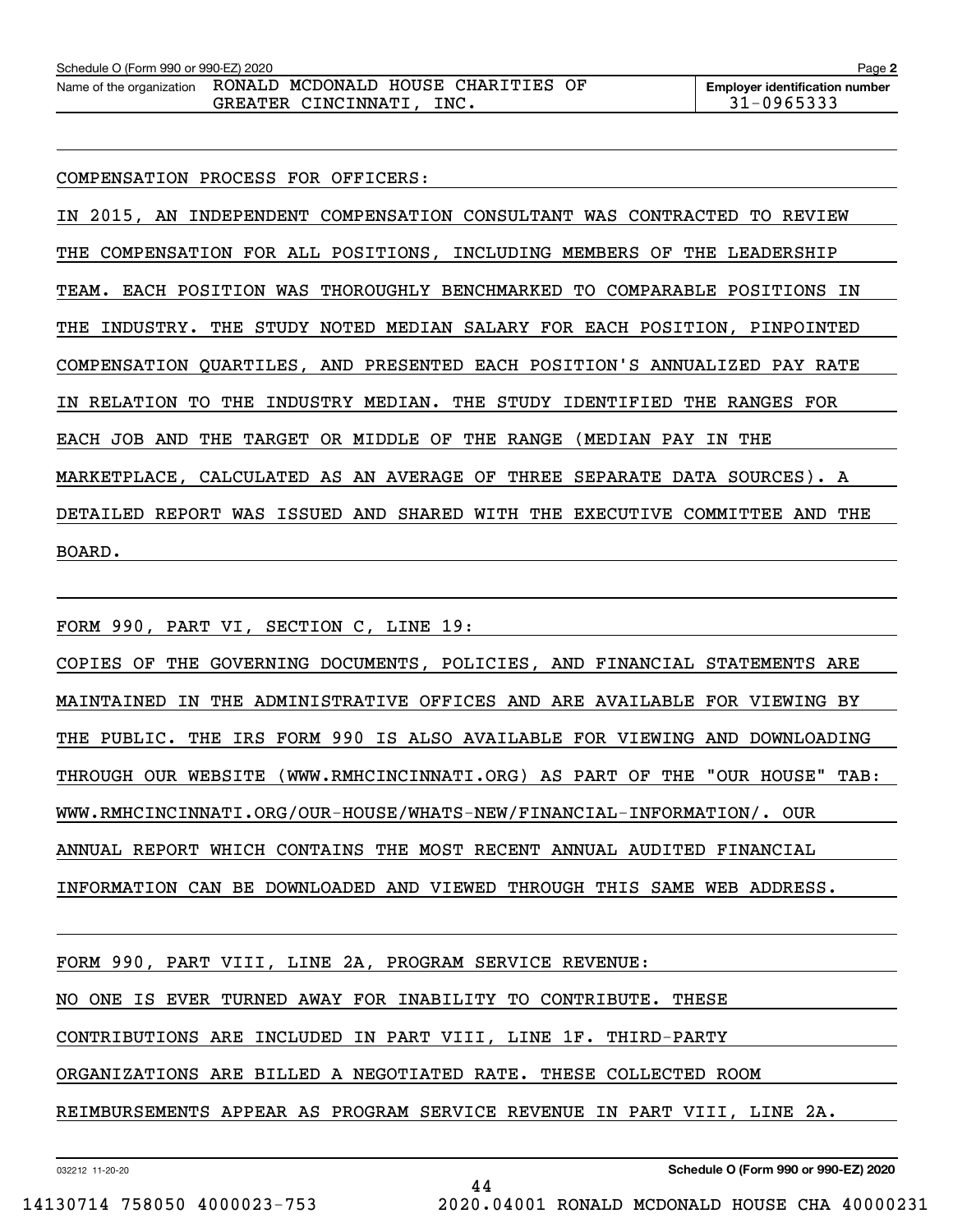| Schedule O (Form 990 or 990-EZ) 2020 |                     |                                    | Page 2                                |
|--------------------------------------|---------------------|------------------------------------|---------------------------------------|
| Name of the organization             |                     | RONALD MCDONALD HOUSE CHARITIES OF | <b>Employer identification number</b> |
|                                      | GREATER CINCINNATI. | INC.                               | $31 - 0965333$                        |

FORM 990, PART XII, LINE 2C

THE PROCESS HAS NOT CHANGED FROM THE PRIOR YEAR.

**Schedule O (Form 990 or 990-EZ) 2020**

032212 11-20-20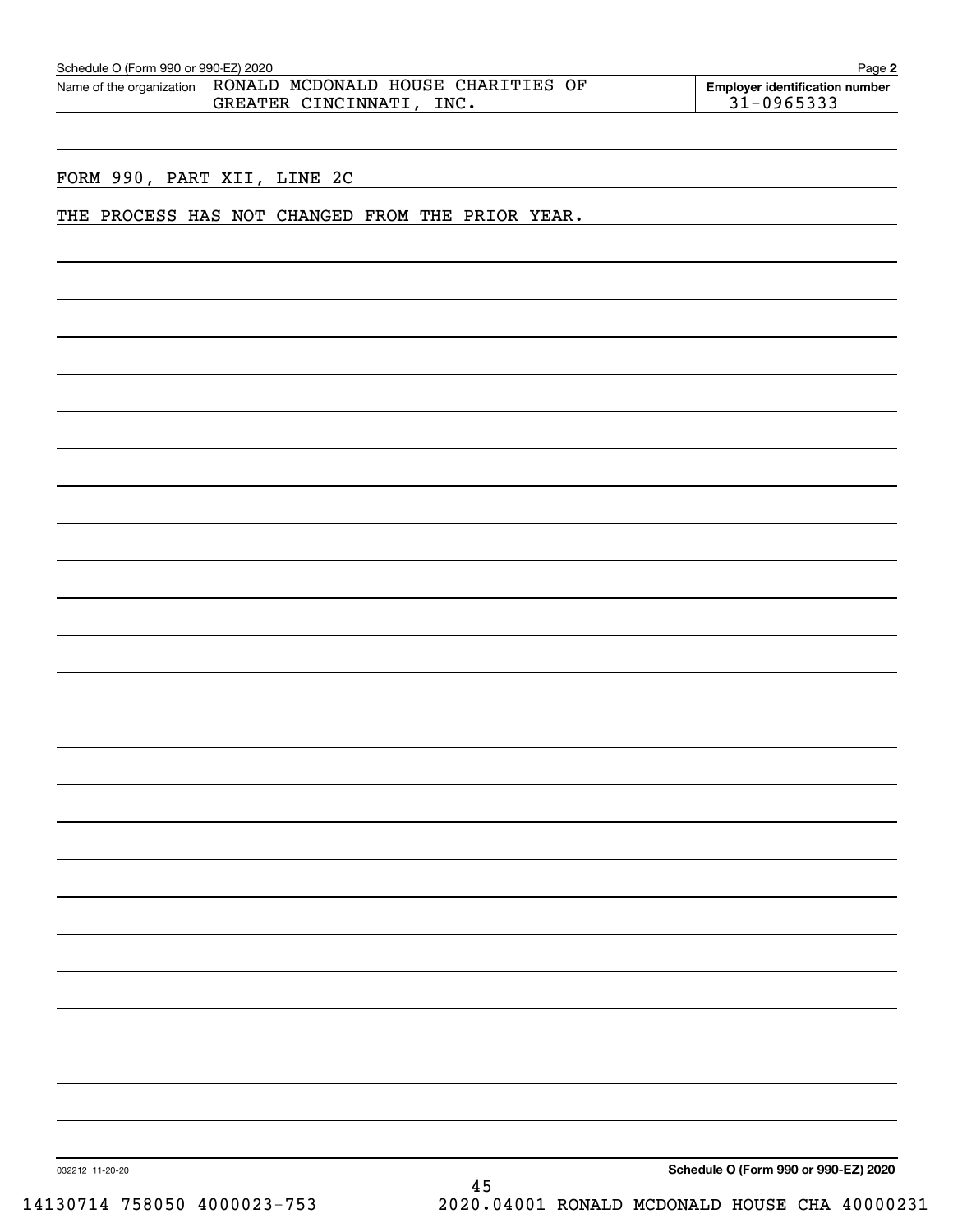### UNRELATED BUSINESS INCOME

## **CARRYOVER DATA TO 2021**

| Name RONALD MCDONALD HOUSE CHARITIES OF<br>GREATER CINCINNATI, INC.                                            | <b>Employer Identification Number</b><br>31-0965333 |        |
|----------------------------------------------------------------------------------------------------------------|-----------------------------------------------------|--------|
| Based on the information provided with this return, the following are possible carryover amounts to next year. |                                                     |        |
| FEDERAL POST-2017 NET OPERATING LOSS - INVESTMENT IN PASSTHR                                                   |                                                     | 383.   |
| FEDERAL PRE-2018 NET OPERATING LOSS                                                                            |                                                     | 2,794. |
|                                                                                                                |                                                     |        |
|                                                                                                                |                                                     |        |
|                                                                                                                |                                                     |        |
|                                                                                                                |                                                     |        |
|                                                                                                                |                                                     |        |
|                                                                                                                |                                                     |        |
|                                                                                                                |                                                     |        |
|                                                                                                                |                                                     |        |
|                                                                                                                |                                                     |        |
|                                                                                                                |                                                     |        |
|                                                                                                                |                                                     |        |
|                                                                                                                |                                                     |        |
|                                                                                                                |                                                     |        |
|                                                                                                                |                                                     |        |
|                                                                                                                |                                                     |        |
|                                                                                                                |                                                     |        |
|                                                                                                                |                                                     |        |
|                                                                                                                |                                                     |        |
|                                                                                                                |                                                     |        |
|                                                                                                                |                                                     |        |
|                                                                                                                |                                                     |        |
|                                                                                                                |                                                     |        |
|                                                                                                                |                                                     |        |
|                                                                                                                |                                                     |        |
|                                                                                                                |                                                     |        |
|                                                                                                                |                                                     |        |
|                                                                                                                |                                                     |        |
|                                                                                                                |                                                     |        |

019341 04-01-20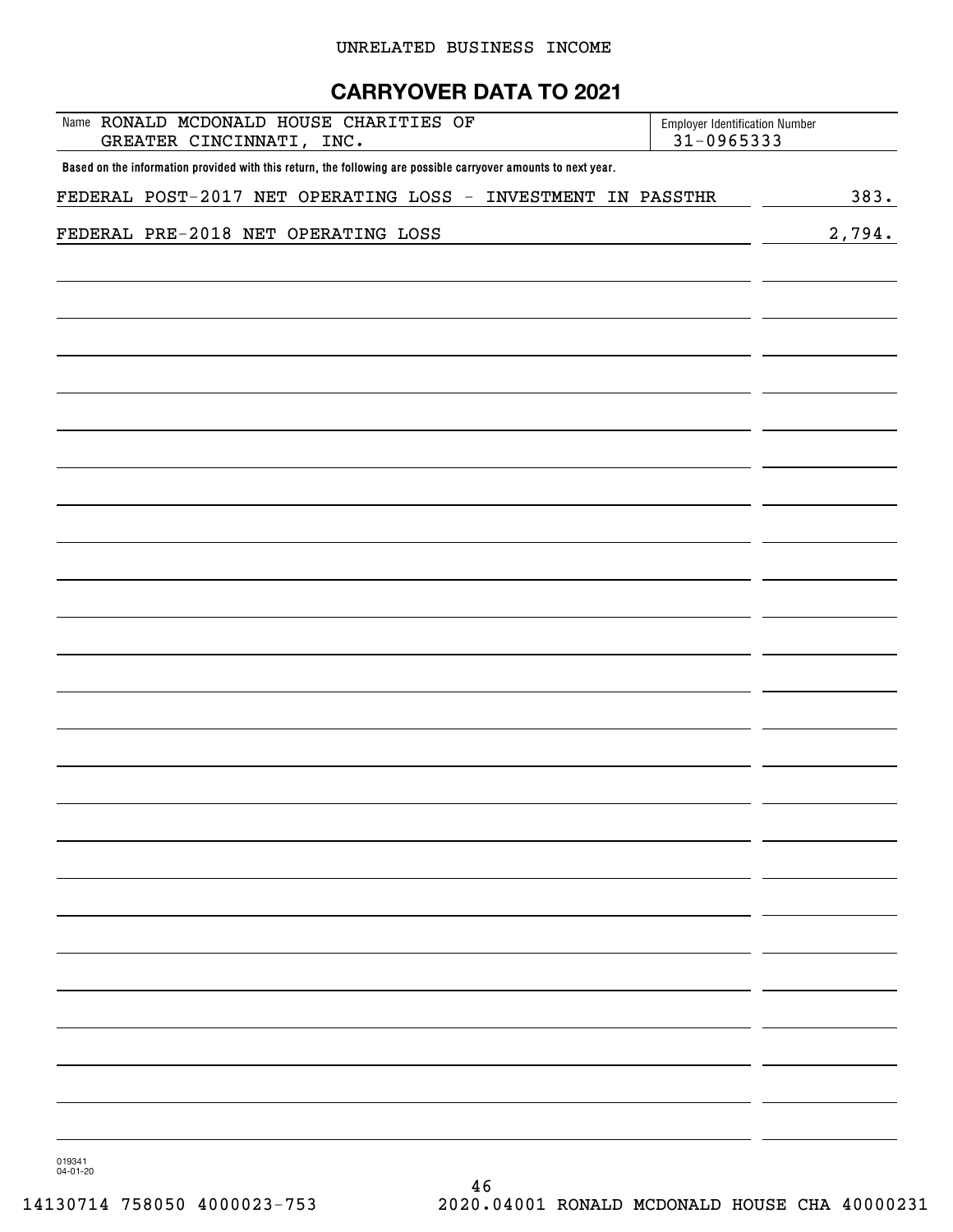(Rev. January 2020)

## **Application for Automatic Extension of Time To File an Exempt Organization Return**

Department of the Treasury Internal Revenue Service

**| File a separate application for each return.**

**| Go to www.irs.gov/Form8868 for the latest information.**

**Electronic filing (e-file).**  You can electronically file Form 8868 to request a 6-month automatic extension of time to file any of the filing of this form, visit www.irs.gov/e-file-providers/e-file-for-charities-and-non-profits. forms listed below with the exception of Form 8870, Information Return for Transfers Associated With Certain Personal Benefit Contracts, for which an extension request must be sent to the IRS in paper format (see instructions). For more details on the electronic

### **Automatic 6-Month Extension of Time.** Only submit original (no copies needed).

All corporations required to file an income tax return other than Form 990-T (including 1120-C filers), partnerships, REMICs, and trusts must use Form 7004 to request an extension of time to file income tax returns.

| Name of exempt organization or other filer, see instructions.<br>Type or<br>RONALD MCDONALD HOUSE CHARITIES OF<br>print           |                                                                                                                                                                                                                                                                                                                                                                                                                                                                                                                                                                        |        |                                                                                                                       |              |    | Taxpayer identification number (TIN)         |
|-----------------------------------------------------------------------------------------------------------------------------------|------------------------------------------------------------------------------------------------------------------------------------------------------------------------------------------------------------------------------------------------------------------------------------------------------------------------------------------------------------------------------------------------------------------------------------------------------------------------------------------------------------------------------------------------------------------------|--------|-----------------------------------------------------------------------------------------------------------------------|--------------|----|----------------------------------------------|
|                                                                                                                                   | GREATER CINCINNATI, INC.                                                                                                                                                                                                                                                                                                                                                                                                                                                                                                                                               |        |                                                                                                                       |              |    | 31-0965333                                   |
| File by the<br>due date for<br>filing your<br>return. See                                                                         | Number, street, and room or suite no. If a P.O. box, see instructions.<br>341 ERKENBRECHER AVENUE                                                                                                                                                                                                                                                                                                                                                                                                                                                                      |        |                                                                                                                       |              |    |                                              |
| City, town or post office, state, and ZIP code. For a foreign address, see instructions.<br>instructions.<br>CINCINNATI, OH 45229 |                                                                                                                                                                                                                                                                                                                                                                                                                                                                                                                                                                        |        |                                                                                                                       |              |    |                                              |
|                                                                                                                                   | Enter the Return Code for the return that this application is for (file a separate application for each return)                                                                                                                                                                                                                                                                                                                                                                                                                                                        |        |                                                                                                                       |              |    | $\overline{0}$<br>7                          |
| <b>Application</b>                                                                                                                |                                                                                                                                                                                                                                                                                                                                                                                                                                                                                                                                                                        | Return | <b>Application</b>                                                                                                    |              |    | Return                                       |
| Is For                                                                                                                            |                                                                                                                                                                                                                                                                                                                                                                                                                                                                                                                                                                        | Code   | <b>Is For</b>                                                                                                         | Code         |    |                                              |
|                                                                                                                                   | Form 990 or Form 990-EZ                                                                                                                                                                                                                                                                                                                                                                                                                                                                                                                                                | 01     | Form 990-T (corporation)                                                                                              |              |    | 07                                           |
| Form 990-BL                                                                                                                       |                                                                                                                                                                                                                                                                                                                                                                                                                                                                                                                                                                        | 02     | Form 1041-A                                                                                                           |              |    |                                              |
|                                                                                                                                   | Form 4720 (individual)                                                                                                                                                                                                                                                                                                                                                                                                                                                                                                                                                 | 03     | Form 4720 (other than individual)                                                                                     |              |    | 09                                           |
| Form 990-PF                                                                                                                       |                                                                                                                                                                                                                                                                                                                                                                                                                                                                                                                                                                        | 04     | Form 5227                                                                                                             |              |    | 10                                           |
|                                                                                                                                   | Form 990-T (sec. 401(a) or 408(a) trust)                                                                                                                                                                                                                                                                                                                                                                                                                                                                                                                               | 05     | Form 6069                                                                                                             |              |    | 11                                           |
|                                                                                                                                   | Form 990-T (trust other than above)<br><b>JOSEPH DAVY</b>                                                                                                                                                                                                                                                                                                                                                                                                                                                                                                              | 06     | Form 8870                                                                                                             |              |    | 12                                           |
| $box \blacktriangleright$  <br>1<br>2                                                                                             | If this is for a Group Return, enter the organization's four digit Group Exemption Number (GEN) _________. If this is for the whole group, check this<br>$\vert$ . If it is for part of the group, check this box $\blacktriangleright$<br>I request an automatic 6-month extension of time until<br>the organization named above. The extension is for the organization's return for:<br>$\blacktriangleright$ $\boxed{\text{X}}$ calendar year 2020 or<br>If the tax year entered in line 1 is for less than 12 months, check reason:<br>Change in accounting period |        | and attach a list with the names and TINs of all members the extension is for.<br>NOVEMBER 15, 2021<br>Initial return | Final return |    | , to file the exempt organization return for |
| За                                                                                                                                | If this application is for Forms 990-BL, 990-PF, 990-T, 4720, or 6069, enter the tentative tax, less<br>any nonrefundable credits. See instructions.                                                                                                                                                                                                                                                                                                                                                                                                                   |        |                                                                                                                       | За           | \$ | $0$ .                                        |
| b                                                                                                                                 | If this application is for Forms 990-PF, 990-T, 4720, or 6069, enter any refundable credits and                                                                                                                                                                                                                                                                                                                                                                                                                                                                        |        |                                                                                                                       |              |    |                                              |
|                                                                                                                                   | estimated tax payments made. Include any prior year overpayment allowed as a credit.                                                                                                                                                                                                                                                                                                                                                                                                                                                                                   |        |                                                                                                                       | Зb           | \$ | $0$ .                                        |
| <b>Balance due.</b> Subtract line 3b from line 3a. Include your payment with this form, if required, by<br>c                      |                                                                                                                                                                                                                                                                                                                                                                                                                                                                                                                                                                        |        |                                                                                                                       |              |    |                                              |
|                                                                                                                                   | 3c<br>using EFTPS (Electronic Federal Tax Payment System). See instructions.<br>\$                                                                                                                                                                                                                                                                                                                                                                                                                                                                                     |        |                                                                                                                       |              |    | 0.                                           |
| instructions.<br><b>LHA</b>                                                                                                       | Caution: If you are going to make an electronic funds withdrawal (direct debit) with this Form 8868, see Form 8453-EO and Form 8879-EO for payment<br>For Privacy Act and Paperwork Reduction Act Notice, see instructions.                                                                                                                                                                                                                                                                                                                                            |        |                                                                                                                       |              |    | Form 8868 (Rev. 1-2020)                      |

023841 04-01-20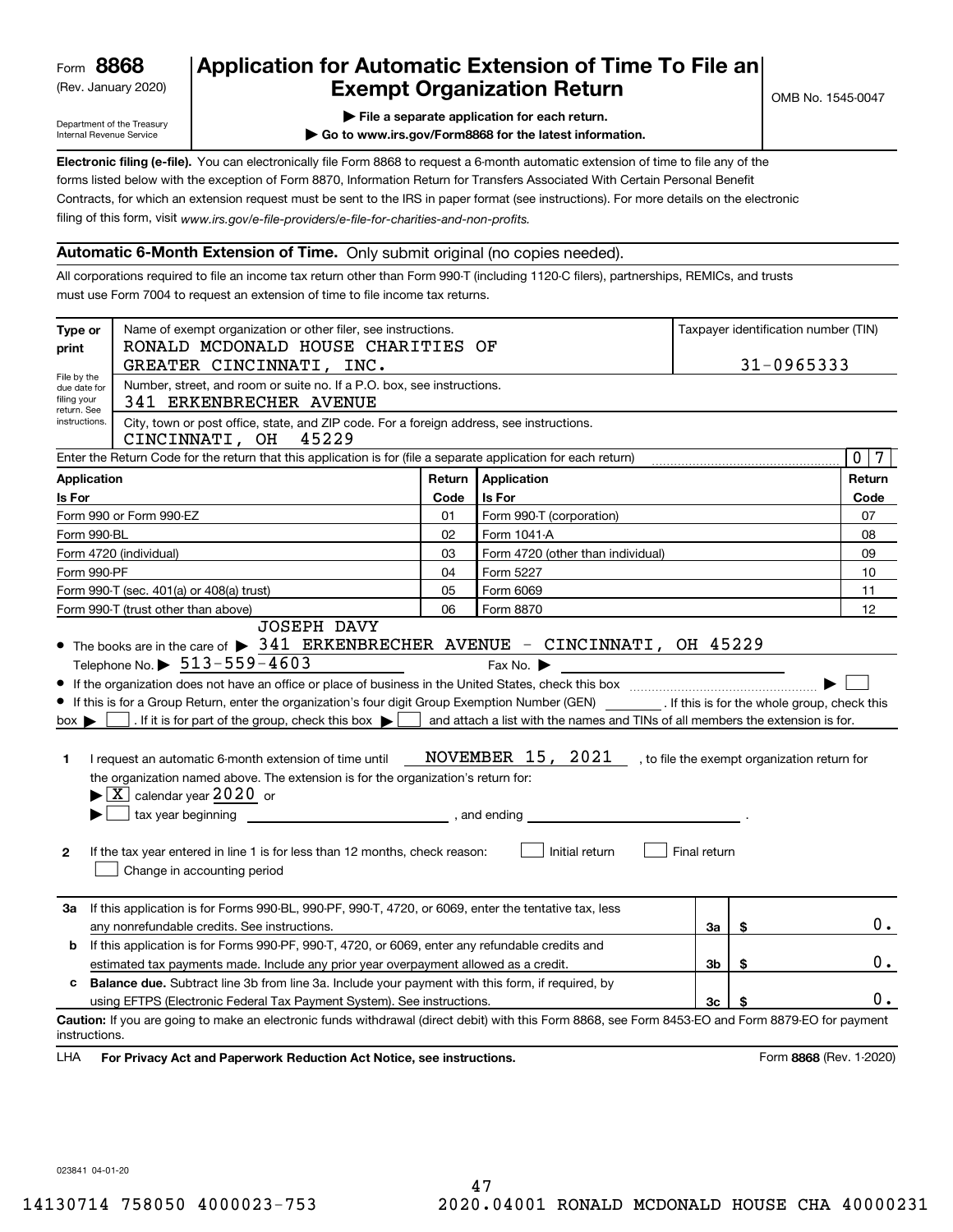|                |                                                        |       | EXTENDED TO NOVEMBER 15, 2021                                                                                                                                                                                                  |                |                                                               |
|----------------|--------------------------------------------------------|-------|--------------------------------------------------------------------------------------------------------------------------------------------------------------------------------------------------------------------------------|----------------|---------------------------------------------------------------|
|                | $F_{\text{form}}$ 990-T                                |       | <b>Exempt Organization Business Income Tax Return</b>                                                                                                                                                                          |                | OMB No. 1545-0047                                             |
|                |                                                        |       | (and proxy tax under section 6033(e))                                                                                                                                                                                          |                |                                                               |
|                |                                                        |       | For calendar year 2020 or other tax year beginning<br>and ending                                                                                                                                                               |                | 2020                                                          |
|                | Department of the Treasury<br>Internal Revenue Service |       | Go to www.irs.gov/Form990T for instructions and the latest information.<br>bo not enter SSN numbers on this form as it may be made public if your organization is a $501(c)(3)$ .                                              |                | Open to Public Inspection for<br>501(c)(3) Organizations Only |
|                | Check box if<br>address changed.                       |       | Name of organization $($ $\Box$ Check box if name changed and see instructions.)<br>RONALD MCDONALD HOUSE CHARITIES OF                                                                                                         |                | DEmployer identification number                               |
|                | <b>B</b> Exempt under section                          | Print | GREATER CINCINNATI, INC.                                                                                                                                                                                                       |                | 31-0965333                                                    |
|                | $\boxed{\mathbf{X}}$ 501(c)(3                          | or    | Number, street, and room or suite no. If a P.O. box, see instructions.                                                                                                                                                         |                | F Group exemption number<br>(see instructions)                |
|                | 220(e)<br>408(e)                                       | Type  | 341 ERKENBRECHER AVENUE                                                                                                                                                                                                        |                |                                                               |
|                | 530(a) <br>408A                                        |       | City or town, state or province, country, and ZIP or foreign postal code                                                                                                                                                       |                |                                                               |
|                | 529(a)<br>529S                                         |       | CINCINNATI, OH 45229                                                                                                                                                                                                           | lE.            | Check box if                                                  |
|                |                                                        |       | 91, 344, 347.<br>C Book value of all assets at end of year                                                                                                                                                                     |                | an amended return.                                            |
| G              | Check organization type $\blacktriangleright$          |       | $\boxed{\textbf{X}}$ 501(c) corporation<br>$501(c)$ trust<br>$401(a)$ trust<br>Other trust                                                                                                                                     |                | Applicable reinsurance entity                                 |
| н.             | Check if filing only to $\blacktriangleright$          |       | Claim credit from Form 8941<br>Claim a refund shown on Form 2439                                                                                                                                                               |                |                                                               |
|                |                                                        |       |                                                                                                                                                                                                                                |                |                                                               |
| J              |                                                        |       | Enter the number of attached Schedules A (Form 990-T)                                                                                                                                                                          |                |                                                               |
| Κ              |                                                        |       | During the tax year, was the corporation a subsidiary in an affiliated group or a parent-subsidiary controlled group?                                                                                                          |                | $\boxed{\text{X}}$ No<br>Yes                                  |
|                |                                                        |       | If "Yes," enter the name and identifying number of the parent corporation.                                                                                                                                                     |                |                                                               |
| Part I         |                                                        |       | Telephone number $\triangleright$ 513-559-4603<br>The books are in care of $\blacktriangleright$ JOSEPH DAVY<br><b>Total Unrelated Business Taxable Income</b>                                                                 |                |                                                               |
|                |                                                        |       |                                                                                                                                                                                                                                |                |                                                               |
| 1              |                                                        |       | Total of unrelated business taxable income computed from all unrelated trades or businesses (see                                                                                                                               |                |                                                               |
|                | instructions)                                          |       |                                                                                                                                                                                                                                | 1              | $0$ .                                                         |
| $\mathbf{2}$   | Reserved                                               |       |                                                                                                                                                                                                                                | $\mathbf{2}$   |                                                               |
| 3              | Add lines 1 and 2                                      |       |                                                                                                                                                                                                                                | 3<br>4         | $0$ .                                                         |
| 4              |                                                        |       | Charitable contributions (see instructions for limitation rules)                                                                                                                                                               | 5              |                                                               |
| 5<br>6         |                                                        |       | Deduction for net operating loss. See instructions                                                                                                                                                                             | 6              | 0.                                                            |
| $\overline{7}$ |                                                        |       | Total of unrelated business taxable income before specific deduction and section 199A deduction.                                                                                                                               |                |                                                               |
|                | Subtract line 6 from line 5                            |       |                                                                                                                                                                                                                                | $\overline{7}$ |                                                               |
| 8              |                                                        |       | Specific deduction (generally \$1,000, but see instructions for exceptions) manufactions and the substitution of                                                                                                               | 8              | 1,000.                                                        |
| 9              |                                                        |       | Trusts. Section 199A deduction. See instructions [11] material material material material material material material material material material material material material material material material material material materi | 9              |                                                               |
| 10             | Total deductions. Add lines 8 and 9                    |       |                                                                                                                                                                                                                                | 10             | 1,000.                                                        |
| 11             |                                                        |       | Unrelated business taxable income. Subtract line 10 from line 7. If line 10 is greater than line 7,                                                                                                                            |                |                                                               |
|                | enter zero                                             |       |                                                                                                                                                                                                                                | 11             | $0$ .                                                         |
| Part II        | <b>Tax Computation</b>                                 |       |                                                                                                                                                                                                                                |                |                                                               |
| 1              |                                                        |       |                                                                                                                                                                                                                                | 1.             | $\overline{\mathbf{0}}$ .                                     |
| 2              |                                                        |       | Trusts taxable at trust rates. See instructions for tax computation. Income tax on the amount on                                                                                                                               |                |                                                               |
|                | Part I, line 11 from:                                  |       | Tax rate schedule or                                                                                                                                                                                                           | $\mathbf{2}$   |                                                               |
| з              | Proxy tax. See instructions                            |       |                                                                                                                                                                                                                                | 3              |                                                               |
| 4              | Other tax amounts. See instructions                    |       |                                                                                                                                                                                                                                | 4              |                                                               |
| 5              | Alternative minimum tax (trusts only)                  |       |                                                                                                                                                                                                                                | 5              |                                                               |
| 6              |                                                        |       | Tax on noncompliant facility income. See instructions                                                                                                                                                                          | 6              |                                                               |
| 7              |                                                        |       | <b>Total.</b> Add lines 3 through 6 to line 1 or 2, whichever applies                                                                                                                                                          | $\overline{7}$ | 0.                                                            |
| LHA            |                                                        |       | For Paperwork Reduction Act Notice, see instructions.                                                                                                                                                                          |                | Form 990-T (2020)                                             |

023701 02-02-21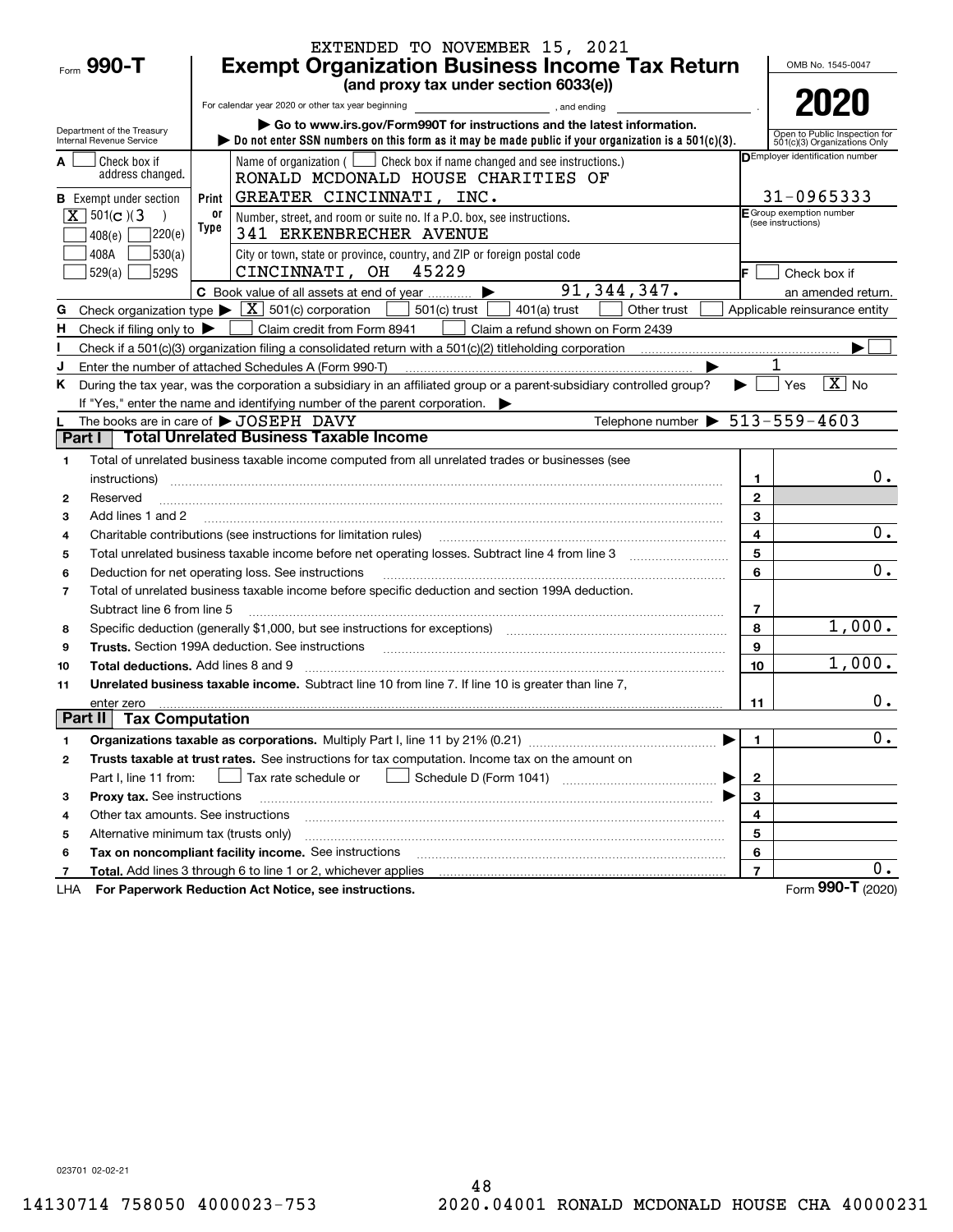|                 | Form 990-T (2020)                                                                                                       |              |  |     | Page 2           |  |
|-----------------|-------------------------------------------------------------------------------------------------------------------------|--------------|--|-----|------------------|--|
| <b>Part III</b> | <b>Tax and Payments</b>                                                                                                 |              |  |     |                  |  |
| 1a              | Foreign tax credit (corporations attach Form 1118; trusts attach Form 1116)<br>1a                                       |              |  |     |                  |  |
| b               | Other credits (see instructions)<br>1b                                                                                  |              |  |     |                  |  |
| C               | 1c                                                                                                                      |              |  |     |                  |  |
| d               | 1 <sub>d</sub>                                                                                                          |              |  |     |                  |  |
| е               | Total credits. Add lines 1a through 1d                                                                                  | 1e           |  |     |                  |  |
| 2               | Subtract line 1e from Part II, line 7                                                                                   | $\mathbf{2}$ |  |     | 0.               |  |
| 3               | Form 8611<br>Form 8697<br>Form 4255<br>Form 8866<br>Other taxes. Check if from:<br>$\mathbf{1}$                         |              |  |     |                  |  |
|                 | Other (attach statement)                                                                                                | 3            |  |     |                  |  |
| 4               | Check if includes tax previously deferred under<br>Total tax. Add lines 2 and 3 (see instructions).                     |              |  |     |                  |  |
|                 | section 1294. Enter tax amount here                                                                                     | 4            |  |     | 0.               |  |
| 5               | 2020 net 965 tax liability paid from Form 965-A or Form 965-B, Part II, column (k), line 4                              | 5            |  |     | $\overline{0}$ . |  |
| 6a              | Payments: A 2019 overpayment credited to 2020 [11] [11] maximum materials: A 2019 overpayment credited to 2020<br>6a    |              |  |     |                  |  |
| b               | 2020 estimated tax payments. Check if section 643(g) election applies $\qquad \qquad \bullet$<br>6b                     |              |  |     |                  |  |
| c               | Tax deposited with Form 8868<br>6c                                                                                      |              |  |     |                  |  |
| d               | Foreign organizations: Tax paid or withheld at source (see instructions) [<br>6d                                        |              |  |     |                  |  |
| e               | 6e                                                                                                                      |              |  |     |                  |  |
| f               | 6f                                                                                                                      |              |  |     |                  |  |
| g               | Other credits, adjustments, and payments:   Form 2439                                                                   |              |  |     |                  |  |
|                 | Other $\overline{\hspace{1cm}}$ Total $\blacktriangleright$ $\overline{\hspace{1cm}}$ 6g<br>Form 4136                   |              |  |     |                  |  |
| 7               |                                                                                                                         | 7            |  |     |                  |  |
| 8               | Estimated tax penalty (see instructions). Check if Form 2220 is attached                                                | 8            |  |     |                  |  |
| 9               | Tax due. If line 7 is smaller than the total of lines 4, 5, and 8, enter amount owed <b>Face and Conservers</b> in the  | 9            |  |     |                  |  |
| 10              |                                                                                                                         | 10           |  |     |                  |  |
| 11              | Enter the amount of line 10 you want: Credited to 2021 estimated tax<br>Refunded $\blacktriangleright$                  | 11           |  |     |                  |  |
| <b>Part IV</b>  | <b>Statements Regarding Certain Activities and Other Information</b> (see instructions)                                 |              |  |     |                  |  |
| 1               | At any time during the 2020 calendar year, did the organization have an interest in or a signature or other authority   |              |  | Yes | No               |  |
|                 | over a financial account (bank, securities, or other) in a foreign country? If "Yes," the organization may have to file |              |  |     |                  |  |
|                 | FinCEN Form 114, Report of Foreign Bank and Financial Accounts. If "Yes," enter the name of the foreign country         |              |  |     |                  |  |
|                 | here $\blacktriangleright$                                                                                              |              |  |     | х                |  |
| 2               | During the tax year, did the organization receive a distribution from, or was it the grantor of, or transferor to, a    |              |  |     |                  |  |
|                 |                                                                                                                         |              |  |     | X                |  |
|                 | If "Yes," see instructions for other forms the organization may have to file.                                           |              |  |     |                  |  |
| 3               | Enter the amount of tax-exempt interest received or accrued during the tax year manufactured $\blacktriangleright$ \$   |              |  |     |                  |  |
| 4a              | Did the organization change its method of accounting? (see instructions)                                                |              |  |     | x                |  |
| b               | If 4a is "Yes," has the organization described the change on Form 990, 990-EZ, 990-PF, or Form 1128? If "No,"           |              |  |     |                  |  |
|                 | explain in Part V                                                                                                       |              |  |     |                  |  |
| <b>Part V</b>   | <b>Supplemental Information</b>                                                                                         |              |  |     |                  |  |

Provide the explanation required by Part IV, line 4b. Also, provide any other additional information. See instructions.

| Sign            |                                                        | Under penalties of perjury, I declare that I have examined this return, including accompanying schedules and statements, and to the best of my knowledge and belief, it is true,<br>correct, and complete. Declaration of preparer (other than taxpayer) is based on all information of which preparer has any knowledge. |          |               |                                                                       |  |  |  |  |  |
|-----------------|--------------------------------------------------------|---------------------------------------------------------------------------------------------------------------------------------------------------------------------------------------------------------------------------------------------------------------------------------------------------------------------------|----------|---------------|-----------------------------------------------------------------------|--|--|--|--|--|
| Here            |                                                        | TREASURER                                                                                                                                                                                                                                                                                                                 |          |               | May the IRS discuss this return with<br>the preparer shown below (see |  |  |  |  |  |
|                 | Signature of officer                                   | Date<br>Title                                                                                                                                                                                                                                                                                                             |          |               | $\overline{\text{X}}$<br>instructions)?<br>Yes<br>No                  |  |  |  |  |  |
|                 | Print/Type preparer's name                             | Preparer's signature                                                                                                                                                                                                                                                                                                      | Date     | Check         | if<br>PTIN                                                            |  |  |  |  |  |
| Paid            |                                                        |                                                                                                                                                                                                                                                                                                                           |          | self-employed |                                                                       |  |  |  |  |  |
| Preparer        | NATOSHA<br>DILLEY                                      |                                                                                                                                                                                                                                                                                                                           | 07/14/21 |               | P01225377                                                             |  |  |  |  |  |
| <b>Use Only</b> | SCHAEFER,<br>Firm's name CLARK,                        | HACKETT<br>$\&$ CO.                                                                                                                                                                                                                                                                                                       |          | Firm's $EIN$  | 31-0800053                                                            |  |  |  |  |  |
|                 | 4 T H<br>EAST                                          | <b>STREET</b>                                                                                                                                                                                                                                                                                                             |          |               |                                                                       |  |  |  |  |  |
|                 | CINCINNATI, OH<br>Firm's address $\blacktriangleright$ | 45202                                                                                                                                                                                                                                                                                                                     |          |               | Phone no. 513-241-3111                                                |  |  |  |  |  |
|                 |                                                        |                                                                                                                                                                                                                                                                                                                           |          |               | 000T                                                                  |  |  |  |  |  |

Form (2020)  **990-T**

023711 02-02-21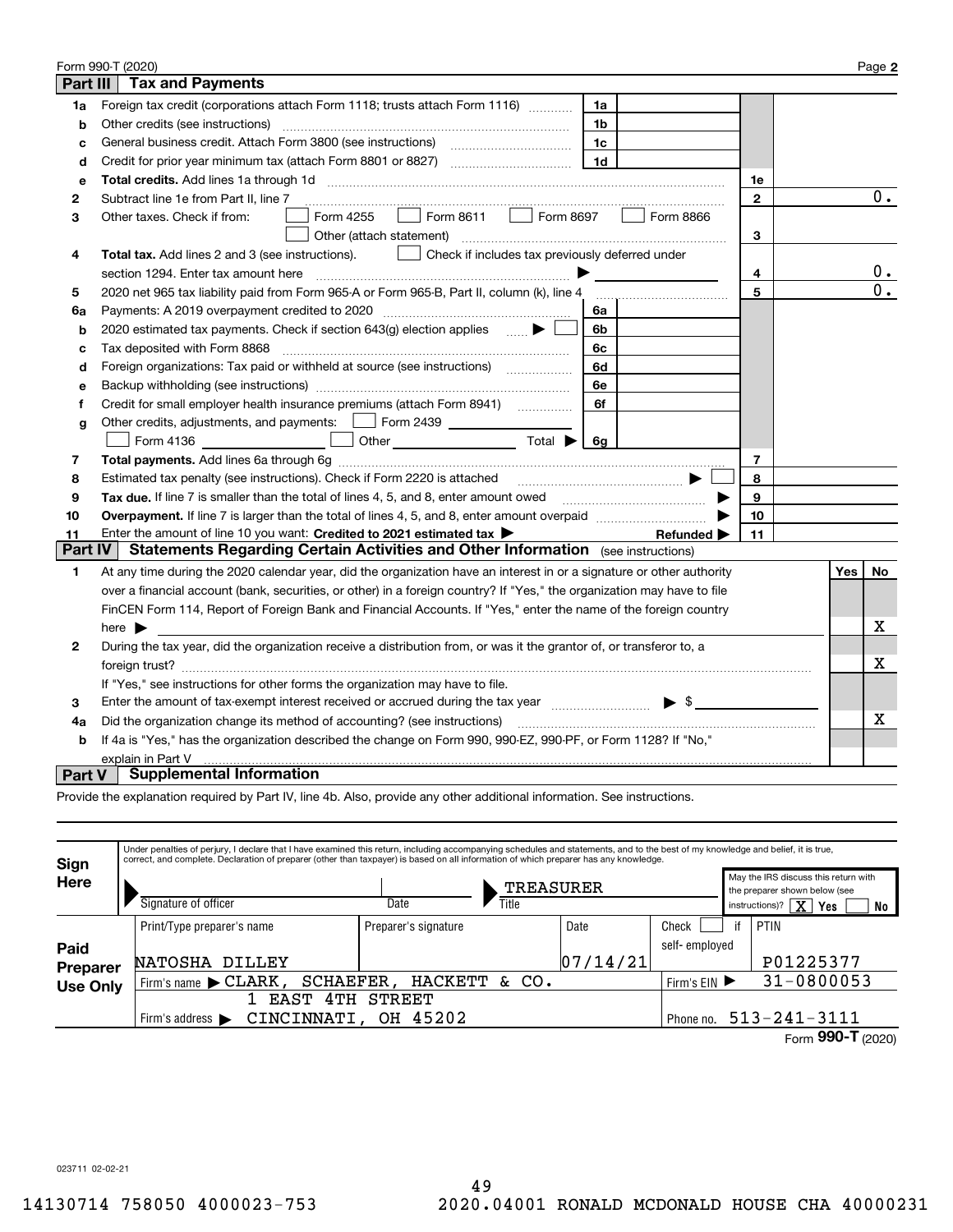### **SCHEDULE A (Form 990-T)**

Department of the Treasury Internal Revenue Service

**E**

## **Unrelated Business Taxable Income From an Unrelated Trade or Business**

**| Go to www.irs.gov/Form990T for instructions and the latest information.**

**Do not enter SSN numbers on this form as it may be made public if your organization is a 501(c)(3). |** 

Open to Public Inspection for 501(c)(3) Organizations Only

Name of the organization **RONALD MCDONALD HOUSE CHARITIES OF SALL B** Employer identification number **A**GREATER CINCINNATI, INC.  $\begin{array}{|c|c|c|c|c|c|c|c|c|} \hline \text{S1--0965333} \end{array}$ 

**BE**

**C** Unrelated business activity code (see instructions)  $\rightarrow$  525990 **D** Sequence: 1 of **D** Sequence: 1 of 1

# Describe the unrelated trade or business  $\blacktriangleright$  INVESTMENT IN PASSTHROUGH ENTITY

| Part I       | <b>Unrelated Trade or Business Income</b>                                                                                                                             |                  | (A) Income | (B) Expenses |   | (C) Net |
|--------------|-----------------------------------------------------------------------------------------------------------------------------------------------------------------------|------------------|------------|--------------|---|---------|
|              | <b>1a</b> Gross receipts or sales<br><u> 1980 - Jan Barbara Barbara, prima popula</u>                                                                                 |                  |            |              |   |         |
| b            |                                                                                                                                                                       | 1c               |            |              |   |         |
| $\mathbf{2}$ |                                                                                                                                                                       | $\mathbf{2}$     |            |              |   |         |
| 3            |                                                                                                                                                                       | 3                |            |              |   |         |
| 4а           | Capital gain net income (attach Sch D (Form 1041 or Form                                                                                                              |                  |            |              |   |         |
|              | 1120)) (see instructions)                                                                                                                                             | 4a               |            |              |   |         |
| b            | Net gain (loss) (Form 4797) (attach Form 4797) (see instructions)                                                                                                     | 4b               |            |              |   |         |
| с            | Capital loss deduction for trusts                                                                                                                                     | 4c               |            |              |   |         |
| 5            | Income (loss) from a partnership or an S corporation (attach                                                                                                          |                  |            |              |   |         |
|              |                                                                                                                                                                       | 5                |            |              |   |         |
| 6            |                                                                                                                                                                       | 6                |            |              |   |         |
| 7            |                                                                                                                                                                       | $\overline{7}$   |            |              |   |         |
| 8            | Interest, annuities, royalties, and rents from a controlled                                                                                                           |                  |            |              |   |         |
|              | organization (Part VI)                                                                                                                                                | 8                |            |              |   |         |
| 9            | Investment income of section 501(c)(7), (9), or (17)                                                                                                                  |                  |            |              |   |         |
|              | organizations (Part VII)                                                                                                                                              | 9                |            |              |   |         |
| 10           |                                                                                                                                                                       | 10 <sup>10</sup> |            |              |   |         |
| 11           |                                                                                                                                                                       | 11               |            |              |   |         |
| 12           | Other income (see instructions; attach statement)                                                                                                                     | 12               |            |              |   |         |
| 13           |                                                                                                                                                                       | 13               | 0.         |              |   |         |
|              | Part II   Deductions Not Taken Elsewhere (See instructions for limitations on deductions) Deductions must be<br>directly connected with the unrelated business income |                  |            |              |   |         |
| 1.           | Compensation of officers, directors, and trustees (Part X)                                                                                                            |                  |            |              | 1 |         |

|    | $1 \cup \Lambda$ . Ear Danarwark Daduation Act Nation, and instructions                                                                                                                                                                                                                         |              |   |    | Cohodulo A (Corm 000 T) 2020 |
|----|-------------------------------------------------------------------------------------------------------------------------------------------------------------------------------------------------------------------------------------------------------------------------------------------------|--------------|---|----|------------------------------|
| 18 |                                                                                                                                                                                                                                                                                                 |              |   | 18 |                              |
| 17 |                                                                                                                                                                                                                                                                                                 |              |   | 17 | 0.                           |
|    | $\begin{minipage}[c]{0.5\textwidth} \centering \begin{tabular}{p{0.5cm}p{0.5cm}p{0.5cm}p{0.5cm}p{0.5cm}p{0.5cm}p{0.5cm}p{0.5cm}p{0.5cm}p{0.5cm}p{0.5cm}p{0.5cm}p{0.5cm}p{0.5cm}p{0.5cm}p{0.5cm}p{0.5cm}p{0.5cm}p{0.5cm}p{0.5cm}p{0.5cm}p{0.5cm}p{0.5cm}p{0.5cm}p{0.5cm}p{0.5cm}p{0.5cm}p{0.5cm$ |              |   | 16 | 0.                           |
| 16 | Unrelated business income before net operating loss deduction. Subtract line 15 from Part I, line 13,                                                                                                                                                                                           |              |   |    |                              |
| 15 |                                                                                                                                                                                                                                                                                                 |              |   | 15 | 0.                           |
| 14 | Other deductions (attach statement) manufactured and continuum control of the deductions (attach statement)                                                                                                                                                                                     |              |   | 14 |                              |
| 13 | Excess readership costs (Part IX) [11] [2000] [2000] [3000] [3000] [3000] [3000] [3000] [3000] [3000] [3000] [                                                                                                                                                                                  |              |   | 13 |                              |
| 12 |                                                                                                                                                                                                                                                                                                 |              |   | 12 |                              |
| 11 |                                                                                                                                                                                                                                                                                                 |              |   | 11 |                              |
| 10 |                                                                                                                                                                                                                                                                                                 |              |   | 10 |                              |
| 9  |                                                                                                                                                                                                                                                                                                 |              |   | 9  |                              |
| 8  |                                                                                                                                                                                                                                                                                                 |              |   | 8b |                              |
| 7  |                                                                                                                                                                                                                                                                                                 |              |   |    |                              |
| 6  |                                                                                                                                                                                                                                                                                                 |              |   | 6  |                              |
| 5  | Interest (attach statement) (see instructions) www.communically.communically.communically.communically.communically                                                                                                                                                                             |              |   | 5  |                              |
| 4  |                                                                                                                                                                                                                                                                                                 |              |   | 4  |                              |
| 3  | Repairs and maintenance measurements are all and the contract of the contract of the contract of the contract of the contract of the contract of the contract of the contract of the contract of the contract of the contract                                                                   |              | 3 |    |                              |
| 2  |                                                                                                                                                                                                                                                                                                 | $\mathbf{2}$ |   |    |                              |
|    | Compensation of officers, directors, and trustees (Part X) <i>mand compensation of officers</i> , directors, and trustees                                                                                                                                                                       |              |   |    |                              |

**For Paperwork Reduction Act Notice, see instructions. Schedule A (Form 990-T) 2020** LHA

023741 12-23-20

ENTITY

OMB No. 1545-0047



1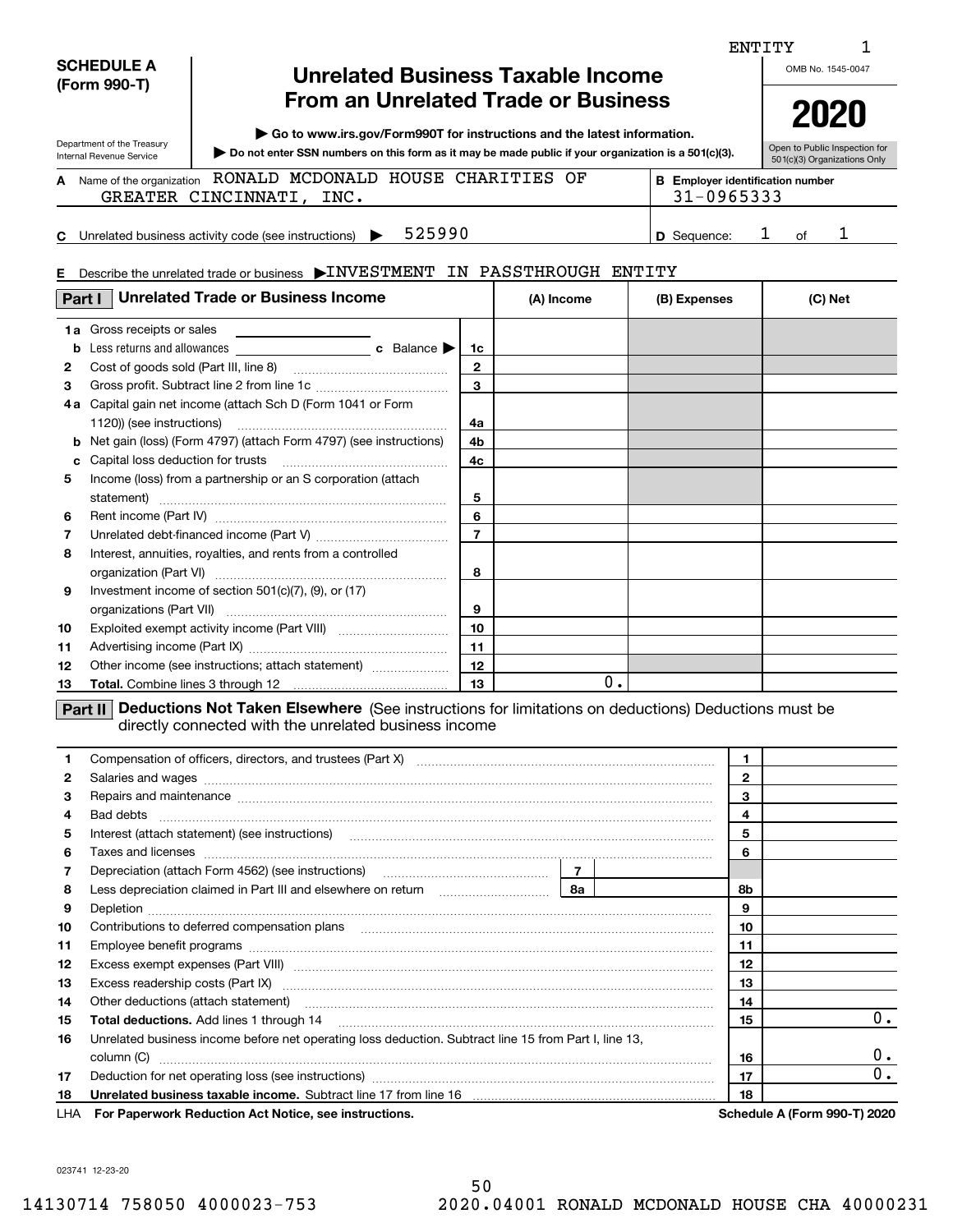|                | Schedule A (Form 990-T) 2020                                                                                                                                                                                                   |                                     |   |                | Page 2            |
|----------------|--------------------------------------------------------------------------------------------------------------------------------------------------------------------------------------------------------------------------------|-------------------------------------|---|----------------|-------------------|
| Part III       | <b>Cost of Goods Sold</b>                                                                                                                                                                                                      | Enter method of inventory valuation |   |                |                   |
| 1              | Inventory at beginning of year [11,2001] [2003] [2003] [2003] [3003] [3003] [3003] [3003] [3003] [3003] [3003] [3003] [3003] [3003] [3003] [3003] [3003] [3003] [3003] [3003] [3003] [3003] [3003] [3003] [3003] [3003] [3003] |                                     |   | 1              |                   |
| 2              | Purchases                                                                                                                                                                                                                      |                                     |   | $\mathbf{2}$   |                   |
| З              |                                                                                                                                                                                                                                |                                     |   | 3              |                   |
| 4              | Additional section 263A costs (attach statement) material contents and according to the Additional section 263A costs (attach statement)                                                                                       |                                     |   | 4              |                   |
| 5              | Other costs (attach statement) manufactured and contract and contract and contract and contract and contract and contract and contract and contract and contract and contract and contract and contract and contract and contr |                                     |   | 5              |                   |
| 6              |                                                                                                                                                                                                                                |                                     |   | 6              |                   |
| 7              | Inventory at end of year                                                                                                                                                                                                       |                                     |   | $\overline{7}$ |                   |
| 8              | Cost of goods sold. Subtract line 7 from line 6. Enter here and in Part I. line 2                                                                                                                                              |                                     |   | 8              |                   |
| 9              | Do the rules of section 263A (with respect to property produced or acquired for resale) apply to the organization?                                                                                                             |                                     |   |                | <b>Yes</b><br>No. |
| <b>Part IV</b> | Rent Income (From Real Property and Personal Property Leased with Real Property)                                                                                                                                               |                                     |   |                |                   |
| 1              | Description of property (property street address, city, state, ZIP code). Check if a dual-use (see instructions)                                                                                                               |                                     |   |                |                   |
|                | A                                                                                                                                                                                                                              |                                     |   |                |                   |
|                | B                                                                                                                                                                                                                              |                                     |   |                |                   |
|                | C                                                                                                                                                                                                                              |                                     |   |                |                   |
|                | D                                                                                                                                                                                                                              |                                     |   |                |                   |
|                |                                                                                                                                                                                                                                | Α                                   | В | C              | D                 |
| 2              | Rent received or accrued                                                                                                                                                                                                       |                                     |   |                |                   |
| a              | From personal property (if the percentage of                                                                                                                                                                                   |                                     |   |                |                   |
|                | rent for personal property is more than 10%                                                                                                                                                                                    |                                     |   |                |                   |
|                |                                                                                                                                                                                                                                |                                     |   |                |                   |
| b              | From real and personal property (if the                                                                                                                                                                                        |                                     |   |                |                   |
|                | percentage of rent for personal property exceeds                                                                                                                                                                               |                                     |   |                |                   |
|                | 50% or if the rent is based on profit or income)<br>$\ldots$                                                                                                                                                                   |                                     |   |                |                   |
| c              | Total rents received or accrued by property.                                                                                                                                                                                   |                                     |   |                |                   |
|                | Add lines 2a and 2b, columns A through D                                                                                                                                                                                       |                                     |   |                |                   |
| З              | Total rents received or accrued. Add line 2c columns A through D. Enter here and on Part I, line 6, column (A)                                                                                                                 |                                     |   |                | $0$ .             |
|                | Deductions directly connected with the income                                                                                                                                                                                  |                                     |   |                |                   |
| 4              |                                                                                                                                                                                                                                |                                     |   |                |                   |
|                |                                                                                                                                                                                                                                |                                     |   |                |                   |
| 5              |                                                                                                                                                                                                                                |                                     |   |                | 0.                |
| Part V         | <b>Unrelated Debt-Financed Income</b> (see instructions)                                                                                                                                                                       |                                     |   |                |                   |
| 1              | Description of debt-financed property (street address, city, state, ZIP code). Check if a dual-use (see instructions)                                                                                                          |                                     |   |                |                   |
|                | A                                                                                                                                                                                                                              |                                     |   |                |                   |
|                | В                                                                                                                                                                                                                              |                                     |   |                |                   |
|                |                                                                                                                                                                                                                                |                                     |   |                |                   |
|                | D                                                                                                                                                                                                                              |                                     |   |                |                   |
|                |                                                                                                                                                                                                                                | Α                                   | В | C              | D                 |
| 2              | Gross income from or allocable to debt-financed                                                                                                                                                                                |                                     |   |                |                   |
|                | property                                                                                                                                                                                                                       |                                     |   |                |                   |
| З              | Deductions directly connected with or allocable                                                                                                                                                                                |                                     |   |                |                   |
|                | to debt-financed property                                                                                                                                                                                                      |                                     |   |                |                   |
| а              | Straight line depreciation (attach statement)                                                                                                                                                                                  |                                     |   |                |                   |
| b              |                                                                                                                                                                                                                                |                                     |   |                |                   |
| c              | Total deductions (add lines 3a and 3b,                                                                                                                                                                                         |                                     |   |                |                   |
|                |                                                                                                                                                                                                                                |                                     |   |                |                   |
| 4              | Amount of average acquisition debt on or allocable                                                                                                                                                                             |                                     |   |                |                   |
|                | to debt-financed property (attach statement)                                                                                                                                                                                   |                                     |   |                |                   |
| 5              | Average adjusted basis of or allocable to debt-                                                                                                                                                                                |                                     |   |                |                   |
|                |                                                                                                                                                                                                                                |                                     |   |                |                   |
| 6              |                                                                                                                                                                                                                                | %                                   | % | %              | %                 |
| 7              | Gross income reportable. Multiply line 2 by line 6                                                                                                                                                                             |                                     |   |                |                   |
| 8              |                                                                                                                                                                                                                                |                                     |   |                | 0.                |
|                |                                                                                                                                                                                                                                |                                     |   |                |                   |
| 9              | Allocable deductions. Multiply line 3c by line 6                                                                                                                                                                               |                                     |   |                |                   |
| 10             | Total allocable deductions. Add line 9, columns A through D. Enter here and on Part I, line 7, column $(B)$                                                                                                                    |                                     |   |                | 0.                |
|                | financed property (attach statement)<br>Total dividends-received deductions included in line 10                                                                                                                                |                                     |   |                |                   |

| Total dividends-received deductions included in line 10 |  |
|---------------------------------------------------------|--|
| 023721 12-23-20                                         |  |

**Schedule A (Form 990-T) 2020** |

 $0.$ 

ENTITY <sup>1</sup>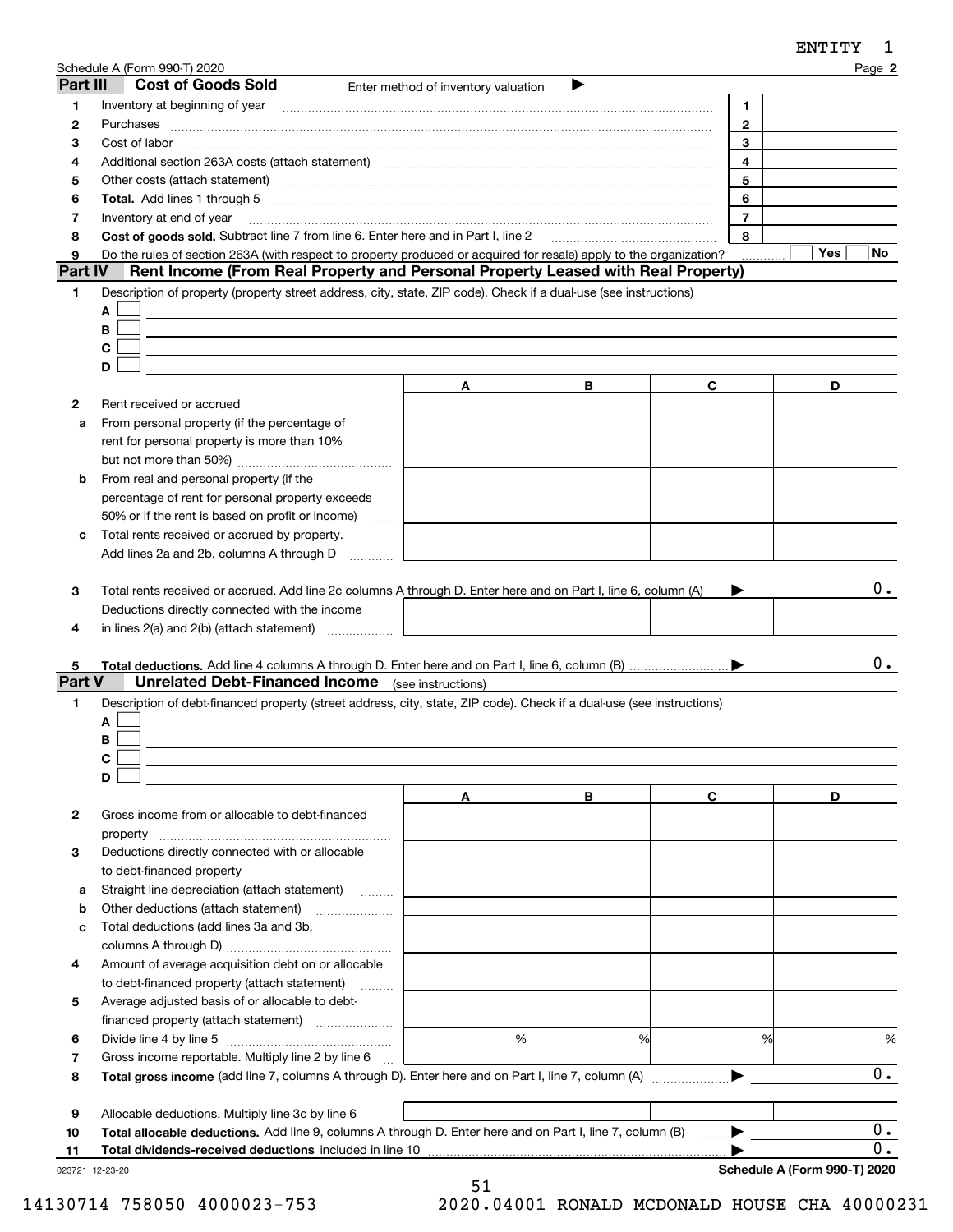(see instructions)

**3**

|                                         |                                                                                                                      |                                                                                    | <b>Exempt Controlled Organizations</b> |                                    |                                                 |                            |                                                  |                                                                  |                                                    |                                        |                               |
|-----------------------------------------|----------------------------------------------------------------------------------------------------------------------|------------------------------------------------------------------------------------|----------------------------------------|------------------------------------|-------------------------------------------------|----------------------------|--------------------------------------------------|------------------------------------------------------------------|----------------------------------------------------|----------------------------------------|-------------------------------|
| 1. Name of controlled                   |                                                                                                                      | 2. Employer                                                                        | 3. Net unrelated                       |                                    | 4. Total of specified                           |                            | 5. Part of column 4                              |                                                                  |                                                    |                                        | 6. Deductions directly        |
| organization                            |                                                                                                                      | identification                                                                     | income (loss)                          |                                    | payments made                                   |                            | that is included in the<br>controlling organiza- |                                                                  |                                                    | connected with                         |                               |
|                                         |                                                                                                                      | number                                                                             | (see instructions)                     |                                    |                                                 |                            | tion's gross income                              |                                                                  |                                                    | income in column 5                     |                               |
| (1)                                     |                                                                                                                      |                                                                                    |                                        |                                    |                                                 |                            |                                                  |                                                                  |                                                    |                                        |                               |
| (2)                                     |                                                                                                                      |                                                                                    |                                        |                                    |                                                 |                            |                                                  |                                                                  |                                                    |                                        |                               |
| (3)                                     |                                                                                                                      |                                                                                    |                                        |                                    |                                                 |                            |                                                  |                                                                  |                                                    |                                        |                               |
| (4)                                     |                                                                                                                      |                                                                                    |                                        |                                    |                                                 |                            |                                                  |                                                                  |                                                    |                                        |                               |
|                                         |                                                                                                                      |                                                                                    |                                        | Nonexempt Controlled Organizations |                                                 |                            |                                                  |                                                                  |                                                    |                                        |                               |
| 7. Taxable Income                       |                                                                                                                      | 8. Net unrelated<br>income (loss)                                                  | 9. Total of specified<br>payments made |                                    | 10. Part of column 9<br>that is included in the |                            |                                                  | 11. Deductions directly<br>connected with<br>income in column 10 |                                                    |                                        |                               |
|                                         | (see instructions)                                                                                                   |                                                                                    |                                        |                                    |                                                 | controlling organization's |                                                  |                                                                  |                                                    |                                        |                               |
|                                         |                                                                                                                      |                                                                                    |                                        |                                    |                                                 | gross income               |                                                  |                                                                  |                                                    |                                        |                               |
| (1)                                     |                                                                                                                      |                                                                                    |                                        |                                    |                                                 |                            |                                                  |                                                                  |                                                    |                                        |                               |
| (2)                                     |                                                                                                                      |                                                                                    |                                        |                                    |                                                 |                            |                                                  |                                                                  |                                                    |                                        |                               |
| (3)                                     |                                                                                                                      |                                                                                    |                                        |                                    |                                                 |                            |                                                  |                                                                  |                                                    |                                        |                               |
| (4)                                     |                                                                                                                      |                                                                                    |                                        |                                    |                                                 |                            |                                                  |                                                                  |                                                    |                                        |                               |
|                                         | Add columns 5 and 10.<br>Enter here and on Part I,                                                                   |                                                                                    |                                        |                                    |                                                 |                            |                                                  |                                                                  | Add columns 6 and 11.<br>Enter here and on Part I, |                                        |                               |
|                                         |                                                                                                                      |                                                                                    |                                        |                                    |                                                 | line 8, column (A)         |                                                  |                                                                  |                                                    |                                        | line 8, column (B)            |
| Totals                                  |                                                                                                                      |                                                                                    |                                        |                                    |                                                 |                            |                                                  | 0.                                                               | О.                                                 |                                        |                               |
| <b>Part VII</b>                         |                                                                                                                      | Investment Income of a Section 501(c)(7), (9), or (17) Organization                |                                        |                                    |                                                 |                            |                                                  | (see instructions)                                               |                                                    |                                        |                               |
|                                         | 1. Description of income                                                                                             |                                                                                    |                                        | 2. Amount of                       |                                                 | 3. Deductions              |                                                  | 4. Set-asides                                                    |                                                    |                                        | 5. Total deductions           |
| income<br>directly connected            |                                                                                                                      |                                                                                    |                                        |                                    |                                                 |                            | (attach statement)                               |                                                                  |                                                    | and set-asides                         |                               |
|                                         |                                                                                                                      |                                                                                    |                                        |                                    |                                                 | (attach statement)         |                                                  |                                                                  |                                                    |                                        | $(add cols 3 and 4))$         |
| (1)                                     |                                                                                                                      |                                                                                    |                                        |                                    |                                                 |                            |                                                  |                                                                  |                                                    |                                        |                               |
| (2)                                     |                                                                                                                      |                                                                                    |                                        |                                    |                                                 |                            |                                                  |                                                                  |                                                    |                                        |                               |
| (3)                                     |                                                                                                                      |                                                                                    |                                        |                                    |                                                 |                            |                                                  |                                                                  |                                                    |                                        |                               |
| (4)                                     |                                                                                                                      |                                                                                    |                                        |                                    |                                                 |                            |                                                  |                                                                  |                                                    |                                        |                               |
|                                         |                                                                                                                      |                                                                                    |                                        | Add amounts in                     |                                                 |                            |                                                  |                                                                  |                                                    |                                        | Add amounts in                |
|                                         |                                                                                                                      |                                                                                    | column 2. Enter<br>here and on Part I, |                                    |                                                 |                            |                                                  |                                                                  |                                                    | column 5. Enter<br>here and on Part I, |                               |
|                                         |                                                                                                                      |                                                                                    |                                        | line 9, column (A)                 |                                                 |                            |                                                  |                                                                  |                                                    |                                        | line 9, column (B)            |
| Totals                                  |                                                                                                                      |                                                                                    |                                        |                                    | 0.                                              |                            |                                                  |                                                                  |                                                    |                                        | 0.                            |
| <b>Part VIII</b>                        |                                                                                                                      | Exploited Exempt Activity Income, Other Than Advertising Income (see instructions) |                                        |                                    |                                                 |                            |                                                  |                                                                  |                                                    |                                        |                               |
| 1<br>Description of exploited activity: |                                                                                                                      |                                                                                    |                                        |                                    |                                                 |                            |                                                  |                                                                  |                                                    |                                        |                               |
| $\mathbf{2}$                            | Gross unrelated business income from trade or business. Enter here and on Part I, line 10, column (A)<br>.           |                                                                                    |                                        |                                    |                                                 |                            |                                                  |                                                                  | $\mathbf{2}$                                       |                                        |                               |
| 3                                       | Expenses directly connected with production of unrelated business income. Enter here and on Part I,                  |                                                                                    |                                        |                                    |                                                 |                            |                                                  |                                                                  |                                                    |                                        |                               |
|                                         |                                                                                                                      |                                                                                    |                                        |                                    |                                                 |                            |                                                  |                                                                  | 3                                                  |                                        |                               |
|                                         | Net income (loss) from unrelated trade or business. Subtract line 3 from line 2. If a gain, complete<br>4            |                                                                                    |                                        |                                    |                                                 |                            |                                                  |                                                                  |                                                    |                                        |                               |
|                                         | lines 5 through 7 www.communication.com/www.communication.com/www.communication.com/www.com/www.com                  |                                                                                    |                                        |                                    |                                                 |                            |                                                  |                                                                  | 4                                                  |                                        |                               |
| 5                                       |                                                                                                                      |                                                                                    |                                        |                                    |                                                 |                            |                                                  |                                                                  | 5                                                  |                                        |                               |
| 6                                       | $\overline{7}$<br>Excess exempt expenses. Subtract line 5 from line 6, but do not enter more than the amount on line |                                                                                    |                                        |                                    |                                                 |                            |                                                  | 6                                                                |                                                    |                                        |                               |
|                                         |                                                                                                                      |                                                                                    |                                        |                                    |                                                 |                            |                                                  |                                                                  |                                                    |                                        |                               |
| 4. Enter here and on Part II, line 12   |                                                                                                                      |                                                                                    |                                        |                                    |                                                 |                            |                                                  |                                                                  | 7                                                  |                                        | Cahadula A (Fauna 000 T) 0000 |

**Part VI Interest, Annuities, Royalties, and Rents from Controlled Organizations**

**Schedule A (Form 990-T) 2020**

023731 12-23-20

Schedule A (Form 990-T) 2020